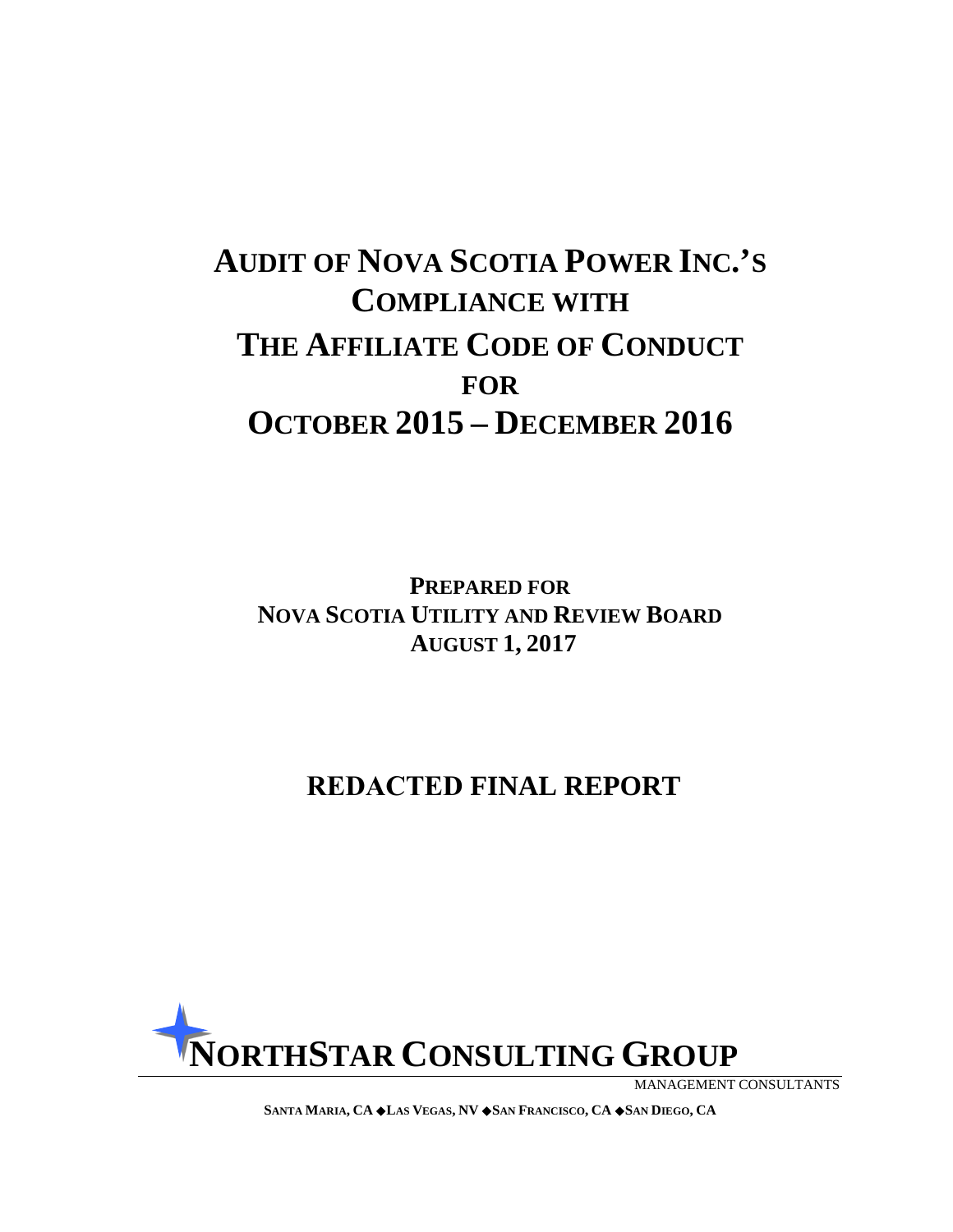# **TABLE OF CONTENTS**

## **EXECUTIVE SUMMARY**

| <b>CODE SECTION 1.0: PURPOSE</b>                 |  |
|--------------------------------------------------|--|
|                                                  |  |
|                                                  |  |
| <b>CODE SECTION 2.0: STATEMENT OF PRINCIPLES</b> |  |
|                                                  |  |
|                                                  |  |
|                                                  |  |
| <b>CODE SECTION 3.0: CORPORATE STRUCTURE</b>     |  |
|                                                  |  |
|                                                  |  |
| <b>CODE SECTION 4.0: UTILITY MANAGEMENT</b>      |  |
|                                                  |  |
|                                                  |  |
| <b>CODE SECTION 5.0: UTILITY FINANCING</b>       |  |
|                                                  |  |
|                                                  |  |
|                                                  |  |
|                                                  |  |
| <b>CODE SECTION 6.0: FAIR DEALING</b>            |  |
|                                                  |  |
|                                                  |  |
|                                                  |  |
|                                                  |  |
|                                                  |  |
|                                                  |  |
|                                                  |  |
|                                                  |  |
|                                                  |  |
|                                                  |  |
|                                                  |  |
|                                                  |  |

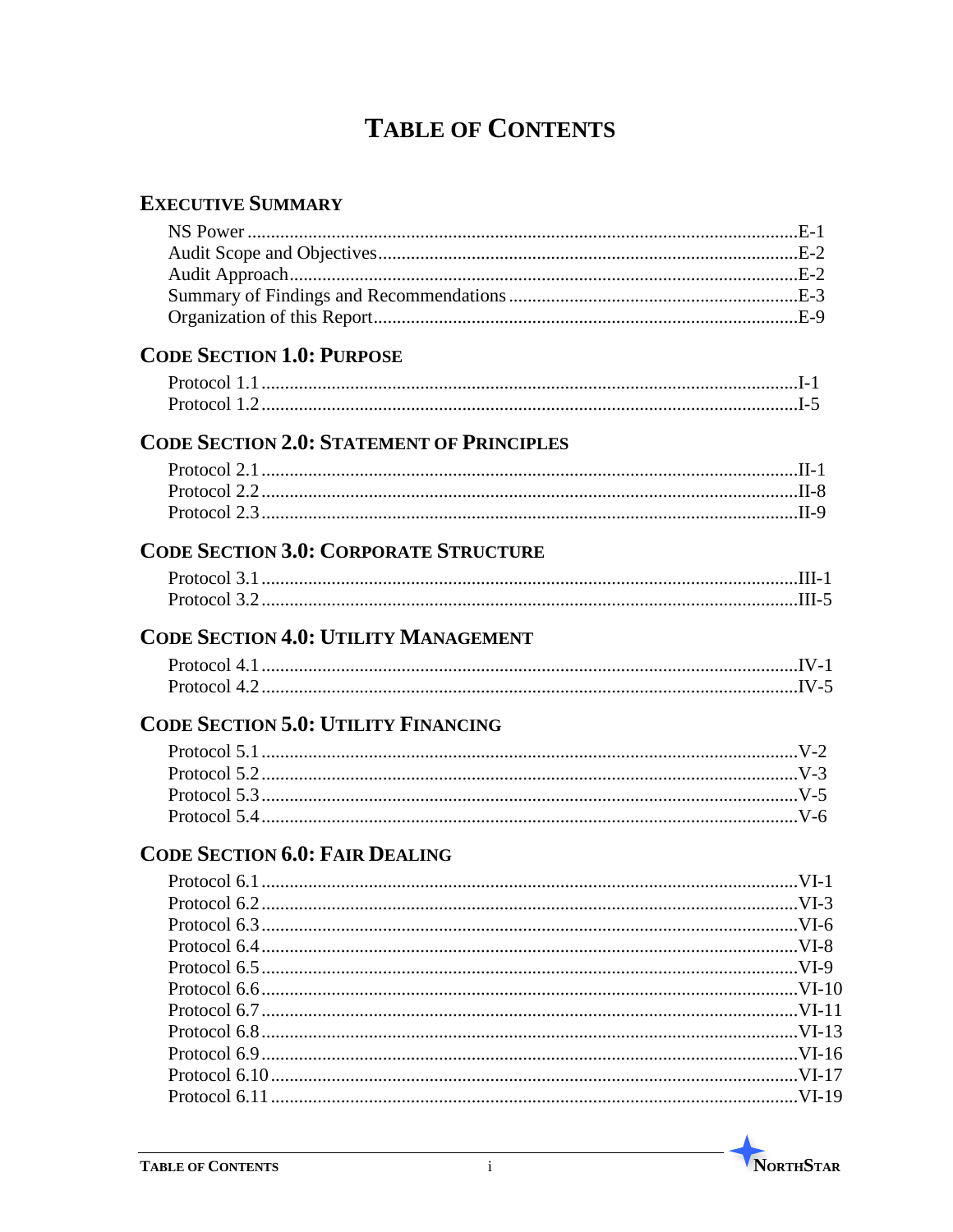## **CODE SECTION 7.0: DEMONSTRATING CODE COMPLIANCE**

## **CODE SECTION 8.0: EMPLOYEE COMPLIANCE**

|--|--|--|--|

## **CODE SECTION 9.0: GENERAL**

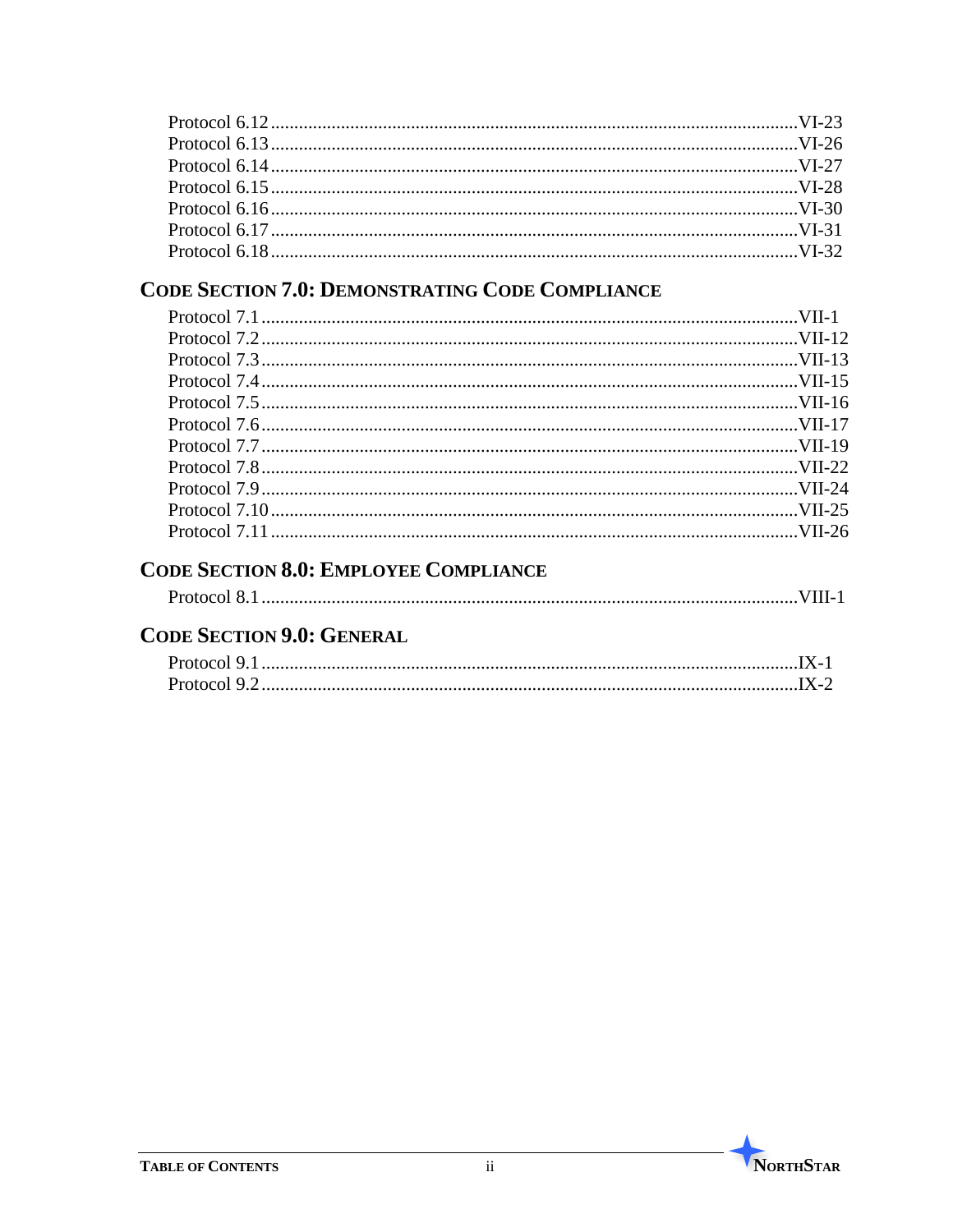## **EXECUTIVE SUMMARY**

This chapter of the report provides a brief overview of the findings, conclusions, and recommendations resulting from NorthStar Consulting Group's (NorthStar) audit of Nova Scotia Power's (NS Power) compliance with the Affiliate Code of Conduct (Code) from October 2015 through December 2016. This executive summary presents an overall picture without duplicating the specific material described further in the report and includes a brief overview of the scope and objectives of the audit, the approach used by NorthStar in auditing NS Power's compliance with the Code, an exhibit summarizing NS Power's compliance status and a list of NorthStar's recommendations for improvement in NS Power's compliance activities.

#### **NS Power**

NS Power was created in 1992 through the privatization of the Crown corporation Nova Scotia Power Corporation  $(NSPC)$ <sup>[1](#page-3-0)</sup> NS Power is a fully integrated regulated electric utility and is the primary electricity supplier in Nova Scotia, Canada. NS Power has \$4.6 billion of assets and provides electricity generation, transmission and distribution services to approximately 506,000 customers. NS Power owns 2,483 MW of generating capacity, of which approximately 50 per cent is coal-fired; 28 per cent of which is natural gas and/or oil; 19 per cent of which is hydro and wind; and three per cent of which is fuelled by biomass. In addition, NS Power has contracts to purchase renewable energy from independent power producers (IPP). These IPPs own and operate 496 MW of wind and biomass-fuelled generation capacity, which will increase to 552 MW in 2016. NS Power also owns approximately 5,000 kilometres of transmission facilities and 27,000 kilometres of distribution facilities. NS Power has a workforce of approximately 1,700 people.

NS Power is a public utility as defined in the Public Utilities Act (Nova Scotia) (Act) and is subject to regulation under the Act by the Nova Scotia Utility and Review Board (UARB or Board). The Act gives the UARB supervisory powers over NS Power's operations and expenditures. Electricity rates for NS Power's customers are also subject to UARB approval. NS Power is not subject to a general annual rate review process, but rather participates in hearings from time to time at its request or at the UARB's request.

NS Power is regulated under a cost-of-service model, with rates established to recover prudently incurred costs of providing electricity service to customers, and to provide an appropriate return to investors. NS Power's target regulated return on equity (ROE) range for 2015 and 2016 is 8.75 per cent to 9.25 per cent, based on an actual five-quarter average regulated common equity component of up to 40.0 per cent.

NS Power has a fuel adjustment mechanism (FAM), approved by the UARB, allowing NS Power to recover fluctuating fuel expenses from customers through annual fuel rate adjustments. Differences between prudently incurred fuel for generation and purchased

<span id="page-3-0"></span><sup>1</sup> <http://investors.emera.com/Cache/1500083715.PDF?Y=&O=PDF&D=&fid=1500083715&T=&iid=4072693>  $\overline{a}$ 

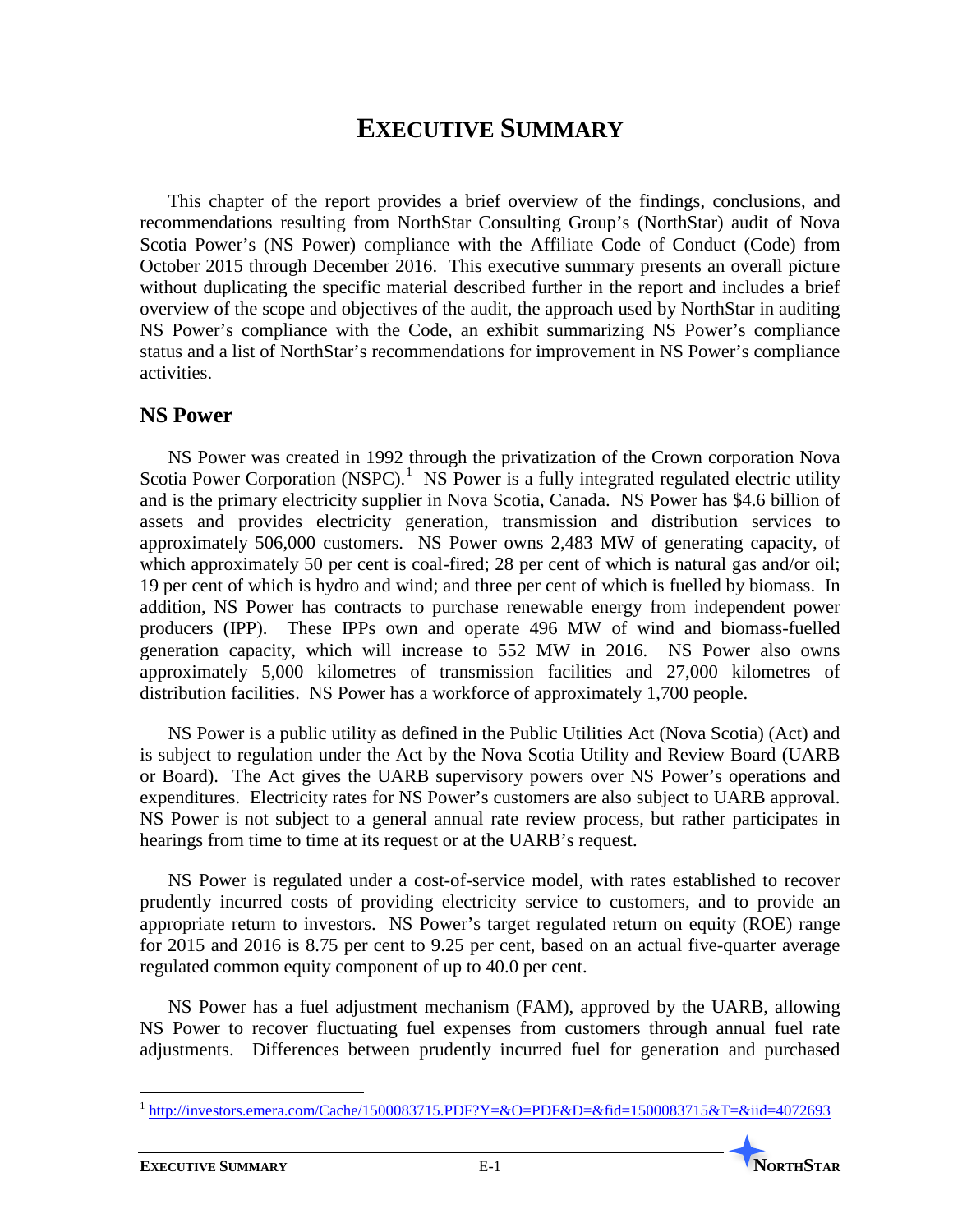power and certain fuel related costs (Fuel Costs) and amounts recovered from customers through electricity rates in a year are deferred to a FAM regulatory asset or liability and recovered from or returned to customers in a subsequent year.

### **Audit Scope and Objectives**

By Order dated July 18, 2014, the Board established a process to consider revisions to the Code of Conduct governing NS Power affiliate transactions. [2](#page-4-0) This resulted from an extended period of efforts to resolve concerns of stakeholders through additional reporting requirements and changes to NS Power's Code of Conduct annual reporting. A timeline was established to allow creation of an Issues List, the issuing of Information Requests (IRs), and submissions from stakeholders and NS Power. The Board approved a new Affiliate Code of Conduct for NS Power and replaced the previous Code effective as of October 1, 2015.

The objective of this audit is to express an independent opinion on the degree and extent of NS Power's compliance with the current Code of Conduct from its effective date of October 1, 2015 through December 31, 2016.

The audit scope of work was detailed in the UARB's Scope of Engagement for Quote, highlighted below.<sup>[3](#page-4-1)</sup>

- 1. Perform a detailed examination of NS Power's reported affiliate transactions, assessing for compliance with the Code.
- 2. Audit areas will include Corporate Governance, Strategic Planning, as well as the Financial and Credit Structure. Also consider review of past Board direction, Code of Conduct reporting, General Rate applications, information requests, and other material relevant to the audit.
- 3. Identify any activity, not currently reported by NS Power as an affiliate transaction that the Board should hold to the requirements of the Code.
- 4. Prepare an Audit Report identifying whether NS Power has complied with the specific requirements of the Code as well as with the spirit of the Code.
- 5. Communicate findings and conclusions, with recommendations to address any issues. Where concerns are identified, the consultant should report NS Power's response.<sup>[4](#page-4-2)</sup>

### **Audit Approach**

 $\overline{a}$ 

NorthStar approached this audit from a managerial as well as a financial perspective. We conducted our assessment of NS Power's compliance with the Code in accordance with Generally Accepted Government Auditing Standards for performance audits. The most pertinent standards relate to issues of management economy, efficiency, and effectiveness as they apply to public utilities.



<span id="page-4-0"></span><sup>&</sup>lt;sup>2</sup> Letter from UARB to NS Power August 19, 2015: M06268 - Nova Scotia Power Inc. -Affiliate Code of Conduct Paper Proceeding - P-167

<span id="page-4-1"></span> $\frac{3}{3}$  Nova Scotia UARB Scope of Engagement for Quote, August 22, 2016.

<span id="page-4-2"></span><sup>&</sup>lt;sup>4</sup> NS Power's response, evidence and rebuttal will be part of the UARB's process.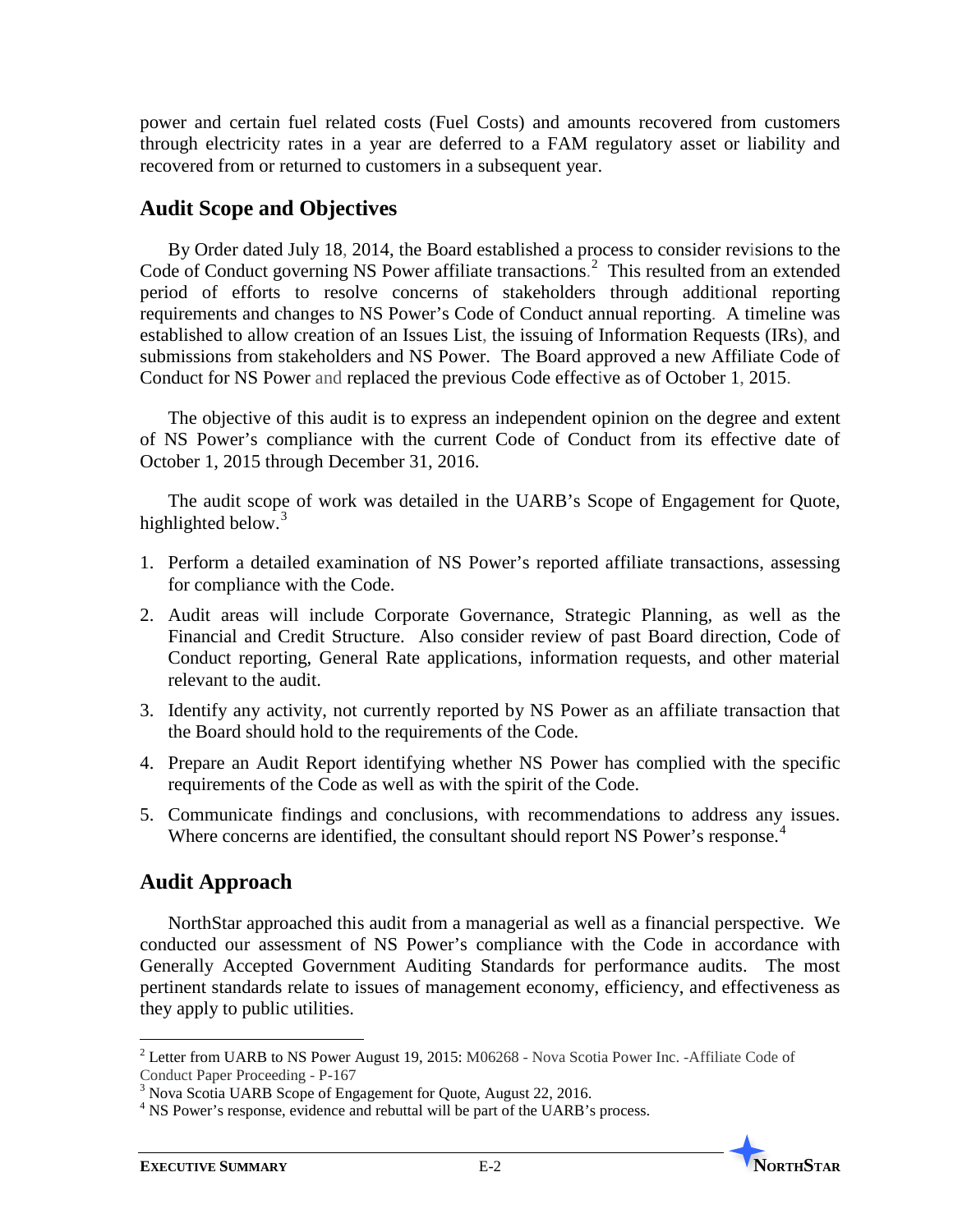A compliance audit is intended to assess an organization's adherence to formal regulatory or internal requirements, contract terms or policies and procedures. It is not specifically designed to address operating efficiency, identify process improvements, economic tradeoffs or alternatives, management decision-making or how to optimize performance.

During the course of the audit, NorthStar submitted 326 data requests to NS Power. NorthStar also conducted 76 interviews with a cross-section of NS Power and Emera officers, managers, and employees who had specific knowledge of operations and policies relating to Code compliance and positions directly responsible for Code compliance.

This extensive documentation and interview coverage provided a broad perspective of NS Power's compliance activities as well as focused attention on transactions in order to establish a high degree of confidence in our audit findings and conclusions. Many NS Power personnel were interviewed more than once.

In addition to the data requests and interviews, NorthStar tested the validity, accuracy, and compliance status of a large number of affiliate transactions and other customer transactions that are subject to the Code.

Because NS Power's compliance process is an internal control system, our review was also based on the internal controls guidelines published in the 1992 report by the Committee of Sponsoring Organizations (COSO) of the Treadway Commission. COSO defines internal control as the process carried out by the Board of Directors, management, and other personnel for the purpose of gaining reasonable assurance of achieving objectives related to: (1) the effectiveness and efficiency of operations, (2) the reliability of financial reports, and (3) compliance with laws and regulations.

The COSO definition of internal control includes several important concepts worth noting. First, internal control is a means to an end, not an end in itself. Second, internal controls are not "people proof". Third, effective internal controls can only provide a reasonable assurance, not a guarantee. Effective internal controls cannot entirely prevent human error, poor judgment, or well-planned fraud. It is important to balance the cost of controls with their effectiveness, so as not to burden a company with expensive controls that provide minimal benefit.

### **Summary of Findings and Recommendations**

NorthStar's general observations about the nature of NS Power's Code compliance and its affiliate transactions during the audit period are described below.

• This is the first time the compliance of NS Power's activities with respect to the 2015 Affiliate Code of Conduct has been audited by an external audit firm or by NS Power's Internal Audit organization. It should not be surprising that many Code implications surfaced by the audit have escaped attention thus far as the normal checks and balances provided in the findings from an audit have not occurred.

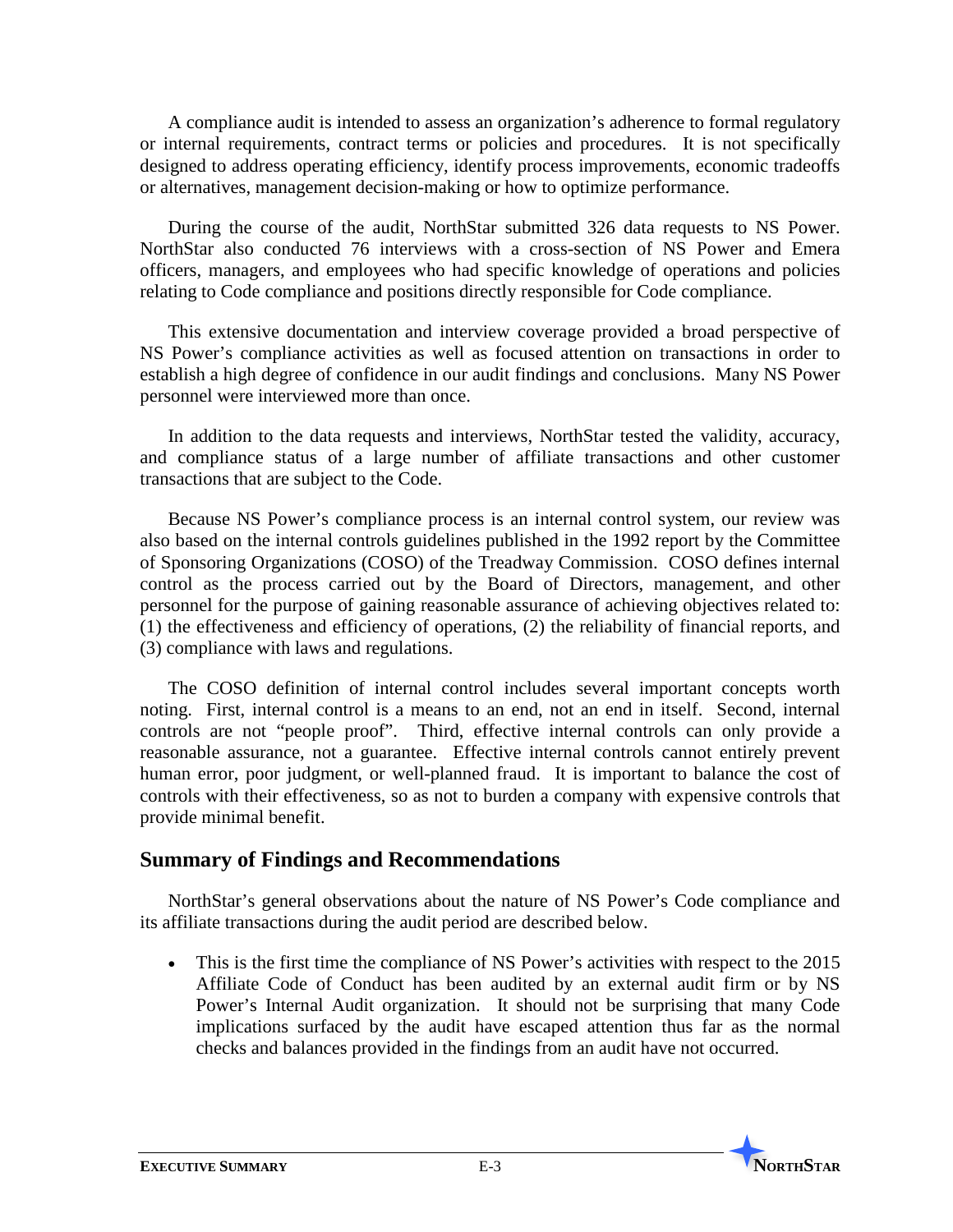- NS Power did not comply with a number of the Code Protocols. This was often apparent when reviewing documentation supporting affiliate transactions, the lack of separation of NS Power's organization from its affiliates, and the refusal to provide information related to corporate governance and information regarding the Enterprise Resource Management Program initiative. The refusal to provide affiliate information, specifically required by Protocol 7.5 does not demonstrate transparency or a spirit of compliance within the utility, Emera Inc. or their corporate family.
- NorthStar reviewed the affiliate transactions and relationships between NS Power and its affiliates in detail, and found that in a number of cases NS Power exhibited a level of management indifference to the Code compliance requirements.
- In a number of cases NS Power's compliance Guidelines are incomplete, in some instances they are not followed and in some other instances if they were followed they would result in noncompliance.
- NS Power has not been concerned to date regarding the sharing of sensitive or competitive information among its affiliates in the Emera Inc. corporate family. This is evident in its organizational structure, unencumbered employee transfers, and the lack of arm's length commercial relationships with affiliates.

As shown in **Exhibit E-1,** 53 protocols were audited for compliance, covering many distinct Code requirements. During the audit period (October 1, 2015 through December 31, 2016), NS Power complied with 24 Protocols, partially complied with 5 Protocols, and failed to comply with 24 Protocols. Protocol 1.1 describes the Purpose of the Code and was not included in the count. NorthStar's recommendations are noted as they relate to a specific Protocol and summarized following **Exhibit E-1**.

The severity of non-compliance with the Code varies both in the magnitude of noncompliance and the potential for adverse risk or economic impact on the ratepayer. For each error, discrepancy, or violation of the Code by NS Power that NorthStar observed, **Exhibit E-1** provides:

- a) An assessment of the magnitude of the compliance error, discrepancy, or violation;
- b) The criteria used to determine the magnitude;
- c) The actual or potential harm to the ratepayers as a result of each error, discrepancy, or violation of the Code, considering the overarching goals of:
	- *i.* avoiding cross-subsidization of affiliate activities by ratepayers, and
	- *ii.* maintaining market competition.

There are no independent standards by which to measure the severity of the impact of a Code violation. Therefore, NorthStar developed a Compliance Impact Scoring hierarchy to assess magnitude and actual or potential harm to ratepayers as a result of each error,

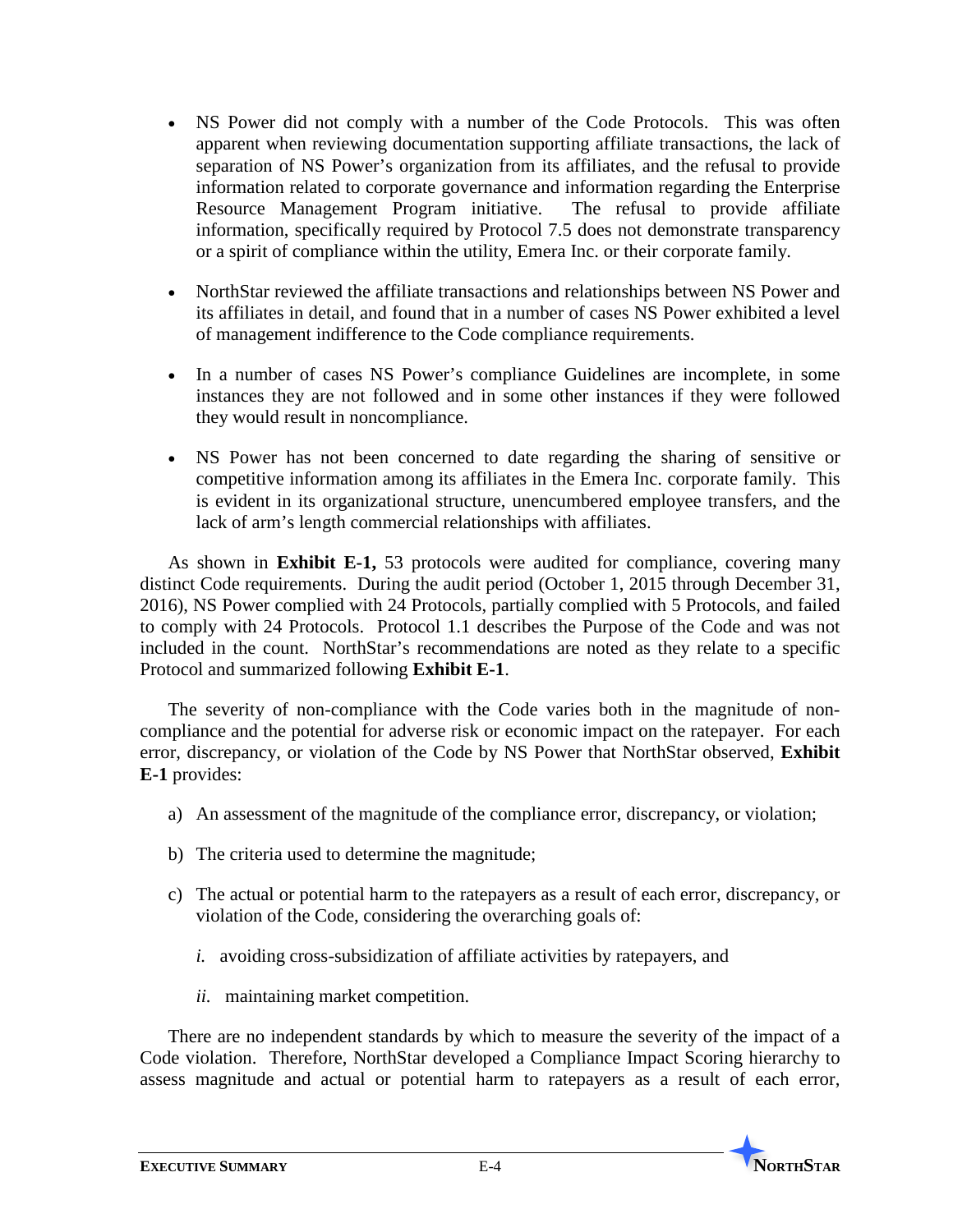discrepancy, or violation. For the sake of simplicity, we refer to errors, discrepancies and violations collectively as "violations."

The Compliance Impact Scoring hierarchy is a structured assessment of the impact of a Code violation. The use of the impact scoring ensures that a consistent approach is used to assess violations, so that they are scored and compared consistently across the Code Protocols audited by NorthStar. In order to minimize the influence of subjective judgment, NorthStar used the averages of the violation impact scores determined independently by each of the audit team members. Each Code violation is scored on two characteristics and is color-coded to provide perspective:

• Severity of Potential Harm -- A value is assigned, using the following ratings as a guideline.

Low – No Significant Impact Medium – Cross-subsidization High – Real or Potential Impact on Competitive Energy Market

• Magnitude -- A value is assigned, using the following ratings as a guideline.

Low – Error and/or Oversight Medium – Inadequate and/or Incorrect Controls High – Failure to Comply with the Code

| <b>Section</b> | <b>Protocol</b> | <b>Brief</b><br><b>Description</b>                      | <b>Complied?</b> | $Rec. \#$         | <b>Severity</b> | <b>Magnitude</b> |
|----------------|-----------------|---------------------------------------------------------|------------------|-------------------|-----------------|------------------|
| 1.0            | 1.1             | Purpose of Code                                         | Duplication      | 1 & 2             |                 |                  |
|                | 1.2             | Definition of Affiliate                                 | Complied         |                   |                 |                  |
| 2.0            | 2.1             | Documentation preceding transactions<br>with affiliates | N <sub>o</sub>   | 3 & 4             | Medium          | High             |
|                | 2.2             | Demonstrated best available option for<br>customers     | N <sub>o</sub>   | 5, 6, 7 $\&$<br>8 | Medium          | High             |
|                | 2.3             | No sharing of risks or rewards                          | N <sub>o</sub>   | 9                 | Medium          | Medium           |
| 3.0            | 3.1             | Corporate structure                                     | N <sub>o</sub>   | 10 & 11           | High            | High             |
|                | 3.2             | List of affiliates                                      | Complied         |                   |                 |                  |
| 4.0            | 4.1             | Capable management team                                 | N <sub>0</sub>   | 12                | High            | High             |
|                | 4.2             | Report of utility performance                           | Complied         |                   |                 |                  |
| 5.0            | 5.1             | Board approved capital structure                        | Complied         | 13, 14 &<br>15    |                 |                  |
|                | 5.2             | Capital structure                                       | Partial          |                   | High            | High             |
|                | 5.3             | Finance structure                                       | Complied         |                   |                 |                  |
|                | 5.4             | <b>Affiliate Partnerships</b>                           | Complied         |                   |                 |                  |
| 6.0            | 6.1             | Non-discrimination of utility services                  | Complied         |                   |                 |                  |
|                | 6.2             | Separation of systems                                   | N <sub>o</sub>   | 16, 19 $\&$<br>20 | Medium          | High             |
|                | 6.3             | Customer information                                    | Complied         |                   |                 |                  |
|                | 6.4             | Obtaining customer information                          | Complied         |                   |                 |                  |

#### **Exhibit E-1 Nova Scotia Power Inc. Summary of Code Compliance**

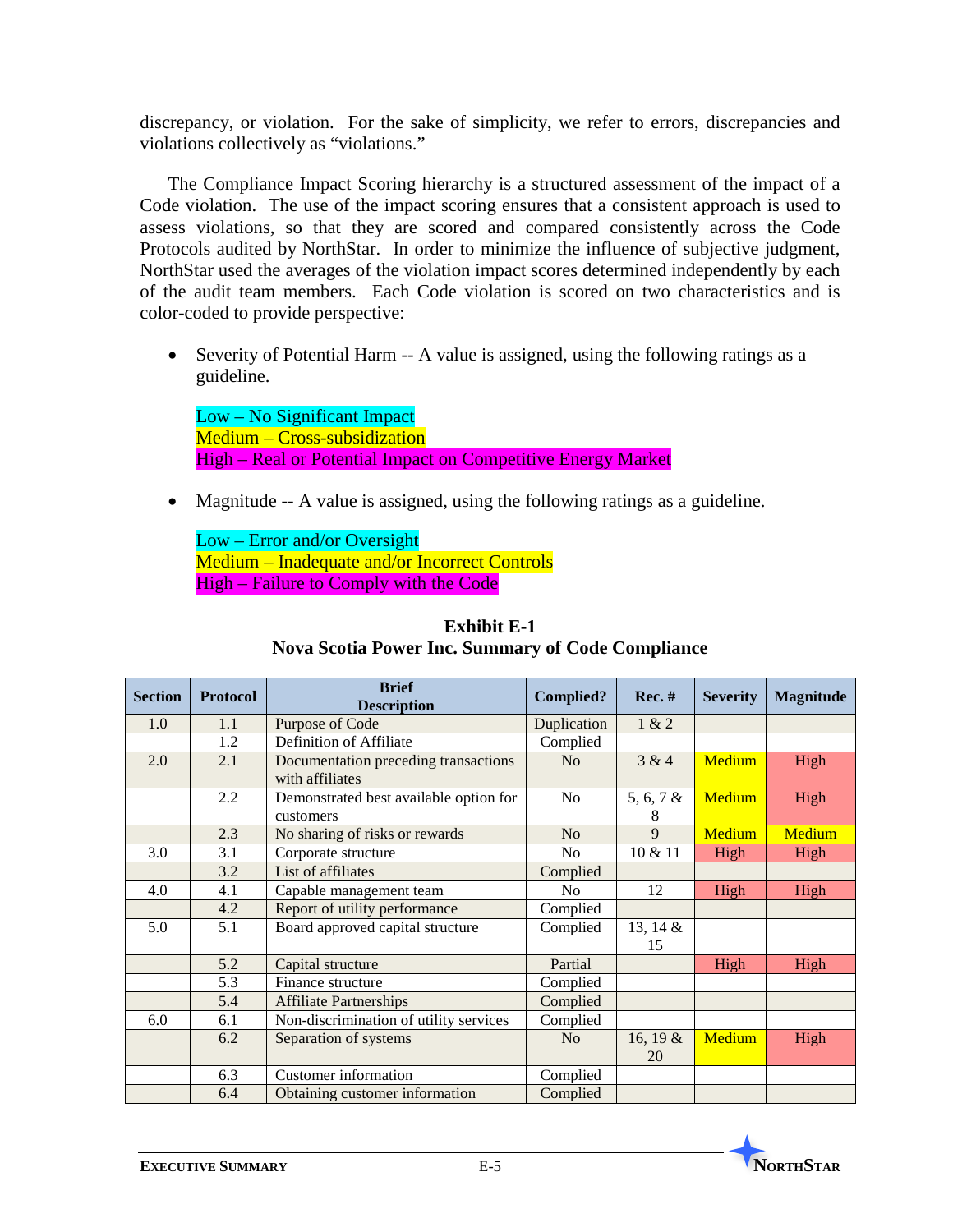| <b>Section</b> | <b>Protocol</b> | <b>Brief</b><br><b>Description</b>                       | <b>Complied?</b>               | <b>Rec. #</b>    | <b>Severity</b> | <b>Magnitude</b> |
|----------------|-----------------|----------------------------------------------------------|--------------------------------|------------------|-----------------|------------------|
|                | 6.5             | Charging of approved rates                               | Complied                       |                  |                 |                  |
|                | 6.6             | Market rates                                             | Complied                       |                  |                 |                  |
|                | 6.7             | Fair market value                                        | Partial                        | 18               | Medium          | High             |
|                | 6.8             | Determination of FMV                                     | Partial                        | 21               | Medium          | High             |
|                | 6.9             | Fully allocated cost                                     | No                             | 27               | Medium          | Medium           |
|                | 6.10            | Transfer of capital assets                               | No                             |                  | Medium          | Medium           |
|                | 6.11            | Management and Administrative<br>Services                | Partial                        | 17               | Low             | Medium           |
|                | 6.12            | Positive time reporting                                  | Complied                       |                  |                 |                  |
|                | 6.13            | No contracting for utility services                      | Complied                       |                  |                 |                  |
|                | 6.14            | Nalcor: Confidentiality of Information                   | Complied                       |                  |                 |                  |
|                | 6.15            | Documentation of accounting<br>procedures                | No                             | 22               | Medium          | Medium           |
|                | 6.16            | <b>Annual Budget</b>                                     | Complied                       |                  |                 |                  |
|                | 6.17            | Reporting of Fuel transactions with<br>affiliates        | Complied                       |                  |                 |                  |
|                | 6.18            | Alternative pricing                                      | No                             |                  | Medium          | High             |
| 7.0            | 7.1.a           | <b>Annual Report - Detailed Listing</b>                  | No                             | 28               | Low             | Medium           |
|                | 7.1.b           | Price and Detail                                         | N <sub>o</sub>                 | 23, 24 &<br>28   | Low             | Medium           |
|                | 7.1.c           | Fair Market Value and Explanation                        | Partial                        | 27               | Medium          | Medium           |
|                | 7.1.d           | <b>Cost Allocation Methods</b>                           | Complied                       |                  |                 |                  |
|                | 7.1.e           | Corporate Services                                       | No                             | 25               | Low             | Medium           |
|                | 7.1.f           | <b>Utility Performance Results and</b><br>Explanation    | Complied                       |                  |                 |                  |
|                | 7.1.g           | <b>Inter-Affiliate Pricing Documentation</b><br>per 6.15 | N <sub>o</sub>                 | 26               | Medium          | Medium           |
|                | 7.1.h           | <b>Employee Transfers</b>                                | Complied                       |                  |                 |                  |
|                | 7.1.i           | <b>Corporate Entities</b>                                | Complied                       |                  |                 |                  |
|                | $7.1$ .j        | <b>Most Recent Guidelines</b>                            | N <sub>o</sub><br>$\mathbf{1}$ |                  | Low             | High             |
|                | 7.2             | <b>External Audits</b>                                   | Complied                       |                  |                 |                  |
|                | 7.3             | Affiliate reviews                                        | N <sub>o</sub>                 | 29               | Medium          | Medium           |
|                | 7.4             | Submittal of guidelines                                  | Complied                       | $\mathbf{1}$     |                 |                  |
|                | 7.5             | Review of affiliate records                              | No                             | 26               | High            | High             |
|                | 7.6             | Contemporaneous documentation of<br>transactions         | N <sub>o</sub>                 |                  | Medium          | High             |
|                | 7.7             | Large transaction definitions                            | Complied                       |                  |                 |                  |
|                | 7.8             | Large transactions requirements                          | No                             |                  | High            | High             |
|                | 7.9             | Justification of large transactions                      | N <sub>o</sub>                 |                  | High            | High             |
|                | 7.10            | Third-party relationships                                | No                             |                  | High            | High             |
|                | 7.11            | Development of guidelines                                | No                             | $\mathbf{1}$     | Medium          | High             |
| 8.0            | 8.1             | Annual training                                          | No                             | $30, 31$ &<br>32 | Medium          | Medium           |
| 9.0            | 9.1             | Due date of reports                                      | No                             | 33               | Low             | Medium           |
|                | 9.2             | Replacement of previous Code of<br>Conduct               | Complied                       |                  |                 |                  |

## **Recommendations**

1. Finalize the Code compliance Guidelines and adopt version control instead of allowing the Guidelines to be a "living document."

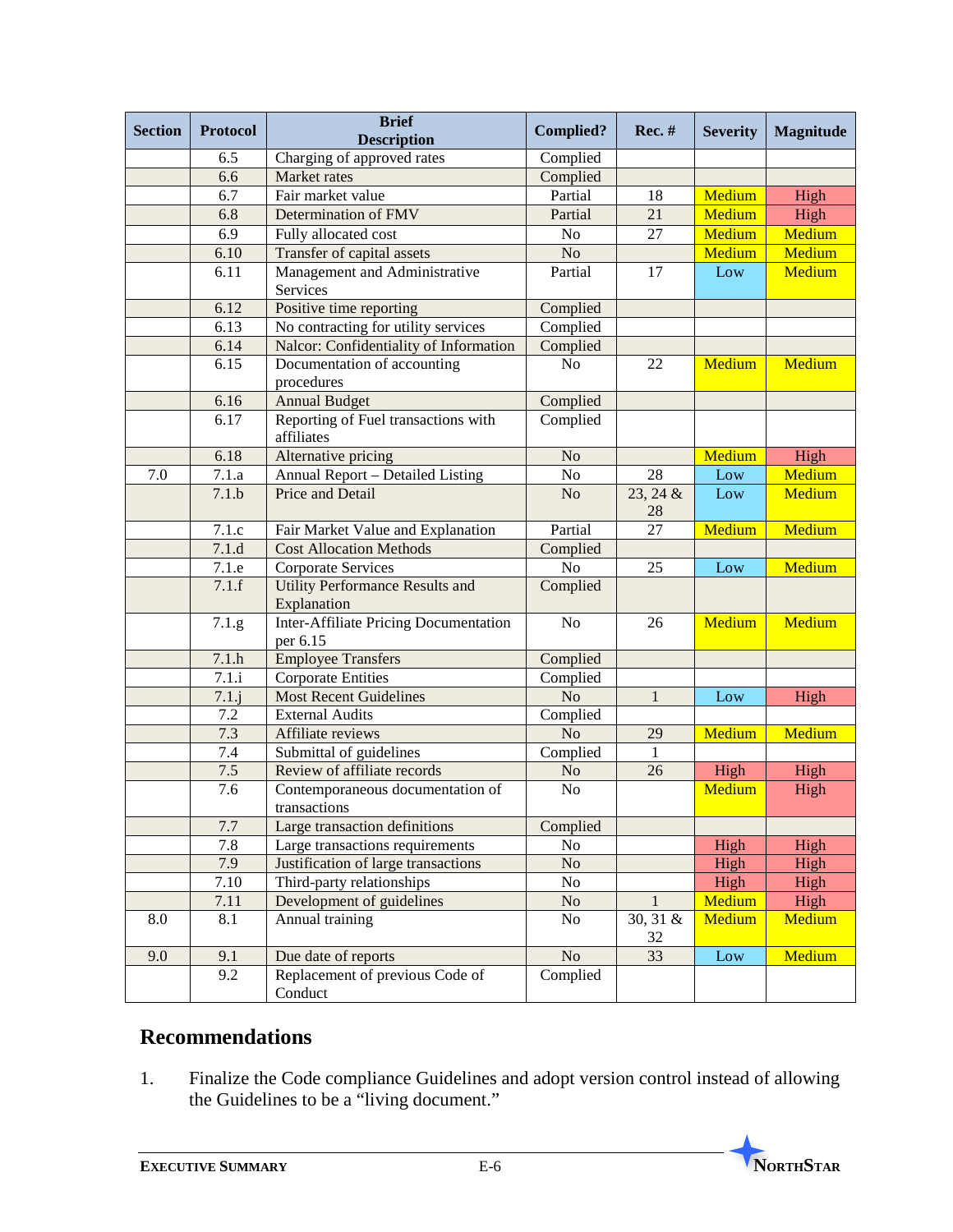- 2. The audit has surfaced areas of potential ambiguity in the Code, in NS Power's compliance Guidelines and potential overlap between Code Protocols. While these are in some cases addressed in the findings, conclusions and recommendations related to each Section and Protocol, highlights are provided to the UARB and NS Power for consideration and potentially revisions to the Code.
- 3. Perform a proper self-provisioning analysis for the remainder of the transformer oil testing program using comparable productivity factors and real costs for in-house versus contractor rates.
- 4. Share the results of this analysis and recommended action with the UARB and obtain an approval prior to any procurement decision to continue transformer oil testing using EUS.
- 5. Perform self-provisioning and alternatives analyses preceding affiliate transactions. NS Power self-provisioning cost analyses should be performed consistent with and responsive to Procurement's Requests for Proposals in order to be comparable.
- 6. Perform a comprehensive assessment of NS Power procurement and accounting practices. Focus on levels of competitive procurement versus sole sourcing, materials and service areas lacking competitive alternatives, activities that NS Power is conducting to promote competition locally, controls over inspection and approval of work performed by contractors prior to payment, and policies/procedures/approvals for change orders and rework or work rejected due to poor quality.
- 7. Perform a detailed prudence review of NS Power transactions with EUS to ensure that the failure to sufficiently evaluate and document economic and operational alternatives as well as reasonable management of NS Power resources has not resulted in cross subsidization or additional costs to ratepayers.
- 8. Revise the Code of Conduct to be more specific for those affiliate transactions that require, and do not require NS Power to precede the transaction with justification documentation.
- 9. Clarify Code Protocol 2.1 to be consistent with Protocol 6.11 covering all approved shared corporate service functions, flow-through, labour, directly allocated and temporary labour assignment charges that do not require this same level of documentation even if similar transactions exceed \$125,000.
- 10. Inform the UARB when a new affiliate is created or acquired. These updates should include all information that is required in the NS Power Affiliate Code of Conduct Annual Report.
- 11. Temporary assignments of personnel between affiliates should be formalized, certifying that sensitive information has been protected, NS Power skills and capabilities have not been diminished, labour charges have been established in accordance with the Code of Conduct, assignment time has been estimated and limited to the agreement.
- 12. Separate the NS Power management team and utility organization from Emera Inc., obtain approval for the organizational deviations or modify the Code.

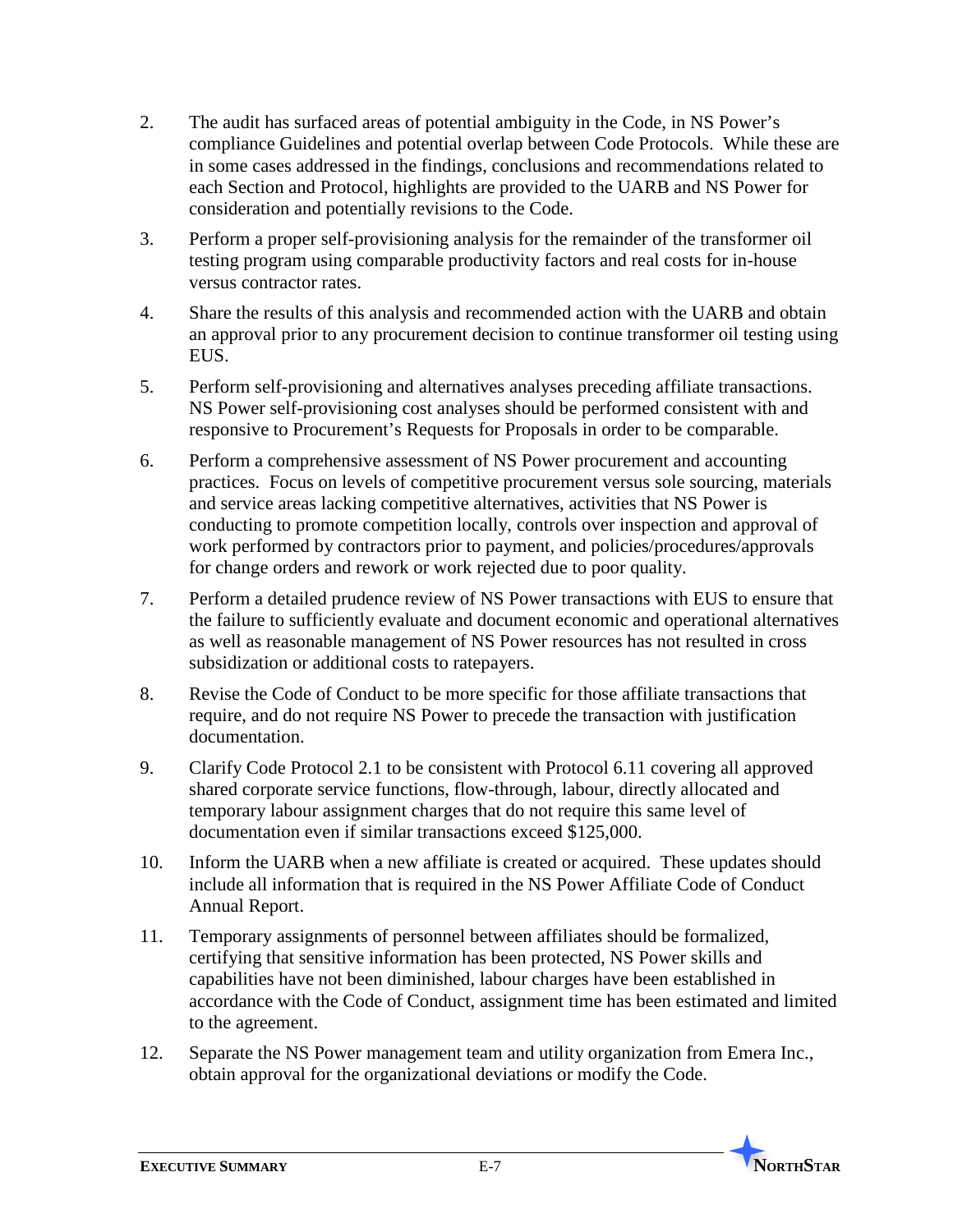- 13. NS Power should clarify the extent of its financial separation from Emera including, for example, language that includes bankruptcy resistant covenants as stated in Protocol 5.2(i)
- 14. NS Power should investigate if the Transfer of Part VI.1 Tax from Emera could substantiate a claim by creditors that the assets of NS Power could be accessed in a bankruptcy claim against Emera.
- 15. Because NS Power has not instituted ring fencing provisions to date, the UARB should direct NS Power to implement these provisions.
- 16. Develop detailed guidelines, similar to those in effect prior to September 30, 2016, which address the protection of confidential customer information. The guidelines should address the provision of customer information to affiliates.
- 17. Obtain Board approval for all categories of management and administrative services affiliate transactions including those covered in Protocol 6.11.
- 18. Obtain Board approval for Emera Newfoundland and Emera Energy Inc. to be included in Emera's lease at 1223 Lower Water Street.
- 19. Obtain waivers or Board approval for sharing information systems or separate their use and data.
- 20. Discontinue the use of the Global Intercompany System and Journal Entries for charging Affiliate Transactions. Require monthly invoices for all affiliates with itemized services, dates and cost.
- 21. Conduct fair market value (FMV) analyses for all affiliate transactions including Management & Administrative services or obtain Board approval for alternate pricing methodologies.
- 22. Develop a comprehensive Cost Allocation Manual that integrates all budgeting, allocating, assigning, charging, accounting and reporting of affiliate transactions.
- 23. Stop charging affiliates for Emera Inc. rent transactions
- 24. Review charges from Emera Inc. with more detailed scrutiny.
- 25. Physically isolate Emera Energy Inc. office locations at the NS Power 1223 Lower Water Street Facility or move to a non-NS Power location.
- 26. Develop policies and procedures as also discussed in Protocol 6.15, to support intercompany pricing protocols.
- 27. Develop and follow procedures for calculation of fringe benefits, overhead rates, secondment, self-provisioning analyses, determination of FMV, determination of FAC, and documentation requirements.
- 28. Charge Emera Inc. for back rent.
- 29. Amend all contracts with affiliates to permit access to affiliate books and records.
- 30. At a minimum, train all existing NS Power employees with time charged or allocated to an affiliate in Affiliate Code of Compliance on annual basis and obtain required certifications. New employees who are part of a shared service group or will likely

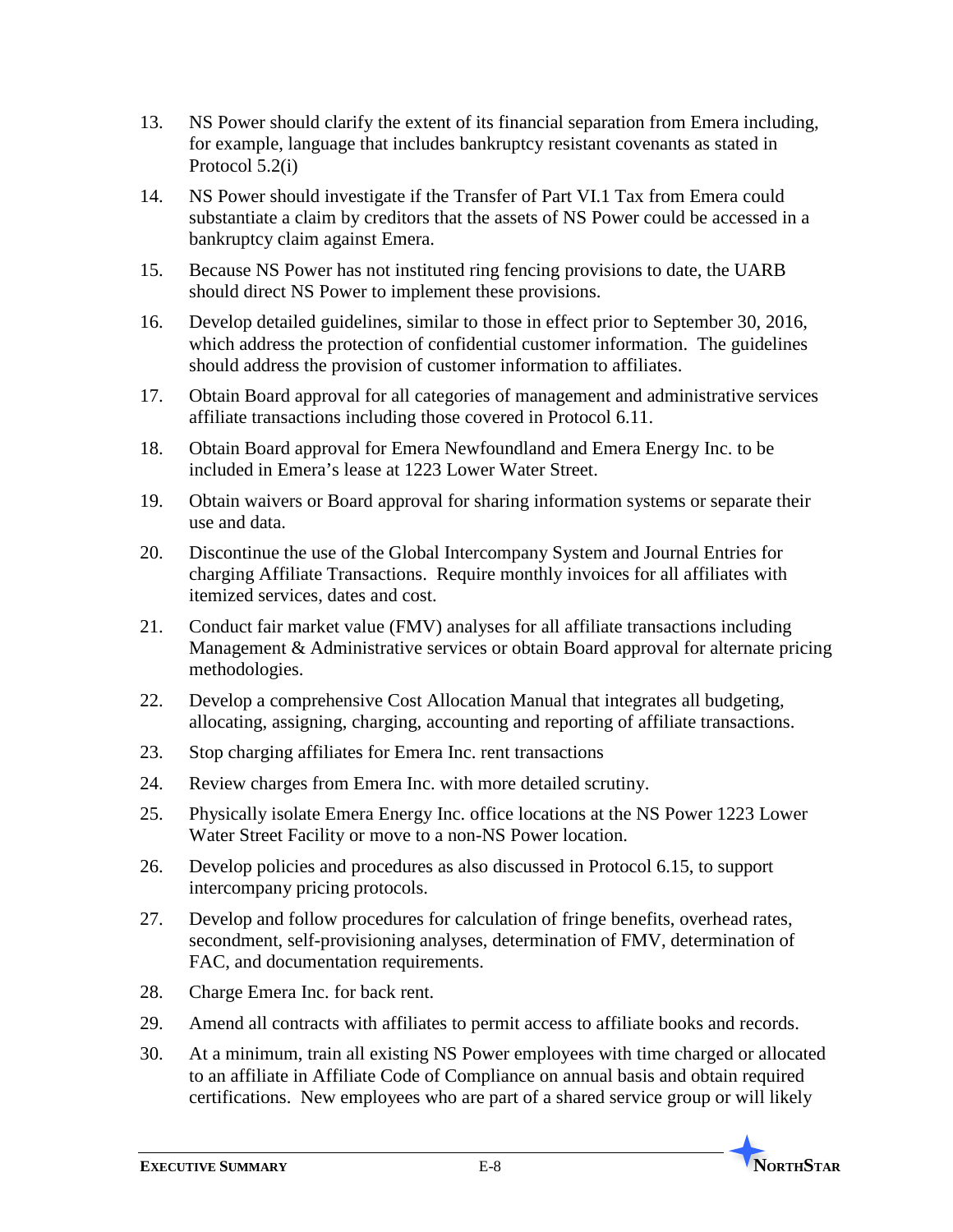perform work for an affiliate should be trained as part of the onboarding process. Any employee who has not been provided training, should be provided with training before they begin work for an affiliate.

- 31. Develop a more robust record-keeping process such that NS Power can demonstrate compliance with Protocol 8.1.
- 32. Develop, and follow, guidelines and associated policies and procedures to ensure compliance with all elements of Protocol 8.1
- 33. NS Power should plan for and develop the Annual Affiliate Code of Conduct Report so that it can be provided to the UARB on or before April 30 of each year. NS Power's Compliance Guidelines should be corrected accordingly.

### **Organization of this Report**

The remainder of this report provides NorthStar's detailed evaluation of NS Power's compliance with each of the Code. Each Section and Protocol is discussed sequentially and includes the following sections:

- Text of the Protocol
- Current NS Power Guidelines
- Findings and Conclusions

At the end of each chapter, we provide our recommendations.

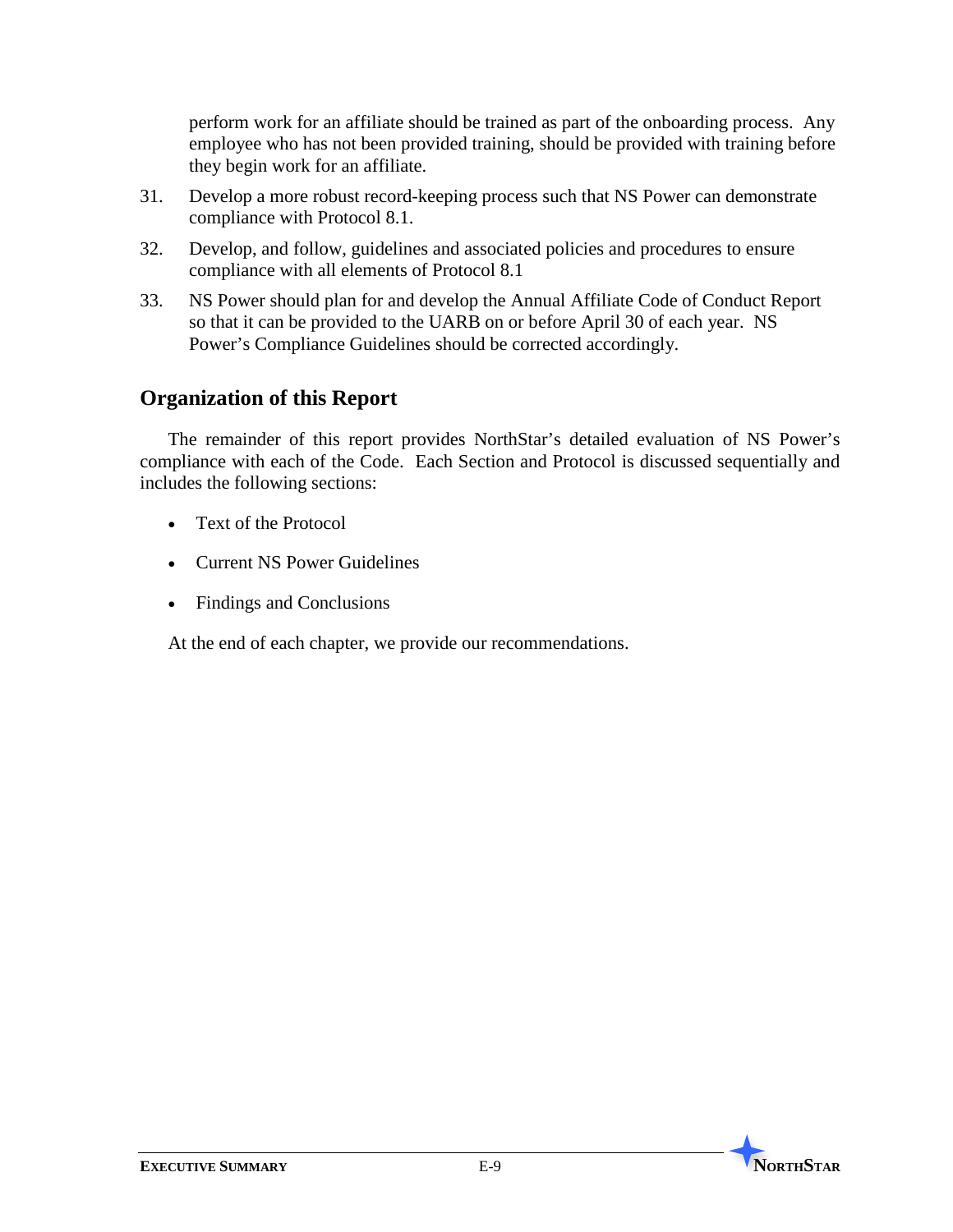## **CODE SECTION 1: PURPOSE**

This Section of the Code of Conduct addresses:

- Cross-subsidization and that NS Power's customers do not bear any risks or losses because of its affiliates.
- NS Power's organization and that its management team remains focused on utility operations.
- Customer information maintained by NS Power is protected in transactions with affiliates.
- NS Power's financial records and other financial information are separated from those of its affiliates.
- NS Power complies with the Code of Conduct with a sufficient level of transparency.

This chapter and each succeeding chapter on compliance with the Code is organized with a statement of the code section followed by the corresponding section of NS Power's Compliance Guidelines and then NorthStar's Findings and Conclusions. Recommendations are described at the end of each chapter.

## **Code Section 1.0 Purpose**

#### **Protocol 1.1**

**1.1 The purpose of this Code of Conduct is to ensure that: (i) NS Power does not cross subsidize and NS Power's customers do not bear any risks or losses because of its affiliates, (ii) NS Power's organization and management is focused on utility operations, (iii) customer information maintained by NS Power is protected in transactions with affiliates, (iv) NS Power's financial records and other financial information are separate from those of its affiliates, and (v) NS Power complies with the Code of Conduct with a sufficient level of transparency.**

#### **NS Power Compliance Guidelines**

*1.1 i) NS Power shall not subsidize any of its affiliates.*

*Any invoices or accounts payable shall be paid within 30 days of receipt. (See also 5.3(iii)).*

- *ii) NS Power's management will ensure that NS Power's business relates to the safe, reliable and affordable generation of electricity and that NS Power does not invest in or become involved in other ventures.*
- *iii) NS Power will not provide information about its customers without the customers' consent, and any information provided to one affiliate must be made available to all other affiliates.*

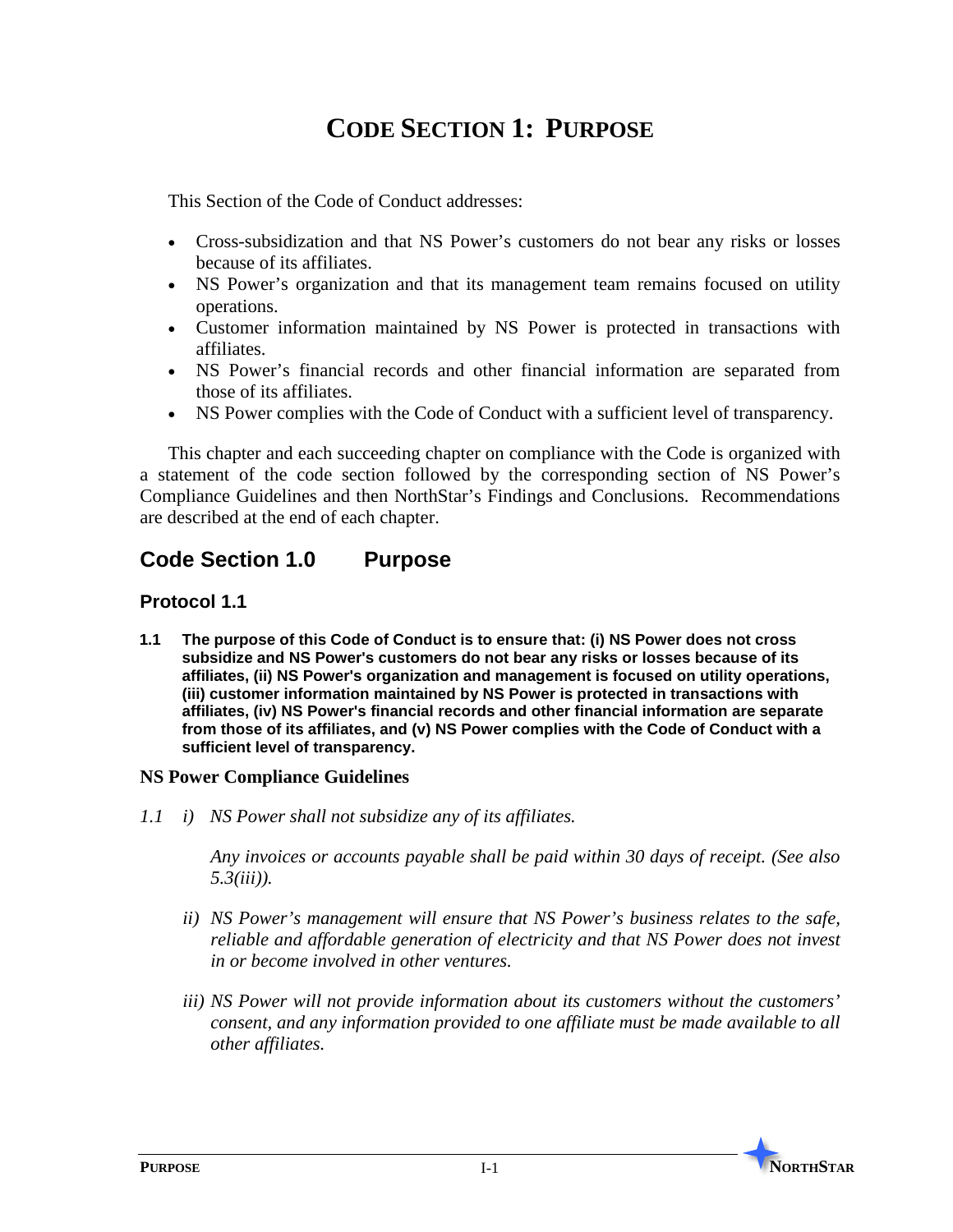*iv) NS Power will ensure that its records in Oracle and PeopleSoft (and other software) are separate from those of the affiliates and will conduct quarterly testing to determine who has access to its systems or records.*

*NS Power will maintain and disclose to the UARB upon request a list of employees who have access to the financial records of NS Power and other affiliates. NS Power will provide an explanation for any such access.* 

#### **Findings and Conclusions**

**1. Protocol 1.1 covers a number of Code elements that are addressed in greater detail within the remainder of the Code and in the body of this report. In these detailed sections, the report identifies specific areas of the Code and Protocols where NS Power complied and those areas where it did not.** 

Protocol 1.1.i requires that NS Power does not cross subsidize and NS Power's customers do not bear any risks or losses because of its affiliates. Cross-subsidization can include financial transactions such as cost allocations, interest due to untimely payments, and paying for affiliate goods and services at greater than full market value (FMV). It can also be found in the absence of arm's-length business relationships between NS Power and its affiliates, providing a pool of skilled, unencumbered resources that can be used by affiliates at will, and providing technical or sensitive business information to affiliates that otherwise would be precluded.

- NS Power did not comply with Protocol 2.1 and 2.2 requiring reasonable analyses and documentation preceding any affiliate transaction. The audit also revealed NS Power's selection of an affiliate when the affiliate was not the lowest cost option and then and paying more to the affiliate than agreed upon amounts.
- NS Power provides Board approved rates for regulated electric and other utility services (complying with Protocol 6.5), does not provide financial assistance or commitments on behalf of affiliates (complying with Protocol 6.6), provides shared services at fully allocated cost (6.7 and 6.11) and conducts energy transactions at market rates (partially complying with Protocol 6.8).
- NS Power does not generally determine fair market value or document its inability to obtain fair market value for goods and services as required by Protocol 6.9.

Protocol 1.1.ii requires that NS Power's organization and management is focused on utility operations. NS Power did not comply with this subsection as described below.

- NS Power did not separate regulated electric and other utility services from its affiliates, did not comply with Protocol 3.1 requiring utility services provided solely by NS Power or Protocol 4.1 maintaining a management team within the utility.
- As a result of NS Power's unencumbered temporary assignments and personnel transfers, cross-appointments of senior managers, and inter-affiliate organizational reporting relationships, it did not protect commercially sensitive information.

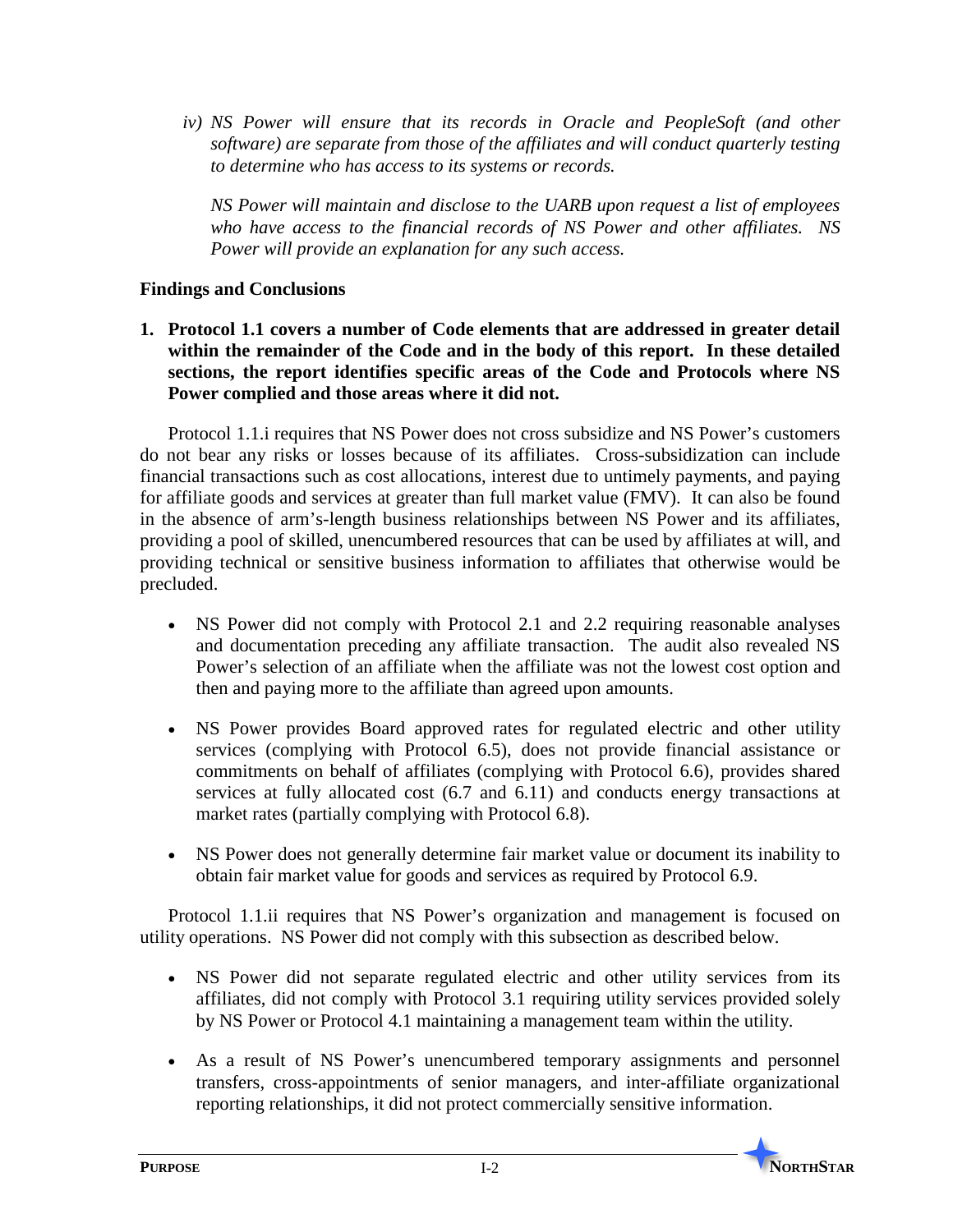Protocol 1.1.iii requires that customer information maintained by NS Power is protected in transactions with affiliates.

• NS Power has developed a compliance Guideline that is incorrect. The Code requires protection of customer information, not equal distribution of customer information among NS Power affiliates:

*(iii) NS Power will not provide information about its customers without the customers' consent, and any information provided to one affiliate must be made available to all other affiliates.* 

• Neither NorthStar nor NS Power could identify an occasion in which customer information was made available to an affiliate, nor situations where affiliates would be interested in customer information.

Protocol 1.1.iv requires that NS Power's financial records and other financial information are separated from those of its affiliates. NS Power produces separate financial records and reports from its affiliates, but does not comply with the Code since information systems and software, including systems housing financial records are commonly shared within the Emera Inc. family of affiliates (please refer to Protocol 6.2).

• To a limited degree, NS Power identified and addressed the lack of financial records and information systems separation in its 2015 Affiliate Code of Conduct Annual Report under the title "List of Exceptions to the Code of Conduct." NS Power noted its failure to comply with the Code and protect financial information in its Annual Report, when it stated:

Section 6.2 of the Code stipulates that NS Power's financial records and information systems will be kept separate from those of affiliates. All systems containing such records shall include protections to preclude access by non-NS Power employees to NS Power information.

Certain Emera employees require access to NS Power's financial information in Oracle, and have been provided read-only access. The Chief Information Officer and Vice President, Finance both have approval access in Oracle.

• NS Power's simple assertion that affiliate employees require access to financial information does not relieve the Company from compliance with the Code, nor was it granted a waiver for Protocol 6.2. The separation of other information systems was not addressed, "read-only access" is still access precluded by the Code, and "protections" consist mainly of an approved user list.

Protocol 1.1.v requires that NS Power comply with the Code of Conduct with a sufficient level of transparency. Transparency, in the context of performing this Code of Conduct Compliance Audit would include materials supporting and verifying reported transaction source information, provision of materials, documentation and reports generated in the normal course of business, verification of managerial processes and documentation

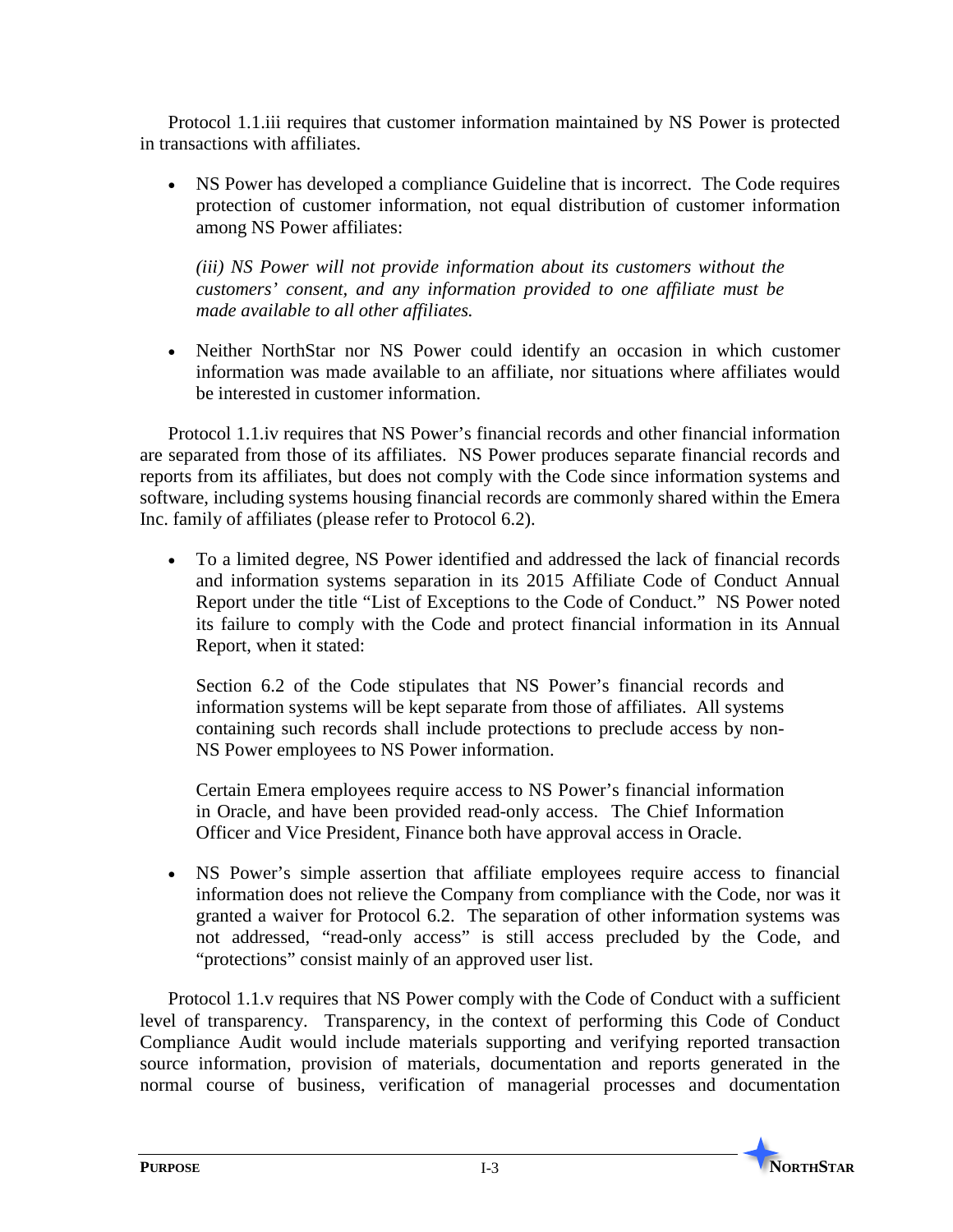demonstrating compliance. NorthStar believes that the audit was restricted due to an insufficient level of transparency.

- In its letter submitted to the Board, NS Power stated that the audit should be limited to the expressed provisions of the Code and the spirit and intent of those provisions. In this regard, NorthStar has diligently focused on the expressed provisions of the existing Code, not reading into the Code obligations that are not there.
- In this same letter, NS Power stated that reviewing affiliate fuel transactions was not appropriate, that transactions and compliance be limited to the effective date of the Code, inquiries related to corporate governance must be framed within the scope of affiliate transactions, governance practices of its affiliates would be beyond the scope of review, and recommendations of further revisions to the current Affiliate Code be limited to non-compliance.
	- Following this letter, NS Power required that all audit interviews be conducted with Regulatory Counsel present in addition to two note-takers, limiting answers to questions.
	- NorthStar was not provided with requested affiliate information even though required by Protocol 7.5 which states: In order to monitor compliance, the Board at any time may review the records of NS Power and the records of NS Power affiliates as the Board deems required in assuring compliance with any provisions of this Code and with the duty to deal at arm's-length with affiliates.
	- NorthStar was not provided with requested corporate governance information, an Internal Audit related to an affiliate and information related to the Enterprise Resource Management Program (ERP). In one instance, NS Power stated that requested information was provided only because the affiliate was also regulated by the UARB.

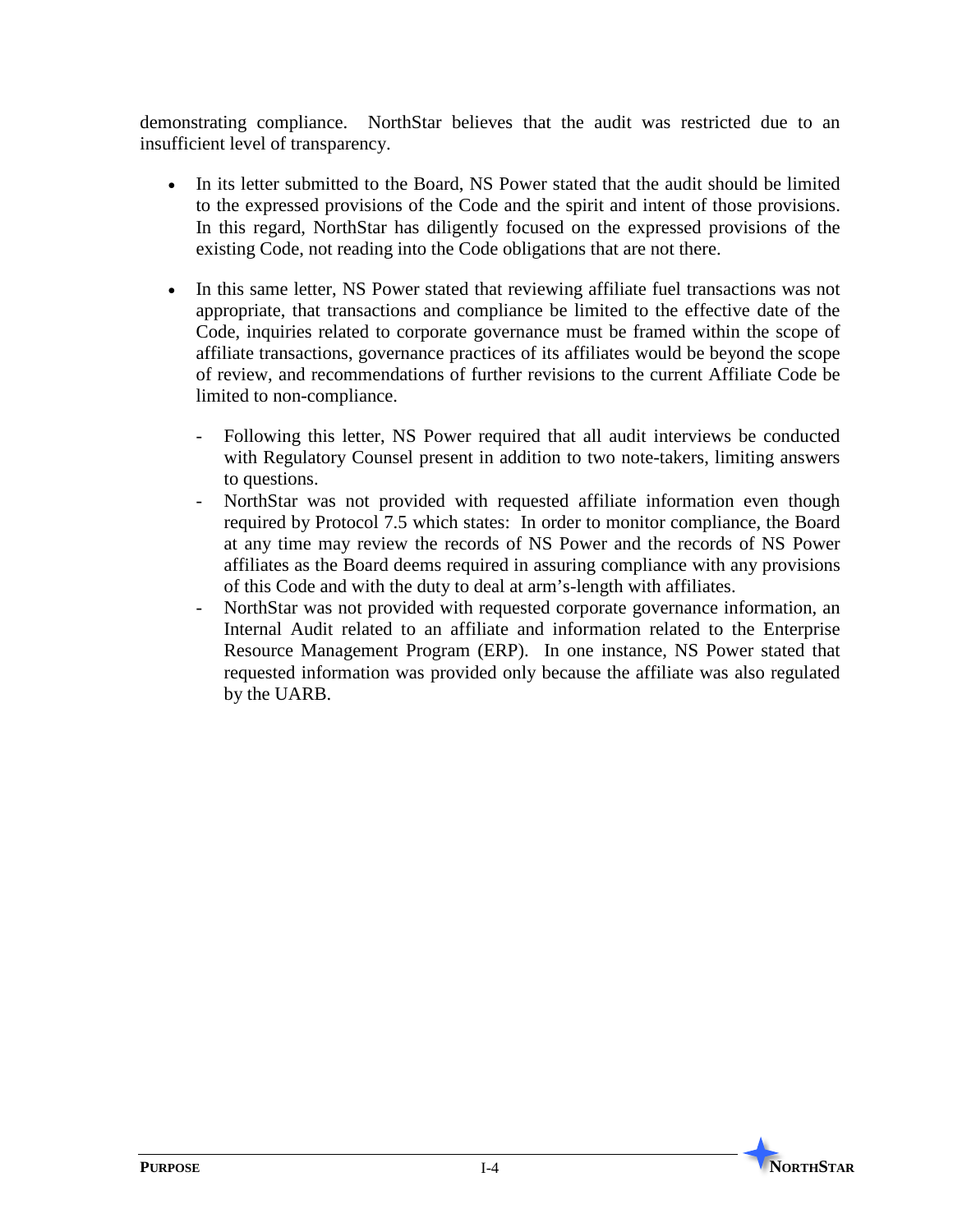#### **Protocol 1.2**

- **1.2 For the purpose of this Code of Conduct, the term "affiliate" means:**
	- **a) an "affiliate" in accordance with Sections 2(2), 2(3), and 2(4) of the Nova Scotia Companies Act; or**
	- **b) any business entity deemed by the Board to be an affiliate of the Utility for purposes of this Code.**

#### **NS Power Compliance Guidelines**

*1.2 Affiliates are listed in the List of Affiliates provided by the Corporate Secretary and filed with the UARB as part of the Annual Code of Conduct reporting. The List of Affiliates sets out all affiliates and distinguishes between affiliates which meet the definition of affiliate in the Nova Scotia Companies Act and minority interest affiliates which fall below the 50% ownership and control threshold.* 

*The term affiliate is defined in section 2(2)-(4) of the Companies Act:*

- *(2) A body corporate shall be deemed to be an affiliate of another body corporate if one of them is the subsidiary of the other or if both are subsidiaries of the same body corporate or if each of them is controlled by the same person.*
- *(3) A body corporate shall be deemed to be controlled by another person or by two or more bodies corporate if* 
	- *(a) voting securities of the first-mentioned body corporate carrying more than fifty per cent of the votes for the election of directors are held, otherwise than by way of security only, by or for the benefit of the other person or by or for the benefit of the other bodies corporate; and*
	- *(b) the votes carried by such securities are entitled, if exercised, to elect a majority of the directors of the first-mentioned body corporate.*
- *(4) A body corporate shall be deemed to be a subsidiary of another body corporate if*
	- *(a) it is controlled by*

*(i) that other, or (ii) that other and one or more bodies corporate each of which is controlled by that other, or (iii) two or more bodies corporate each of which is controlled by that other; or*

*(b) it is a subsidiary of a body corporate that is that other's subsidiary.*

*NS Power can request that the Board determine that a related entity be considered an affiliate for the purposes of the Code of Conduct.*

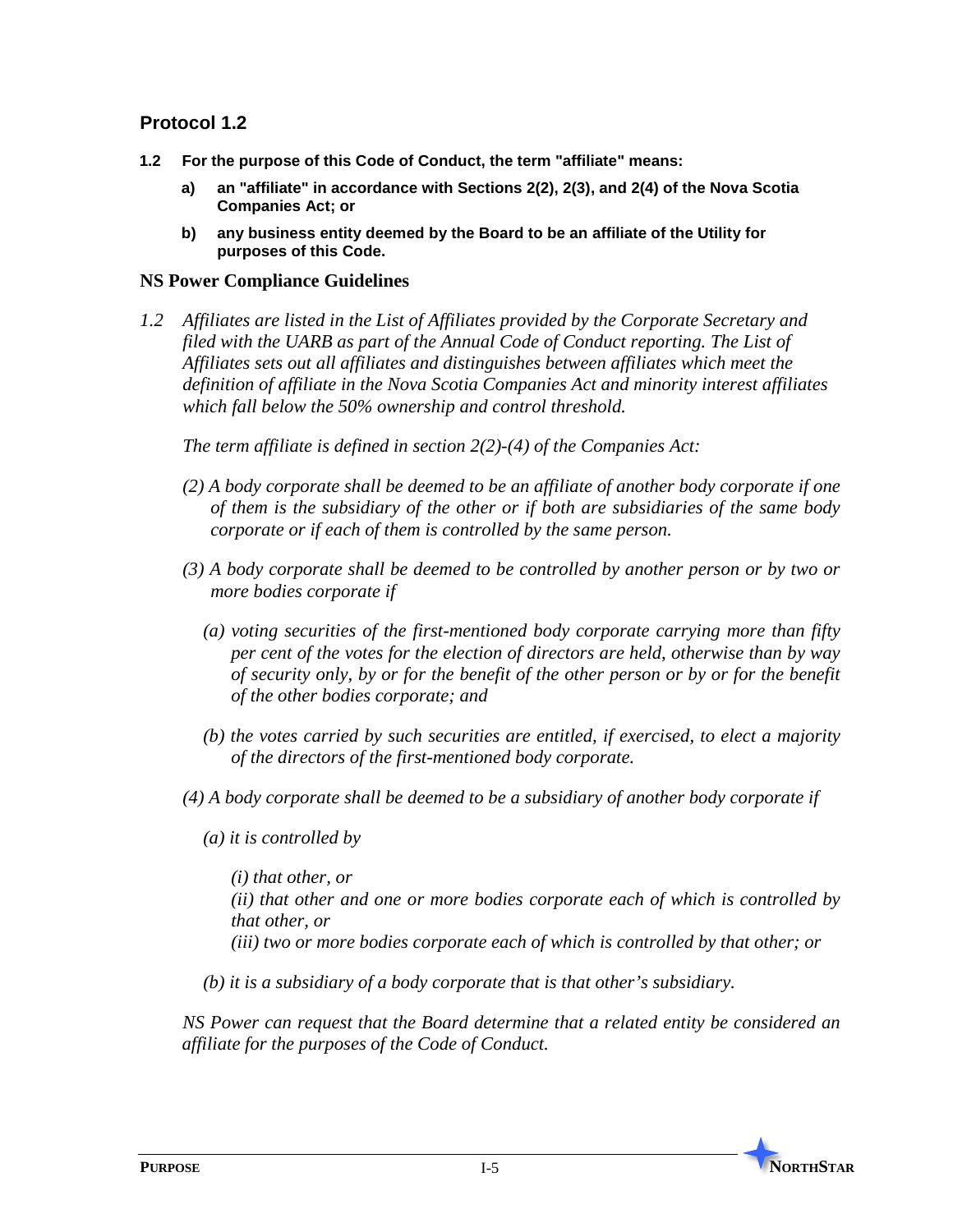#### **Findings and Conclusions**

#### **2. NS Power complied with Protocol 1.2.**

- NS Power Guidelines define an "affiliate" in accordance with Sections  $2(2)$ ,  $2(3)$ , and 2(4) of the Nova Scotia Companies Act.
- NS Power has identified its affiliates in its Affiliate Code of Conduct Annual Report.
- To date, the UARB has not deemed any other business entity to be an affiliate of the Utility for purposes of this Code.

#### **Recommendations**

- 1. Finalize the Code compliance Guidelines and adopt version control instead of allowing the Guidelines to be a "living document."
- 2. The audit has surfaced areas of potential ambiguity in the Code, in NS Power's compliance Guidelines and potential overlap between Code Protocols. While these are in some cases addressed in the findings, conclusions and recommendations related to each Section and Protocol, highlights are provided to the UARB and NS Power for consideration and potentially revisions to the Code.
	- To improve clarity:
		- Define the use of the word "Board" in the Code as the UARB, which is used throughout the Code. (1.2)
		- The Statement of Principles does not sufficiently address separation of personnel or potential transfer of information. (2.1)
		- To focus on the regulated utility and not Emera Inc. "NS Power" must create and maintain an organizational structure solely with the utility. (3.1)
		- "Dedicated" could have multiple interpretations as in strictly utility responsibilities or to "have a management team" that is committed. (4.1 helps clarify in this case) Is the focus on quality and capability and if so how determined? Does this rely on performance report results? (Section 4.0 - Utility Management Objectives)
		- The words "or other persons" could be deleted. PIPEDA already requires the protection of customer information. (6.3)
		- Is the list of services sufficiently comprehensive? Is it illustrative or restricted to these specific functions? Are other management and administrative services prohibited? (6.11)
		- Language should be clarified with regard to "any services" (6.13)
		- Prohibit confidential and commercially sensitive information received from or provided to Nalcor shared with NS Power's affiliates versus "take appropriate measures to prevent" sharing. (6.14)
		- Clarify the relationship between Code compliance audits and FAM audits. (6.17)

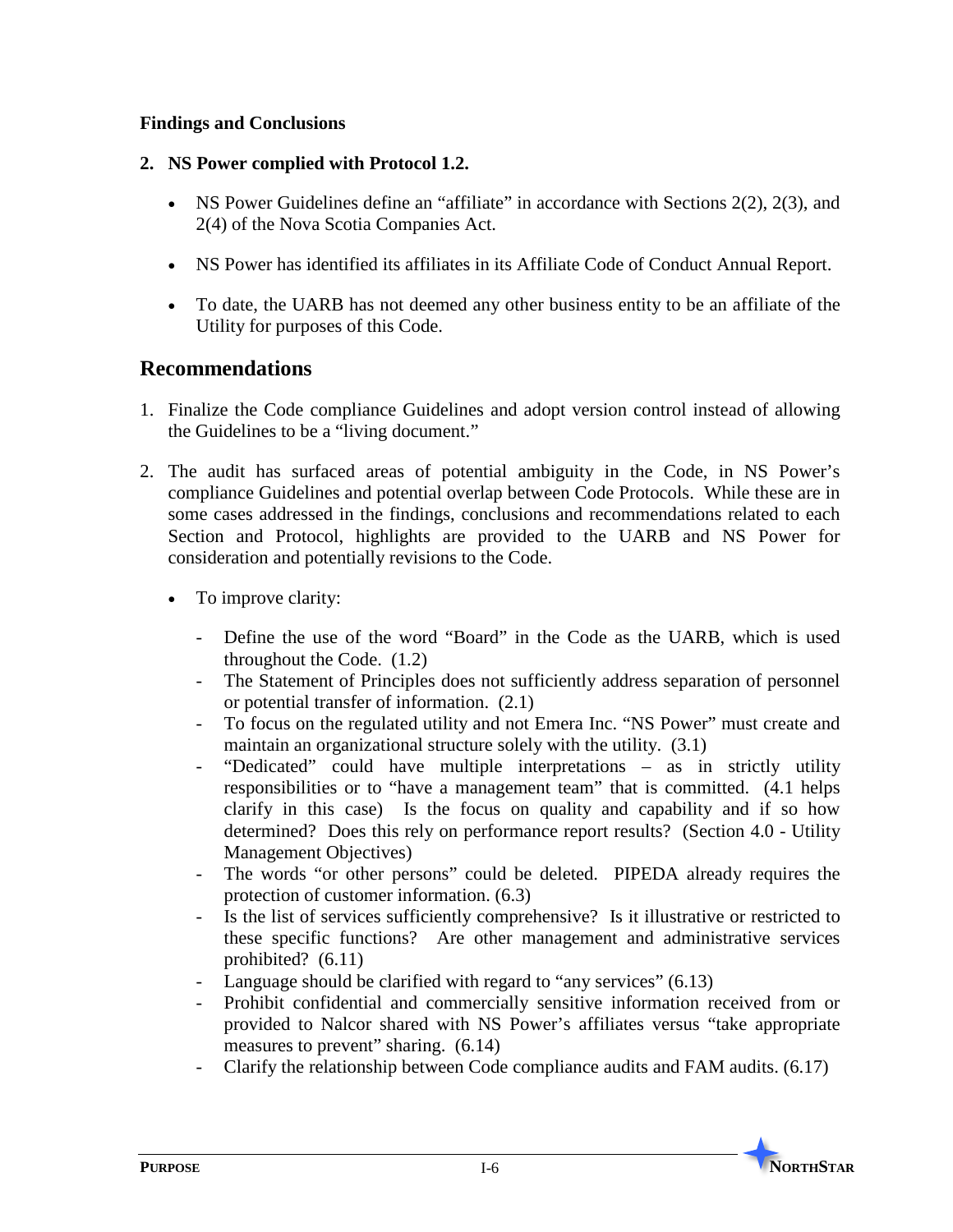- Section 7.0 Objectives and Protocols does not address knowledge or sensitive information transfer.
- The wording "under all established utility performance measurements" requires clarification or the word "all" should be deleted (7.1.f)
- To improve potential overlap or conflict, the following Protocols should be combined/aligned:
	- Cross-subsidization and customer risk: 1.1.i, 2.3, 5.1, 5.2, 5.3, and 5.4
	- Organizational separation and personnel transfers: 3.1, 4.1, 6.13, and 7.1.h
	- Documentation justifying affiliate transactions: 2.1.a, 2.1.b, 2.2, 6.13, 6.16, 7.3, and 7.10
	- Documentation establishing fair market value and pricing: 6.6, 6.7, 6.8, 6.9, 6.10, 6.18, 7.1.b, 7.1.c, 7.1.d, 7.1.e, 7.1.g, 7.6.a – 7.6.e, 7.7.a – d, and 7.8.a – c
- The Code should more specifically address conflicts of interest, what can and cannot be discussed in joint meetings and the transfer of information.

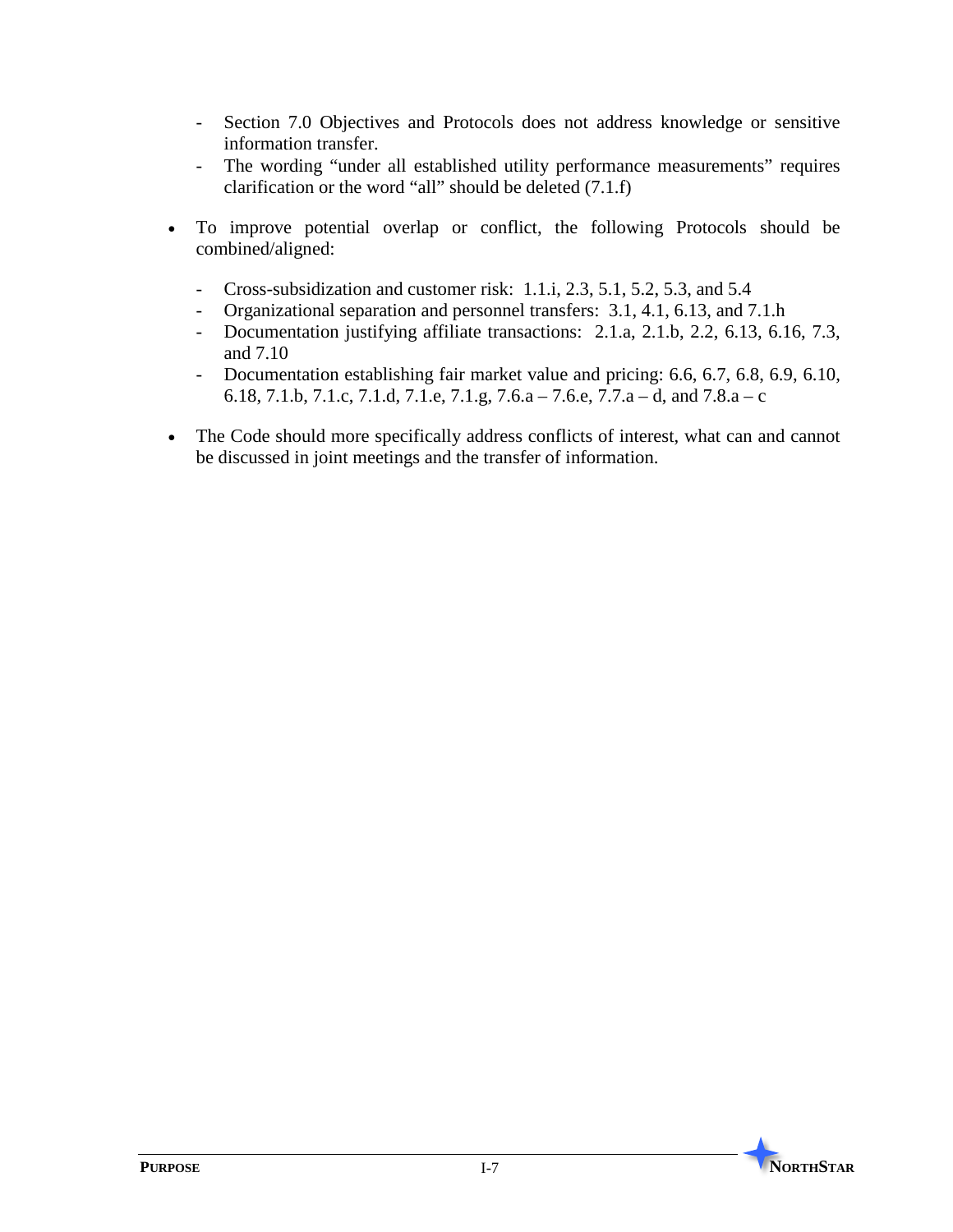## **CODE SECTION 2: STATEMENT OF PRINCIPLES**

This Section of the Code of Conduct ensures that NS Power policies, procedures and practices provide documented analyses and justification for affiliate transactions.

## **Code Section 2.0 Statement of Principles**

#### **Protocol 2.1**

- **2.1 NS Power will precede any transaction by which it acquires from or provides to an affiliate any goods, services, leases, asset transfers, or other exchanges of value, with a sound, objective, and transparent process and reasonable documentation;** 
	- **(a) The process and documentation shall identify and then compare transacting with an affiliate to: (i) provisioning through other, reasonably available commercial alternatives, (ii) self-provisioning by NS Power, (iii) joint NS Power/third-party provisioning, (iv) joint NS Power/affiliate provisioning, and (v) such other arrangements as may be reasonably available under the applicable circumstances at the time of the decision.**
	- **(b) For transactions below \$125,000 in aggregate value (determined by adding together all similar transactions with the same affiliate during any consecutive 12-month period), the comparison of alternatives and documentation may be abbreviated as appropriate to avoid adding materially to the cost of the transaction, provided that NS Power provides sufficient documentation to demonstrate that the transaction complies with the standards of Section 1.1 of this Code and that NS Power's actions to meet those standards preceded the decision to transact with an affiliate.**

#### **Compliance Guidelines**

*2.1 Exchange of value may extend to exchange of information such as policies and procedures or documents or programs created by NS Power or third parties.*

*In determining whether there should be a charge for a particular service or exchange and what the fee should be, the provider should determine whether it would provide the same service or exchange to an unrelated company and what the charge should be.*

*NS Power and affiliates also need to be mindful of whether the proposed transaction in any way conflicts with or breaches the Emera Code of Conduct.*

*If a proposed transaction does not violate the confidentiality, proprietary information or intellectual property provisions of the Emera Code of Conduct, NS Power needs to determine whether the proposed transaction is in the best interests of customers.*

*If the proposed transaction is in the best interests of customers or is the most reasonable option for customers in the circumstances, NS Power needs to determine what the fair market value of the requested product or service would be. If there is no readily available comparator in the marketplace, NS Power needs to consider the inherent value which went into creation of the product or service. Factors such as employee time and resources, software and hardware requirements are expenses* 

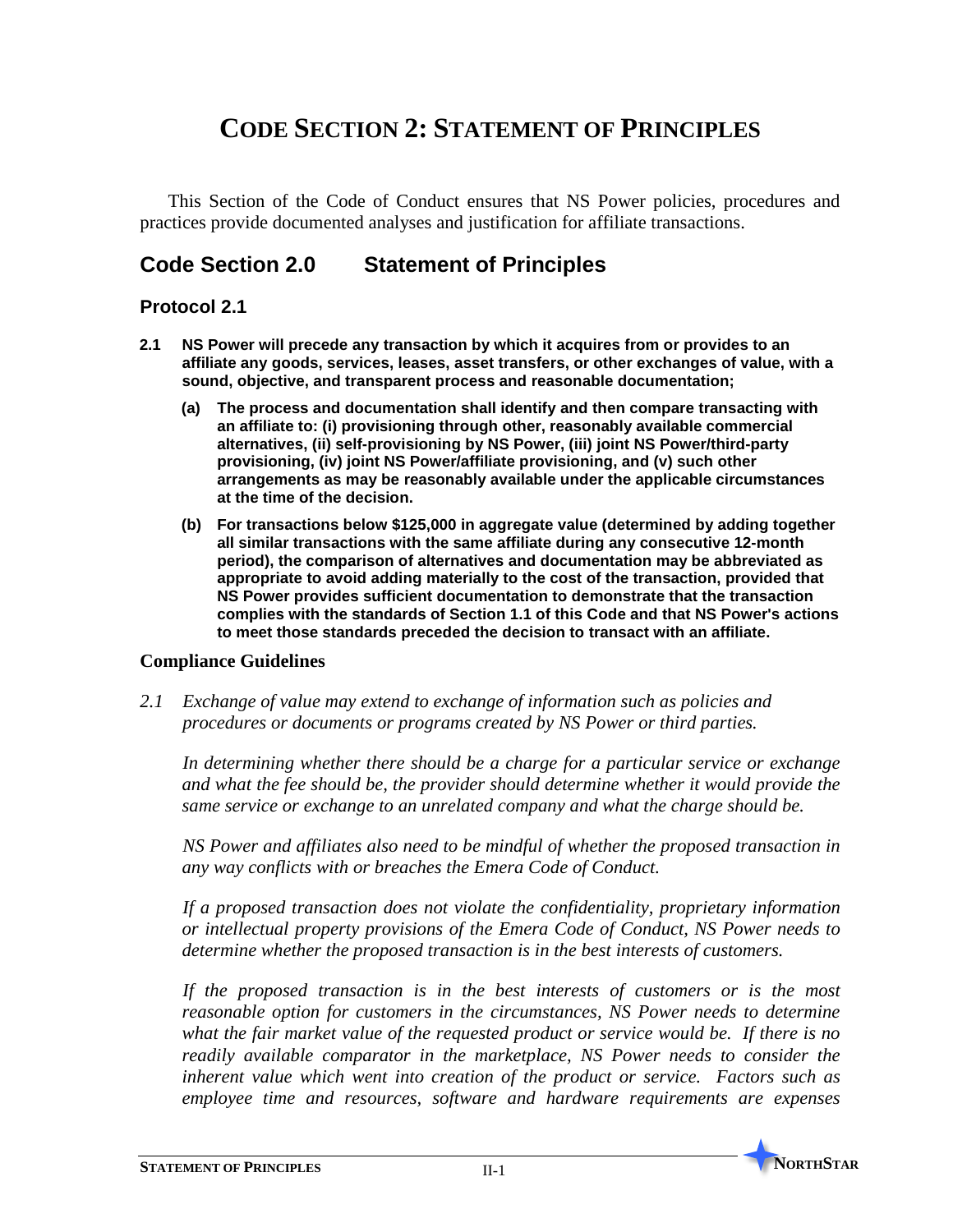*incurred by NS Power which are ultimately paid for by customers. NS Power should be recovering those costs in order to provide benefit to customers. NS Power would have to determine its fully allocated costs in order to pass those on to the affiliate.*

*Each request will have to be assessed on its merits, and all such decisions should be thoroughly documented. A member of the Executive Leadership Team should sign off, regardless of whether the decision is to enter into the transaction or not to enter into the transaction.* 

*When considering such requests, NS Power should also consider whether it would be willing to provide the information to non-affiliates or other unrelated parties. If the answer to that question is no, then NS Power should not be prepared to provide the information requested by the affiliate.*

*The documentation and analysis process required under section 2.1(a) of the Code includes the following:*

*If there is a proposal to transfer services from NS Power to an affiliate, or from an affiliate to NS Power, the parties must carry out an analysis which provides information about the following:*

- *The current cost of the service (including labour and non-labour allocations and any overhead)*
- *The cost of having the service performed by the other company (including labour and non-labour allocations and any overhead)*
- *The cost of having the service performed by an unrelated third party. If no such information is available, there should be an explanation about why the service cannot be outsourced to the market place.*

*The analysis should be reviewed by both companies and it should be provided to Regulatory Affairs to ensure that it complies with the Code of Conduct.*

*NS Power will ensure that it keeps the following documentation:*

- *Copy of the correspondence and RFP, including a list of potential bidders to whom the RFP is sent*
- *Copies of all bids received and communication from potential bidders declining to provide a bid (including reasons for not bidding)*
- *Matrix showing the criteria used for determining the successful proponent and an indication of how each bidder fares under each criterion*
- *Listing of criteria used to rank each submission*
- *Documentation pertaining to any presentations or site visits involving individual bidders*
- *Recommendation setting out the reasons for recommending a particular transaction*
- *Copies of any contracts negotiated with the successful bidder*

*NS Power will also include any self-provisioning analysis as part of its documentation.*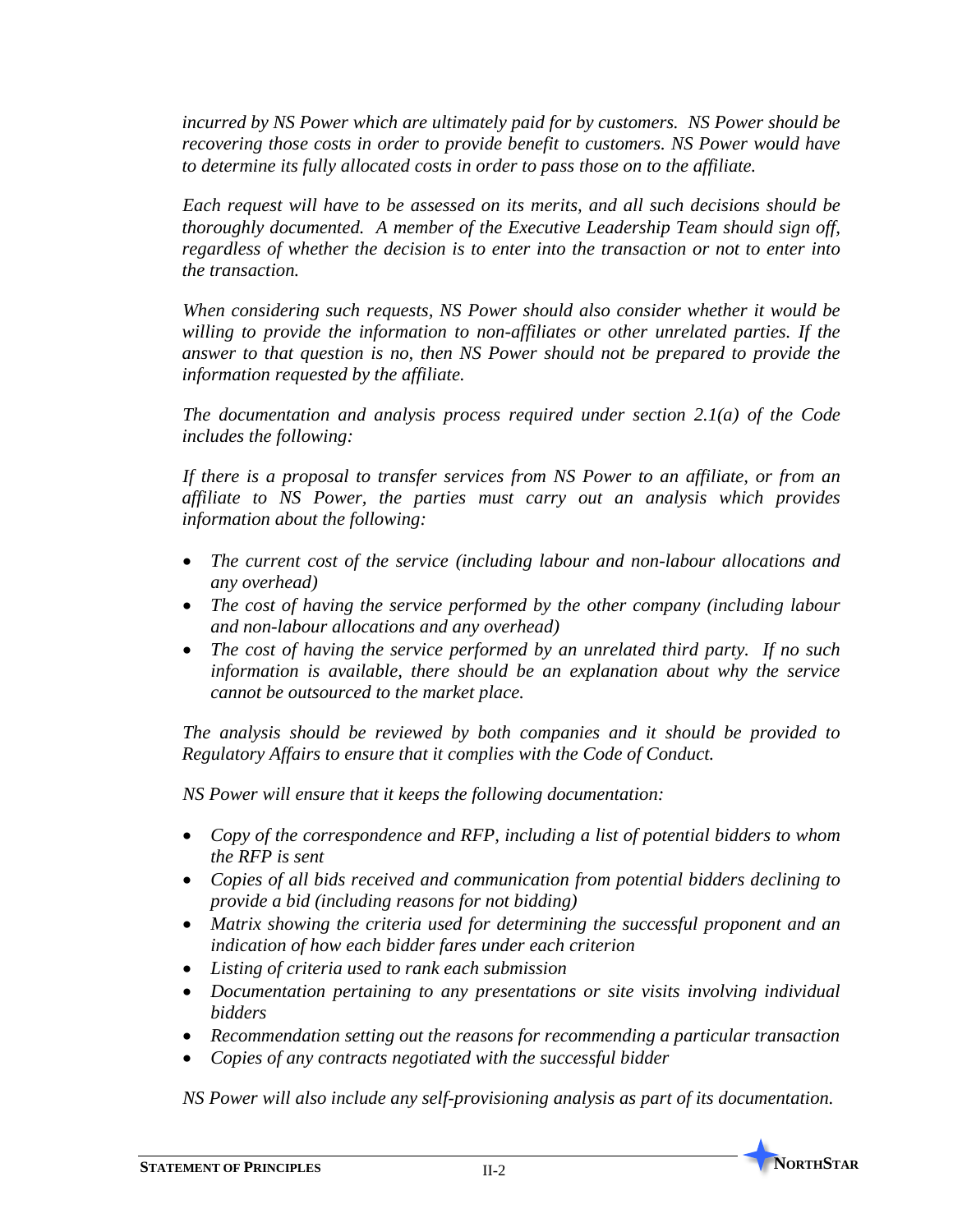If NS Power is unable to carry out the work itself (because of resource or other *constraints), it must indicate so as part of the documentation.*

*In carrying out a self-provisioning analysis, NS Power may not review any of the bids provided by any of the other bidders.*

#### **Findings and Conclusions**

#### 1. **NS Power did not comply with Protocol 2.1.**

Fundamental elements of the Code requiring compliance are:

- Analyses must precede any transaction with affiliates.
- Transactions must receive sound, objective, transparent and reasonable documentation of alternatives analysis.
- Other alternatives analysis and documentation shall identify and compare:
	- Other reasonably available commercial alternatives considered.
	- Self-provisioning by NS Power versus an affiliate considered.
	- Joint provisioning documentation, if considered.
	- Joint NS/affiliate provisioning documentation, if considered.
	- Other arrangements documented, if considered.

Arguably, the terms "any transaction" presents a compliance problem when applied to transactions such as energy purchases and sales, taxes or storm restoration assistance. Also, aggregating "similar" transactions could become somewhat subjective. Nevertheless, NS Power did not comply with the Code in a significant number of affiliate transactions reviewed.

- NS Power could not demonstrate alternatives analysis or documentation preceding the majority of materials and services transactions with its affiliates in compliance with Protocol 2.1.a. NS Power did not provide alternatives documentation for transactions less than \$125,000 as required for Protocol 2.1.b.
- **Exhibit II-1** provides a summary of affiliate transactions that in aggregate exceed \$125,000. NS Power did not document or provide an alternative analysis for some of these affiliate transactions - IT services, some rent, various shared services and general time and expenses. The exhibit shows the entire 2015 transactions, some of which occurred prior to the effective audit period.

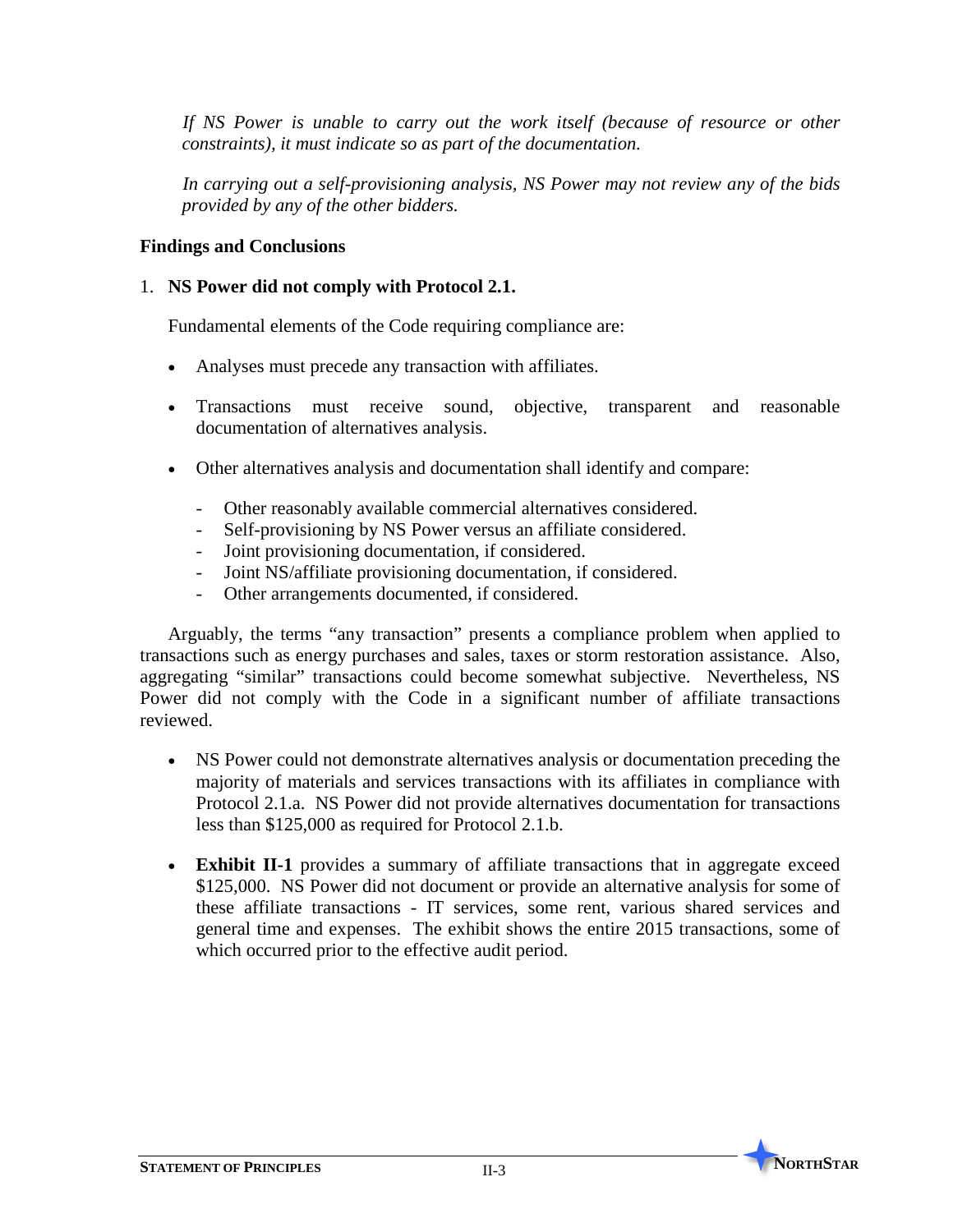| <b>Entity Provider</b>          | <b>Entity Recipient</b>                                                             | <b>Transaction</b>                                                                                | 2015****   | 2016      |  |
|---------------------------------|-------------------------------------------------------------------------------------|---------------------------------------------------------------------------------------------------|------------|-----------|--|
| Emera Inc.                      | <b>NS Power</b>                                                                     | <b>ERM</b> Costs                                                                                  | 338,912    | 510,263   |  |
| Emera Inc.                      | <b>NS Power</b>                                                                     | <b>ERP</b> Project                                                                                |            | 346,550   |  |
| Emera Inc.                      | <b>NS Power</b>                                                                     | ETRM (Allegro) Amortization                                                                       |            | 494,653   |  |
| Emera Inc.                      | <b>NS Power</b>                                                                     | Investor Relations**                                                                              | 167,376    |           |  |
| <b>NS Power</b>                 | <b>Emera</b> Energy                                                                 | <b>IT SLA Charges</b>                                                                             | 1,292,653  | 1,419,815 |  |
| <b>NS Power</b>                 | Emera Inc.                                                                          | <b>IT SLA Charges</b>                                                                             | 1,672,192  | 1,941,130 |  |
| <b>NS Power</b>                 | Emera Maine                                                                         | <b>IT SLA Charges</b>                                                                             | 149,198    | 141,009   |  |
| <b>NS Power</b>                 | Emera Newfoundland                                                                  | <b>IT SLA Charges</b>                                                                             | 806,177    | 1,060,321 |  |
| <b>NS Power</b>                 | <b>EUS</b>                                                                          | <b>IT SLA Charges</b>                                                                             | 653,311    | 464,128   |  |
| <b>NS Power</b>                 | Emera Newfoundland                                                                  | ML Expenses                                                                                       | 1,255,114  | 440,424   |  |
| <b>Emera</b> Energy             | NS Power                                                                            | Natural Gas sales                                                                                 |            |           |  |
| NS Power                        | <b>Emera Energy</b>                                                                 | Natural Gas sales                                                                                 |            |           |  |
| <b>NS Power</b>                 | Emera Inc.                                                                          | $NI-52***$                                                                                        | 158,642    |           |  |
| <b>EUS</b>                      | NS Power                                                                            | PLT and Other EUS Services                                                                        |            |           |  |
| <b>Brooklyn Power</b>           | NS Power                                                                            | <b>Power Purchases</b>                                                                            |            |           |  |
| NS Power                        | Emera Inc.                                                                          | Property Tax                                                                                      | 200,000    | 255,000   |  |
| <b>NS Power</b>                 | Emera Energy                                                                        | Rent                                                                                              |            |           |  |
| NS Power                        | Emera Inc.                                                                          | Rent                                                                                              |            |           |  |
| NS Power                        | Emera Newfoundland                                                                  | Rent                                                                                              |            |           |  |
| Emera Inc.                      | <b>NS Power</b>                                                                     | <b>Rent Chargebacks</b>                                                                           |            |           |  |
| Emera Inc.                      | NS Power                                                                            | <b>Shared Services</b>                                                                            | 209,068    | 3,617,963 |  |
| <b>NS Power</b>                 | Barbados Light & Power                                                              | <b>Shared Services</b>                                                                            | 266,387    | 348,854   |  |
| <b>NS</b> Power                 | <b>Bayside Power</b>                                                                | <b>Shared Services</b>                                                                            | 130,002    | 132,670   |  |
| <b>NS Power</b>                 | <b>Bear Swamp</b>                                                                   | <b>Shared Services</b>                                                                            | 211,402    | 170,305   |  |
| NS Power                        | Domlec                                                                              | <b>Shared Services</b>                                                                            | 128,160    | 241,842   |  |
| <b>NS Power</b>                 | Emera Brunswick Pipeline                                                            | <b>Shared Services</b>                                                                            | 400,948    | 234,513   |  |
| NS Power                        | Emera Inc.                                                                          | <b>Shared Services</b>                                                                            | 3,012,385  | 3,264,054 |  |
| NS Power                        | <b>Emera Energy</b>                                                                 | <b>Shared Services</b>                                                                            | 1,189,897  | 1,059,856 |  |
| NS Power                        | Emera Maine                                                                         | <b>Shared Services</b>                                                                            | 853,432    | 712,293   |  |
| <b>NS Power</b>                 | Emera Newfoundland                                                                  | <b>Shared Services</b>                                                                            | 943,952    | 818,704   |  |
| NS Power                        | <b>EUS</b>                                                                          | <b>Shared Services</b>                                                                            | 397,841    | 440,489   |  |
| <b>NS Power</b>                 | <b>EUSHI</b>                                                                        | <b>Shared Services</b>                                                                            | 200,289    | 930,364   |  |
| <b>NS Power</b>                 | Grand Bahamas Power Corp.                                                           | <b>Shared Services</b>                                                                            | 249,506    | 335,541   |  |
| Emera Maine                     | <b>NS Power</b>                                                                     | <b>Storm Restoration</b>                                                                          | 248,841    |           |  |
| <b>NS Power</b>                 | Emera Maine                                                                         | <b>Storm Restoration</b>                                                                          | (145, 012) |           |  |
| <b>NS Power</b>                 | Grand Bahamas Power Corp.                                                           | <b>Storm Restoration</b>                                                                          |            | 2,923,224 |  |
| Emera Inc.                      | <b>NS Power</b>                                                                     | Time & Expenses                                                                                   | 185,938    | 177,637   |  |
| <b>NS Power</b>                 | Barbados Light & Power                                                              | Time & Expenses                                                                                   | 159,161    |           |  |
| <b>NS Power</b>                 | Emera Inc.                                                                          | Time & Expenses                                                                                   | 612,583    | 209,889   |  |
| NS Power                        | Emera Newfoundland                                                                  | Time & Expenses                                                                                   | 1,044,739  | 1,203,940 |  |
| <b>NS Power</b>                 | Grand Bahamas Power Corp.<br>Time & Expenses<br>280,254<br>555,719                  |                                                                                                   |            |           |  |
| *Currency is USD, otherwise CAD |                                                                                     |                                                                                                   |            |           |  |
|                                 | ** Investor Relations charges in 2016 are included in Emera shared services charges |                                                                                                   |            |           |  |
|                                 |                                                                                     | ***NI-52 charges were included as part of Internal Audit shared services charges starting in 2016 |            |           |  |
|                                 |                                                                                     | **** Full calendar year reported although audit covered October 2015 through December 2016.       |            |           |  |

**Exhibit II-1 List of Transactions Exceeding \$125,000 in Aggregate 2015-2016** 

NS Power's compliance or failure to comply with Protocol 2.1 is summarized in **Exhibit II-2** below. The table contains the types of transactions reported as part of the Annual Affiliate Code of Conduct Report and in some cases, a description of why NS Power believes that it demonstrates compliance with the Affiliate Code.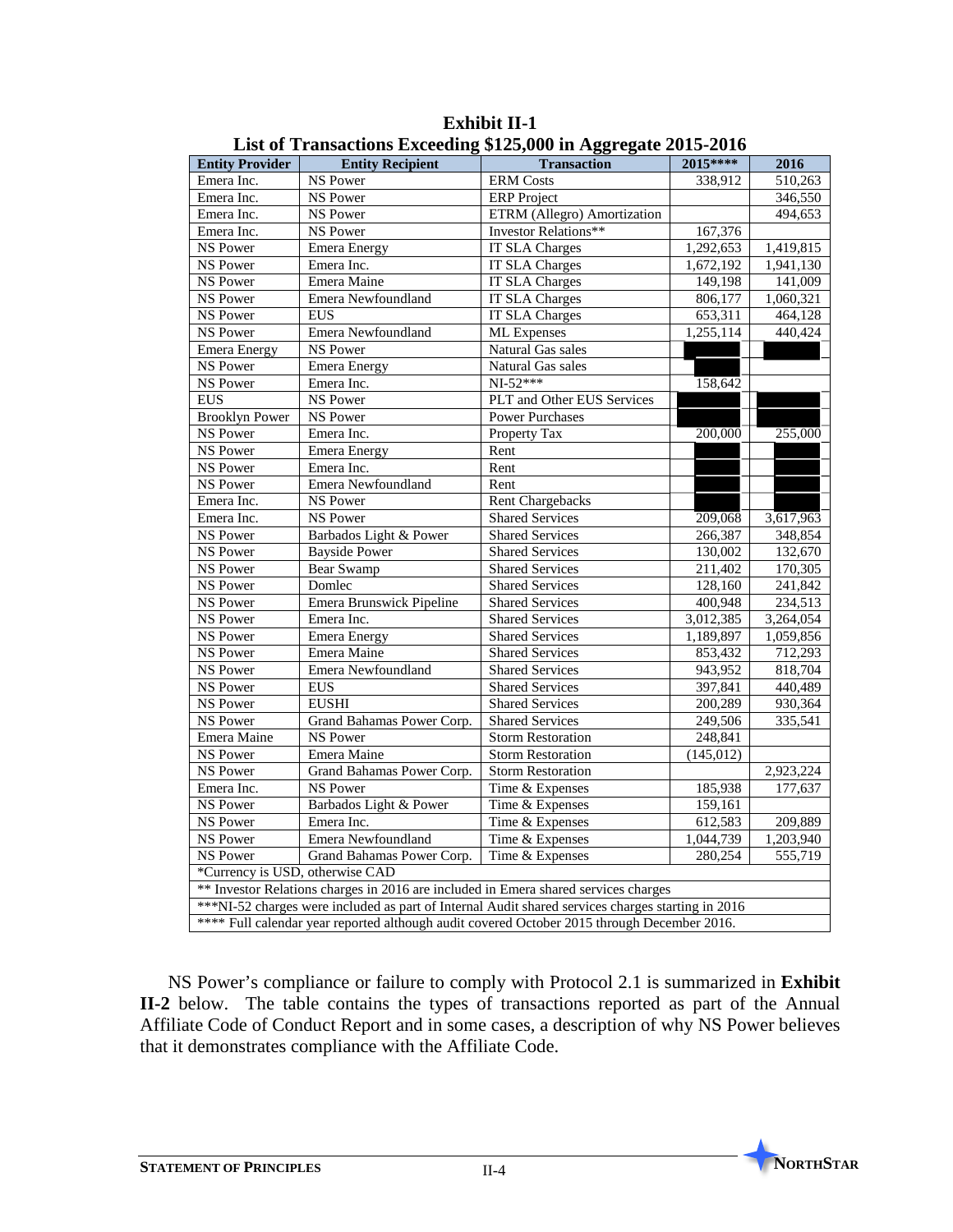| Category<br><b>Transactions</b>           |                                                                                                                                                          | of Himmed Francuolo Description of Hitchmat to Himmyons<br><b>Compliance Description</b>                                                                                                                                                                                                                                                                                                                                                                                                           |  |  |
|-------------------------------------------|----------------------------------------------------------------------------------------------------------------------------------------------------------|----------------------------------------------------------------------------------------------------------------------------------------------------------------------------------------------------------------------------------------------------------------------------------------------------------------------------------------------------------------------------------------------------------------------------------------------------------------------------------------------------|--|--|
|                                           | • EUS PLT                                                                                                                                                | Contract signed October 1, 2014 and self-provisioning analysis done                                                                                                                                                                                                                                                                                                                                                                                                                                |  |  |
|                                           | Services                                                                                                                                                 | in 2014.                                                                                                                                                                                                                                                                                                                                                                                                                                                                                           |  |  |
|                                           | $\bullet$ EUS                                                                                                                                            |                                                                                                                                                                                                                                                                                                                                                                                                                                                                                                    |  |  |
|                                           | Transformer                                                                                                                                              | NorthStar concluded that self-provisioning analysis/documentation                                                                                                                                                                                                                                                                                                                                                                                                                                  |  |  |
|                                           | <b>Testing Services</b>                                                                                                                                  | was not done. NS Power stated that it did not, or could not perform                                                                                                                                                                                                                                                                                                                                                                                                                                |  |  |
|                                           | Hefler's Mill<br>$\bullet$                                                                                                                               | the work. NS Power's position was not supported by alternatives                                                                                                                                                                                                                                                                                                                                                                                                                                    |  |  |
| Documented<br>Comparison or               | • Canso                                                                                                                                                  | analysis.                                                                                                                                                                                                                                                                                                                                                                                                                                                                                          |  |  |
| Analysis                                  | Sissiboo<br>$\bullet$                                                                                                                                    |                                                                                                                                                                                                                                                                                                                                                                                                                                                                                                    |  |  |
|                                           | • Emera Energy                                                                                                                                           |                                                                                                                                                                                                                                                                                                                                                                                                                                                                                                    |  |  |
|                                           | <b>Natural Gas</b>                                                                                                                                       | Trades are based on alternatives and summary tables document<br>savings, complying with Protocol 2.1.                                                                                                                                                                                                                                                                                                                                                                                              |  |  |
|                                           | <b>Trades</b>                                                                                                                                            |                                                                                                                                                                                                                                                                                                                                                                                                                                                                                                    |  |  |
|                                           | Transfer of<br>$\bullet$                                                                                                                                 |                                                                                                                                                                                                                                                                                                                                                                                                                                                                                                    |  |  |
|                                           | Payroll to Emera                                                                                                                                         | 2013 alternative analysis done.                                                                                                                                                                                                                                                                                                                                                                                                                                                                    |  |  |
|                                           | Inc.                                                                                                                                                     |                                                                                                                                                                                                                                                                                                                                                                                                                                                                                                    |  |  |
| Directly                                  | • Shared services                                                                                                                                        | NS Power pays the majority of these charges acquired from or                                                                                                                                                                                                                                                                                                                                                                                                                                       |  |  |
| Allocated                                 | • Pension                                                                                                                                                | provided to affiliates. NS Power is able allocate a portion of the costs                                                                                                                                                                                                                                                                                                                                                                                                                           |  |  |
| Charges                                   | administration                                                                                                                                           | to affiliates. Protocol 6.11 states that Management and Administrative                                                                                                                                                                                                                                                                                                                                                                                                                             |  |  |
|                                           |                                                                                                                                                          | services will equal the providing party's fully allocated costs.                                                                                                                                                                                                                                                                                                                                                                                                                                   |  |  |
|                                           | • Subscriptions                                                                                                                                          | The prices are charged by third parties in the marketplace, and are                                                                                                                                                                                                                                                                                                                                                                                                                                |  |  |
| Flow-Through                              | Travel expenses<br>$\bullet$                                                                                                                             | allocated to the appropriate affiliate, either on a pro-rata basis or in                                                                                                                                                                                                                                                                                                                                                                                                                           |  |  |
| Charges                                   | $\bullet$ Property tax                                                                                                                                   | their entirety, depending on the item. There is no mark-up on these                                                                                                                                                                                                                                                                                                                                                                                                                                |  |  |
|                                           |                                                                                                                                                          |                                                                                                                                                                                                                                                                                                                                                                                                                                                                                                    |  |  |
|                                           |                                                                                                                                                          |                                                                                                                                                                                                                                                                                                                                                                                                                                                                                                    |  |  |
|                                           |                                                                                                                                                          |                                                                                                                                                                                                                                                                                                                                                                                                                                                                                                    |  |  |
|                                           |                                                                                                                                                          |                                                                                                                                                                                                                                                                                                                                                                                                                                                                                                    |  |  |
|                                           |                                                                                                                                                          |                                                                                                                                                                                                                                                                                                                                                                                                                                                                                                    |  |  |
|                                           |                                                                                                                                                          |                                                                                                                                                                                                                                                                                                                                                                                                                                                                                                    |  |  |
|                                           |                                                                                                                                                          |                                                                                                                                                                                                                                                                                                                                                                                                                                                                                                    |  |  |
|                                           |                                                                                                                                                          |                                                                                                                                                                                                                                                                                                                                                                                                                                                                                                    |  |  |
|                                           |                                                                                                                                                          |                                                                                                                                                                                                                                                                                                                                                                                                                                                                                                    |  |  |
| <b>Labour Charges</b><br>(Direct Billing) | Amortization<br>charges<br>• NS Power labour<br>charges to<br>affiliates<br>• Affiliate labour<br>charges to NS<br>Power<br>Storm restoration<br>charges | charges and NS Power believes the charged amounts represent fair<br>market value.<br>NS Power charges fully allocated costs for direct labour charges.<br>Fully allocated costs consist of the hourly salary rate plus the<br>applicable fringe and overhead allocation on all labour charges.<br>NS Power stated it would be impractical to determine market value for<br>all individual labour charges, particularly those for short duration<br>(e.g., engineer required for only a few hours). |  |  |

**Exhibit II-2 Summary of Affiliate Transactions - Description of Alternatives Analysis**

- The simple assertion, without support, that NS Power could not perform the work does not relieve the Company from compliance with the Code. In its present form, the Code makes no exceptions for directly allocated, flow-through, and temporary labour assignment charges.
- Similarly, following another Code Protocol requirement such as "fully allocated costs," "positive time reporting," or "direct charging" does not relieve NS Power from compliance under Protocol 2.1.

NorthStar's audit of NS Power's contract with EUS for transformer oil testing services demonstrated numerous compliance issues. This procurement was for 10,000 of 45,000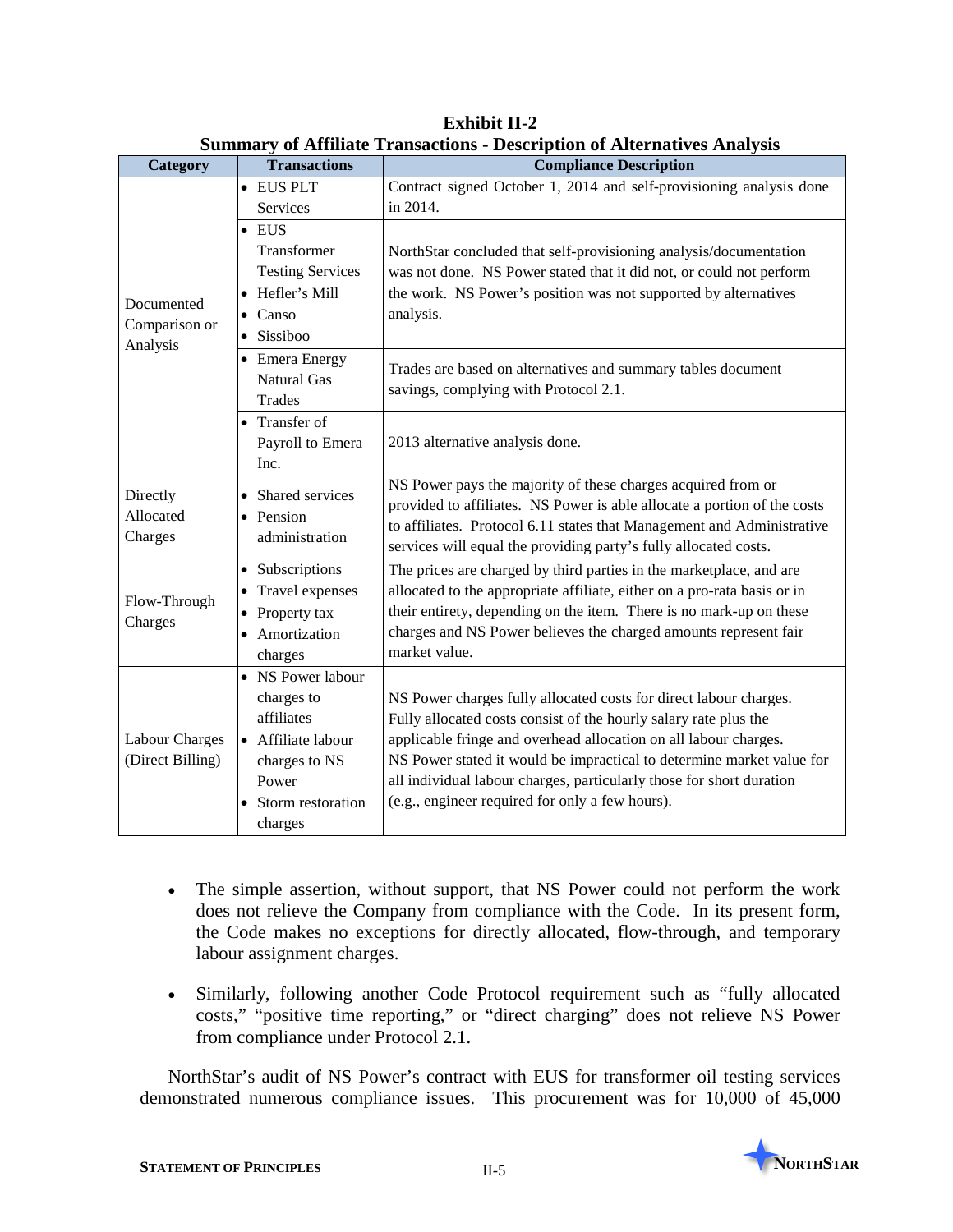transformers to be tested. The sole source purchase was valued at and NS Power spent .

NS Power invoice records document 9,451 units tested during the audit period and charged at per unit. The remaining 549 transformer units (of the 10,000) that were included in the scope of work as well as a total of 1,667 tests that NS Power believes were performed by EUS as part of "training and mobilization" (invoiced for ), could not be confirmed during the audit. The remaining charges were for additional work not covered by the purchase order.

- May 27, 2015: An unaffiliated contractor ( ) submitted a proposal for a proprietary transformer oil testing service. One of three options offered was to provide materials, special tools and training while NS Power provided labour.
- May 28, 2015: One day later, NS Power decided to use its affiliate, EUS to perform the transformer oil testing. was required to work with EUS after their proposal was submitted and prior to when NS Power sent purchase orders to and EUS. As shown in the email below, tying the selection of NS Power contractors to the use of NS Power affiliates raises numerous questions and does not comply with the Code.

I had a call with today from regarding the potential use of a subcontractor if we were to take on the  $\overline{PCB}$  Pole Top Transformer sampling ourselves and purchase the rivets from . He said he would not have an issue with us using EUS if this was required.

• May 29, 2015: NS Power continued to discuss using EUS a month and a half before EUS proposed on transformer oil testing as noted in the email below:

Thanks for touching base with  $\blacksquare$ . First I'd like to chat with again – I'm not satisfied with the rates quoted.

With respect to having EUS quote the work, I would prefer to confidentially discuss the option with them and have them provide a ball park for this specific work and then reevaluate before we create churn in the business by bringing it to Operations. I know the Ops Managers were hoping to use this as filler work for their crews which would present a logical challenge I'm not sure we want to undertake.

I'd like to set up a call with both and  $\blacksquare$  at EUS to discuss further.

- **July 16, 2015**: The EUS proposal for services was submitted well after commercial negotiations had been conducted.
- **August 10, 2015**: Weeks of electronic communication and collaboration among the NS Power Procurement Manager, Procurement Lead, T&D Engineering, and Distribution Capital Management, and EUS management preceded the procurement approval. The procurement recommendation was submitted to the NS Power Senior Engineer Reliability, Manager of T&D Capital Management, Regulatory Compliance, Procurement Director, T&D Senior Director and the EVP Customer Experience.

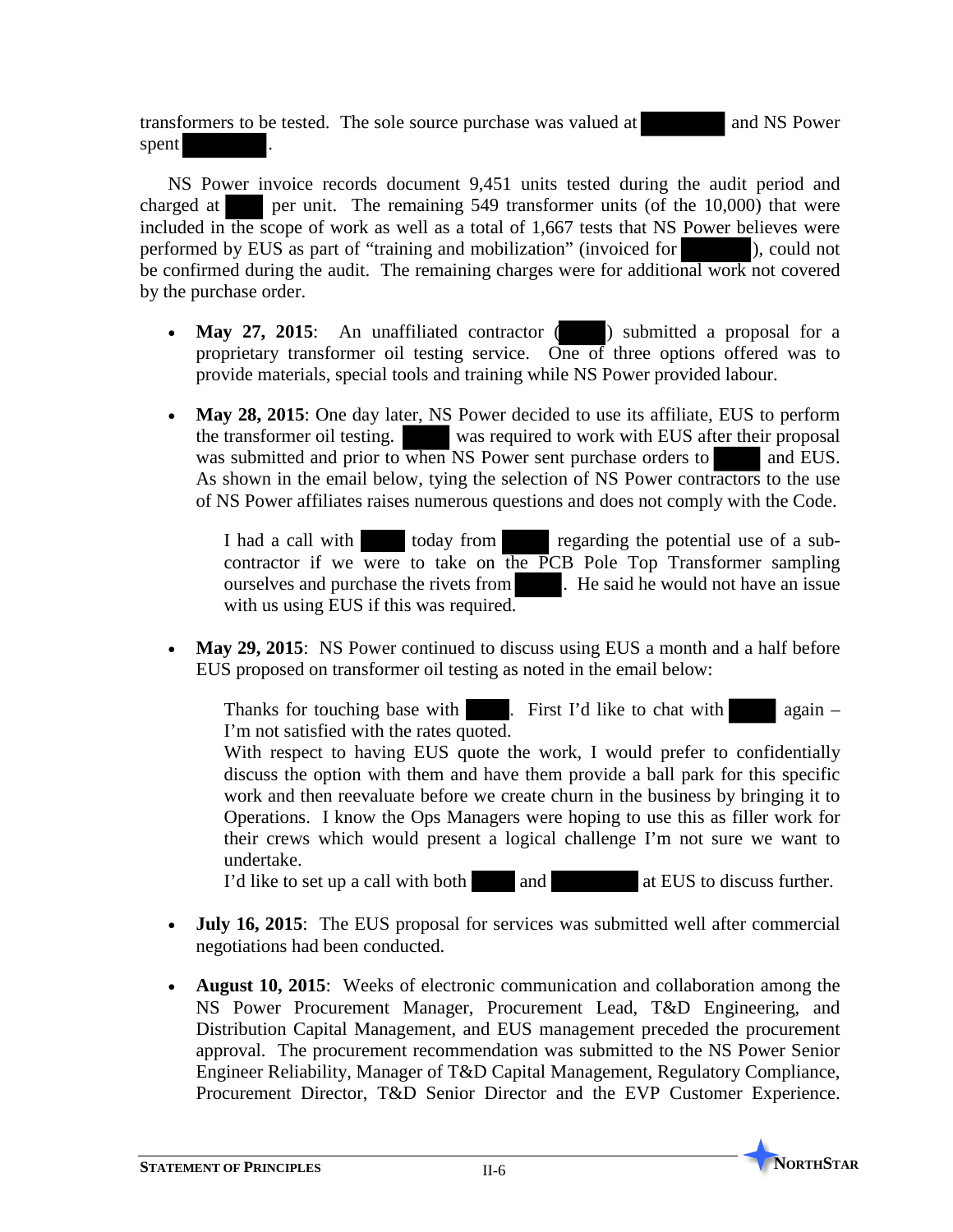While the commercial examination documentation noted that NS Power internal resources were less costly than the EUS alternative, providing quantification, a selfprovisioning analysis was not performed or documented. The procurement recommendation was presented to management as noted in the email below.

I apologize I didn't get chance to get back to you, I'm on vacation until August 11th. I put a cost comparison sheet together for NSP, EUS and . You should be able to see that NSP is the best option from a cost perspective, but we will not be able to the self-provisioning because our resources are loaded with work. I believe EUS is the way to go since it's the second most cost effective option and resources can be available to complete the job.

- In summary, this single NS Power contract with its affiliate EUS, exhibited the following:
	- Broad, unrestricted communication between NS Power management and an affiliate exchanging commercially sensitive information.
	- Tying and conditioning the contract with , an unaffiliated contractor to NS Power's affiliate EUS.
	- Sole source purchasing to an affiliate.
	- Failure to precede an affiliate transaction with a sound, objective analysis of alternatives and reasonable documentation of a prudent business decision.
	- Subordinating internal T&D resources and prohibiting fill-in work that, as discussed, could improve internal productivity while assigning work to an affiliate to earn a profit.
	- Failure to adhere to and manage the purchase order with EUS: approving and paying for activities that were not included, overpaying for agreed upon unit costs, and additional payment for EUS lost productivity.
	- This contract with EUS resulted in NS Power paying more than the purchase order agreed upon amount. The total amount paid to EUS exceeded NS Power's in-house cost estimate and the all-inclusive estimate from

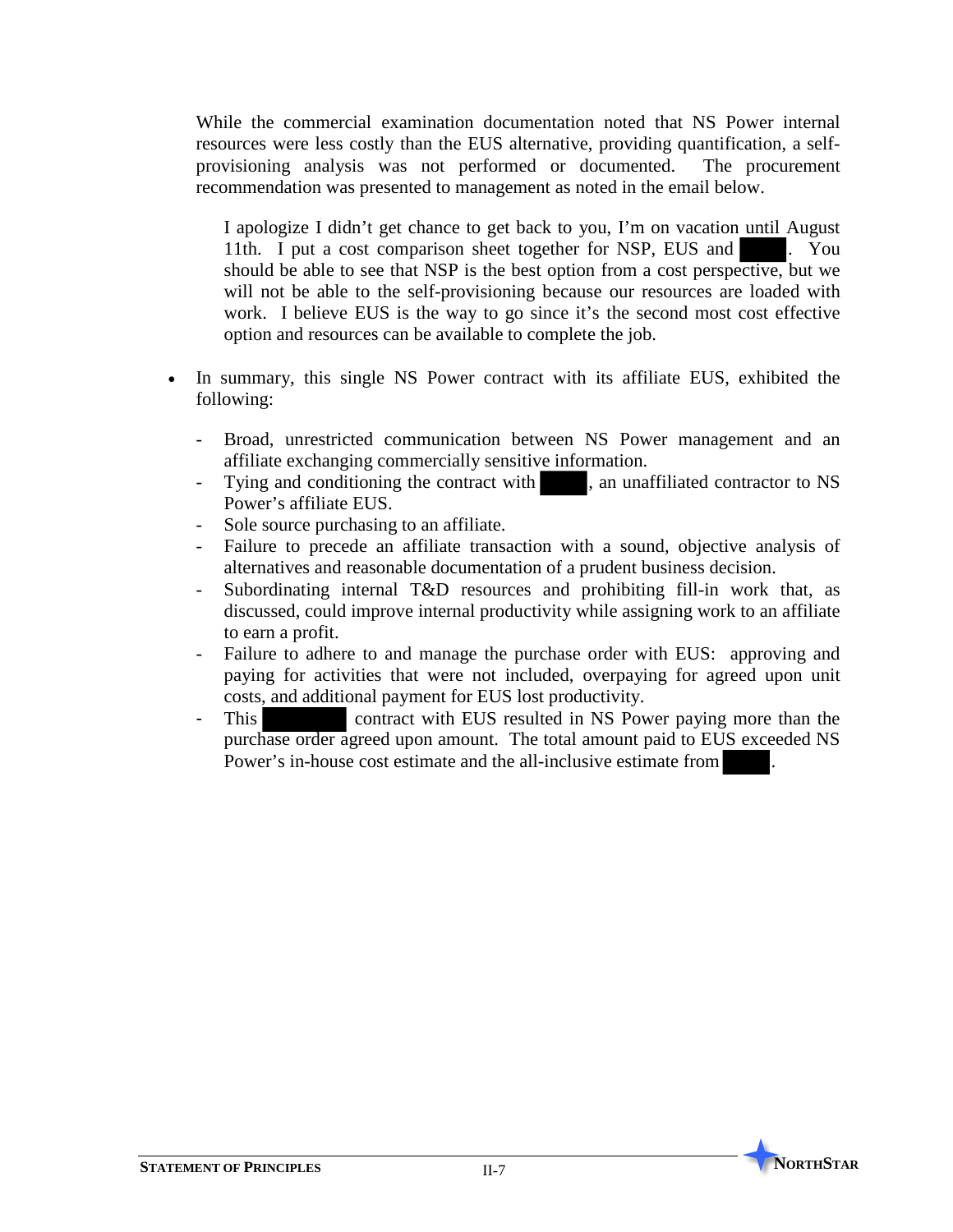#### **Protocol 2.2**

**2.2 NS Power will only enter into affiliate transactions when doing so has been demonstrated through sound, documented analysis to be the best available option for NS Power's customers at the time.**

#### **Compliance Guidelines**

*2.2 Each affiliate transaction should be documented. For individual or non-recurring transactions, there should be documentation which provides a full analysis of the transaction and which shows it to be the best available option for NS Power's customers.*

*To be the best available option for NS Power's customers, there should be a benefit derived from entering into the transaction. This may be a quantitative benefit (demonstrated by savings to NS Power or revenue generated by NS Power) or a qualitative benefit which doesn't necessarily equate to a financial benefit but which shows that there are other considerations when considering whether to transact with an affiliate.*

*For example, EUS may be a bidder for a particular procurement function, but EUS may not have the lowest bid. However, if EUS has a proven track record of success, and has appropriate safety policies and procedures in place, and outperforms the other bidders in other categories, the EUS option may be the best available option in the circumstances. Each situation and transaction will have to be looked at on an individual basis.*

#### **Findings and Conclusions**

#### 2. **As NS Power did not comply with Protocol 2.1, it cannot comply with Protocol 2.2.**

As described above, NS Power has not demonstrated affiliate transactions to be sound, nor provided contemporaneously documented analyses, nor shown affiliate transactions to be the best available option for NS Power's customers.

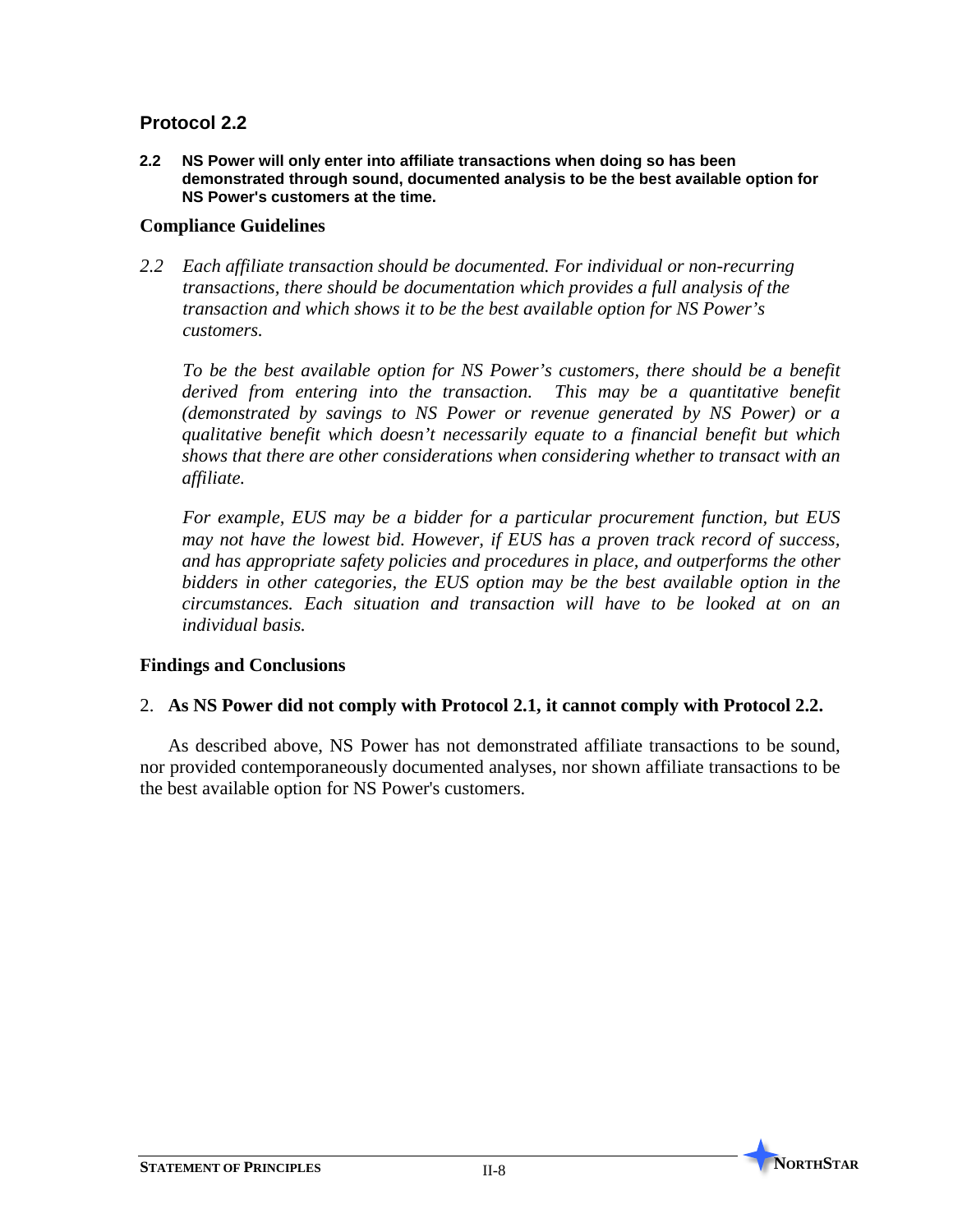#### **Protocol 2.3**

**2.3 NS Power's customers will not otherwise bear the risks or share the rewards of an affiliate's activities.**

#### **Compliance Guidelines**

*NS Power has not developed any specific guidelines in respect to this protocol.* 

#### **Findings and Conclusions**

#### 3. **NS Power did not comply with Protocol 2.3.**

NorthStar was able to observe the benefits of affiliate transactions resulting from economies of scale. NorthStar observed risks associated with potential transfers of information, lack of separation, insufficient alternatives analysis, and potential financial exposure.

NorthStar was unable to comprehensively analyze the risks and rewards of all NS Power affiliate transactions during the audit period. Beginning at a high level, risks and rewards can be identified in various governance and planning activities highlighting subject areas of affiliate relationships and transactions.

- Board of Directors meeting minutes are the initial step in the identification of affiliate-related risks and rewards particularly in the area of energy transactions and exceptionally large materials and services agreements.
- On its own, governance is a significant affiliate transaction, allocated among affiliates. Corporate governance is provided by a number of senior managers that are responsible for both NS Power and affiliates.
- In a number of instances, NS Power on behalf of its affiliates indicated that affiliate information would not be provided, prohibiting analysis.

For these reasons, NS Power did not comply with Protocol 2.3 or 7.5.

Absent access to information and evidence to demonstrate that there was no bias in governance and in affiliate transactions, we are not able to conclude that transactions with affiliates did not shift reward to the affiliate and risk to the ratepayer.

An example of NS Power customers bearing the risk of an affiliate transaction, was observed in one of the four purchase orders executed with its unregulated affiliate EUS. During the audit period, NS Power paid percent or over the stated purchase order amount during the audit period.  $\overline{\text{NS}}$  Power has attributed some of these additional charges to change orders for additional work. However, additional services and conditions that would support change orders were not provided for in the purchase order description of services, or terms and conditions. Additionally, the purchase order stated unit prices for training/mobilization and oil sampling were not followed.

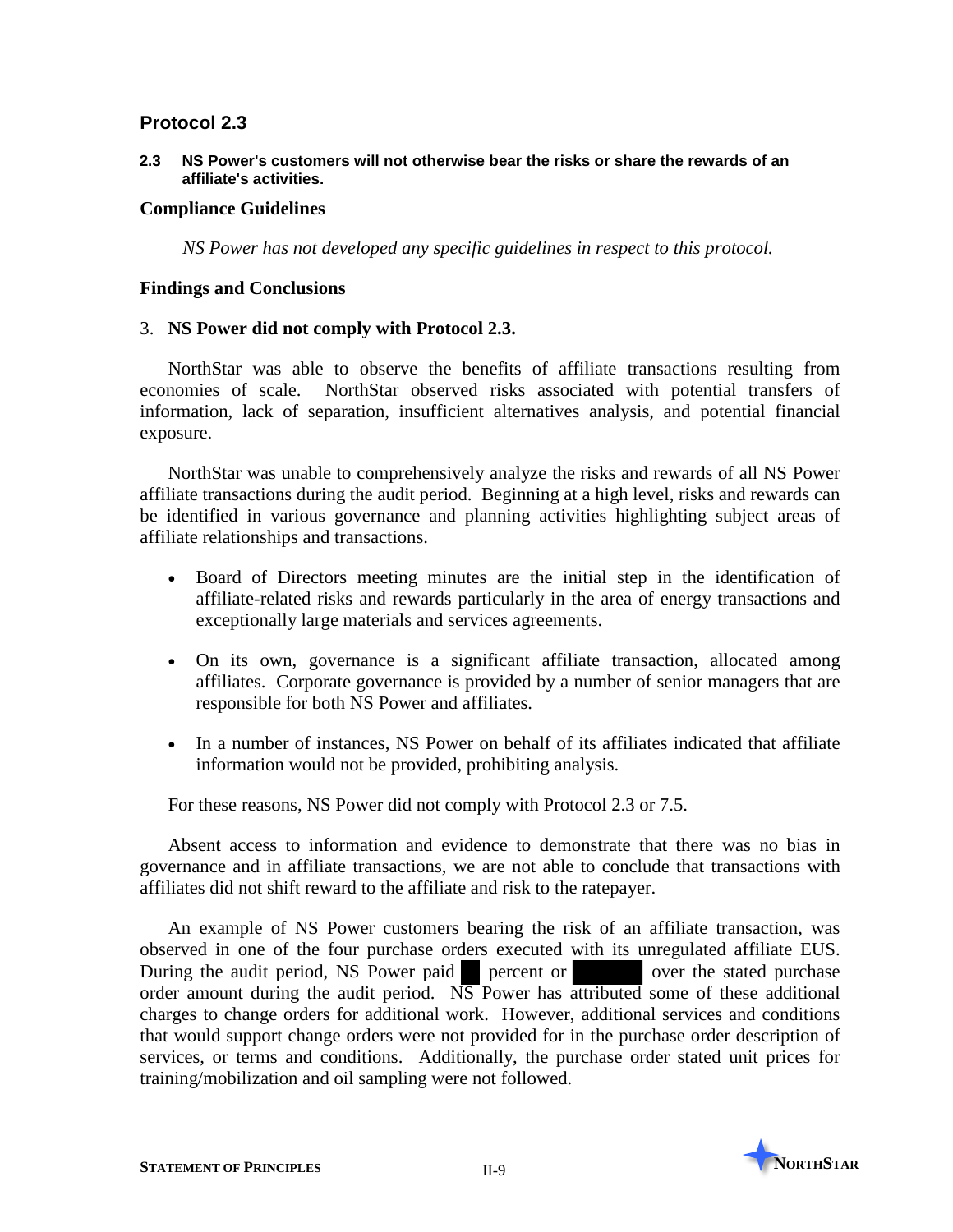The selection of EUS at an amount greater than the estimate for NS Power conducting the work was based on a unit cost with EUS taking full responsibility for productivity. NS Power's procurement recommendation stated that:

> Engagement with EUS will be under a per unit costing structure to ensure that EUS will manage their productivity  $-$  a condition that internal NSPI resources could not easily be under.

## **Recommendations**

- 3. Perform a proper self-provisioning analysis for the remainder of the transformer oil testing program using comparable productivity factors and real costs for in-house versus contractor rates. To demonstrate an objective, unbiased analysis:
	- Conduct a limited number of tests using and effectively managing NS Power resources, recording actual productivity and unit cost consistent with utility cost accounting.
	- Compare the NS Power pilot test results with the proposal and the cost of EUS resources as proposed.
	- Determine whether the transformer oil testing can be performed over time as fill-in work while maintaining the T&D system.
	- If deemed necessary, demonstrate why NS Power T&D resources cannot perform transformer oil testing.
- 4. Share the results of this analysis and recommended action with the UARB and obtain an approval prior to any procurement decision to continue transformer oil testing using EUS.
- 5. Perform self-provisioning and alternatives analyses preceding affiliate transactions. NS Power self-provisioning cost analyses should be performed consistent with and responsive to Procurement's Requests for Proposals in order to be comparable.
- 6. Perform a comprehensive management audit of NS Power Procurement and Accounting practices. Focus on levels of competitive procurement versus sole sourcing, materials and service areas lacking competitive alternatives, activities that NS Power is conducting to promote competition locally, controls over inspection and approval of work performed by contractors prior to payment, and policies/procedures/approvals for change orders and rework or work rejected due to poor quality.
- 7. Perform a detailed prudence review of NS Power transactions with EUS to ensure that the failure to sufficiently evaluate and document economic and operational alternatives as well as reasonable management of NS Power resources has not resulted in cross subsidization or additional costs to ratepayers.

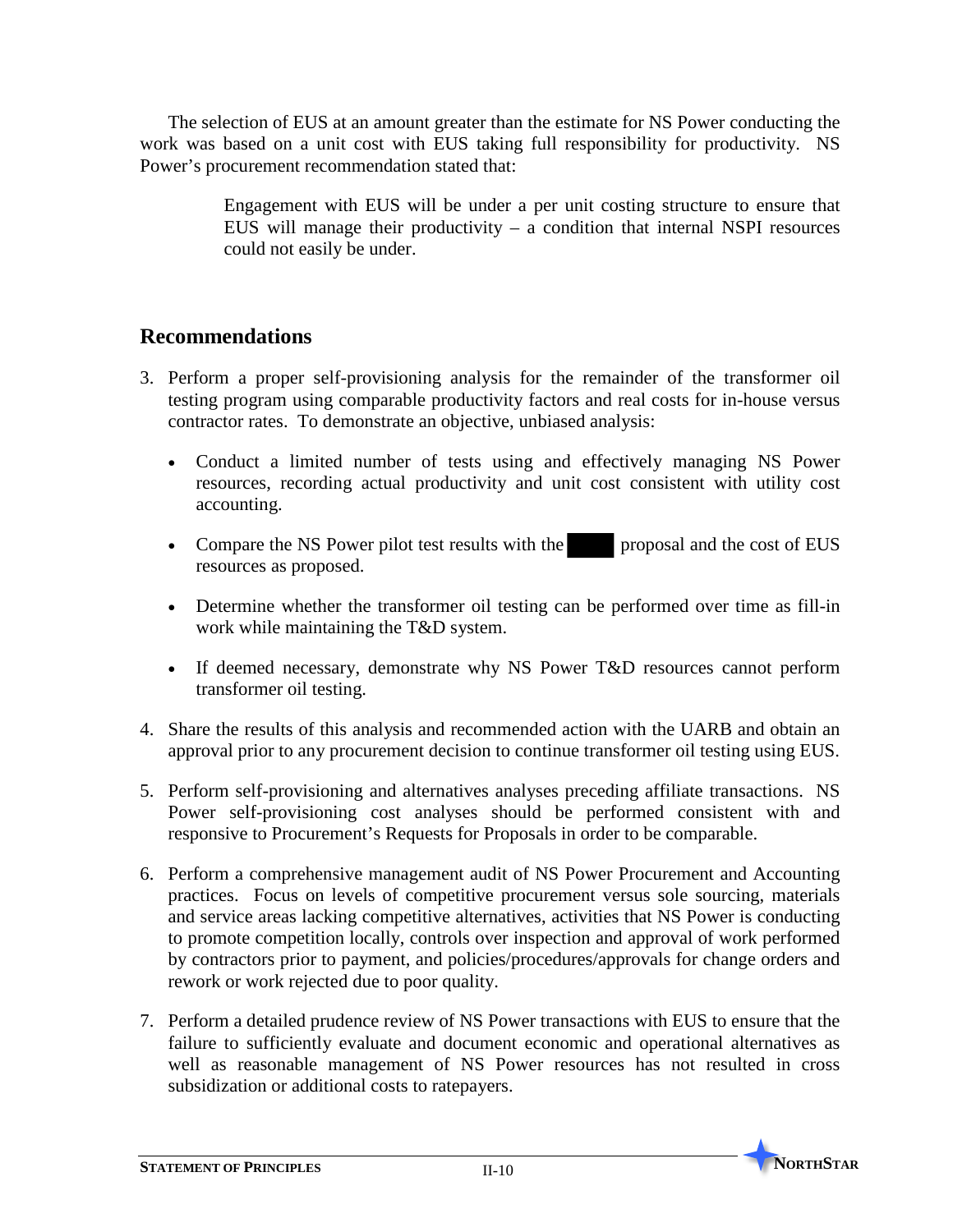- 8. Revise the Code of Conduct to be more specific for those affiliate transactions that require, and do not require NS Power to precede the transaction with justification documentation.
- 9. Clarify Code Protocol 2.1 to be consistent with Protocol 6.11 covering all approved shared corporate service functions, flow-through, labour, directly allocated and temporary labour assignment charges that do not require this same level of documentation even if similar transactions exceed \$125,000.

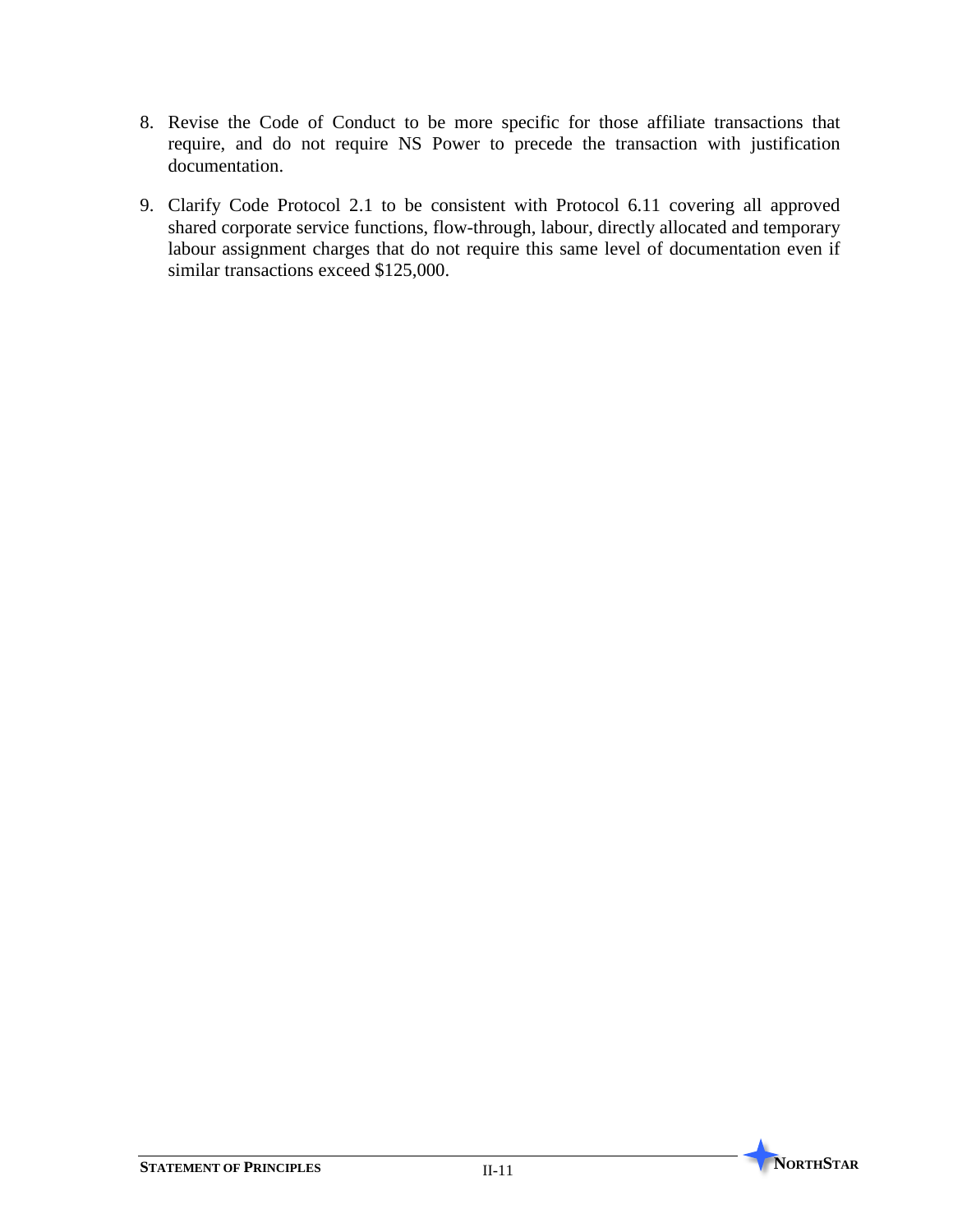## **CODE SECTION 3: CORPORATE STRUCTURE**

This section of the Code addresses separation of the regulated utility and its products and services from those of the affiliates.

- Has Emera, the parent company of NS Power, created and maintained a corporate organizational structure which ensured that regulated electric and other utility services were provided solely by NS Power and by no other affiliate?
- Has Emera created a corporate organizational structure that provides sufficient separation between the regulated utility and non-regulated affiliates to prevent inappropriate sharing or exchange of information?
- Has NS Power maintained a complete list of all of its affiliates?
	- Does the list of all affiliates include the name and address of each affiliate, a brief and current description of its activities and the names, addresses and telephone numbers of all of its officers?
	- Is the list kept up to date, on open file with the Board?

## **Code Section 3.0 Corporate Structure**

#### **Objectives**

**To separate regulated electric and other utility services from affiliate activities.** 

#### **Protocol 3.1**

**3.1 Emera, the parent company of NS Power, will create and maintain a corporate organizational structure which ensures that regulated electric and other utility services are provided solely by NS Power and by no other affiliate.**

#### **Compliance Guidelines**

*NS Power has not developed any specific guidelines regarding this protocol.*

#### **Findings and Conclusions**

#### **1. NS Power did not comply with Protocol 3.1. The NS Power organization and utility services are not provided solely by NS Power and are not separate from affiliates.**

Protocol 3.1 requires organizational separation and regulated electric and other utility services be provided solely by NS Power and by no other affiliate. The Nova Scotia Public Utilities Act covers all activities and services provided by NS Power as a public utility and its rates for electric service. NorthStar's review of the *Public Utilities Act* did not reveal any electric and other utility services, functions or activities that were excluded.

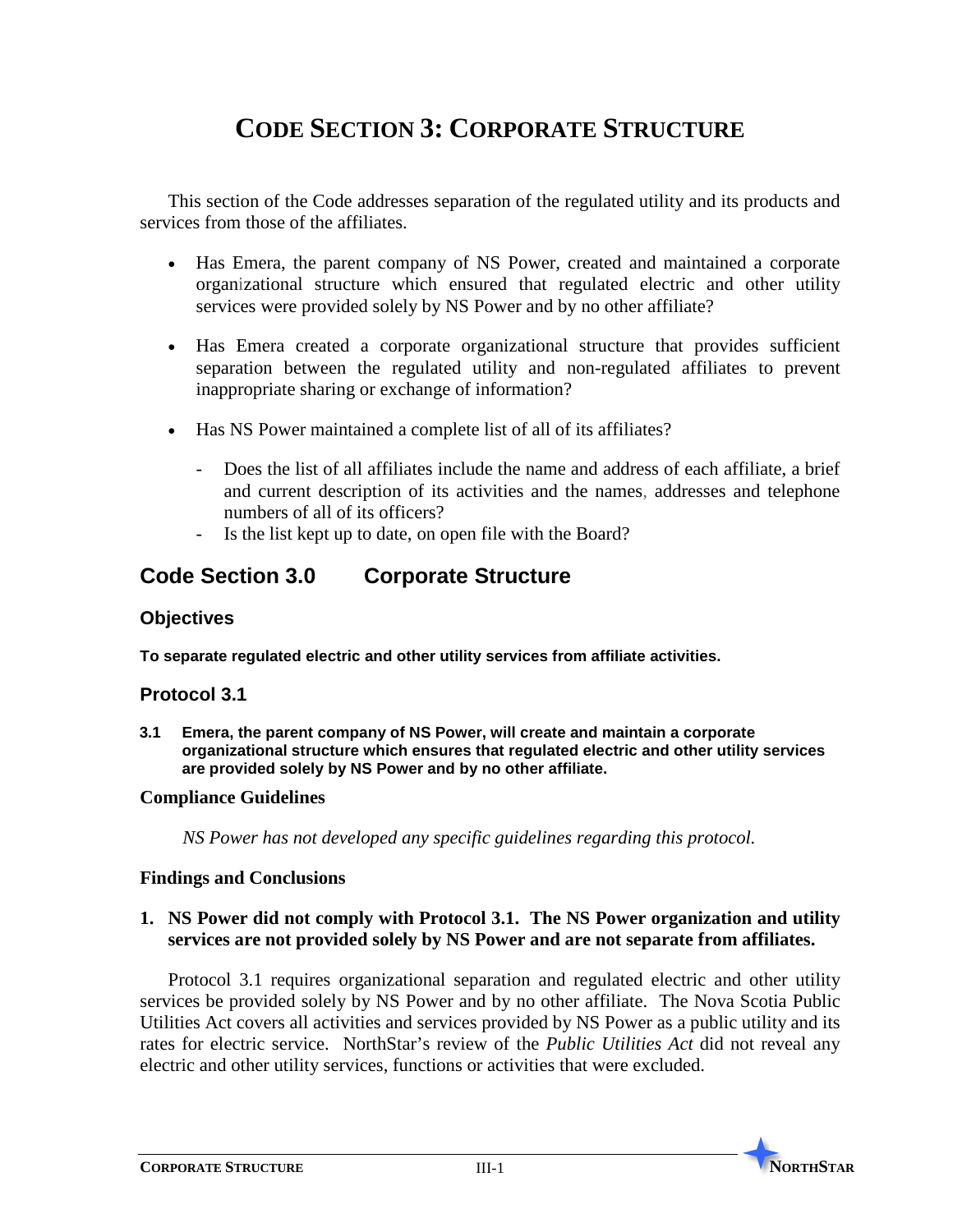The NS Power organization is not separate from its holding company affiliate, Emera, Inc. or its affiliates. This is evident at the very top of the NS Power organization, at functional levels of management reporting, and the manner in which people transfer freely among affiliates when the needs arise. The lack of separation is evident at various levels.

- The Nova Scotia Power Incorporated Board of Directors Charter specifies that the Chair shall be an "independent director" as defined under applicable legislation and the rules of any stock exchange on which NS Power's securities are listed for trading. Emera Inc. holds directly and through its subsidiaries all NS Power's common equity securities. Nevertheless, the definition of an "independent director" is determined by the Toronto Stock Exchange. Since May 1, 2016, NS Power's Board has not been led by an independent director.
	- Mr. Scott Balfour was appointed Chair of the NS Power Board of Directors in May 2016.
	- He also serves as Chair of the Boards for Nova Scotia Power, Emera Maine, Emera New Brunswick, Emera Utility Services, Grand Bahama Power and appointed to the local boards of Tampa Electric and New Mexico Gas.
	- He has been the Emera Inc. Chief Operating Officer (COO), since March 1, 2016. Prior to that, he had been the Emera Inc. EVP and Chief Financial Officer since April 16, 2012.
	- Mr. Balfour is an officer of many NS Power affiliates. Affiliates reporting directly to the Emera COO position in addition to NS Power include:
		- Emera Maine
		- Emera Newfoundland
		- Emera Caribbean Inc.
		- Emera Energy
		- Emera Utility Services
		- Emera Brunswick Pipeline
- Additionally, the NS Power Board requires a majority of independent directors as called for in its Charter. Four of the seven NS Power Board members are independent Directors.
- The NS Power President and CEO reports directly to the Emera Chief Operating Officer (COO) who is the NS Power Board Chair.
- Numerous NS Power executives and managers report directly to Emera managers and Emera resources report to NS Power managers. These reporting relationships are summarized in **Exhibit III-1**.

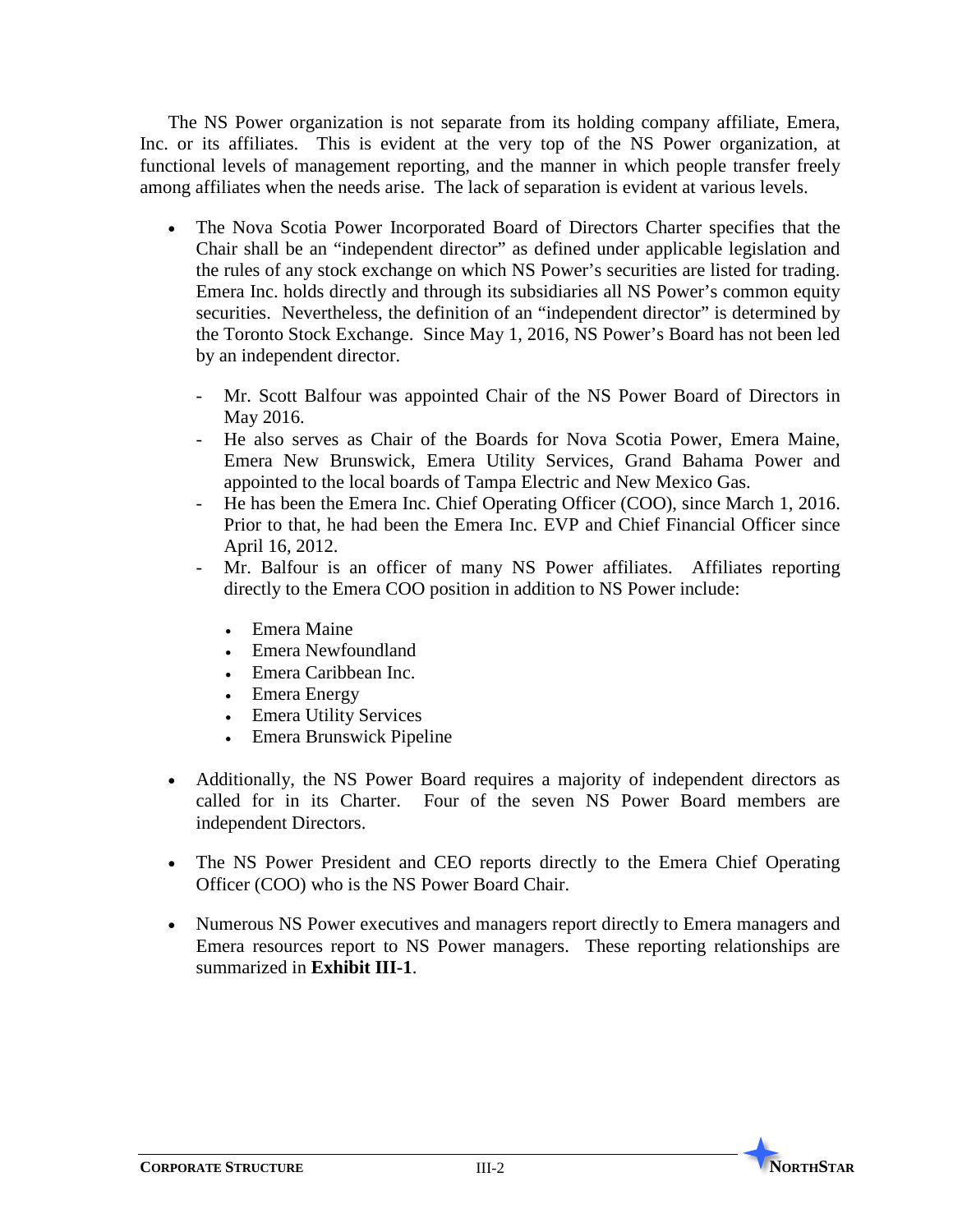| <b>Supervisor Company or</b><br><b>Affiliate</b> | <b>Employee Company or</b><br><b>Affiliate</b> | <b>Job Classification</b>      |
|--------------------------------------------------|------------------------------------------------|--------------------------------|
| <b>NSP</b>                                       | EMERA, Inc.                                    | Engineer, Senior               |
| <b>NSP</b>                                       | EMERA, Inc.                                    | <b>Compensation Analyst</b>    |
| <b>NSP</b>                                       | EMERA, Inc.                                    | Sen. Dir, Enterprise Risk Mgmt |
| <b>NSP</b>                                       | EMERA, Inc.                                    | Senior Communications Advisor  |
| EMERA, Inc.                                      | <b>NSP</b>                                     | Corporate Secretary            |
| EMERA, Inc.                                      | <b>NSP</b>                                     | Manager, COE                   |
| EMERA, Inc.                                      | <b>NSP</b>                                     | Manager, ERP                   |
| EMERA, Inc.                                      | <b>NSP</b>                                     | Manager, Health & Wellness     |
| EMERA, Inc.                                      | <b>NSP</b>                                     | Manager, ERP                   |
| EMERA, Inc.                                      | <b>NSP</b>                                     | VP, Corp Insurance             |
| EMERA, Inc.                                      | <b>NSP</b>                                     | Director, Internal Audit       |
| EMERA, Inc.                                      | <b>NSP</b>                                     | Specialist, HR                 |
| EMERA, Inc.                                      | <b>NSP</b>                                     | Associate, HR                  |
| EMERA, Inc.                                      | <b>NSP</b>                                     | Director, Finance              |
| EMERA, Inc.                                      | <b>NSP</b>                                     | Director, Safety               |
| EMERA, Inc.                                      | <b>NSP</b>                                     | Associate, HR                  |
| EMERA, Inc.                                      | <b>NSP</b>                                     | President & CEO                |
| EMERA, Inc.                                      | <b>NSP</b>                                     | Coordinator, Project           |
| EMERA, Inc.                                      | <b>NSP</b>                                     | Associate, HR                  |
| EMERA, Inc.                                      | <b>NSP</b>                                     | Director, Env Governance       |
| EMERA, Inc.                                      | <b>NSP</b>                                     | Director, Field Operations     |
| EMERA, Inc.                                      | <b>NSP</b>                                     | VP & Treasurer                 |
| EMERA, Inc.                                      | <b>NSP</b>                                     | Compliance Manager             |
| EMERA, Inc.                                      | <b>NSP</b>                                     | <b>Executive Assistant</b>     |
| EMERA, Inc.                                      | <b>NSP</b>                                     | Specialist, HR                 |
| EMERA, Inc.                                      | <b>NSP</b>                                     | Specialist, HR                 |
| EMERA, Inc.                                      | <b>NSP</b>                                     | Director, Procurement & RE     |
| EMERA, Inc.                                      | <b>NSP</b>                                     | Senior Director, Corp Security |
| EMERA, Inc.                                      | <b>NSP</b>                                     | Director, Corporate Tax        |
| EMERA, Inc.                                      | <b>NSP</b>                                     | Director, Financial Plan       |

**Exhibit III-1 Direct Organizational Reporting Among NS Power and Emera, Inc.**

- Corporate Officers hold positions in both NS Power and Emera, Inc. organizations. NS Power characterizes these as "cross-appointments" which are prohibited in its own Code Compliance Guideline 4.1. The following positions are examples of crossappointments that combine NS Power managerial duties with those of affiliates.
	- The Emera COO is also the NS Power Board Chair.

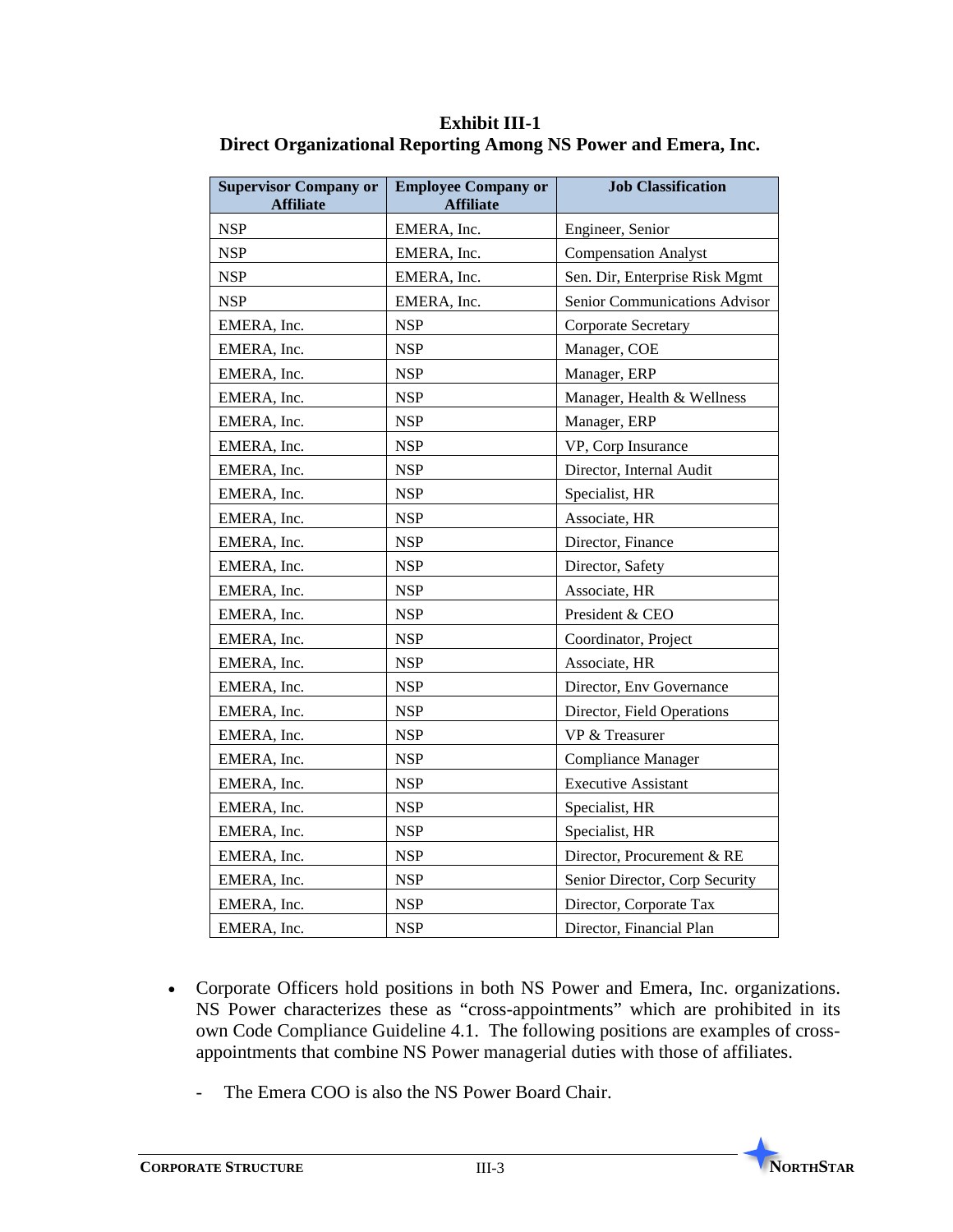- The Emera CFO is also the NS Power and numerous affiliates CFO.
- The Emera Corporate Secretary is also the NS Power Corporate Secretary and for many affiliates.
- The Emera VP Finance is also the NS Power VP Finance.
- The Emera Chief Legal Officer is also the NS Power Chief Legal Officer.
- The Emera Chief Human Resources (HR) Officer is also the NS Power HR Officer.
- NS Power resources are commonly made available to affiliates.
	- The NS Power "Competition Checklist" used for screening resources for new positions makes no distinction between NS Power employees and those of affiliates.
	- NS Power Human Resources posts position openings to all Emera entities.
	- NS Power does not have specific policies and procedures related to employee transfers to and from affiliates. The Recruitment Policy which is applicable for external candidates or for employees seeking internal transfer does not recognize an affiliate employee transfer as an affiliate transaction.
	- Dozens of NS Power employees are assigned each month to work for affiliates and similarly, affiliate employees are assigned and charge NS Power. NS Power describes the methodology to perform a temporary assignment as "agreements" which can be informal, relying for the most part on time records for charging labour. No restrictions on information transfer or limitations on resource availability were noted.
		- NS Power employees perform specific project-related work for affiliates which can last from an hour (or less) to many days.
		- NS Power does not consider casual assignments where employees perform work for affiliates while working for NS Power to be temporary assignments. Requests for these assignments are made by phone or email, approved by the employee's supervisor and it is expected that time worked is captured by timekeeping.
		- Employees provide storm response assistance in the case of emergencies.
		- There are shared Emera Inc. employees whose time is charged 50 percent to NS Power and 50 percent to Emera Inc.
		- NS Power employees are seconded to an affiliate for full-time assignments. Time is paid by NS Power and charged to the affiliate at salary plus fringe and a 55 percent overhead allocation.
- NS Power / Emera position "cross-appointments" are not considered transfers. For example, the VP, Finance at Emera Inc. since 2014, was also appointed as the VP Finance at NS Power effective July 1, 2015. This same VP Finance was reported as appointed to the NS Power (dual role) on August 8, 2015 and on August 10, 2015.
- NS Power employee transfers to affiliates reported during the 2015 and 2016 audit period were greater than or equal to affiliates to NS Power.

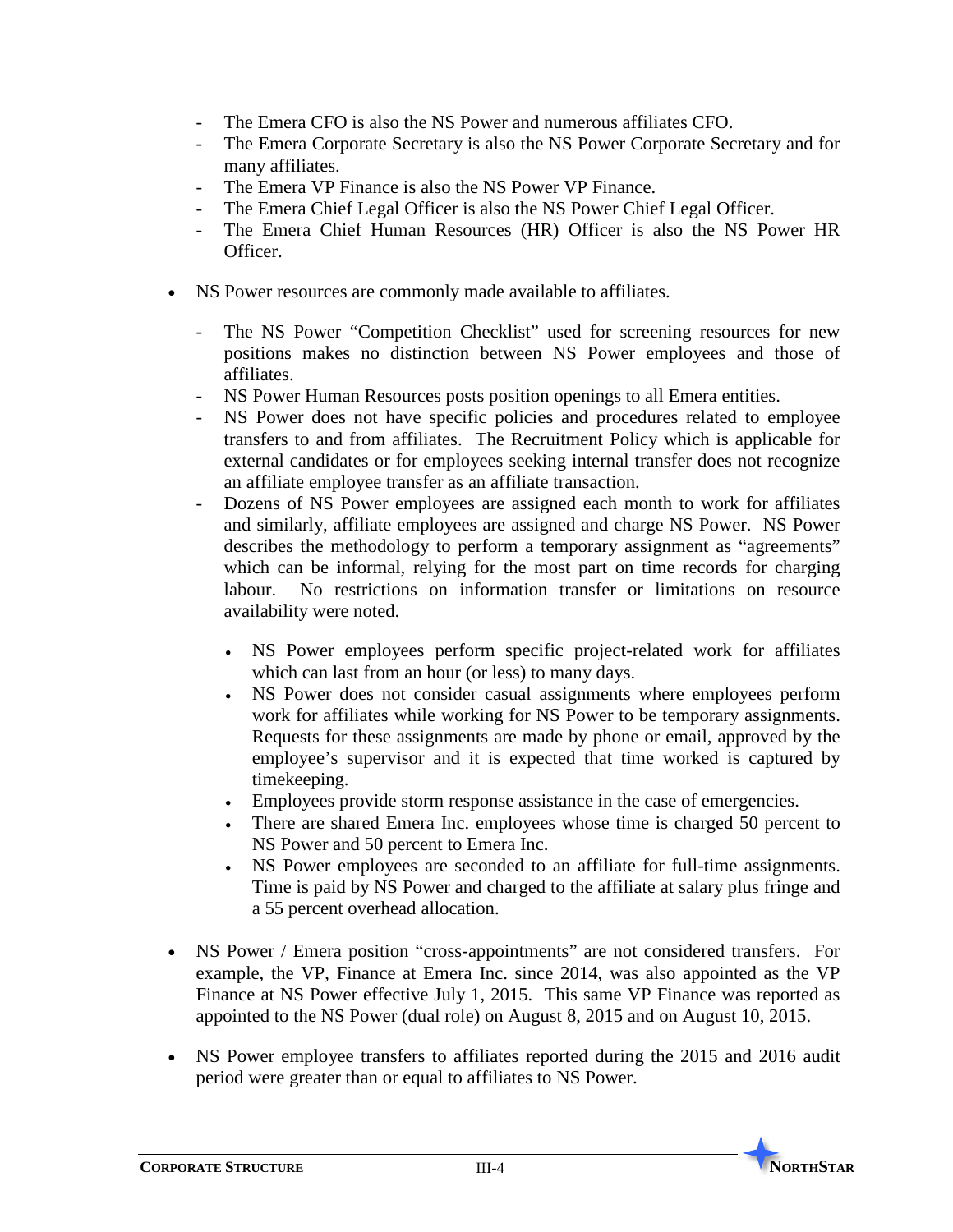#### **Protocol 3.2**

**3.2 NS Power will maintain a complete list of all of its affiliates. The list will include the name and address of each affiliate, a brief description of its activities and the names, addresses and telephone numbers of all of its officers. The list will be kept on open file with the Nova Scotia Utility and Review Board (Board).**

#### **Compliance Guidelines**

*3.2 The Corporate Secretary will prepare a list of all affiliates and minority interests and*  will identify each affiliate as an affiliate or a minority interest holding. The list will *also indicate the status of any entities which have been wound up, discontinued or dissolved. NS Power's Corporate Secretary will use best efforts to obtain the contact and officer information for minority interests on the list.* 

*NS Power will file the list with the annual Code of Conduct Report in April of each year, but will provide the list upon two weeks' request.*

#### **Findings and Conclusions**

#### **2. NorthStar believes NS Power complied with Protocol 3.2, but could not determine whether NS Power continuously maintained a complete list of all affiliates.**

Compliance with Protocol 3.2 requires three actions: maintaining a complete list of all NS Power affiliates, maintaining affiliate information, and keeping an open file with the UARB.

- NS Power stated that the Corporate Secretary, by virtue of holding an office responsible for corporate governance for both Emera Inc. and NS Power, has knowledge of new affiliates within the Emera group of companies. And, corporatewide announcements of new affiliates are made to employees as appropriate via the Emera intranet, entitled the *grid* and e-grams from the CEO and President of Emera Inc.
	- The list of affiliates is provided in the annual NS Power Affiliate Code of Conduct Report – Entity List of Affiliates and Minority Interests.
	- NS Power's process for identifying new affiliates and their business relationships did not include any updates to the UARB.
- The Emera Inc. Corporate Secretary either directly retains or oversees the retention of external legal counsel to incorporate new affiliates. The Corporate Secretary oversees the process of corporate organization, collects the relevant information for record keeping purposes and controls the corporate minute books and related corporate information. The Corporate Secretary is responsible for updating and keeping records and minute books in the facilities assigned for retention of such corporate records.
	- The NS Power Corporate Secretary is not the Corporate Secretary for all Emera group companies and may not have knowledge by virtue of the position.

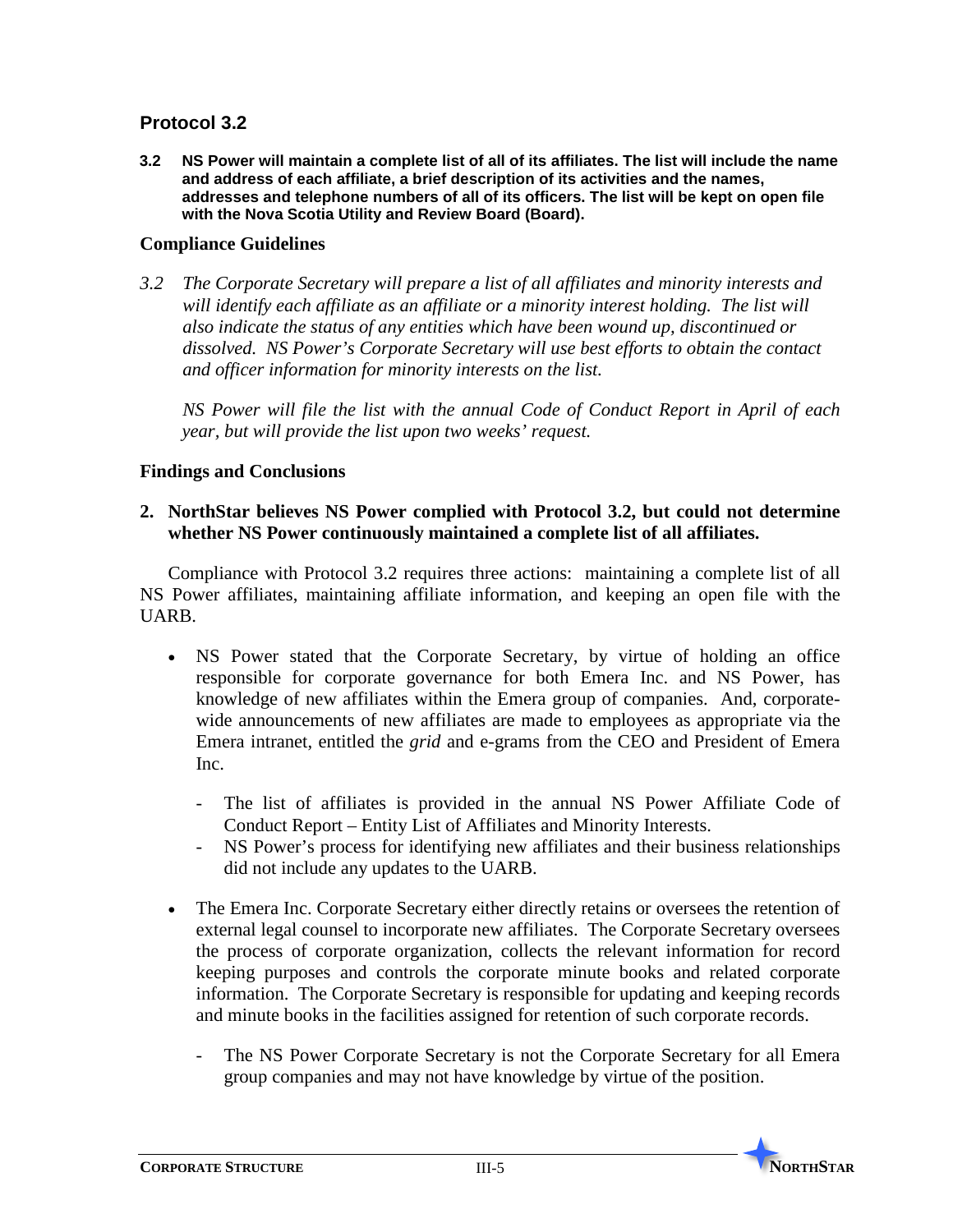- NorthStar could not determine when affiliate announcements were deemed appropriate.
- NS Power stated that affiliates and their business relationships are identified in several ways.
	- The Corporate Secretary of both NS Power and Emera Inc. is aware at all times of the affiliation between NS Power and all other affiliates of Emera Inc.
	- NS Power annually obtains a list of affiliates and minority interests from the Corporate Secretary which it files as part of the Annual Affiliate Code of Conduct Report.
	- Of the approximately 130 affiliates, currently only 12 are operating entities. The remaining companies are holding companies or companies created for particular purposes (such as financing structures and other reasons).
	- The President and CEO of NS Power is a member of the Emera Corporate Council and Emera's Disclosure Committee and participates in substantial review of Emera's annual and quarterly public and other disclosure which includes information about operations and affiliates and their business relationships. Subject to applicable securities regulations and rules of the Toronto Stock Exchange (TSX) which apply to the disclosure of information that is material to Emera Inc. as a public company listed on the TSX, material developments for Emera, including the acquisition or incorporation of operating affiliates are publicly announced.
	- Public announcements are routinely and promptly accompanied by announcements addressed to all employees of Emera and its affiliates, including without limitation, NS Power. The identification of new affiliates or business relationships is shared as appropriate with senior management and leaders, and is also communicated to all employees by way of email communications, organizational announcements, and information provided on the Emera intranet, entitled the *grid*.

## **Recommendations**

- 10. Inform the UARB when a new affiliate is created or acquired. These updates should include all information that is required in the NS Power Affiliate Code of Conduct Annual Report.
- 11. Temporary assignments of personnel between affiliates should be formalized, certifying that sensitive information has been protected, NS Power skills and capabilities have not been diminished, labour charges have been established in accordance with the Code of Conduct, assignment time has been estimated and limited to the agreement.

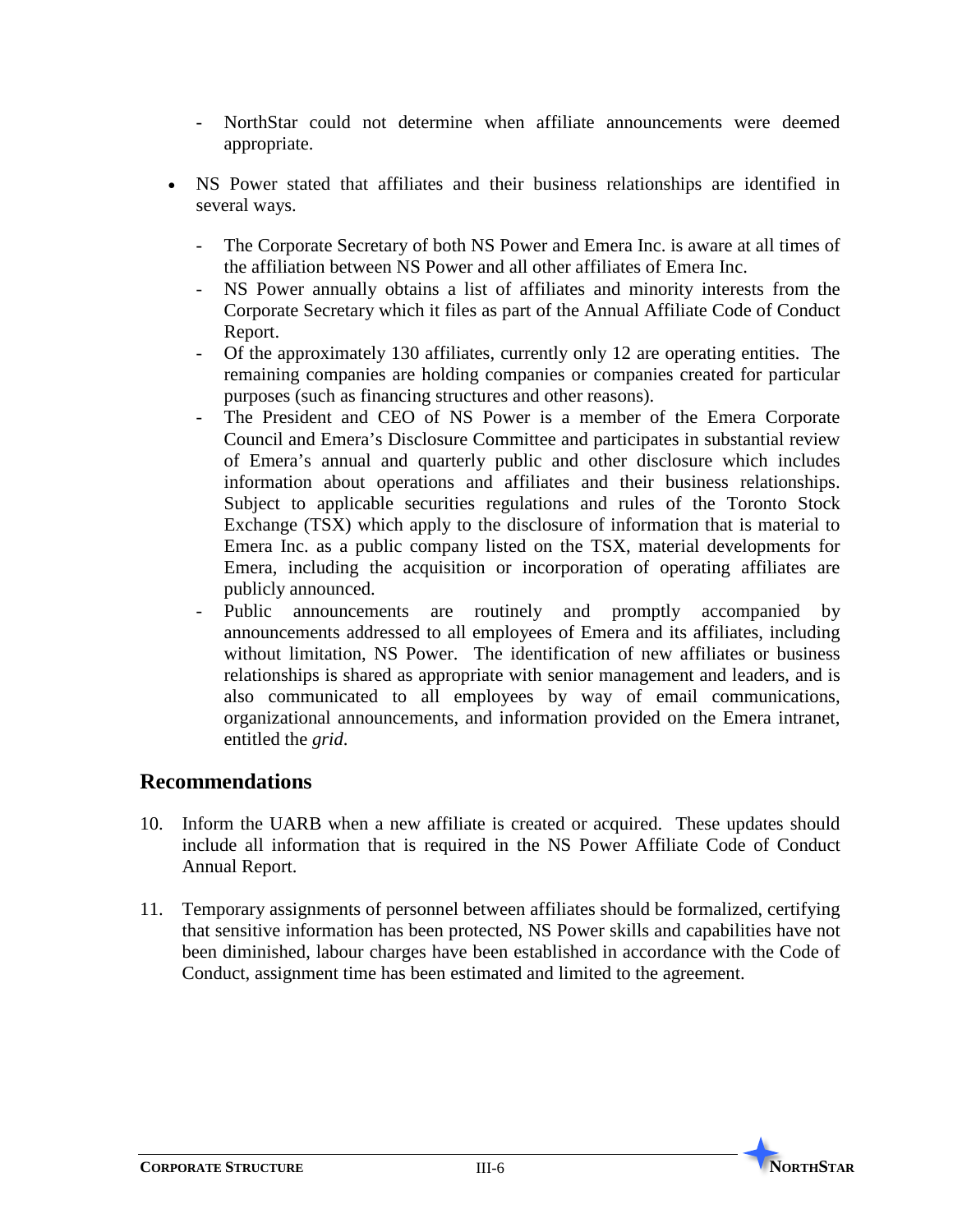# **CODE SECTION 4.0: UTILITY MANAGEMENT**

This section of the Code describes personnel and qualification requirements of the utility workforce and whether NS Power has:

- Maintained a management team within the utility capable of delivering a superior level of performance.
- Prepared and included a summary of utility performance as specified in Code Section 7.1 in its Annual Report submitted to the Board.

# **Code Section 4.0 Utility Management**

#### **Objectives**

**To dedicate to the provision of regulated services, in terms of quality and numbers, a management team capable of maintaining a superior level of performance, at the same time as NS Power affiliates are expanding into other business activities.** 

#### **Protocol 4.1**

**4.1 NS Power will maintain within the utility a management team capable of delivering a superior level of performance.**

#### **Compliance Guidelines**

*4.1 Members of NS Power's Executive Leadership Team shall not hold cross-appointments to any of the affiliates. Any exceptions will be discussed in advance with the Board.*

*Any shared executives will track their time spent on working for NS Power and will charge their fully allocated costs up to the level prescribed in section 64B of the Public Utilities Act.*

*Shared executives may have access to confidential and commercially sensitive information pertaining to both NS Power and the affiliate(s). NS Power will make appropriate and reasonable efforts to prevent exposure to information that would not otherwise be provided to the affiliate during the course of a regular non-affiliated third-party transaction. Shared executives will not allow knowledge of confidential and commercially sensitive information of NS Power and the affiliate(s) to bias their decision-making process or the decision-making process of any of their employees.* 

## **Findings and Conclusions**

## **1. NS Power did not comply with Protocol 4.1.**

The language in Protocol 4.1 presents three issues. First, compliance with Protocol 4.1 requires maintaining a management team within the utility – NS Power. In this regard, the management team is not entirely within the utility. Second, the "management team" is not specifically defined. Third, the utility management team must be capable of superior

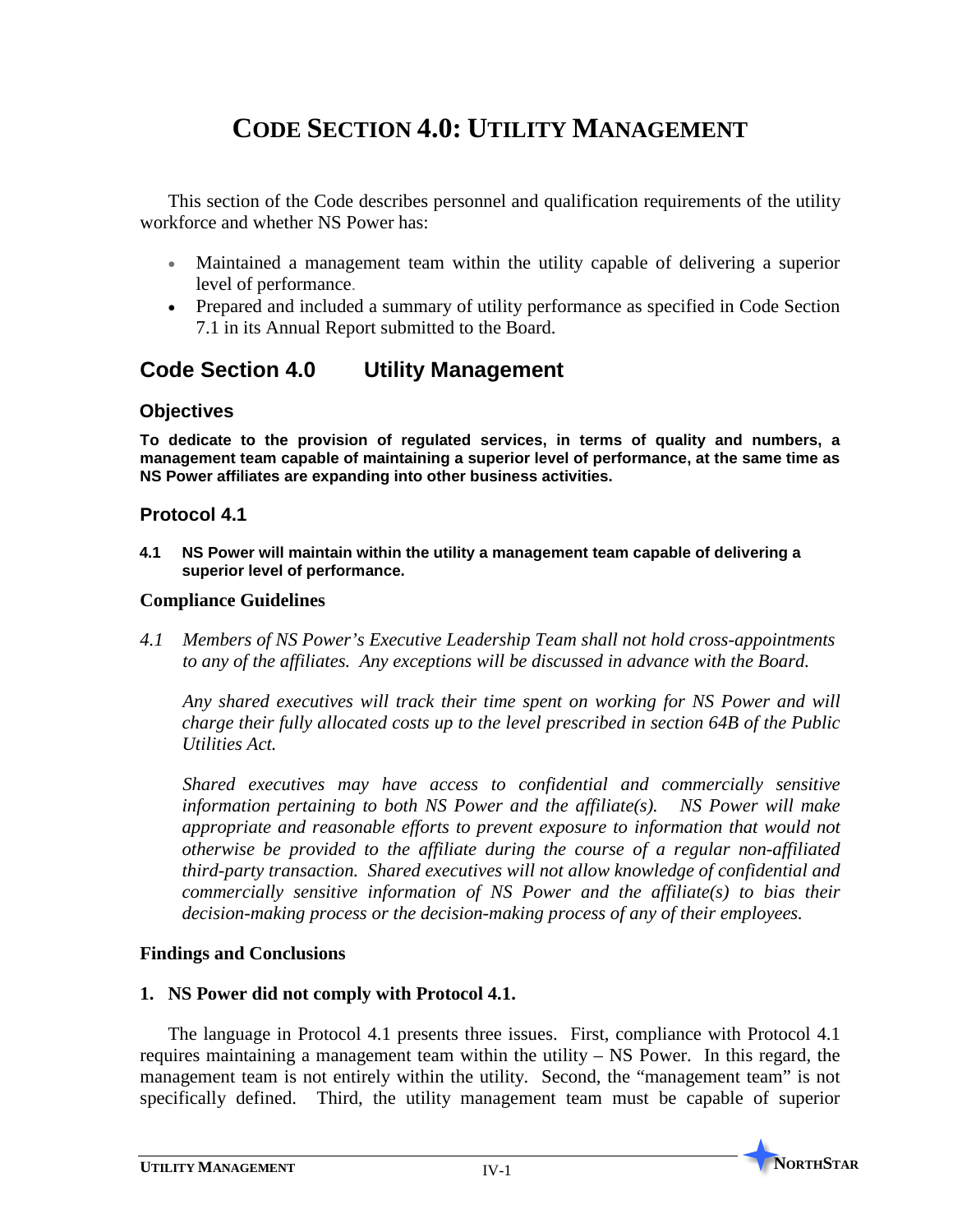performance. NorthStar found no issues with regard to the performance of the utility as noted in Protocol 4.2.

NorthStar found that the NS Power management team is not maintained entirely within the NS Power utility organization, it is not separate from affiliates.

- Numerous NS Power executives and managers report directly to Emera managers and Emera resources report to NS Power managers. These reporting relationships are summarized in **Code Section 3: Corporate Structure**, **Exhibit III-1**. In 26 instances, NS Power management positions report directly to an Emera Inc. manager. Four Emera Inc. personnel report directly to a NS Power manager. These reporting relationships create a free conduit of information flow and conflict of interest should decisions impact NS Power as well as an affiliate. The Guideline 4.1 above refers to this as allowing this "…to bias their decision-making process or the decision-making process of any of their employees."
- Officers hold key positions in both NS Power and Emera, Inc. organizations. NS Power characterizes this as "cross-appointments" despite the fact that this is prohibited in its Code Compliance Guidelines 4.1 as noted above. The following positions are examples of cross-appointments that combine NS Power managerial duties and responsibilities with those of affiliates.
	- The Emera COO is also the NS Power Board of Directors Chair.
	- The Emera CFO is also the NS Power and numerous affiliates CFO.
	- The Emera Corporate Secretary is also the NS Power and many affiliates Corporate Secretary.
	- The Emera VP Finance is also the NS Power VP Finance.
	- The Emera Chief Legal Officer is also the NS Power Chief Legal Officer.
	- The Emera Chief Human Resources (HR) Officer is also the NS Power HR Officer.
- The NS Power Compliance Guideline included above, appears to make an exception to Code 4.1 when it states that *any shared executives will track their time spent on working for NS Power and will charge their fully allocated costs*. "Shared executives" do not comply with the Code specifying "within the utility management team"
- NS Power management resources are commonly made available to affiliates.

NS Power's Executive Management Team (ELT) consisted of the President and CEO, COO, EVP – Regulatory, Legal and Business Planning, VP Transmission and Distribution, VP Corporate Affairs and Stakeholder Relations, VP Fuels and Energy, and VP Finance (as discussed previously this position was shared with Emera).

NS Power recognizes the potential for sharing sensitive information prohibited by the Code of Conduct. The Compliance Guideline noted above states: *Shared executives may have access to confidential and commercially sensitive information pertaining to both NS Power and the affiliate(s). NS Power will make appropriate and reasonable efforts to* 

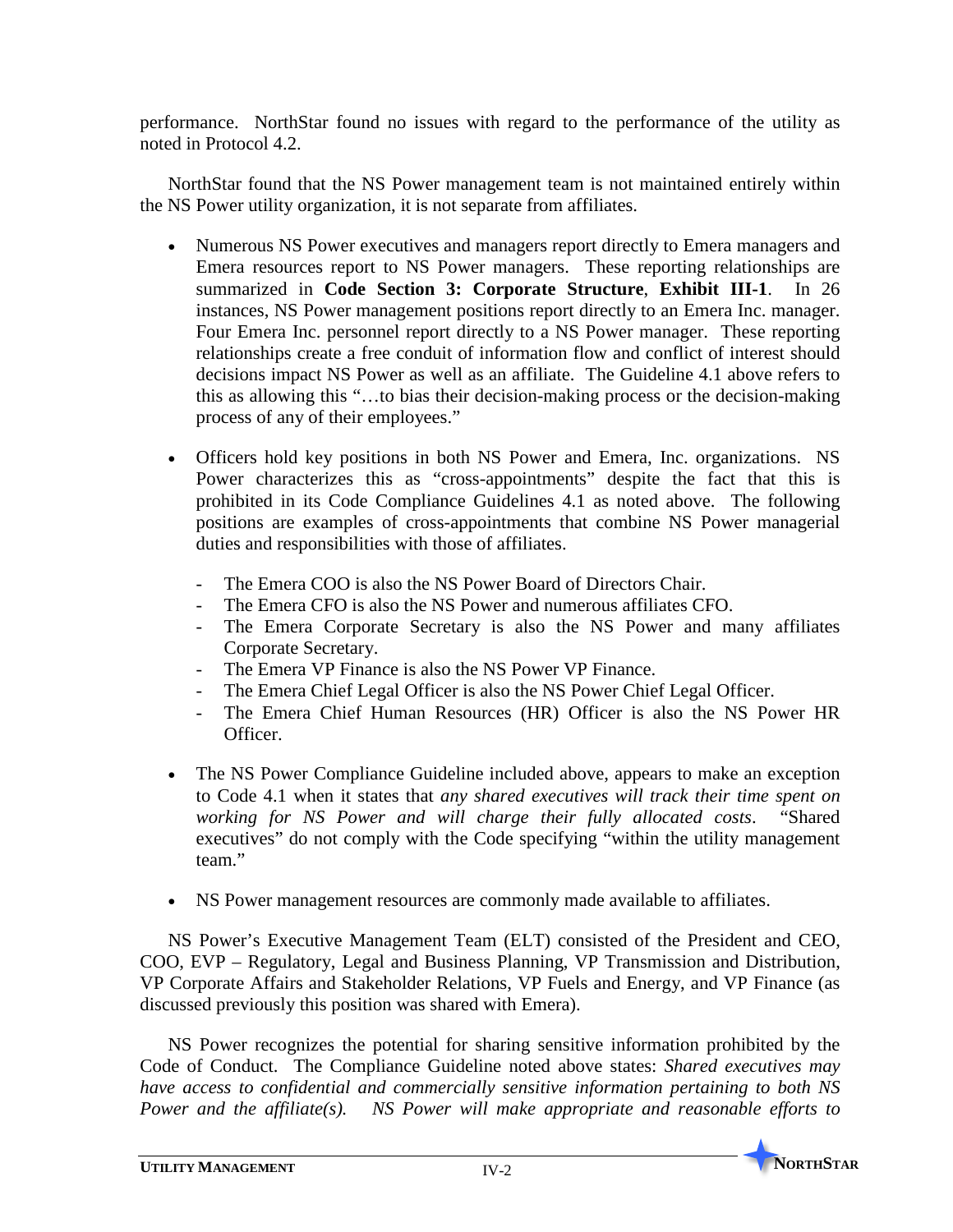*prevent exposure to information that would not otherwise be provided to the affiliate during the course of a regular non-affiliated third-party transaction.*

- Shared executives are not the only resources that have access to sensitive information and NS Power has not demonstrated effective controls to prohibit sensitive or competitive information transfer to affiliates.
	- Administrative procedures governing access to NS Power computer systems are minimal and entirely dependent on managers to initiate actions. Access to NS Power and affiliate computer systems is provided when employees join the company (onboarding), when employees transfer internally to another affiliate (internal transfers), and when employees terminate their employment with the company (offboarding). As part of the onboarding process, a hiring manager submits a request via an online form (on the grid) for a Local Area Network (LAN) account. This account gives a user access to his or her workstation and general IT services.
	- NS Power does not have any specific guidelines about what information should not be transferred when an employee transfers to an affiliate beyond the obligations contained in the Code of Conduct.
	- NS Power's policy implemented in March 2017 requires all NS Power-issued assets to remain at NS Power when employees transfer to affiliates.
	- Absent controls over information and computer assets, NS Power could not determine whether employees temporarily assigned to affiliates retained NS Power computers and information.
	- Currently, employees' personal information contained on "H drives" are not transferred or deleted upon an employee's transfer to or from NS Power. NS Power's IT Department is currently engaged in formulating policies and procedures to address issues concerning information contained on and access to employees' H drives. The IT Department is in the process of developing policies and procedures relating to the content of and access to employee H drives which will specifically address the information which should not be maintained on the H drive. Key executives transferred between NS Power and affiliates during 2015 and 2016. No changes were made to these employees H drives when they transferred.
- NS Power's Compliance Guideline 4.1 recognizes the potential for shared executive's knowledge of confidential and commercially sensitive information of NS Power and the affiliate(s) to bias their own and employee decision-making. In the case of shared positions and direct reporting relationships, which entity should not be biased cannot be determined. It is not logical that a subordinate resource would make decisions or perform in a manner that is contrary to their superior's primary interests, organizational responsibilities or their own opportunities for advancement.
- As a regulated public utility, NS Power must be above reproach regarding personnel transfers and the protection of sensitive and competitive information. Two personnel transfers provide examples of the potential appearance of a "revolving door" and senior management's knowledge of confidential and commercially sensitive

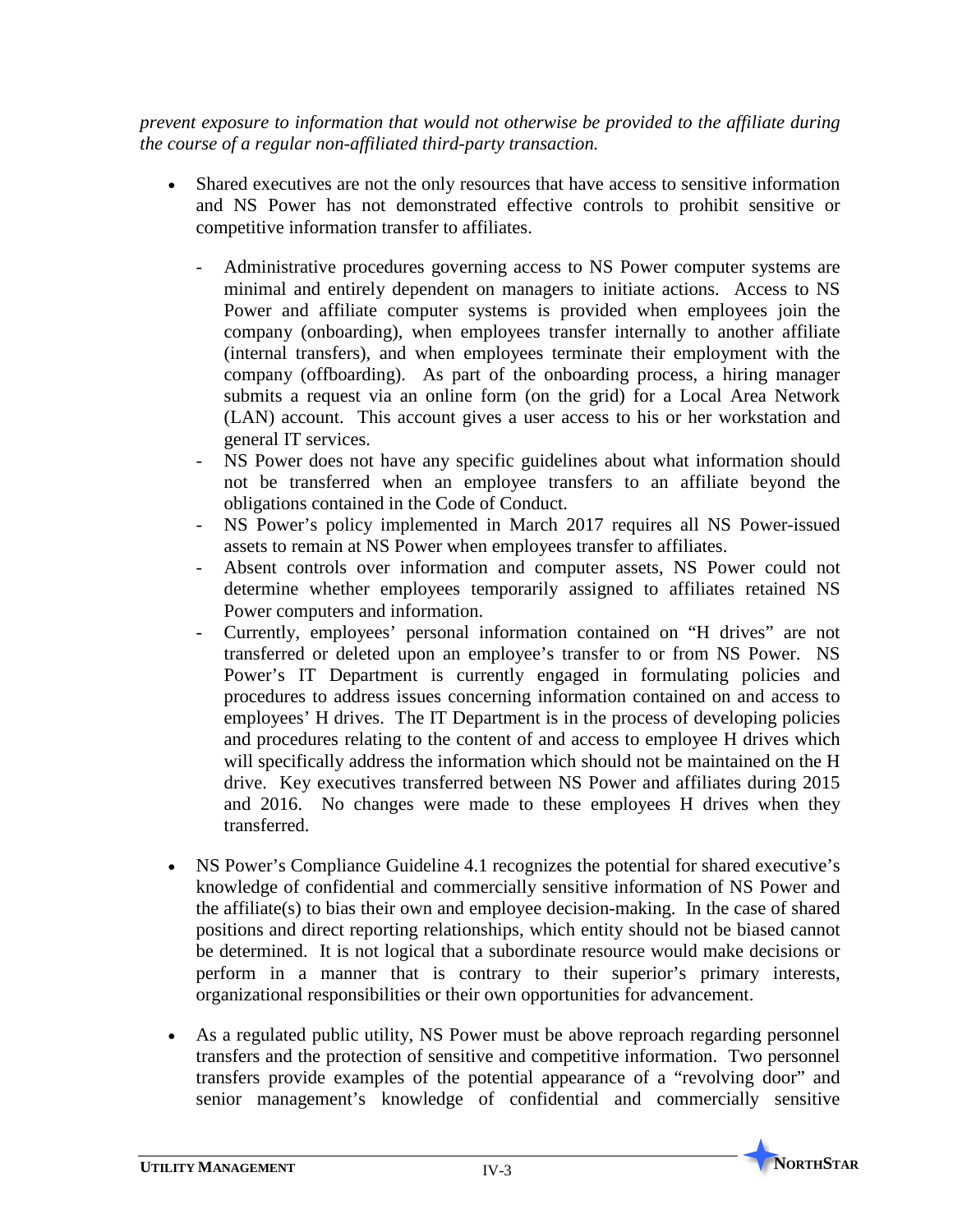information traveling between NS Power and its unregulated affiliate. These management positions were related to the evaluation and decision-making process that resulted in the five-year PLT contract and other contracts with EUS:

- The first transfer involved the NS Power VP Finance to EUS President and CEO, back to Emera Inc. Finance and NS Power Finance.
	- The NS Power VP Finance during 2012/2013 became the President and CEO of EUS March 19, 2013.
	- Within months after the transfer from NS Power Finance to EUS, EUS was sent NS Power's Request for Proposal (RFP) to obtain PLT services. While the RFP was not dated, the schedule contained in the RFP noted that it was issued October 24, 2013. Submissions were due November 20, 2013.
	- The EUS proposal to provide PLT services was dated December 2, 2013.
	- The EUS President and COO signed the EUS proposal.
	- NS Power's procurement recommendation for the selection of EUS was made in May, 2014.
	- One month prior to signing the contract with EUS, securing its baseload of work for five years at greater than annually, and spending 17 months at EUS, the EUS President was then promoted to Emera Inc. VP Finance – September 1, 2014.
	- NS Power's contract for PLT services was dated October 1, 2014.
	- On August 10, 2015 the Emera Inc. VP Finance took on the additional role of VP Finance at NS Power and remained in this dual role during the audit period, reporting to the NS Power CEO and the Emera, Inc. CFO.
- The Director of Procurement at NS Power transferred to EUS as President and COO on May 11, 2015 seven months after the PLT contract dated October 1, 2014 and remains in that role today.
	- The NS Power Director of Procurement transferred to EUS with the NS Power laptop and information contained therein.
	- NS Power's procurement recommendation for the selection of EUS was made in May, 2014.
	- The NS Power Director of Procurement was promoted to the EUS President and COO seven months after execution of the PLT service agreement.
	- Less than one month from this promotion to EUS President and COO, this same manager signed a proposal to NS Power for EUS services – the only proposal received by NS Power. EUS secured four contracts within the audit period from NS Power, representing over in services in addition to the EUS PLT contract. None of these awards had appreciable procurement competition.

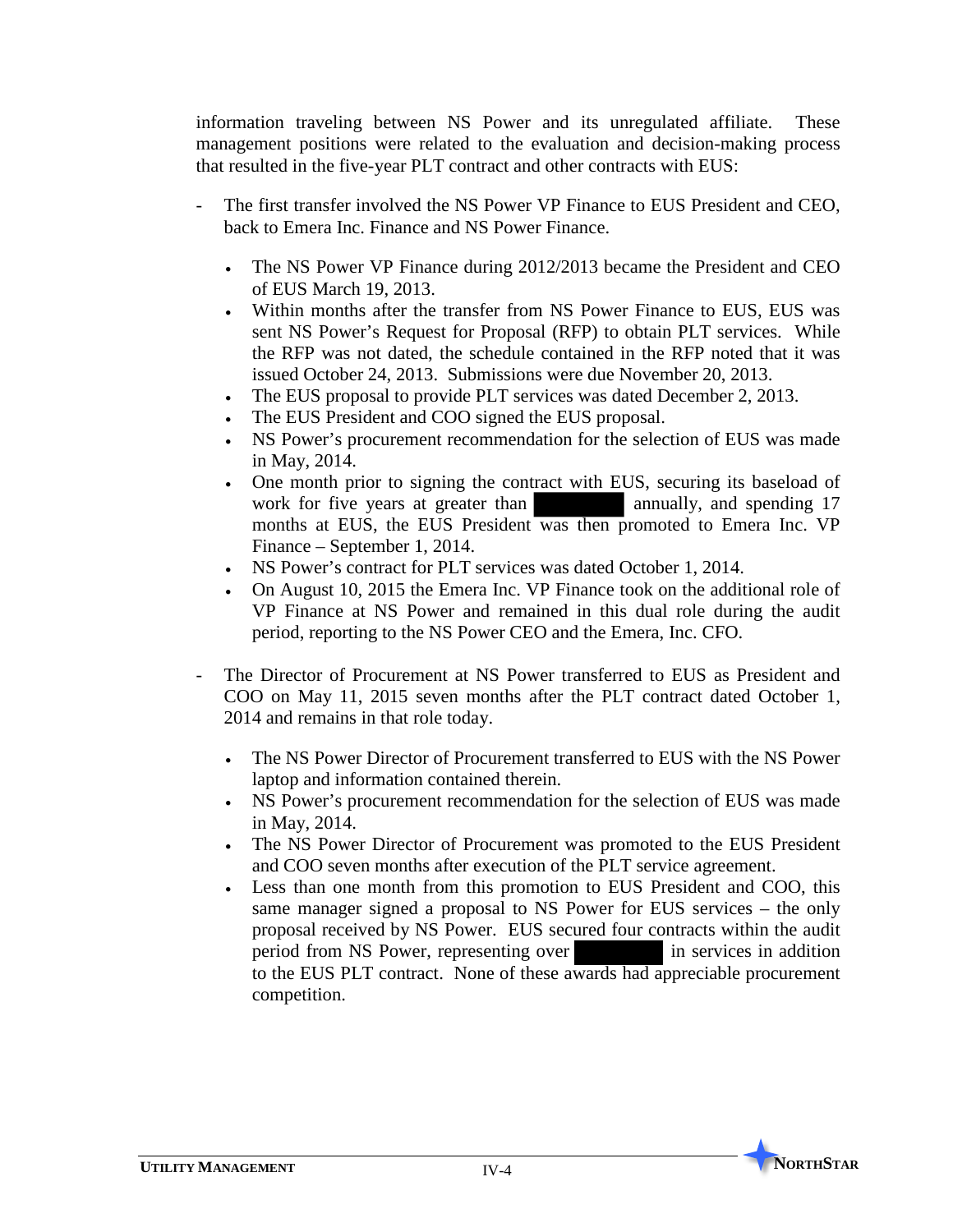**4.2 NS Power will prepare and include in the annual report submitted to the Board, as specified in Code Section 7.1, a summary of utility performance.**

#### **Compliance Guidelines**

*4.2 The Utility Performance report is filed in conjunction with NS Power's Balanced Scorecard and shall include information about each of the categories on NS Power's corporate Balanced Scorecard.* 

*The categories include Safety, People, Customer (Satisfaction and Reliability), Asset Management, Financial (Earnings and Cash Flow). The Utility Performance Report shall list the measure and the results for the current and two previous years. Each section will have detailed information in the form of Notes and Commentary which discusses the results achieved. Non-fuel OM&G information will be provided for the previous five years. The Utility Performance Report shall also include a comparison of NS Power's safety and reliability performance compared to other CEA utilities.* 

## **Findings and Conclusions**

#### **2. NS Power complied with Protocol 4.2.**

As part of the annual report submitted to the Board, NS Power includes a summary of utility performance, which is discussed in further detail in NorthStar's assessment of NS Power's compliance with Protocol 7.1.

# **Recommendations**

12. Separate the NS Power management team and utility organization from Emera Inc., obtain approval for the organizational deviations or modify the Code.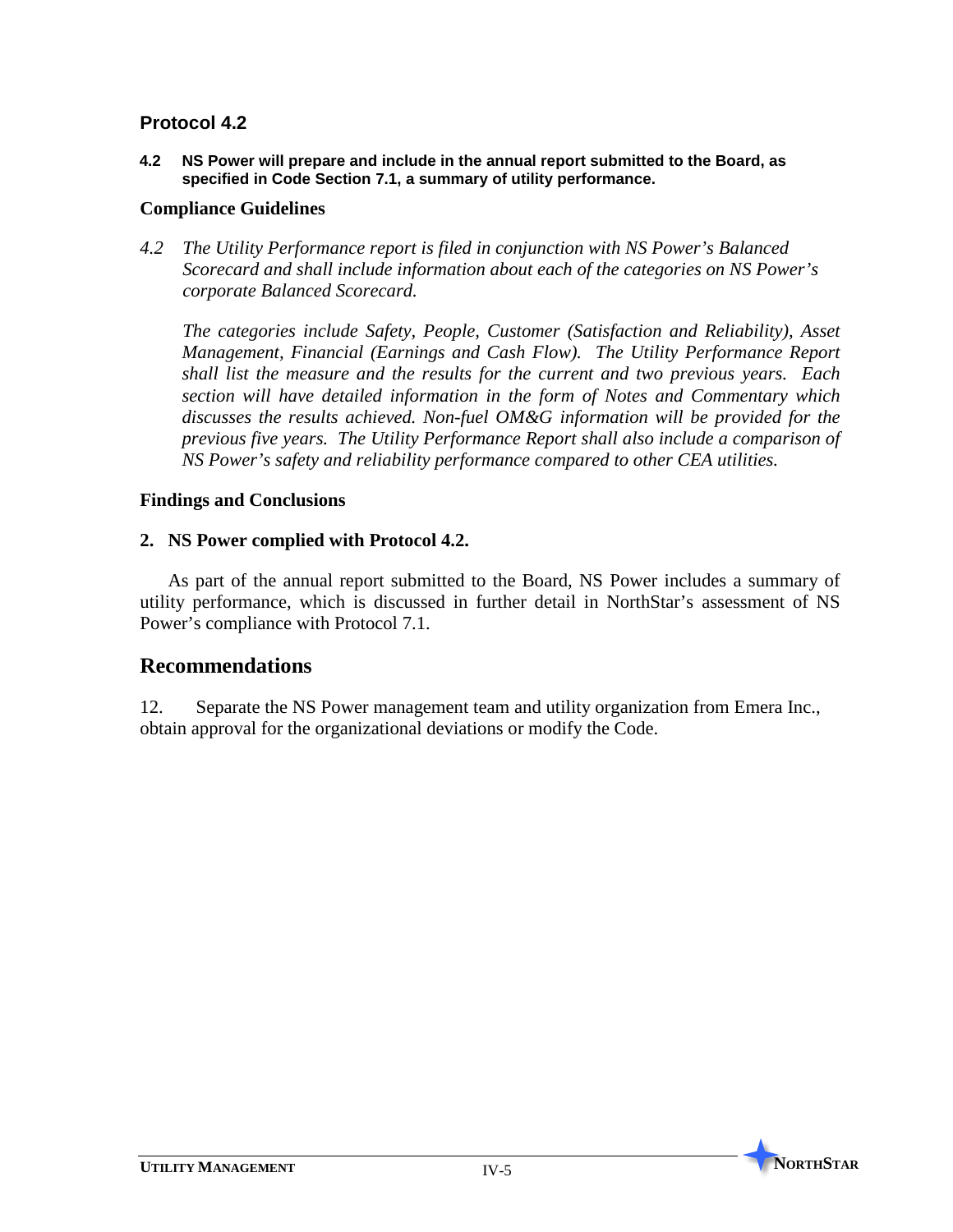# **CODE SECTION 5.0: UTILITY FINANCING**

This Section of the Code requires NS Power to perform its many finance functions in accordance with Board Decisions including:

- NS Power's capital structure
- Prohibiting affiliate subsidization
- Affiliate risks or losses borne by NS Power's customers
- Enacting bankruptcy resistant covenants that protect the utility
- Guaranteeing the indebtedness of, or invest in securities of an affiliate
- NS Power's financial assistance

NorthStar considered several evaluative criteria in evaluating NS Power's compliance with this section including:

- Does NS Power's capital structure reflect the Board approved capital structure?
- Has NS Power's capital structure has been affected in any manner by its affiliate relationships or subsidized affiliate activities in any manner?
- Have any affiliate risks or losses been borne by NS Power's customers, in violation of the Code? Has NS Power:
	- Enacted bankruptcy resistant covenants that protect the utility in the event of a parent company bankruptcy?
	- Caused credit facility, debt and preferred stock financings to be solicited, negotiated and acquired independently by NS Power?
	- Prohibited borrowings of Emera or affiliates from any recourse to NS Power or cross

defaults or a cross-default event whereby NS Power would be in default of its borrowings due to the actions of Emera or its affiliates?

- Has NS Power provided loans to, guarantee the indebtedness of, or invest in securities of an affiliate?
	- Entered into any type of money pool arrangement that includes non-utility affiliates?
	- Pledged financial support or cash flow for the benefit of an affiliate, in violation of the Code?
	- Has NS Power maintained standalone credit ratings?
	- Has NS Power kept cash management systems separate from its affiliates?
	- Has NS Power made reasonable efforts to settle all inter-affiliate receivables and collectibles monthly on a timely basis?
- Has NS Power's partnerships with affiliates permitted in any way the avoidance of the restrictions on NS Power's financial assistance or support, in violation of the Code?

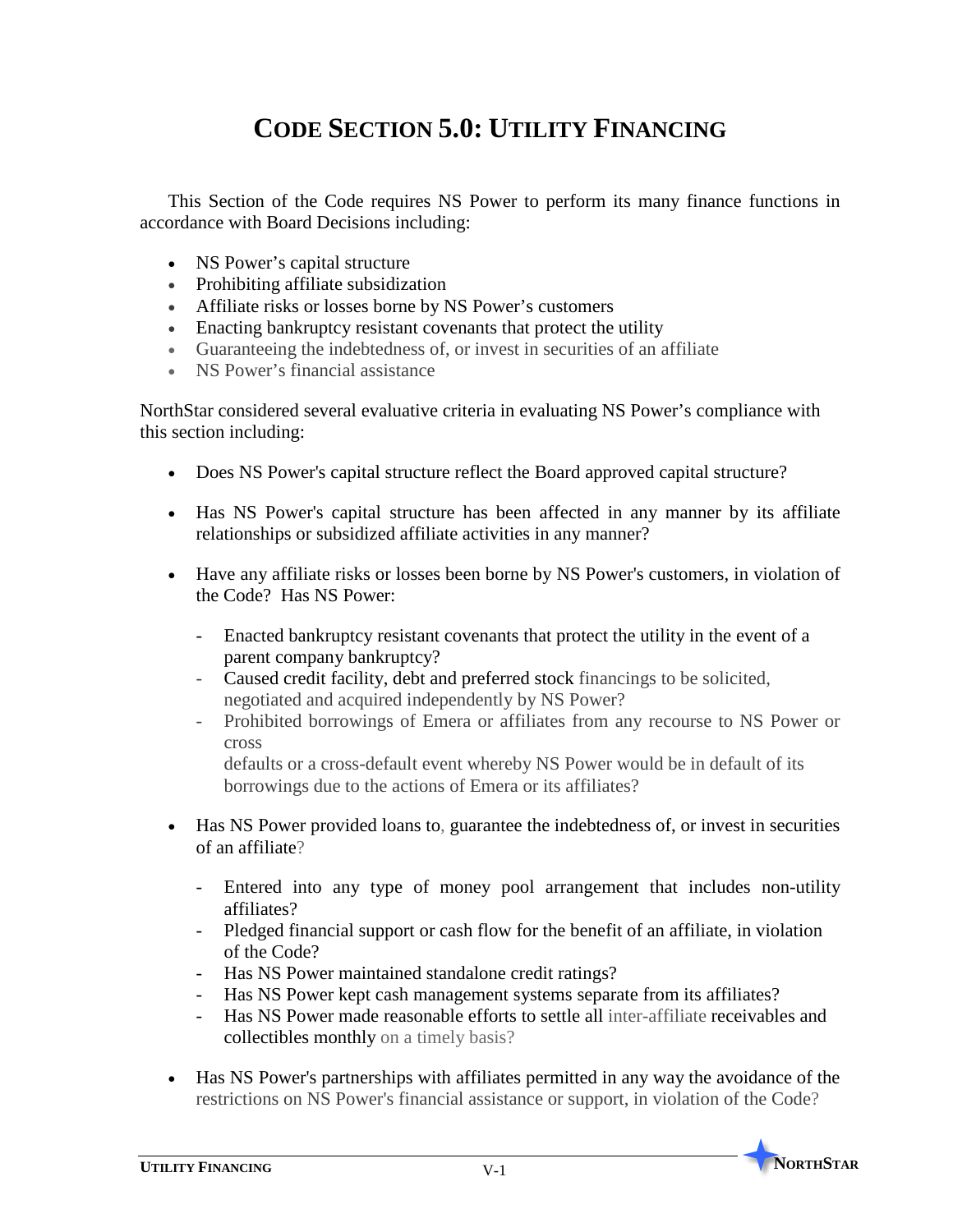# **Code Section 5.0 Utility Financing**

**Objective: To maintain a capital structure for NS Power which is in accordance with applicable Board decisions.** 

#### **Protocol 5.1**

**5.1 NS Power's capital structure will reflect the Board approved capital structure.**

#### **Compliance Guidelines**

*NS Power has not developed any specific guidelines in respect to this protocol.*

#### **Findings and Conclusions**

#### **1. NS Power complied with Protocol 5.1.**

NS Power has maintained a capital structure that reflects the Board approved capital structure. The five quarter average of common equity was 39.7 percent as shown in **Exhibit V-1**. However, the most recent year end percentage of equity marginally exceeds the Board's guideline.

#### **Exhibit V-1 Capital Structure**

| <b>Capital Element</b> | <b>Board</b><br>Approved | <b>Annual Financial</b><br><b>Report 2016</b> | <b>Annual Financial</b><br>Report 2015 | 12/31/2015<br><b>Five Otr. Ave</b> |
|------------------------|--------------------------|-----------------------------------------------|----------------------------------------|------------------------------------|
| Debt and Preferred     |                          | \$3,678                                       | \$3,810                                |                                    |
| Stock (\$000)          |                          |                                               |                                        |                                    |
| Equity $(\$000)$       |                          | \$1.493                                       | \$1,495                                |                                    |
| Equity percent         | 37.5%                    | 40.6%                                         | 39.2%                                  | 39.7%                              |

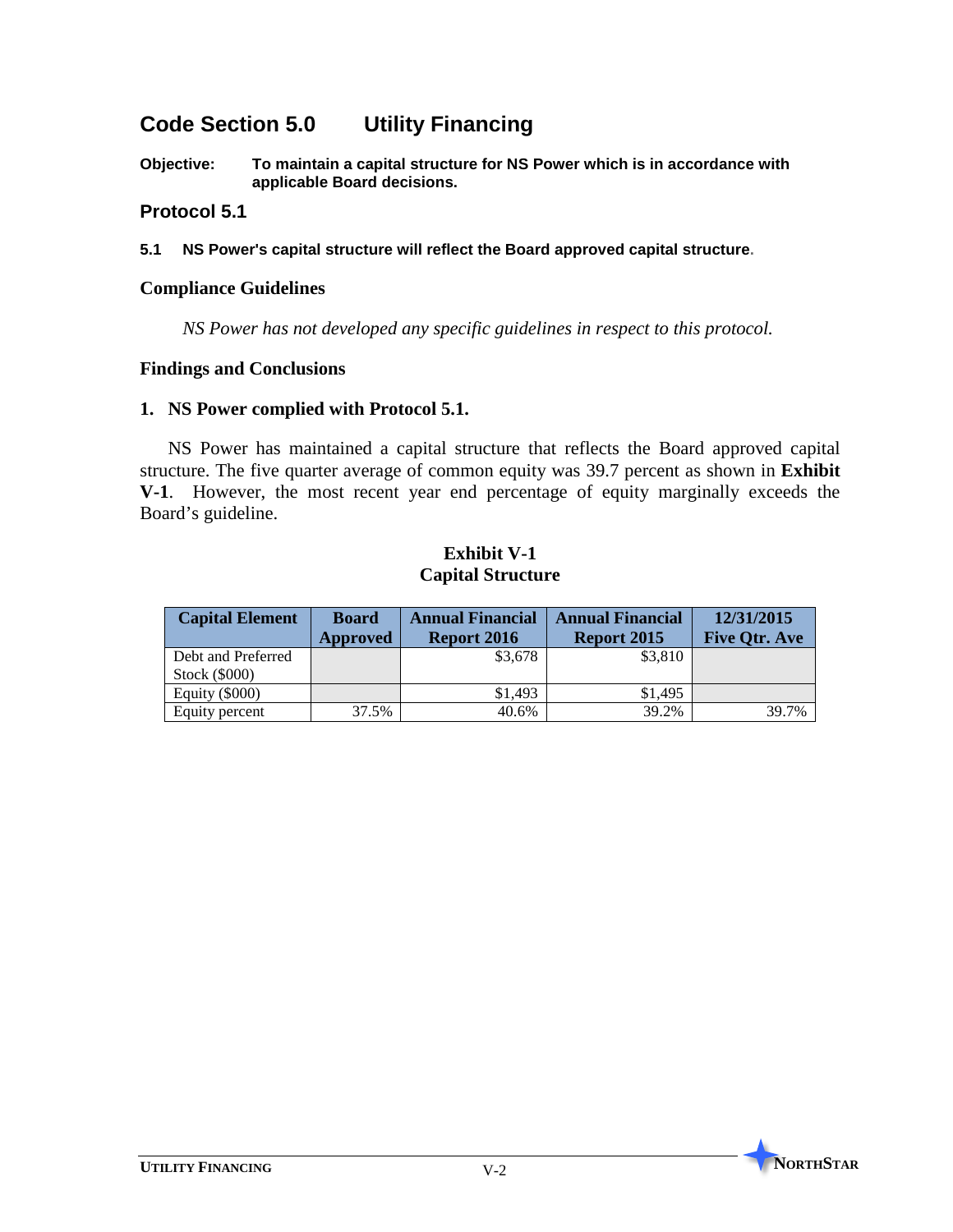**5.2 NS Power's capital structure will not be used to subsidize affiliate activities. Affiliate risks or losses will not be borne by NS Power's customers. NS Power shall, unless otherwise approved by the Board: (i) enact bankruptcy resistant covenants that protect the utility in the event of a parent company bankruptcy; (ii) cause all credit facility, debt and preferred stock financings to be solicited, negotiated and acquired independently by NS Power; and (iii) not agree to borrowings of Emera or its affiliates to have recourse to NS Power or permit cross defaults or a cross-default event whereby NS Power will be in default of its borrowings due to the actions of Emera or its affiliates.**

# **Compliance Guidelines**

*5.2 NS Power does not guarantee any Emera affiliates or activity. NS Power maintains its own separate trust indenture and credit facilities. There is no cross-default language in Emera-related contracts which would entitle Emera or an affiliate to encumber NS Power's assets in the event of a default by Emera or its affiliates.*

*NS Power solicits, negotiates and acquires its credit, debt and preferred stock financings independent of the process and timing used by Emera and its affiliates.*

*NS Power does not agree to Emera or affiliate borrowings which permit cross-defaults due to Emera or affiliate actions.* 

# **Findings and Conclusions**

# **2. NS Power partially complied with Protocol 5.2.**

Protocol 5.2(i) NS Power is not in compliance. The Board stated that "NS Power shall, unless otherwise approved by the Board: enact bankruptcy resistant covenants…". NS Power has not enacted specific bankruptcy resistant covenants that protect the utility in the event of a parent company bankruptcy. According to NS Power, Emera has not enacted provisions that would allow creditors to access NS Power's assets. However, Emera materials were not provided for verification.

In the years included in this audit, Emera and NS Power engaged in swaps of tax benefits, Transfer of Part VI.1 Tax, that Emera otherwise could not benefit from in exchange for additional common equity in NS Power. The net effect of these transactions is similar to creating additional paid in capital in NS Power. Because Emera owns 100% of the equity of NS Power, this increases the value of Emera's holding. In the event of a bankruptcy by Emera, creditors might use these transactions to support a claim against NS Power.

Protocol 5.2 (ii) NS Power is in compliance. NS Power solicits, negotiates and acquires its credit and financings independent of Emera. However, the degree of separateness may not be clear to creditors. As Standard & Poor's noted in its rating of NS Power:

The negative outlook on NSPI reflects our consolidated outlook on its ultimate parent Emera Inc. We believe NSPI to be core to Emera under our group rating methodology.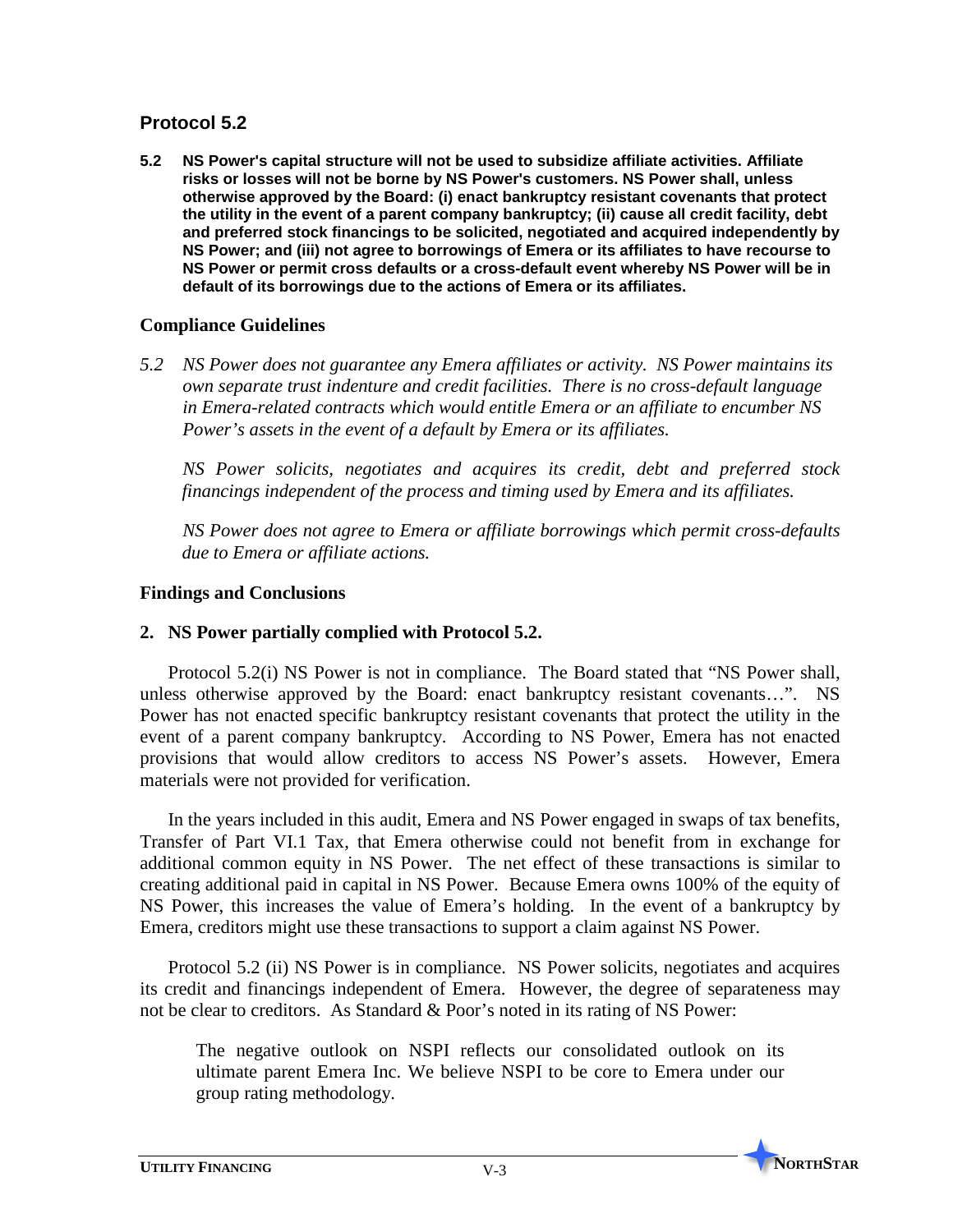The negative outlook on Emera reflects the financing risk associated with the announced acquisition of TECO Energy Inc. for US\$10.4 billion and the materially weaker credit metrics that exist due to the issuance of \$2.2 billion in convertible debentures to finance in part the cash purchase of TECO…..

As well, a lower rating on Emera is likely to result in a lower rating on NSPI.

Protocol 5.2(iii) NS Power is in compliance. NS Power has not subsidized or collateralized the debt of any affiliate. NS Power has engaged in activities with affiliates including: purchasing of goods and services, providing shared services and participating in joint projects. The purchasing of goods and services is addressed under Code Sections 2.0 and 4.0. Intercompany charging for shared services is addressed under Protocol 6.11, 6.16 and 7.1.

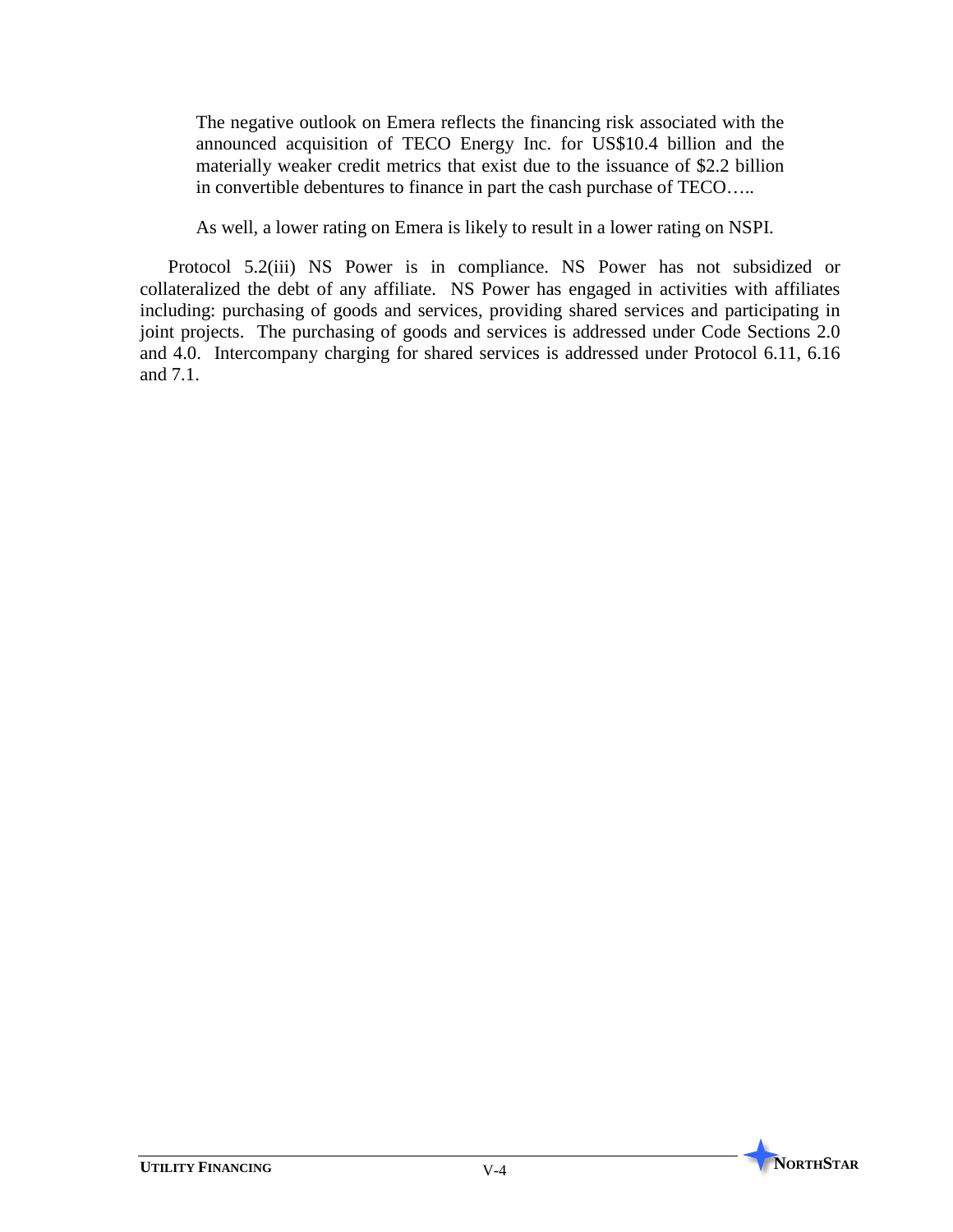**5.3 NS Power shall not, without the prior approval of the Board: (i) provide loans to, guarantee the indebtedness of, or invest in securities of an affiliate; (ii) enter into any type of money pool arrangement that includes non-utility affiliates; or (iii) pledge financial support or cash flow for the benefit of an affiliate. NS Power shall, unless the Board authorizes otherwise: (i) maintain standalone credit ratings; (ii) keep cash management systems separate from its affiliates; and (iii) make reasonable efforts to settle all inter-affiliate receivables and collectibles monthly.** 

# **Compliance Guidelines**

- *5.3 (i) NS Power does not provide loans to affiliates, guarantee the indebtedness of affiliates or invest in securities of affiliates.* 
	- *(ii) NS Power does not enter into money pool arrangements that include non-utility affiliates.*
	- *(iii)NS Power does not pledge financial support or cash flow for the benefit of Emera or affiliates. [NTD: May need to add wording from the Memorandum or Articles of Association when we get them from the Corporate Secretary's office].*
	- *(iv)NS Power maintains standalone credit ratings with S&P and DBRS. Its overall corporate credit rating is determined by business risk, financial risk, its anchor position and the impact of modifiers. NS Power is also subject to a group credit profile which takes into account Emera Inc.*
	- *(v) NS Power uses the same software system (Oracle) as the Canadian Emera affiliates, but the data is distinct and confidential to NS Power and individual business units.*
	- *(vi)Corporate Accounting policy requires that inter-affiliate transactions be provided to Corporate Accounting within three days of the previous month's end. Transactions are settled monthly.*

*Corporate Accounting prepares a list of any invoices or transactions not processed within 30 days of the month end and follows up with the affiliates. All accounts beyond 30 days are subject to a 2% interest fee.* 

# **Findings and Conclusions**

# **3. NS Power complied with Protocol 5.3.**

NS Power observes all of the limitations stated in Protocol 5.3. NS Power does not provide loans to or invest in the securities of any affiliates. NS Power has not entered into any type of money pool arrangements with its affiliates. NS Power has not pledged financial support for any affiliate. NS Power has maintained standalone credit ratings. NS Power maintains separate cash management systems from its affiliates. NS Power has a highly automated procedure that insures that inter-affiliate receivables are collected monthly.

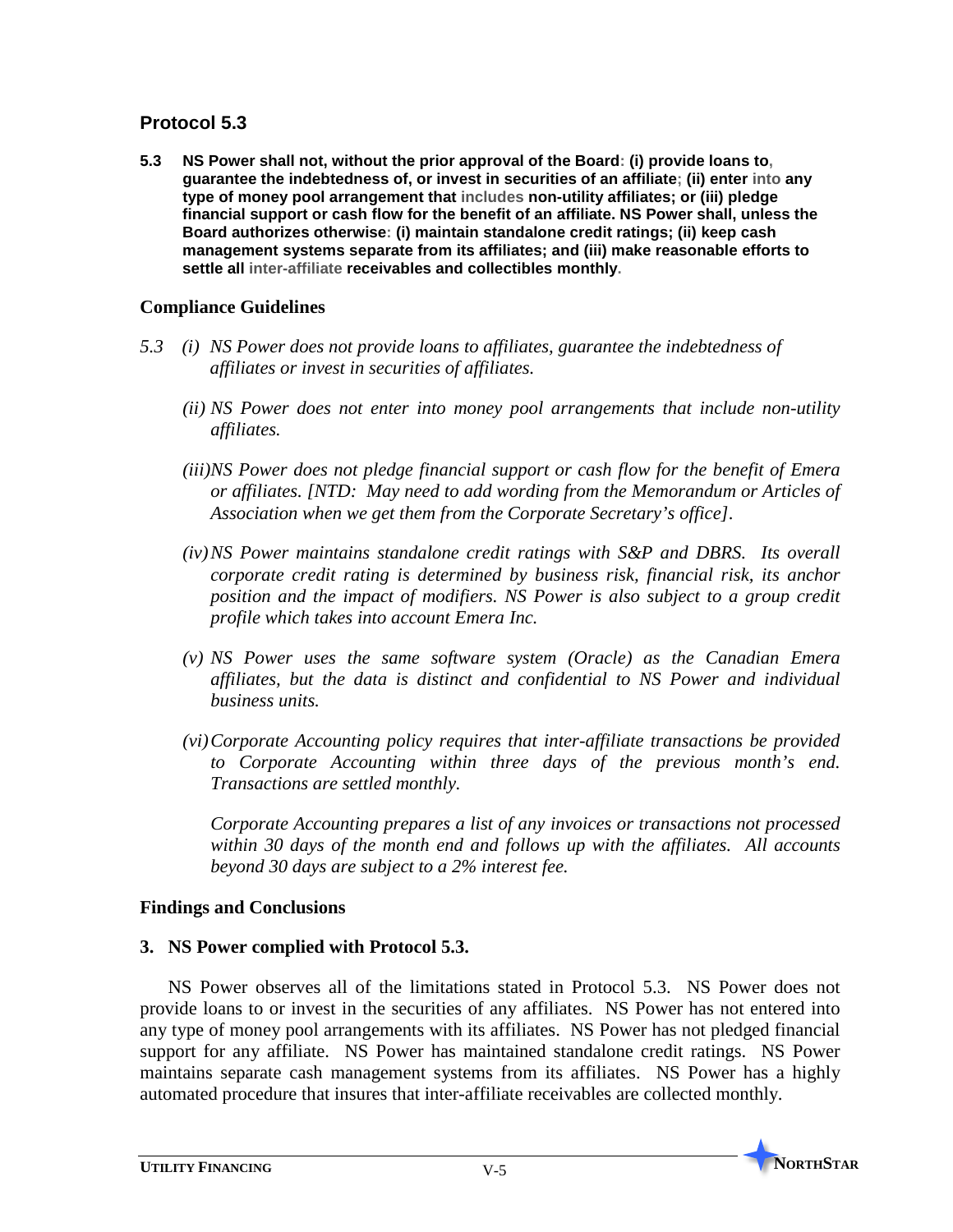**5.4 NS Power's formation of partnerships with affiliates shall not in any way allow avoidance of the restrictions on NS Power's financial assistance or support.**

#### **Compliance Guidelines**

*NS Power has not developed any specific guidelines in respect to this protocol.*

#### **Findings and Conclusions**

#### **4. NS Power complied with Protocol 5.4.**

NS Power has not entered into partnerships with its affiliates.

# **Recommendations**

- 13. NS Power should clarify the extent of its financial separation from Emera including, for example, language that includes bankruptcy resistant covenants as stated in Protocol 5.2(i)
- 14. NS Power should investigate if the Transfer of Part VI.1 Tax from Emera could substantiate a claim by creditors that the assets of NS Power could be accessed in a bankruptcy claim against Emera.
- 15. Because NS Power has not instituted ring fencing provisions to date, the UARB should direct NS Power to implement these provisions.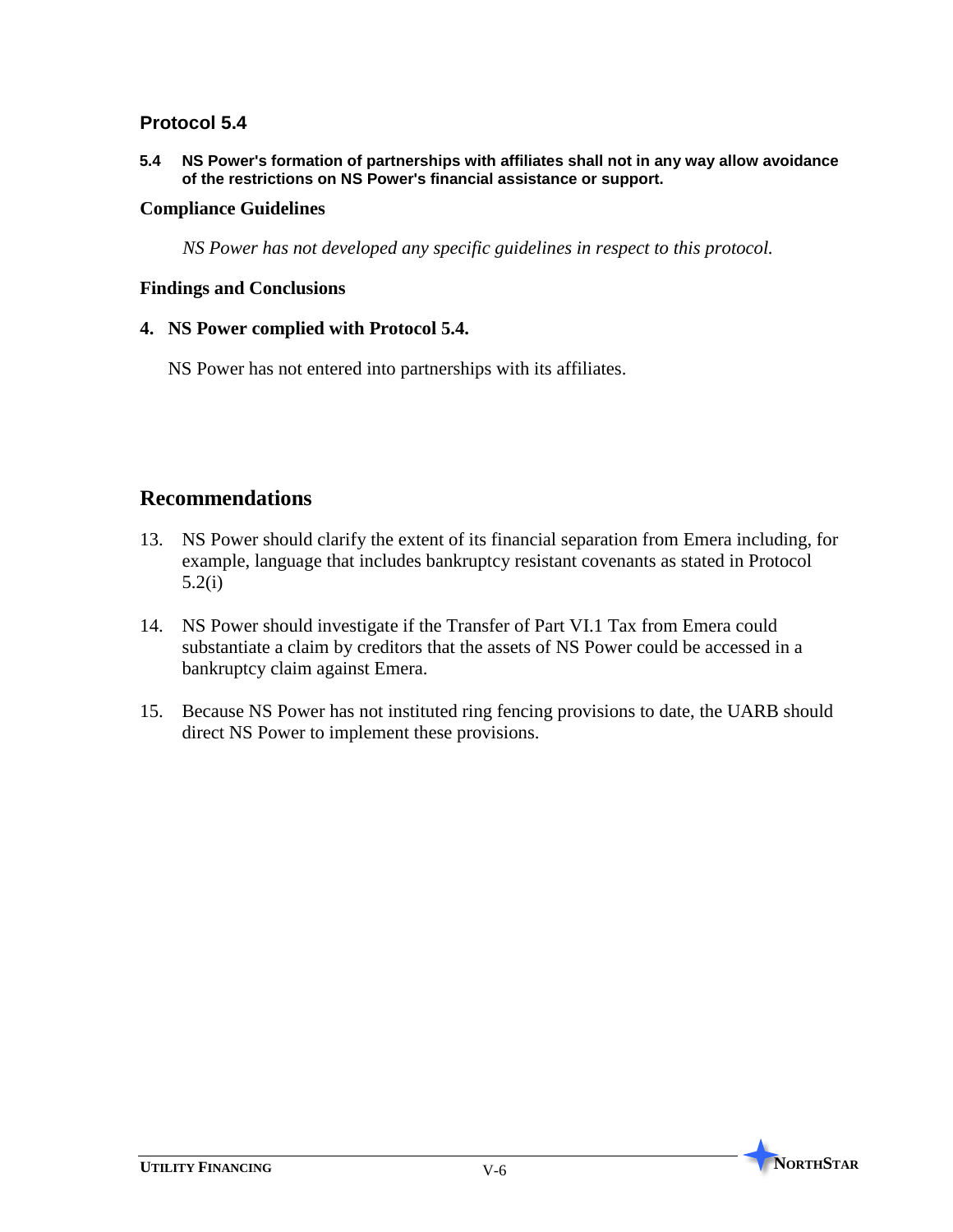# **CODE SECTION 6.0: FAIR DEALING**

Section 6 of the Code covers a variety of affiliate transaction requirements including:

- Non-discrimination when providing utility services.
- Separation of financial records as well as information systems.
- Maintaining confidential customer and sensitive information.
- Using Board approved rates for regulated electric and other utility services.
- Requiring fair market rates and the use of fully allocated costs.
- Use of personnel time reporting for charging services.
- Analysis of best available services options for NS Power.
- Complete and detailed accounting documentation.

# **Code Section 6.0 Fair Dealing**

#### **Objectives**

**To avoid discrimination in the matter of pricing or in any other manner against non-affiliated buyers of regulated electric utility services.**

**To avoid subsidy by NS Power of the costs, revenues, or activities of affiliates.**

#### **Protocol 6.1**

**6.1 NS Power will provide access to regulated utility services on a non-discriminatory basis and will not in respect of those utility services, directly or indirectly provide, state, imply or offer any preference or favored treatment to NS Power's affiliates or persons purchasing affiliate goods and services.**

#### **Compliance Guidelines**

*6.1 NS Power does not provide preferential electricity rates to affiliates or any other parties. NS Power will not represent that any of its affiliates or its affiliates' customers will receive any preferential or different treatment by NS Power than the treatment which NS Power provides to other unaffiliated companies or their customers.* 

*For affiliates who rent space from NS Power in 1H, electricity costs are included in the commercial rental rate and are not charged separately.*

#### **Findings and Conclusions**

#### **1. NS Power complied with Protocol 6.1.**

To comply with Protocol 6.1, NS Power must provide regulated utility services in a nondiscriminatory, non-preferential manner. NS Power may not imply preferential treatment to affiliates or their customers in the provision of regulated utility services. Regulated utility services are those products and services provided, including:

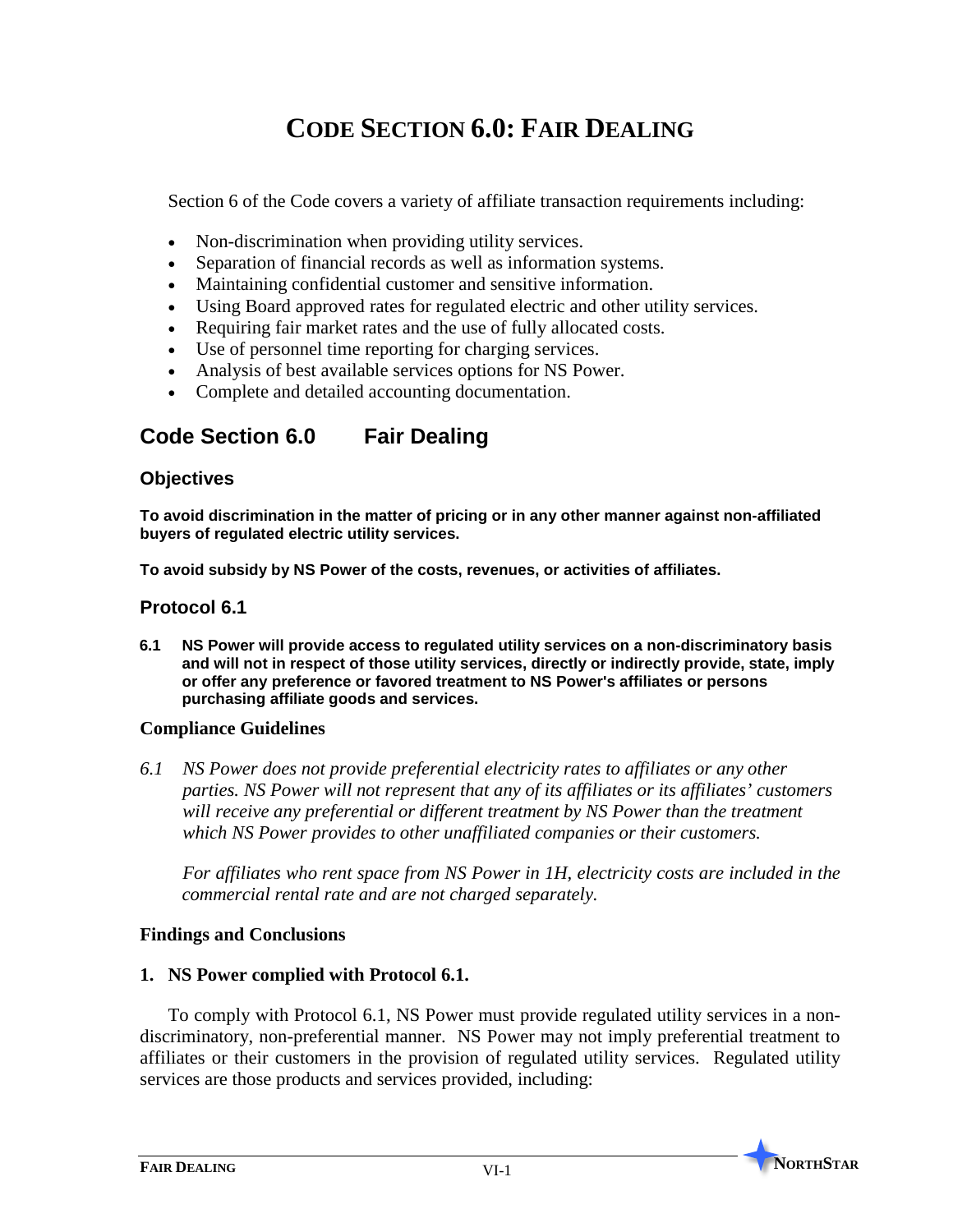- Tariff Electric Service
- Access to customer service
- Outage response
- Initiation, transfer and termination of service

NS Power provides tariff electric service to its affiliates in accordance with published tariffs. A full discussion of affiliate electric service is found in Protocol 6.5.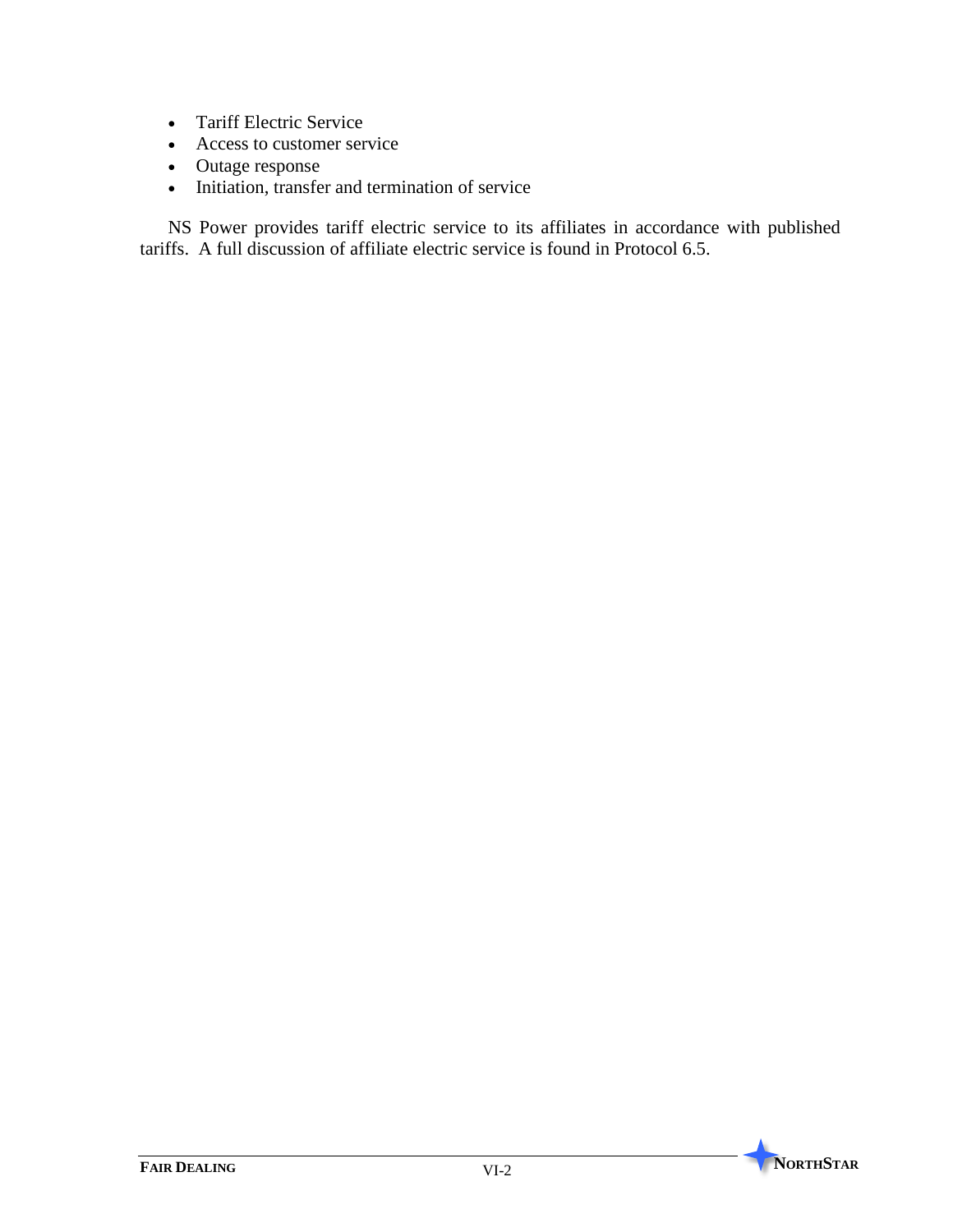# **Code Section 6.2**

# **Protocol 6.2**

**6.2 The financial records of NS Power, as well as NS Power's information systems, will be kept separate from those of its affiliates. All systems containing such records shall include sufficient protections to preclude access by non-NS Power employees to NS Power information. The administrator of such systems shall regularly test those protections and attest to their effectiveness.**

# **Compliance Guidelines**

*6.2 Certain Emera employees require access to NS Power's financial information in Oracle, and have been provided read-only access. The Chief Information Officer and the Vice President, Finance both have approval access in Oracle. The CIO is required to approve invoices and purchases because the IT group reports in to him.* 

*Each year as part of the Code of Conduct reporting, NS Power's IT Department produces a list of employees who have access to NS Power's Oracle records. The listing contains the following information:*

- *Employee ID Number or User Name (alpha numeric alias)*
- *Employee home company (should only be Emera Inc.)*
- *Position*
- *Reason for access*

*NS Power requests that the access be reviewed every six months to determine whether any people on the list need to be removed / have their access removed.* 

*The information is provided to Regulatory Affairs as part of the ongoing monitoring process.*

## **Findings and Conclusions**

## **2. NS Power did not comply with Protocol 6.2.**

To comply with Protocol 6.2, NS Power must maintain separate financial records and information systems from its affiliates. NS Power must also ensure that systems containing financial records have sufficient protection to prevent unauthorized access and these protections are to be tested regularly. The Code does not distinguish between records and systems, and large information systems are often shared within a corporate family to allow economies of scale.

NorthStar reviewed both financial records and the information systems storing the financial records.

• NS Power financial records and reports are separate from its affiliates. Emera Inc., in its annual report, provides the following financial statements exclusive to NS Power:

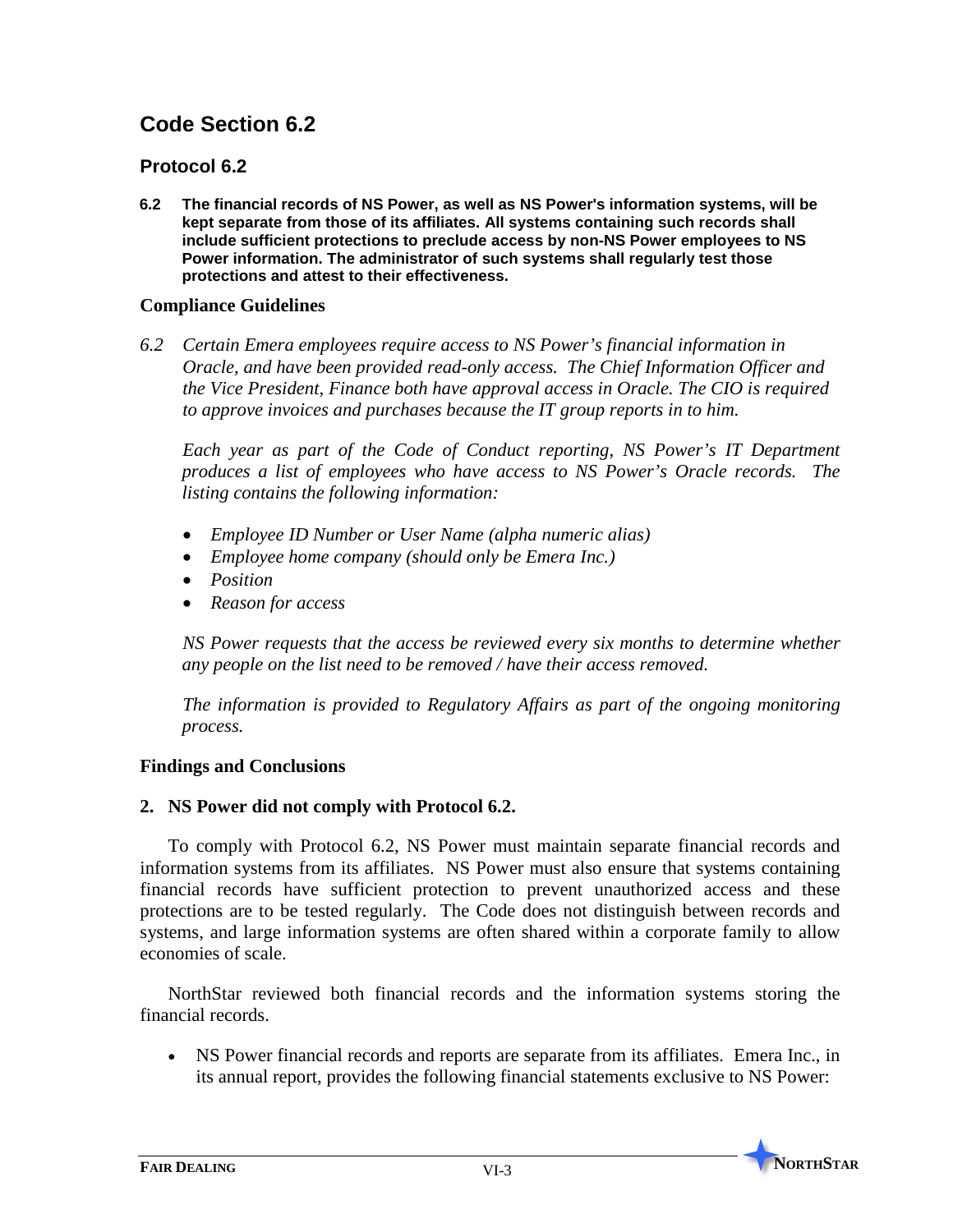- Statement of Net Income
- **Statement of Electric Revenues**
- Statement of Fuel for Regulated Generation
- Statement of Regulated Fuel Adjustment Mechanism
- Statement of Electric Margin
- Statement of Regulatory Amortization
- NS Power's general ledger system of accounts is specific to NS Power activities. NorthStar's review of the general ledger chart of accounts did not identify shared accounts or accounts of affiliates.
- While financial records and reporting are separated, NS Power does not maintain separate information systems from its affiliates. Software applications are shared throughout Emera Inc. NS Power affiliates have access to the following shared applications:
	- Oracle E-Business Suite (Oracle)
	- Hyperion
	- InvoiceXpress
	- **OrgChart**
	- FuelWorx
	- PowerPlant
	- PeopleSoft
	- Global Intercompany System (GIS)
	- Maximo
- Information access and security is dependent on numerous system "owners" who approve employee access, terminate access, and monitor user access.
	- Information/files are stored on the system through the establishment of folders.
	- There are three types of folders: Personal, General Shared and Critical/Confidential.
	- Critical/Confidential folders contain business information that is considered sensitive such as financial information, compensation, strategic planning etc.
	- These folders are also assigned "owners", who are responsible for granting and denying access based on need to these folders. The owner is also responsible for conducting periodic checks of who has access to these folders.
- NS Power tests employee access granted to its shared systems on a monthly basis as follows:
	- An email is system generated to application owners to review user access.
	- A link in the email provides a report of users by type (view or edit).
	- The application owner must confirm completion of the review.
	- The application owner has the authority to request removal of approved users.
- NS Power testing methodology does not include tests for unauthorized access often referred to as penetration tests to detect unauthorized access.

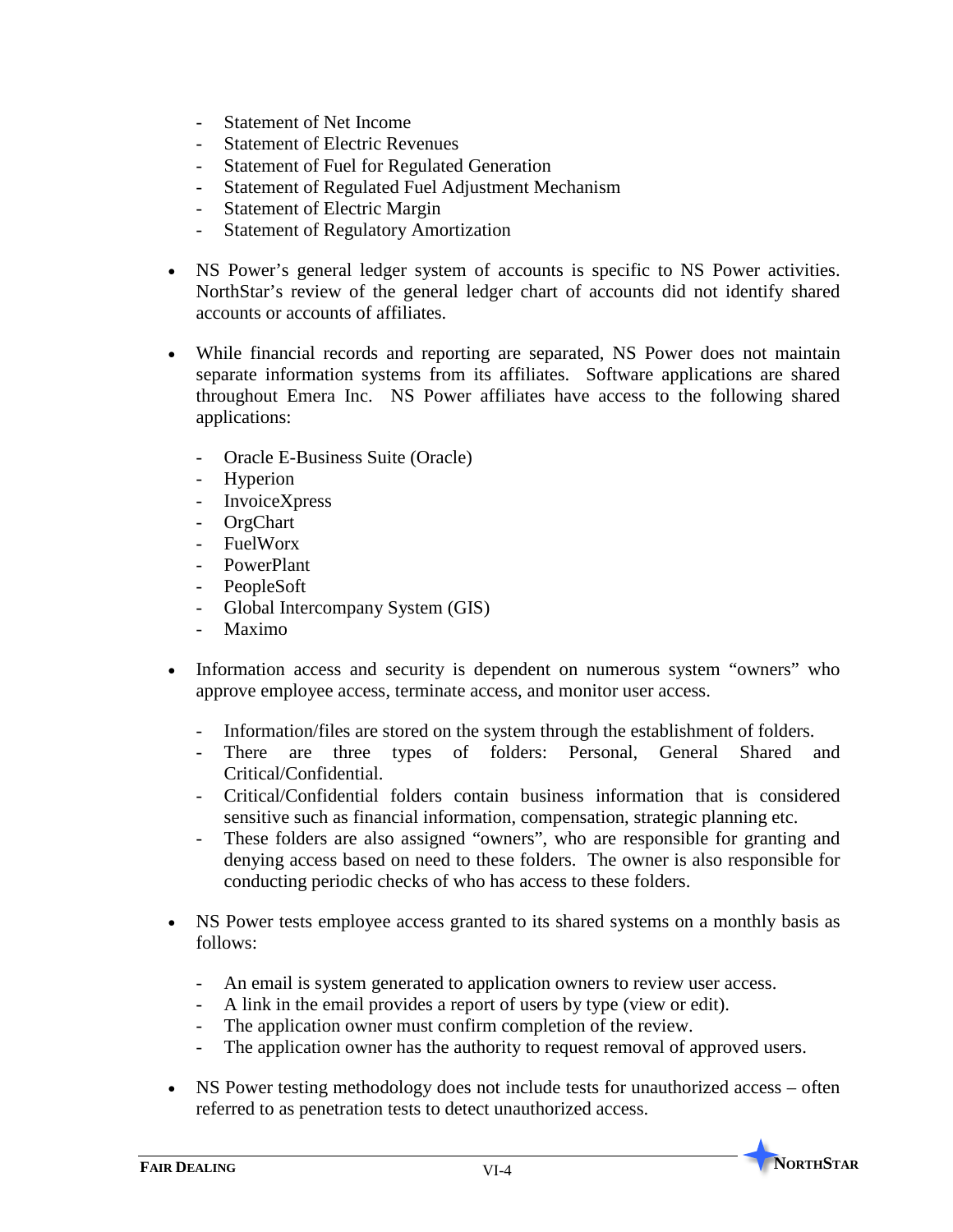- System access is based on owner's discretion as NorthStar found no Guidelines, policies or procedures that govern granting access.
- NS Power Compliance Guidelines provided above begin with the statement: Certain Emera employees require access to NS Power's financial information in Oracle, and have been provided read-only access. Emera Inc. employees granted "read-only" access – is still access granted to non-NS Power employees, which is prohibited by Protocol 6.2. This access is noted in the Annual Report.
- NS Power Emera and its affiliates' financial systems are Oracle based.
	- NS Power has three methods for charging for affiliates transactions:
		- Journal Entries used primarily for Management and Administrative (M&A) services
		- Invoices used for products and services that are contractually obtained
		- GIS used for time, expenses, and materials that are not associated with Management and Administrative Services
- NS Power documents state that:
	- Access has been granted to 353 affiliate employees for InvoiceXpress. This application provides employee expense management functionality.
	- Access has been granted to 125 affiliate employees for Oracle Financials. This application provides financial general ledger accounting, accounts payable and purchase order functionality.
	- Access has been granted to 416 affiliate employees for PeopleSoft. This application provides payroll, employee profile information and general basic human resource transactional management functionality.
	- The VP Finance of NS Power, during the audit period, was also the VP Finance of Emera, Inc. This joint employment situation represents an information conduit between the financial systems of NS Power and Emera, Inc.
	- In the case of employee transfers, unless authorizations are cancelled upon transfer, unauthorized access can occur for thirty days after the transfer. While daily testing of the system is not practical, NS Power has not developed a control mechanism that ties employee transfer with computer access (e.g., a direct connection between payroll changes and computer access).
	- NS Power does not perform system penetration tests nor attest to their effectiveness.
- The GIS system, an Oracle product, is a shared system between NS Power and its affiliates. The system provides a mechanism for intercompany billing, where one party generates the charge within GIS and sent for approval to an affiliate (and viceversa). The sharing of this system and the information between affiliates is prohibited by Protocol 6.2, as transactions flow within one common system without separation.

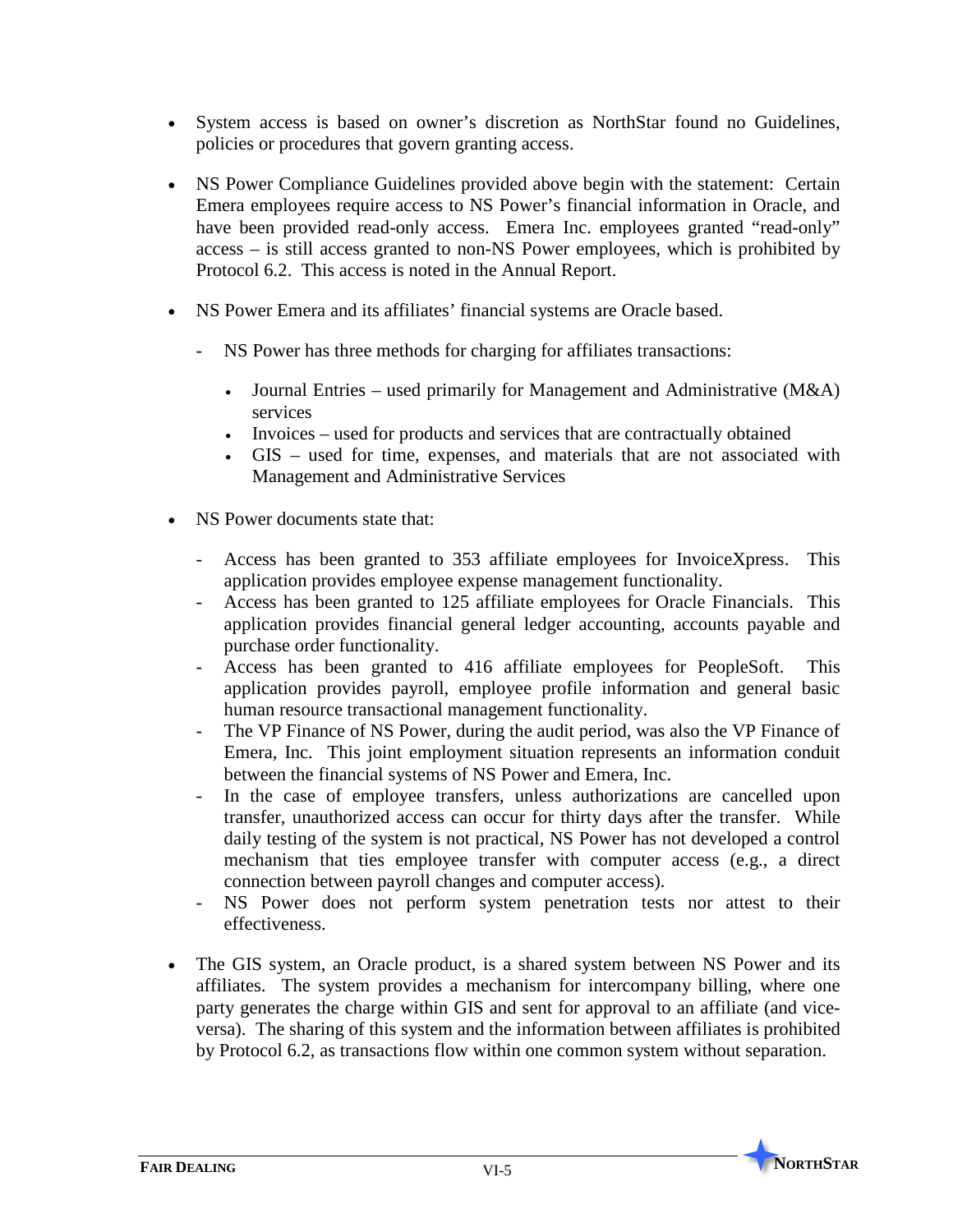**6.3 NS Power will not provide confidential customer information to affiliates or other persons without prior customer consent.**

#### **Compliance Guidelines**

*6.3 Confidential customer information includes customer name, account number, billing address, service address, usage history and any other specific customer information which is considered confidential.*

## **Findings and Conclusions**

# **3. NS Power complied with Protocol 6.3.**

In addition to the Code requirements, NS Power is required to comply with the *Personal Information Protection and Electronic Documents Act* (PIPEDA), the federal privacy law for private-sector organizations. PIPEDA sets out the ground rules for how businesses must handle personal information in the course of commercial activity. Organizations covered by the Act must obtain an individual's consent when they collect, use or disclose the individual's personal information. The individual has a right to access personal information held by an organization and to challenge its accuracy, if need be. Personal information can only be used for the purposes for which it was collected. If an organization is going to use it for another purpose, consent must be obtained again. Individuals should also be assured that their information will be protected by appropriate safeguards. Under PIPEDA, the definition of organization includes an association, a partnership, a person or a trade union.

Neither NorthStar nor NS Power can identify an occasion in which an affiliate would be interested in customer information. Additionally, NS Power has established a system of controls to prevent the inappropriate release of customer information.

Requests for customer information would be predominately from customers who have called NS Power's Contact Center to pay bills or request information on their account. NS Power maintains a dedicated call center for processing customer inquiries and complaints. Other utility affiliates have their own call centers. According to NS Power, the Customer Care Centre did not receive any requests for customer information in 2015 or 2016. NS Power will not provide customer information to anyone other than the customer or a representative authorized to speak on the customer's account (e.g., a spouse or caregiver). For any other release of customer information (such as to local government or social agencies), NS Power only provides customer information in response to such requests if the customers have provided a signed release or verbal consent.

NS Power's system of controls regarding the release of confidential customer information includes the following:

• All NS Power employees are required to take EMERA Code of Conduct training and certify compliance with the requirements on an annual basis. The training makes employees aware of their requirements to comply with the affiliate rules and to

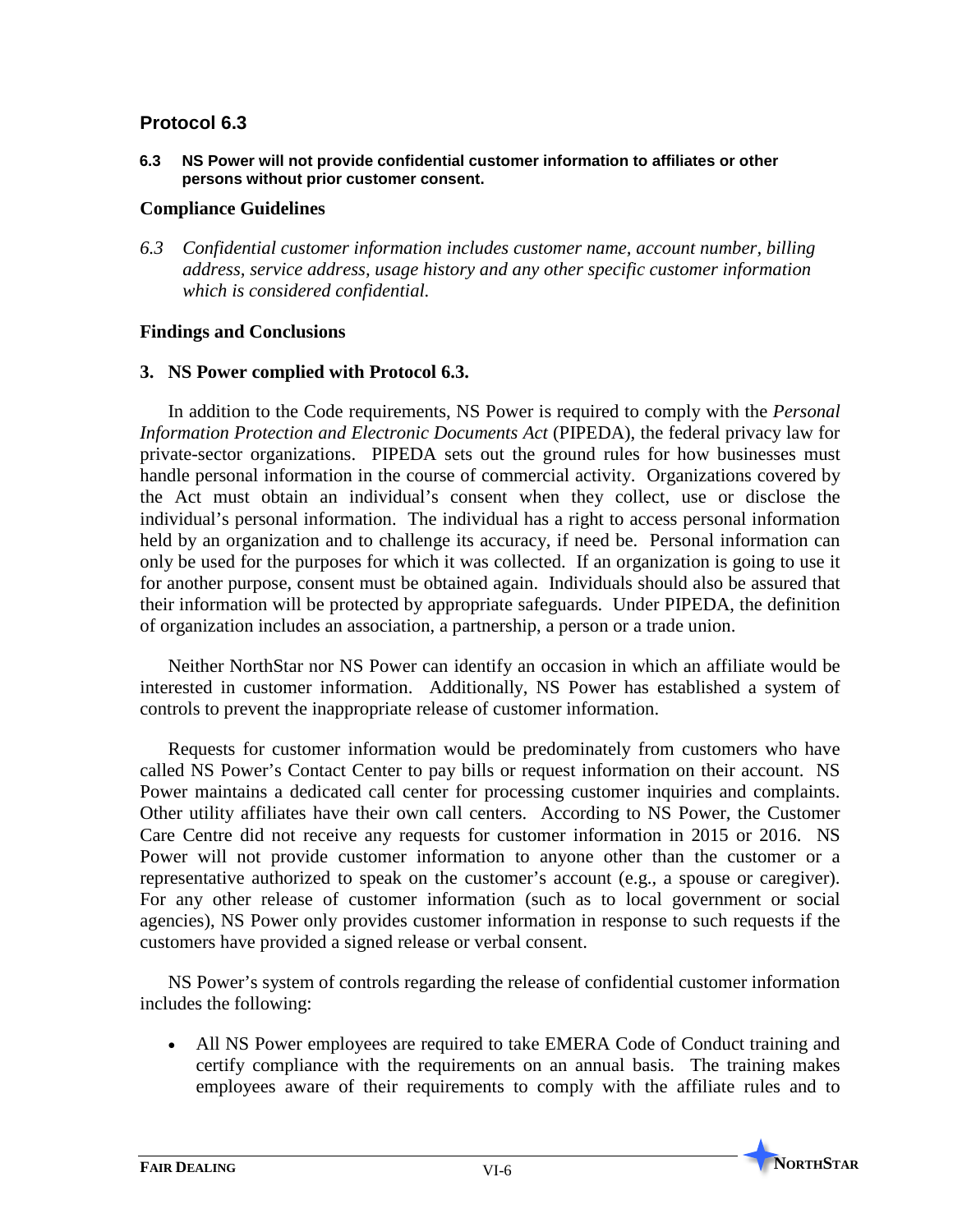protect confidential information. The online training requires completion of a test which contains a question regarding the release of confidential customer information.

- All new Customer Service Associates (CSAs) working in the Customer Care Centre are required to take customer privacy training.
- NS Power's Customer Protection Policies are accessible to CSAs on the Customer Care Centre intranet site. Contact Centre policies and procedures include:
	- Customer Verification Policy and guidance document.
	- Detailed Customer Privacy Policy
- Customers or their representatives must verify their identity before a CSA will discuss the account. For a customer calling the Contact Centre, the CSA must obtain the following:



- The identity of any third-party authorized to speak on the customer's behalf must also be verified.
- For a customer to access their account online they must have registered, and provide their account number and password.
- NS Power monitors a minimum of two calls per CSA per month. The call quality review addresses customer verification. Email responses are also evaluated and include a review of verification processes.
- Access to the NS Power Customer Information System is monitored and controlled by the Manager of Revenue and Control and audited by Internal Audit.

# **4. Current guidelines do not provide sufficient specificity regarding the protection of confidential customer information.**

NS Power does not have a specific policy related to the request for customer information from affiliates. The November 2012 Affiliate Code of Conduct Guidelines, under which NS Power still operates, require that confidential customer information not be released without the customer's prior consent, and customer information which has been authorized to be released will be provided in a non-discriminatory manner to affiliates and non-affiliates. All requests for customer information are to be processed through a central location. Employees who receive inquiries are to direct the inquiry to the Director, Customer Care Centre. 2016 Draft guidelines, mirror the Code but provide limited additional specificity –only the definition of confidential customer information.

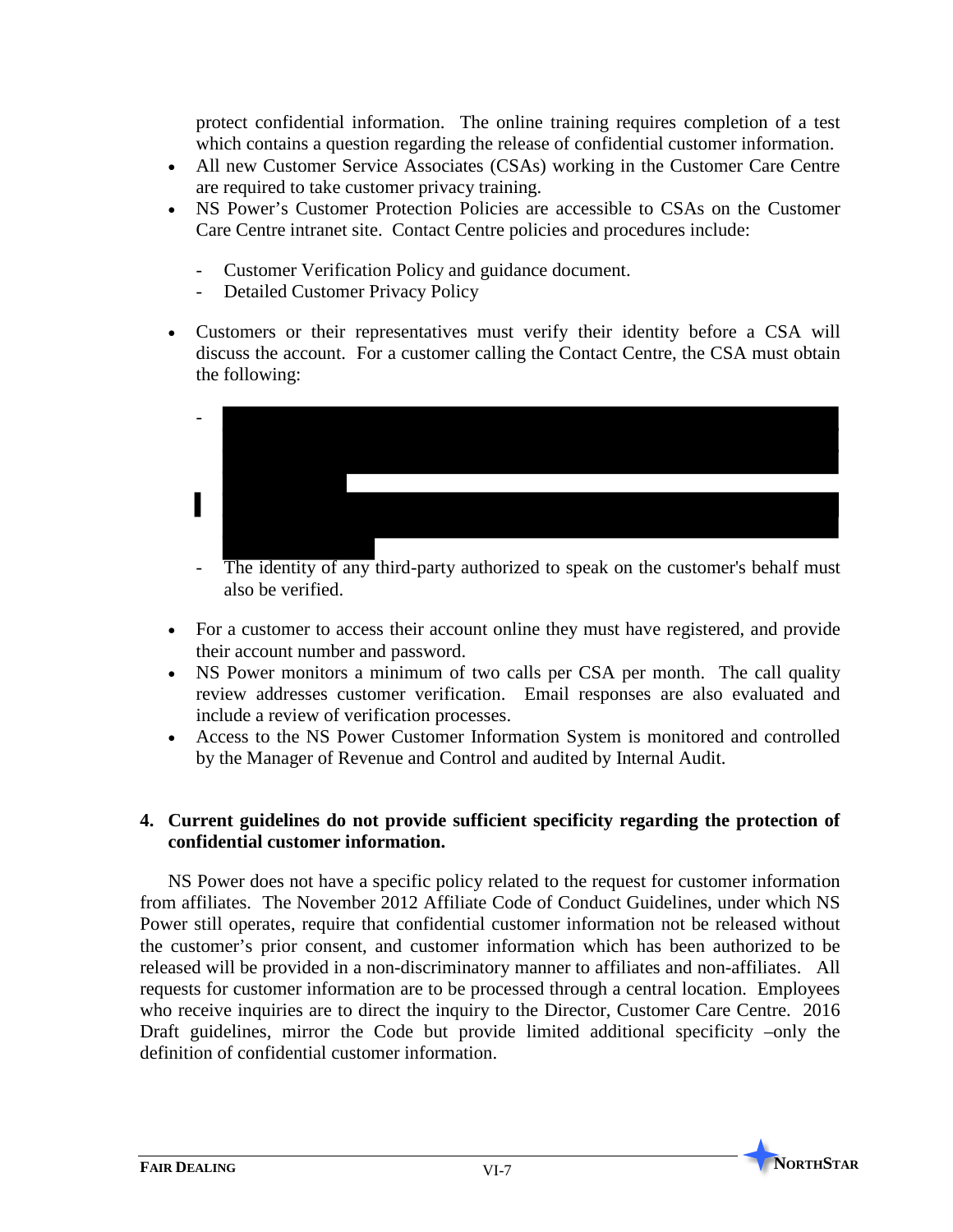**6.4 NS Power will make its customer information available to all parties on terms no less favorable than those that NS Power has offered or provided to any affiliates.**

#### **Compliance Guidelines**

*NS Power has not developed any specific guidelines in respect to this protocol.*

## **Findings and Conclusions**

#### **5. NS Power complied with Protocol 6.4.**

As NS Power has not provided customer information to any affiliate it has complied with protocol 6.4.

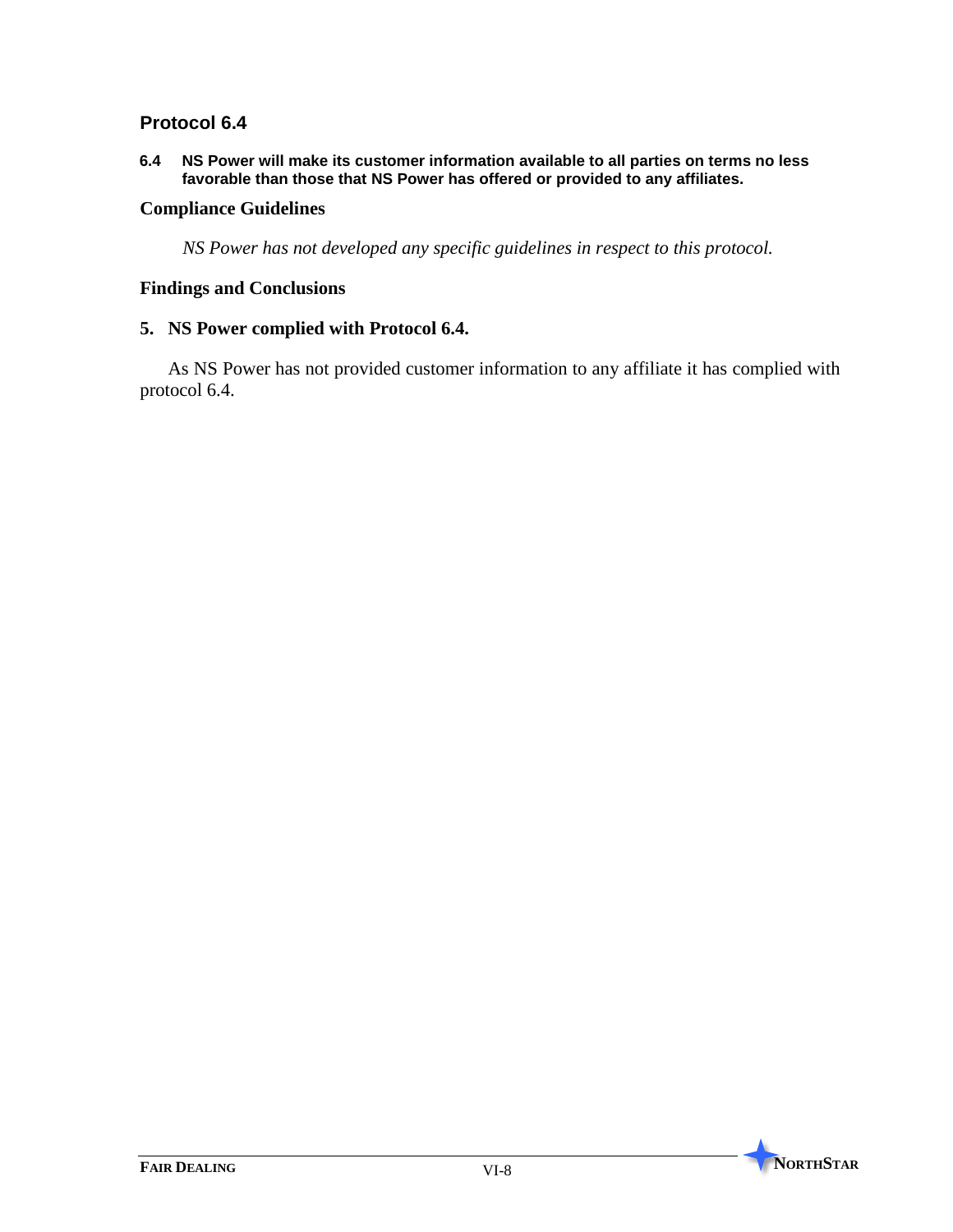**6.5 NS Power will charge Board approved rates for all regulated electric and other utility services provided to affiliates. When NS Power is the receiver of tariff services, NS Power will pay the appropriate tariff.**

#### **Compliance Guidelines**

*6.5 Refer to section 6.1 and the Guideline.*

*NS Power obtains transportation of natural gas on the M&NP pipelines. Although M&NP is not an affiliate under the Companies Act definition, Emera has a 12.5% ownership share in M&NP. Any fees charged to NS Power by M&NP are based on the published tariffs.* 

#### **Findings and Conclusions**

#### **6. NS Power complied with Protocol 6.5.**

NS Power charges affiliates Board approved rates for regulated utility services and pays Board approved rates for regulated services received from affiliates.

Two affiliates receive electric service from NS Power at approved rates: Brooklyn Power and Emera Utility Services.

NorthStar verified:

- Brooklyn Power is on the correct rate (Customer must be an electric generator)
- Hourly marginal cost data is provided in the bill
- Hourly usage is provided in the bill
- The administration charge is added to the Marginal Cost.

Emera Utility Services receives service under the general tariff for commercial customers. NorthStar reviewed a cross section of affiliate bills during the audit period and verified:

- The tariff was identified on the bill
- The affiliate is on the correct tariff
- The prices charged were consistent with the tariff.
	- Fuel Adjustment Mechanism (FAM) and base rates were calculated according to tariff
	- Demand charge was applied correctly
	- Tiered energy consumption was correctly allocated
- NorthStar noticed that Emera Utility Services (EUS) was late on a number of instances in remitting payment. EUS was appropriately charged interest for late payment.

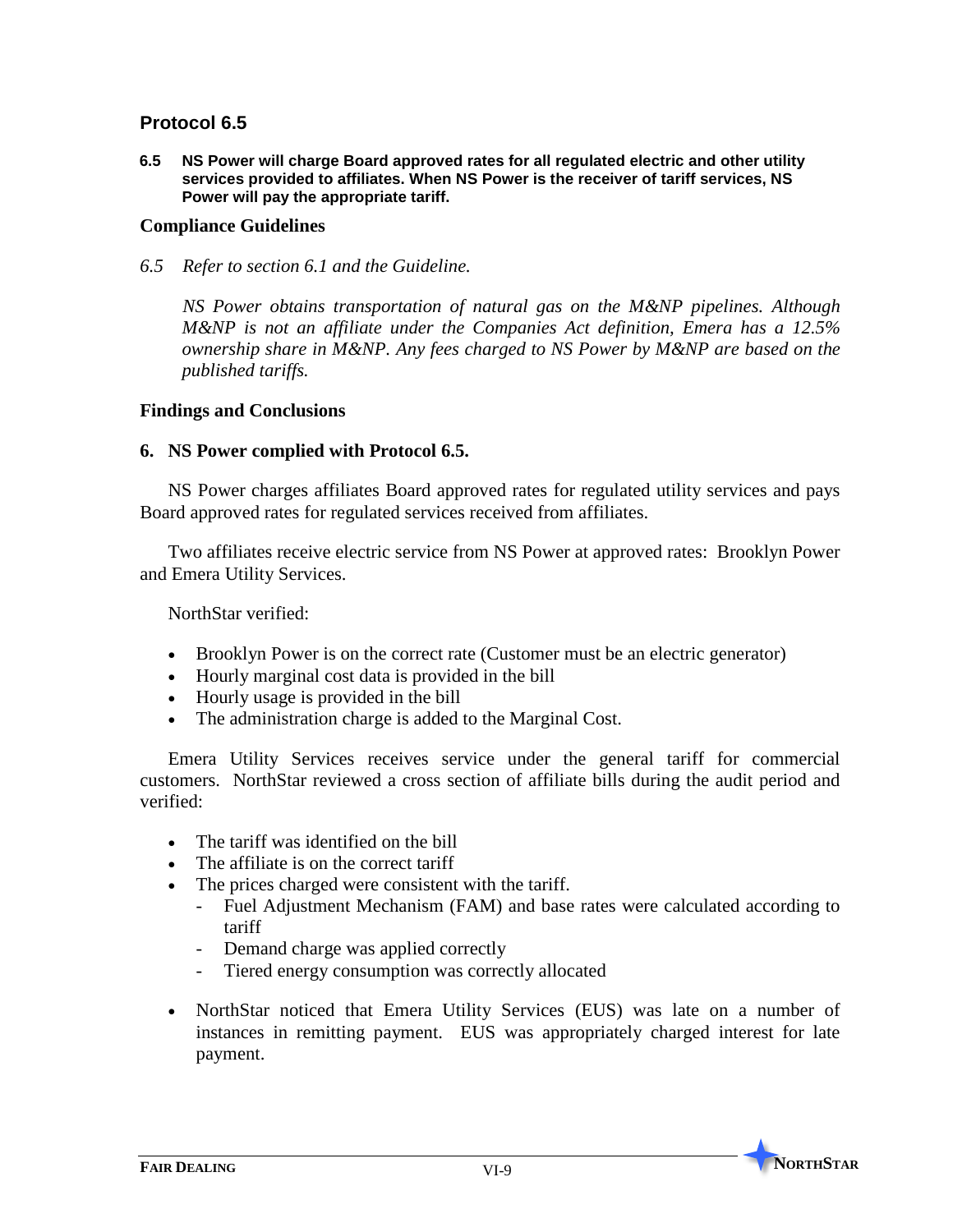**6.6 NS Power will charge market rates for any assistance it provides to affiliates and pay market rates for any assistance it receives from affiliates by way of a guarantee or loan. In no case shall the costs for financial assistance provided by affiliates to NS Power exceed NS Power's standalone costs. NS Power will not engage in support agreements or similar undertakings with affiliates that can commit resources effectively provided by NS Power, except on the same terms and conditions NS Power would require from others.**

#### **Compliance Guidelines**

*NS Power has not developed any specific guidelines in respect to this protocol.*

#### **Findings and Conclusions**

#### **7. NS Power complied with Protocol 6.6.**

To comply with Protocol 6.6, NS Power must charge market rates for any assistance it provides to affiliates.

NorthStar found no instance in which NS Power provided financial assistance to an affiliate. NorthStar reviewed the public filings of NS Power including management comments and notes to the financial statements. NorthStar conducted interviews with several staff with responsibilities in the Finance area then confirmed its findings with a review of written responses from the company. NorthStar also reviewed minutes of the NS Power Board of Directors for the period of the audit.

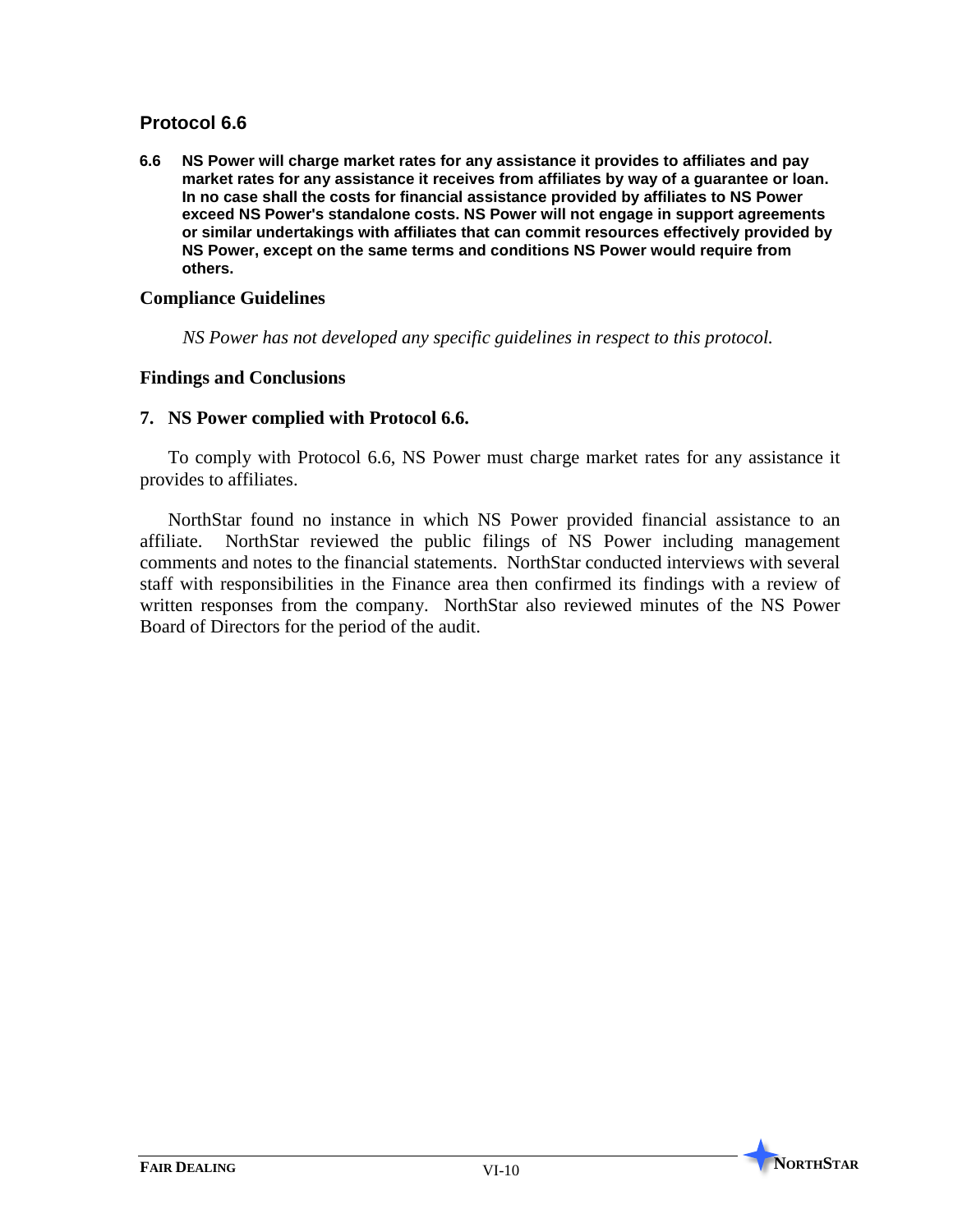- **6.7 Except where pricing is otherwise specified in this Code or an exception has been explicitly obtained in accordance with Section 6.18:**
	- **(a) NS Power will charge prices no less than the greater of its fully allocated costs or fair market value (FMV) for all goods, services, leases, asset transfers, or other exchanges of value (excepting those otherwise covered by this Code) provided to affiliates.**
	- **(b) NS Power shall not pay affiliates for such goods and services prices greater than FMV. Where FMV cannot be evidenced, by a minimum of two alternative qualified vendor offers, NS Power shall pay no more than the affiliates' fully allocated costs. In no case should NS Power pay any amount that exceeds NS Power's selfprovisioning costs or the costs that NS Power can secure from other, third-party sources.**

## **Compliance Guidelines**

*6.7 If a shared service carries out work for another shared service, that is not treated as an affiliate transaction because it is work by NS Power carried out for NS Power. The shared service which receives the work may incorporate that work as part of its charges to affiliates, and the work will be allocated in accordance with the approved cost allocation methodology for that particular shared service.*

*Inventory items for affiliates are subject to a 21% overhead mark-up. This amount reflects an amount for handling, storage and freight. This 21% is in addition to a 1.25% charge which covers outbound freight to NS Power depots.*

## **Findings and Conclusions**

## **8. NS Power partially complied with Protocol 6.7.**

NS Power's Guidelines for this protocol do not address Protocol 6.7.

To comply with Protocol 6.7, NS Power must charge its affiliates the greater of fully allocated costs or fair market value (FMV) for the provision of goods, services, leases and transfer of assets unless pricing is stipulated elsewhere in this code. Furthermore, NS Power will not pay affiliates greater than FMV for affiliate goods, services, leases and assets.

NorthStar reviewed and catalogued a cross section of the types of transactions from the 2015 Annual Affiliate Code of Conduct Report (Annual Report) and the 2016 quarterly accounting reports of affiliate transactions as shown in **Exhibit VI-1**. NS Power did not perform the requisite FMV or self-provisioning analyses for the transactions highlighted in yellow below.

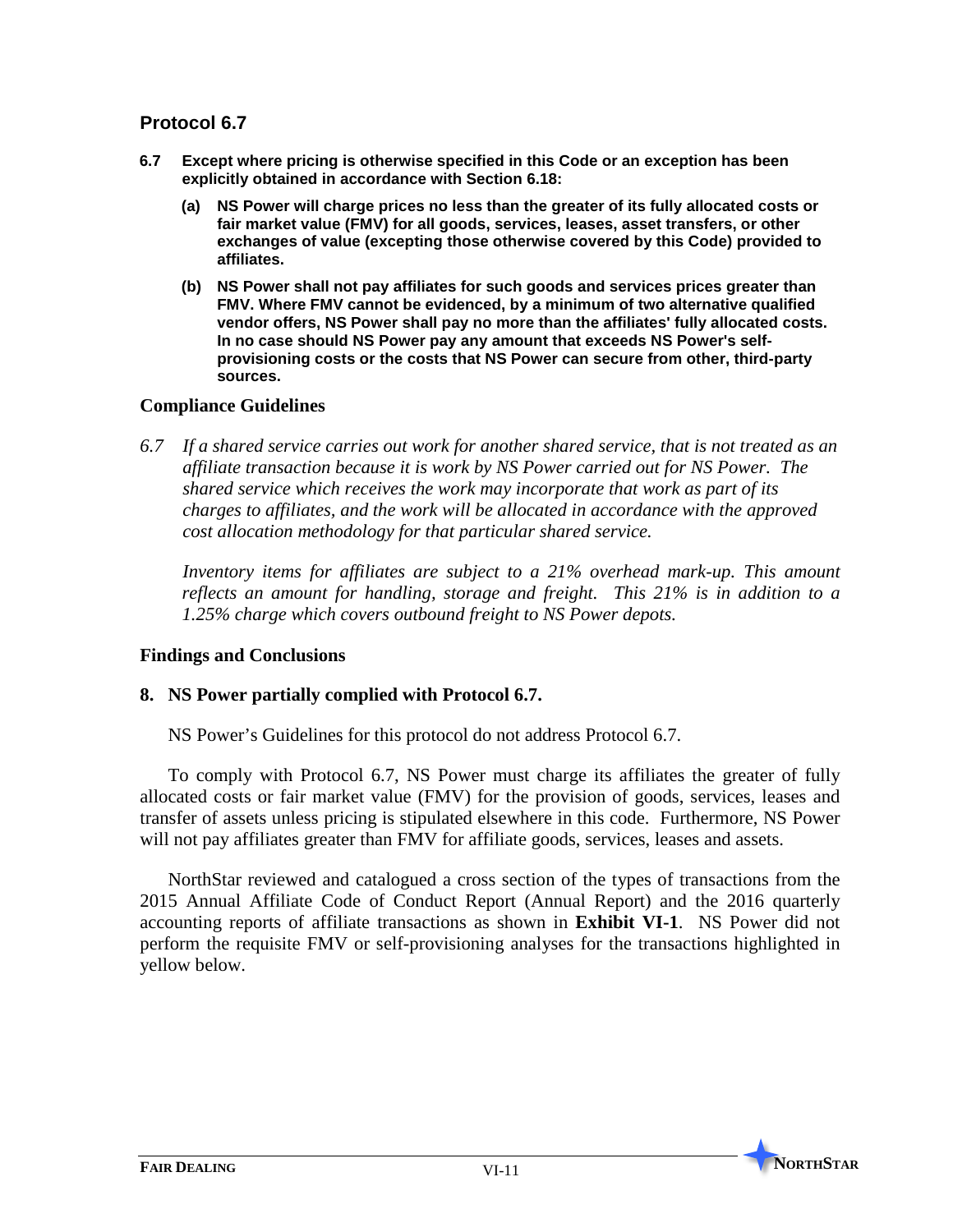| <b>Product/Service</b>               | <b>Provider</b>   | <b>Receiver</b>     | <b>Pricing Methodology</b>           |
|--------------------------------------|-------------------|---------------------|--------------------------------------|
| <b>Shared Services</b>               | <b>NS Power</b>   | <b>Affiliates</b>   | Protocol 6.11 specifies M&A          |
|                                      |                   |                     | pricing method                       |
| <b>Shared Services</b>               | Emera Inc.        | NS Power            | Protocol 6.11 specifies M&A          |
|                                      |                   |                     | pricing                              |
| Payroll                              | Emera Inc.        | <b>NS Power</b>     | FMV analysis done in 2013. Fully     |
|                                      |                   |                     | allocated cost was less.             |
| <b>TT</b>                            | <b>NS Power</b>   | <b>Affiliates</b>   | <b>Internal Rates - Analysis not</b> |
|                                      |                   |                     | conducted                            |
| Power Line Technician                | <b>EUS</b>        | <b>NS Power</b>     | FMV - Competitively bid and          |
| Services                             |                   |                     | awarded                              |
| <b>Transformer Testing</b>           | EUS and           | <b>NS Power</b>     | Awarded a contract with third-       |
|                                      |                   |                     | party participant – proprietary      |
|                                      |                   |                     | technology                           |
| <b>Wholesale Natural Gas</b>         | <b>NS Power</b>   | <b>Emera Energy</b> | FMV - Competitively bid and          |
|                                      |                   | Inc (EEI)           | awarded                              |
| <b>Wholesale Natural Gas</b>         | <b>EEI</b>        | <b>NS Power</b>     | FMV - Competitively bid and          |
|                                      |                   |                     | awarded                              |
| Energy Scheduling and                | <b>EEI</b>        | <b>NS Power</b>     | FMV - Competitively bid and          |
| <b>Renewable Energy Credits</b>      |                   |                     | awarded                              |
| <b>Wholesale Energy</b>              | Brooklyn          | <b>NS Power</b>     | Board approved contract              |
|                                      | Power             |                     |                                      |
| <b>Professional Services related</b> | <b>Affiliates</b> | <b>NS Power</b>     | <b>Analysis not conducted</b>        |
| to engineering, safety and           |                   |                     |                                      |
| other non-shared services            |                   |                     |                                      |
| <b>Professional Services related</b> | <b>NS Power</b>   | <b>Affiliates</b>   | <b>Analysis not conducted</b>        |
| to engineering, safety and           |                   |                     |                                      |
| other non-shared services            |                   |                     |                                      |
| 1223 Lower Water Street              | <b>NS Power</b>   | Emera Inc.          | Board approved lease rates           |
| Lease                                |                   |                     |                                      |
| 1223 Lower Water Street              | <b>NS Power</b>   | <b>EEI</b> and      | Charged same as Emera Inc.           |
| Lease                                |                   | Emera               | No approval for sublease             |
|                                      |                   | Newfoundland        |                                      |
|                                      |                   | (ENL)               |                                      |

# **Exhibit VI -1 Affiliate Transactions Pricing Analyses**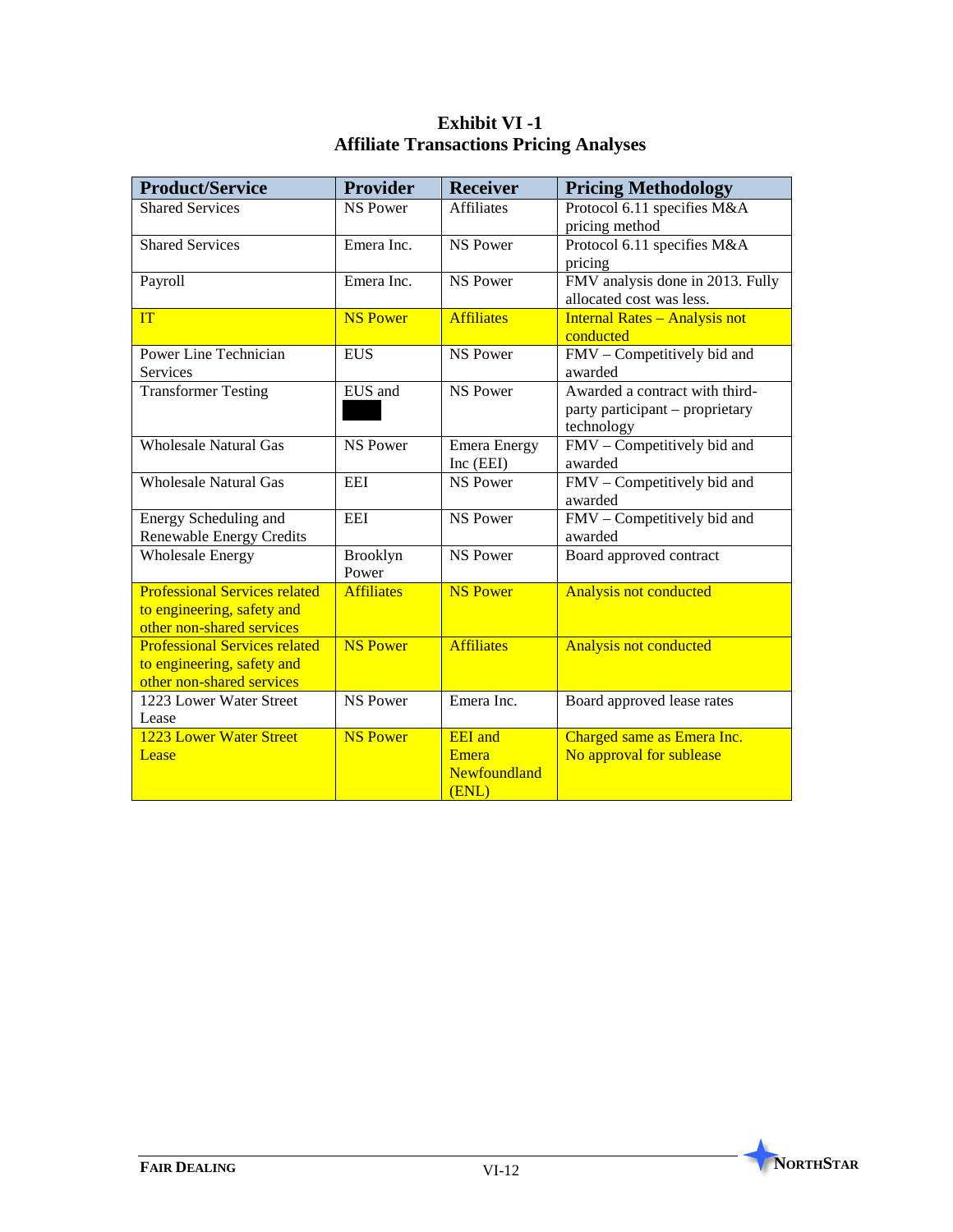**6.8 NS Power shall determine and document all FMV prices through the use, where practicable, of competitive tendering or quotes; otherwise NS Power shall use the most direct alternative means of establishing FMV pricing, including without limitation benchmarking studies, catalog pricing or recent market transactions.**

#### **Compliance Guidelines**

*6.8 Refer to 2.1.*

*In determining FMV, NS Power may look at catalogue pricing (where multiple vendors offer the same goods or services at or around the same price), or it may look at pricing from recent market transactions for similar or the same products or services. If there are reasons for departing from catalogue or transaction-based pricing, NS Power shall document those reasons.* 

## **Findings and Conclusions**

#### **9. NS Power partially complied with Protocol 6.8.**

Protocol 6.8 requires NS Power to determine FMV whenever practical through competitive tendering or quotes. The protocol further requires NS Power to use benchmarking, catalogues or recent market transactions as a proxy for market price when it is impractical to obtain bids.

**Exhibit VI-1** identifies some of the types of products and services that are received and provided to affiliates. NS Power did not comply with Protocol 6.8 for the following transactions:

- NS Power frequently procures the services of Emera Employees, for example: Public Relations Specialist and Thermal Power Plant Specialist. This does not comply with this protocol as NS Power is charged fully allocated cost and has no documentation or supporting evidence as to how this compares to FMV for these services.
- NS Power also provides the services of some of its employees to affiliates, including: Power Reliability Specialist, Power System Trainer, and System Planner. These transactions do not comply with this protocol as NS Power charged its affiliates fully allocated cost and has no documentation or supporting evidence as to the FMV of these services.
- In 2015, NS Power issued a purchase order to EUS for distribution construction services associated with the testing of transformer oil. The transactions completed under this purchase order were not competitively bid or market based. Please see Protocol 2.1 for the details associated with this transaction.

NS Power has transactions for fuel, purchased power, and renewable energy credits (RECs) as shown in **Exhibit VI-2** with its affiliate Emera Energy Inc. These transactions

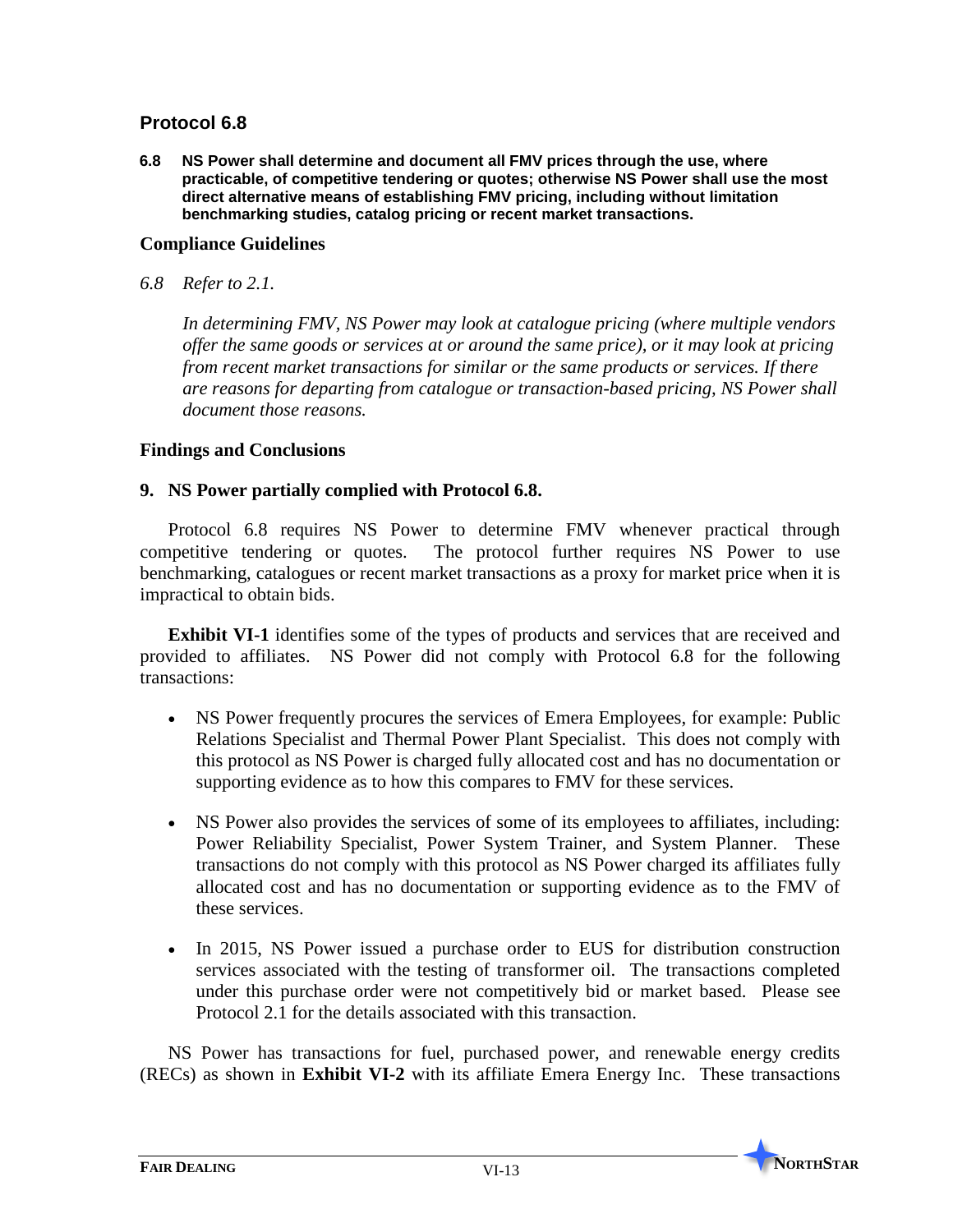comply with Protocol 6.8 as they were conducted through competitive bids or through contracts preceding the Code.

|                    |                            | <b>Transaction Amount (CAD)</b> |      |  |
|--------------------|----------------------------|---------------------------------|------|--|
| <b>Transaction</b> | <b>Product</b>             | 2015                            | 2016 |  |
| Sale               | Natural Gas                |                                 |      |  |
| Purchase           | Natural Gas                |                                 |      |  |
| Sale               | Wind Energy Scheduling Fee |                                 |      |  |
| Purchase           | Energy                     |                                 |      |  |
| Marketing          | <b>RECs</b>                |                                 |      |  |

**Exhibit VI -2 Fuel, Purchased Power, and RECs with EEI**

NS Power posts its solicitations for natural gas on an electronic bulletin board to all market participants. In 2016, NS Power had participants, including , in its wholesale natural gas market. Emera was the counterparty in transactions percent) in 2016, representing only a modest market presence.

NS Power uses Allegro for accounting of its natural gas trades. NorthStar verified that the value of the trades found in Allegro for fourth quarter 2016 match the transactions found in the quarterly affiliate transaction report, . NS Power maintains an electronic journal for recording affiliate transactions. The journal was complete and accurate with the records found in Allegro for fourth quarter 2016, however NS Power does not have a policy regarding the input and maintenance of the journal.

NorthStar reviewed the transactions with EEI from fourth quarter 2016, and found there were transactions totaling . All transactions were tendered as the result of a competitive bidding process. NorthStar reviewed the transactions with EEI and found that EEI was appropriately awarded transactions solely based on . One transaction was for a smaller volume in December 2016 and EEI was the price, however the competing bid did not have sufficient volume.

NorthStar also reviewed the trading agreements between NS Power and EEI and with an unaffiliated trader found the agreements to be standardized and materially the same.

- The solicitation was sent to potential suppliers
- NS Power received bids.
- EEI was the most beneficial option to NS Power.

NS Power also has procured in excess of wholesale power associated with EEI's Brooklyn Power Plant. EEI procured this power plant in July 2013. The contract and its

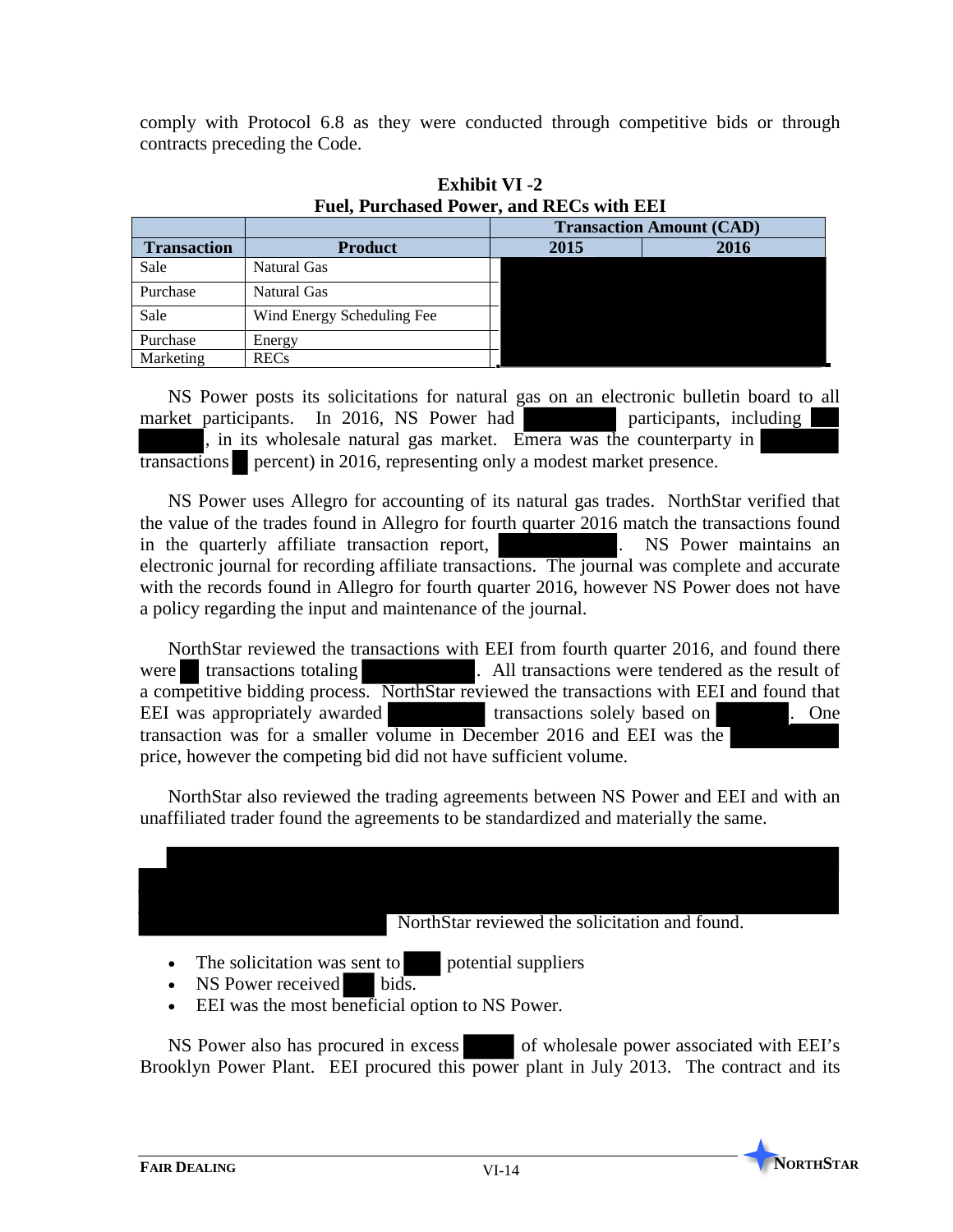terms predate the Affiliate Code of Conduct. NorthStar reviewed a selection of invoices and found them to be consistent with the contract.

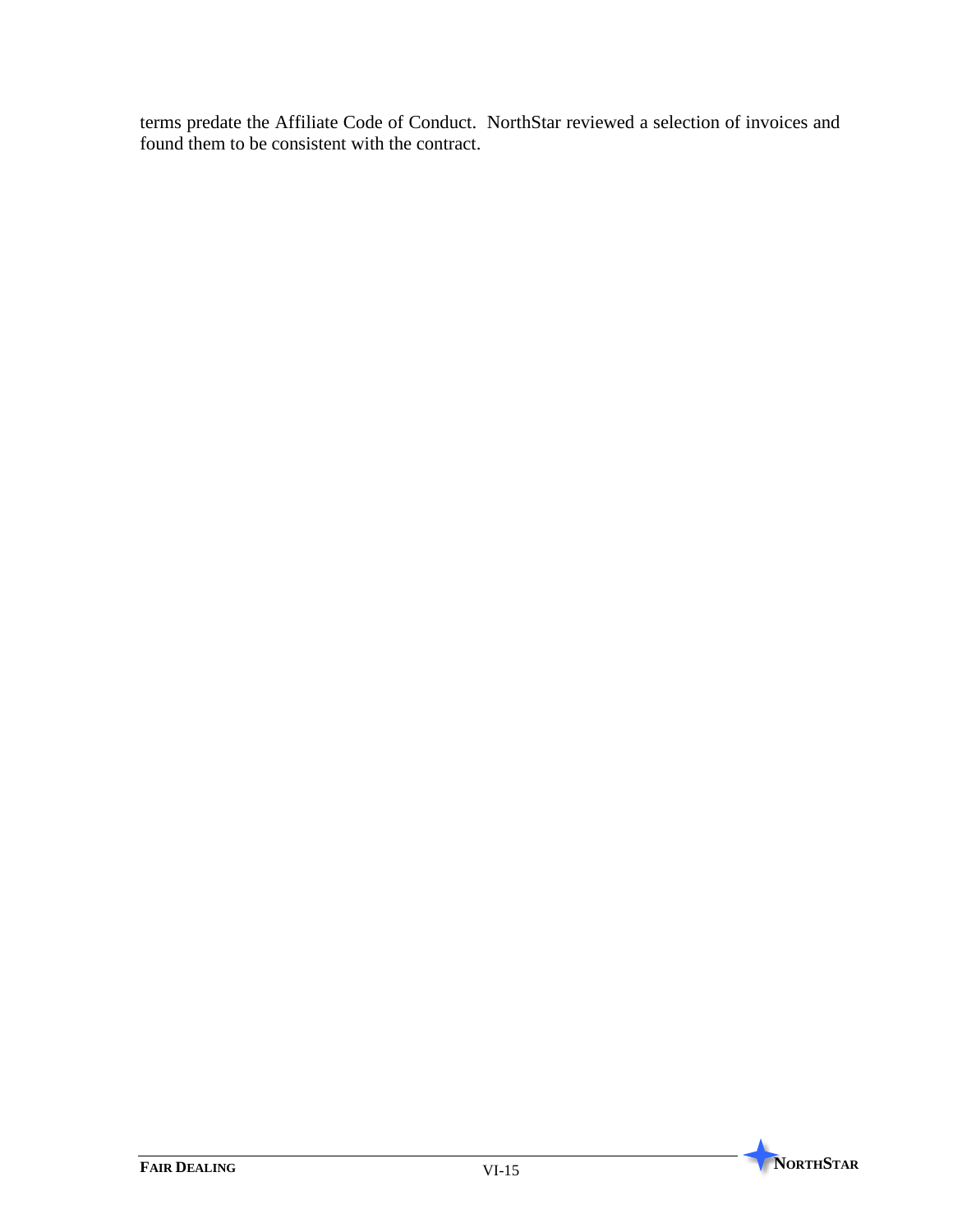**6.9 Where prices based on FMV cannot be determined through reasonably direct and substantially supported means, NS Power will document the inability to make such determination, and will charge to its affiliates prices that reflect the utility's fullyallocated costs for the goods and services provided and vice versa.**

#### **Compliance Guidelines**

*6.9 Depending on the nature of the transaction, fully-loaded costs may include an overhead allocation.* 

*Fully-allocated costs also include a reasonable profit margin. An affiliate cannot be required to charge NS Power only the actual costs of labour and expenses; reasonable overhead and profit margin are considered as part of fully-allocated costs.* 

#### **Findings and Conclusions**

#### **10. NS Power did not comply with Protocol 6.9.**

NS Power has three requirements under this Protocol:

- To determine FMV
- To document efforts of FMV inability
- To use fully allocated cost if FMV cannot be determined

NS Power did not provide documentation to demonstrate its inability to determine FMV for the transactions as required in Protocol 6.8 and in Protocol 6.9.

NS Power's Internal Guidelines also do not comply with this Protocol.

- NS Power states that fully allocated cost includes a reasonable profit margin.
- Profit is not a component of cost.
- Both Emera Inc. and NS Power verified that they do not include profit in their fully allocated cost calculations. NorthStar reviewed the overhead and direct budget cost components and did not find a cost component for profit.

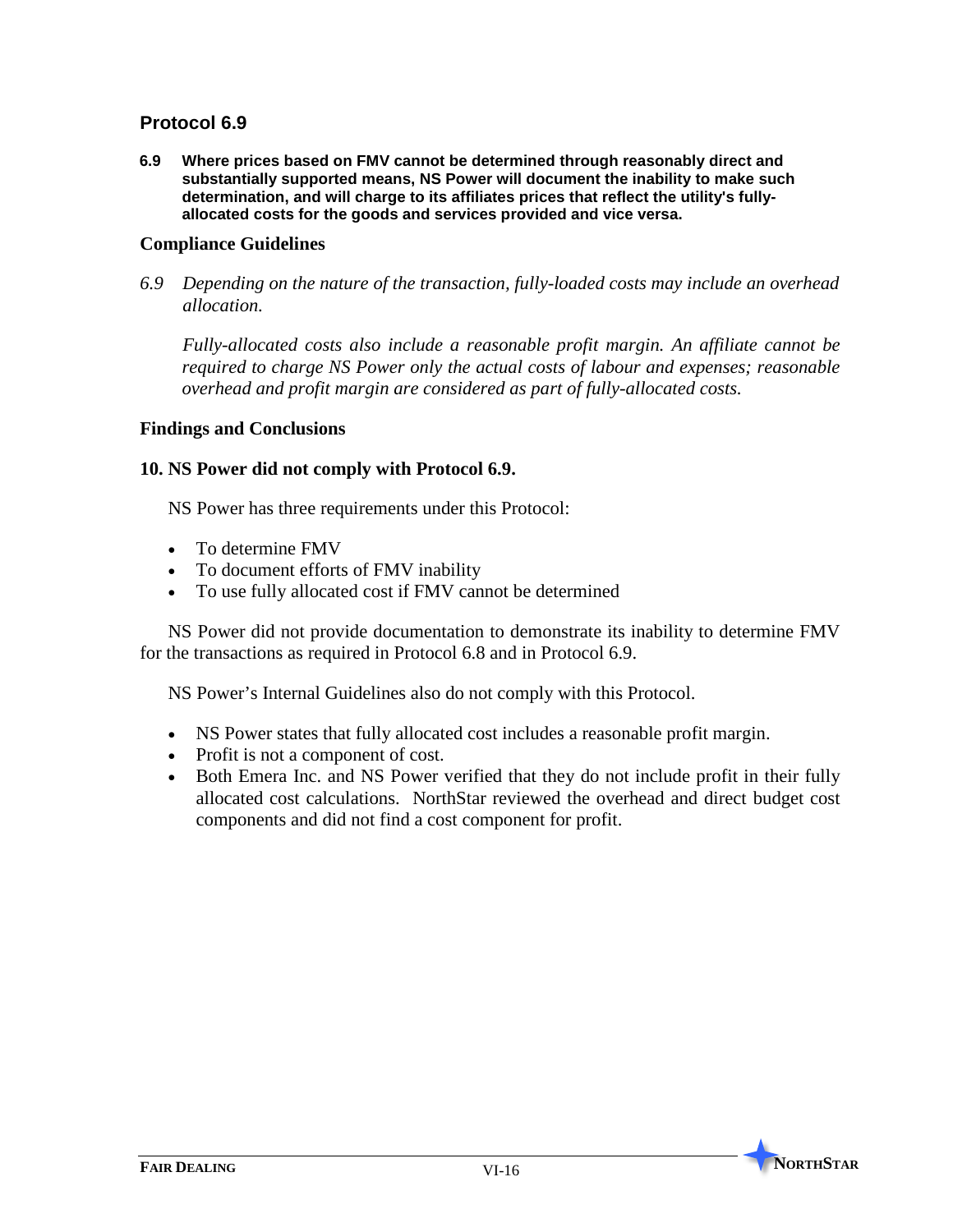**6.10 Where a capital asset is transferred from NS Power to an affiliate or from an affiliate to NS Power, that asset will be transferred at a price to be approved by the Board in advance.**

## **Compliance Guidelines**

*6.10 When NS Power is aware of the possibility of a transfer of a capital asset to or from NS Power, it shall provide the Board with information about the nature and description of the capital asset, the proposed transfer price and justification for the transfer price, and any relevant analysis which provides a market opinion about the value of the transfer.* 

*NS Power will make application to the Board as soon as it is aware of the possibility of the transfer.*

#### **Findings and Conclusions**

#### **11. NS Power did not comply with Protocol 6.10.**

To comply with Protocol 6.10, NS Power must have Board pre-approval for the transfer price.

NS Power did not report any asset transfers during the audit period. NorthStar reviewed a number of source documents including:

- Organization Charts
- Annual Reports
- Copies of transactions

NorthStar's review did identify unreported asset transfers.

- NS Power does not have specific policies and procedures related to employee transfers to and from affiliates.
- NS Power does not have any written employee certifications which specifically state that equipment and information have not been transferred upon that employee's transfer to or from an affiliate.
- NS Power could not document or demonstrate that computers did not transfer with personnel between affiliates.
- NS Power's transfer records show that 31 employee transfers were not issued a new computer and 25 employee transfers received a new computer. However, this data is not conclusive with regard to the transfer of computers. NS Power's Procurement Director transferred to EUS as President and CEO on May 11, 2015 and retained his NS Power laptop. He is also reported as having received a new computer.
- Following an internal review, NS Power concluded that "there is potential risk for NS Power employees to transfer employment to an affiliate and take electronic information with them." NS Power created a policy to require that all transferring employees be provided with new computers, phones or tablets as appropriate and

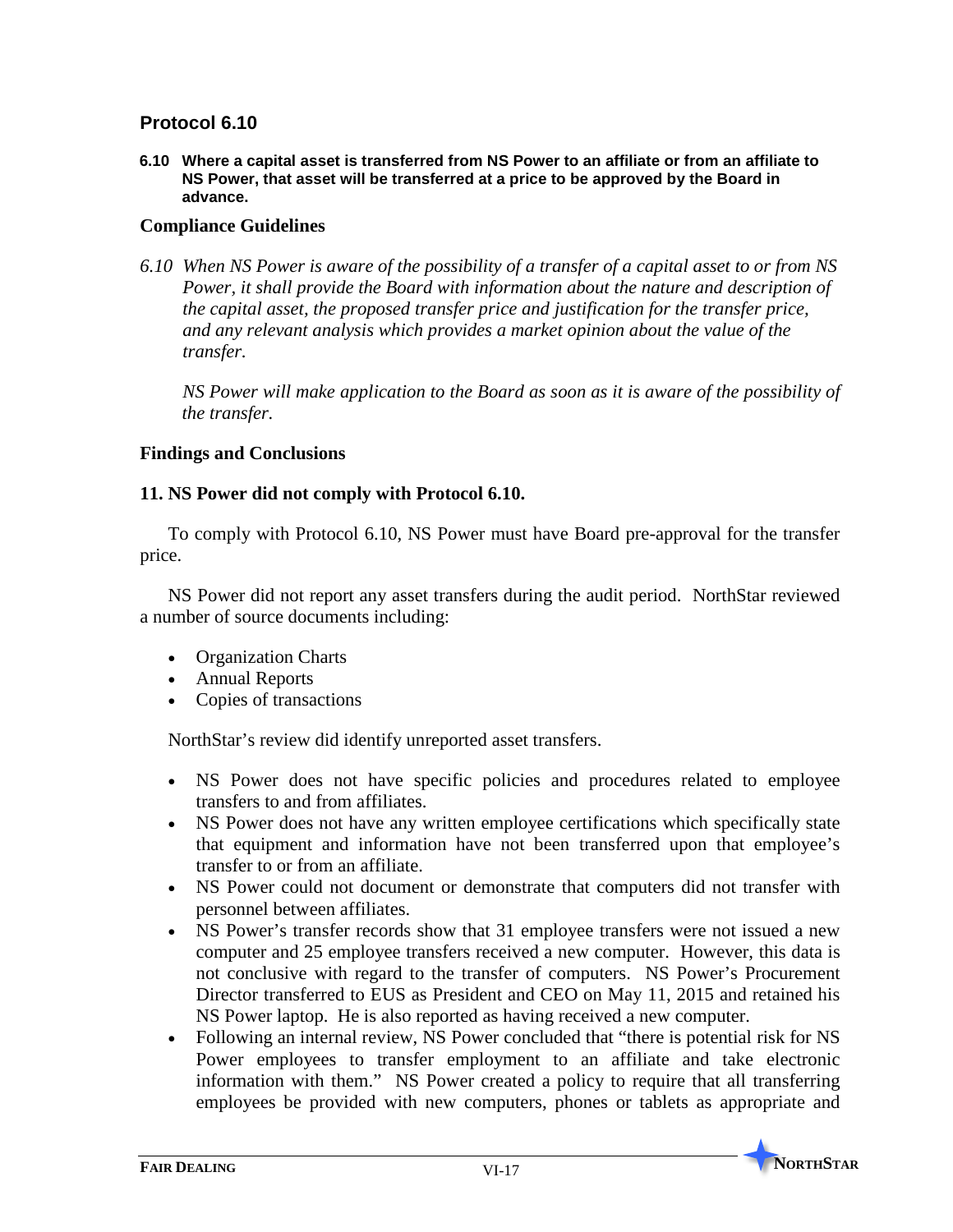their former equipment will be maintained in NS Power's existing hardware asset inventory.

• NS Power provided a copy of the Affiliate Asset Transfer Policy dated March 6, 2017.

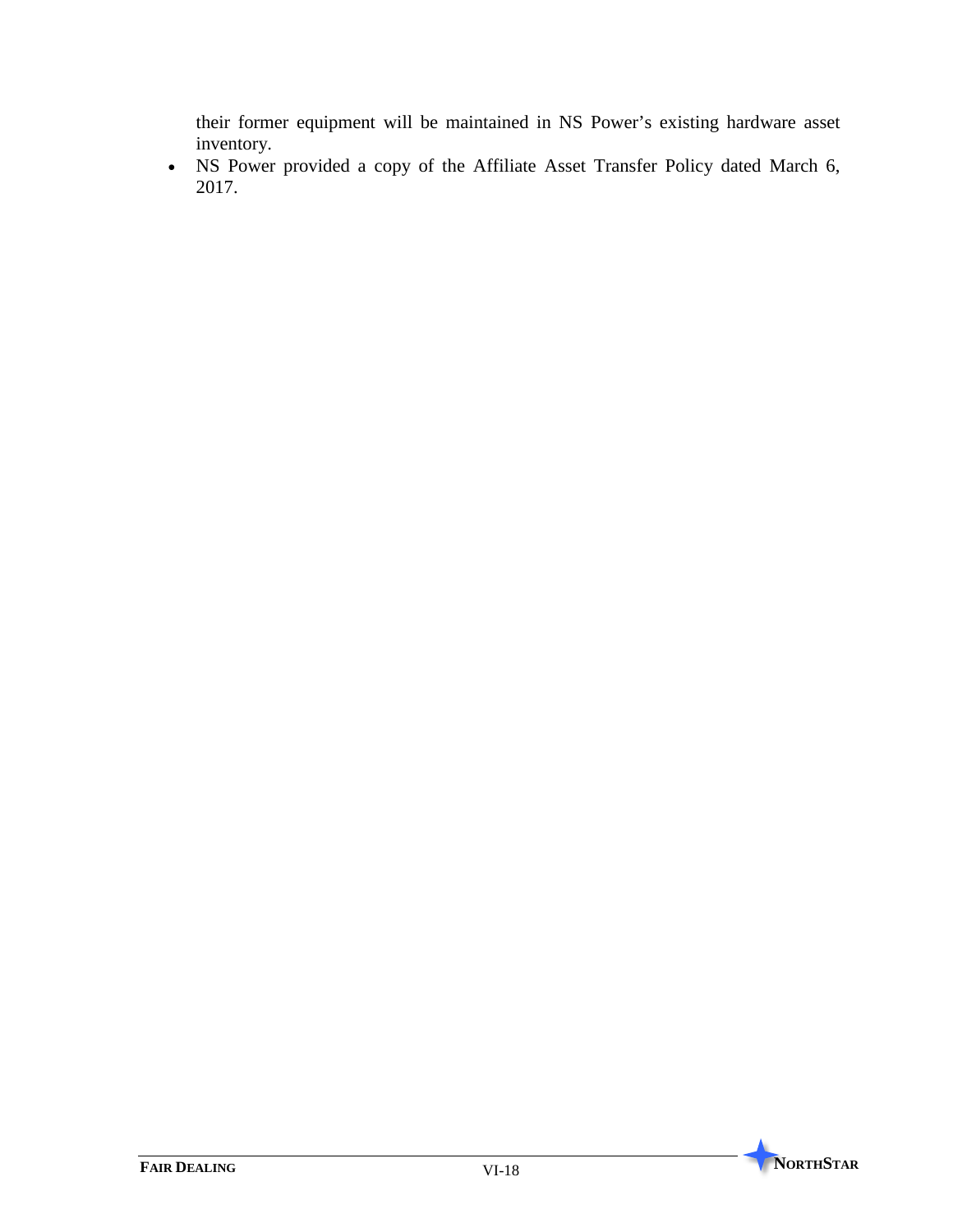**6.11 The price for Management and Administrative services between NS Power and affiliates will equal the providing party's fully allocated costs. Management and Administrative services consist of corporate support services in the areas of Internal Audit & Corporate Security, Corporate Secretary and Insurance, Security, Environmental Policy & Programs, Corporate Tax, Controllers, Treasury, Investor Services, Pension Administration, Human Resources and Strategic Human Resources, Safety and Corporate overhead.**

#### **Compliance Guidelines**

*6.11 Each Management and Administrative service (commonly referred to as corporate support services or shared services) prepares its cost allocation methodology which sets out the basis for charges to affiliates. The spreadsheet containing the shared services cost allocation methodology is provided to each affiliate every month and accompanies the invoice which details the charges.* 

*Charges are based on the updated forecast prepared each quarter and may be based on headcount, licence fees, project plan, or other metric. If there are material changes in the basis for the cost allocation from one quarter to another, NS Power will recalculate the amounts manually for each month. If the changes in each quarterly forecast are not material, those updated forecasts will be used for the next quarter.* 

*Each corporate support service charge also includes an overhead component. The overhead component includes the following items described in NS Power's Accounting Policy 6940A – Overhead Application Rate:*

- *Executive labour*
- *Office supplies*
- *Materials*
- *Freight and postage*
- *Tools and equipment*
- *Royalties and easements*
- *Telephone*
- *Data communication circuits*
- *Leasing*
- *Corporate filing fees*
- *Membership dues*
- *Subscriptions*
- *Equipment and software rental and maintenance*
- *Application software*
- *Computer hardware and operating software*
- *Directors' fees and expenses*
- *Legal and audit costs*
- *Annual shareholders' meeting*
- *Advertising*
- *Employee benefits (including Workers' Compensation)*

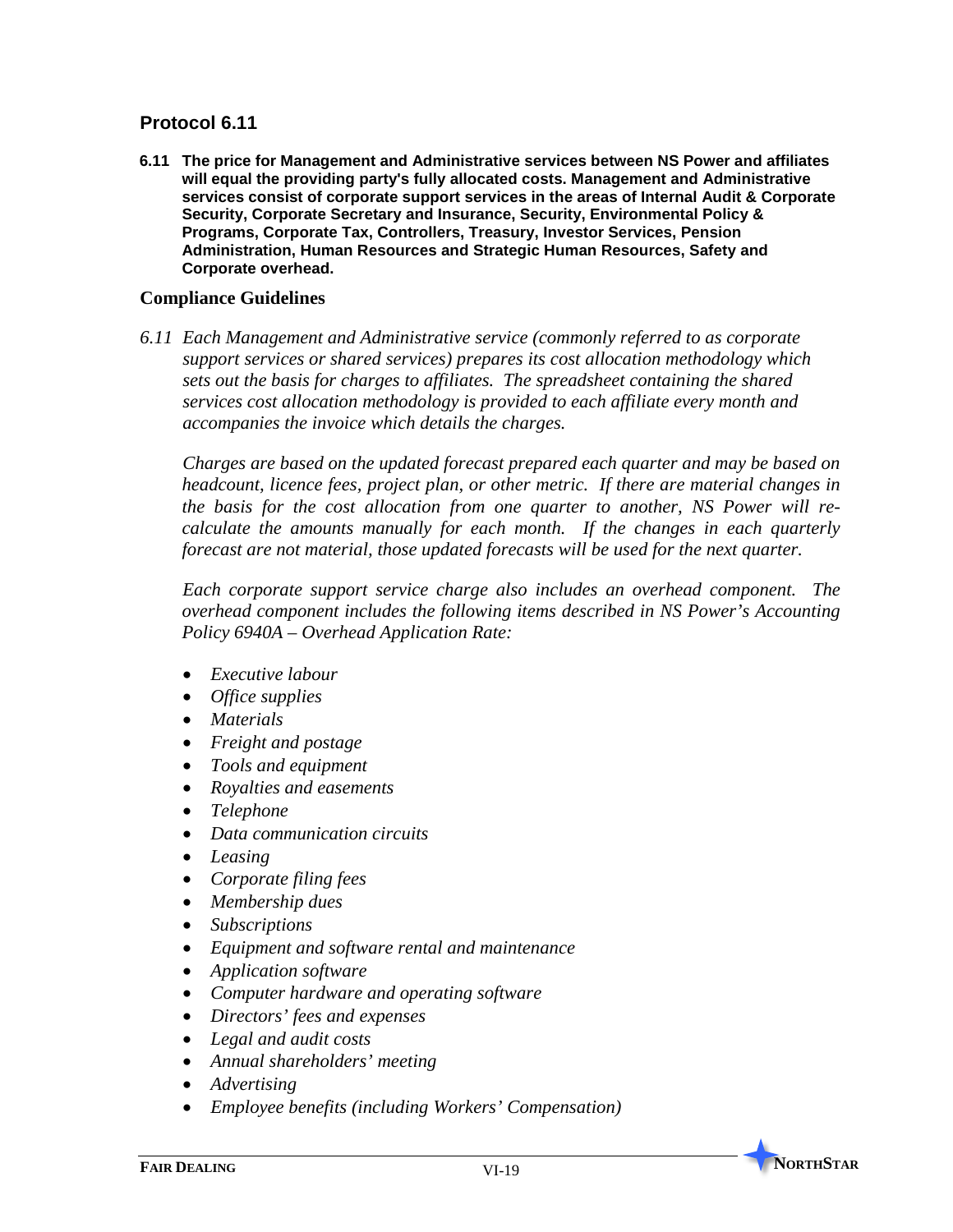- *Insurance*
- *Energy use*
- *Rent*
- *Warranty and service contracts*
- *Conference and tuition fees*
- *Personal equipment*
- *Amortization of prepaid items*
- *Commissions and bank charges*

*The overhead application rate is calculated based on the total OM&G expenses listed above divided by total operating labour. The overhead application is intended to recover a portion of NS Power's fixed administrative costs so that customers benefit from transactions.* 

*Finance reviews the historical amounts each year to determine whether the overhead application rate should be updated.* 

*The cost allocation methodology spreadsheet for corporate support services is filed as part of the Annual Affiliate Code of Conduct Report.*

*Certain cost centres such as Information Technology and Real Estate and Procurement provide services to affiliates under Service Level Agreements. The Agreements are updated annually or as often as deemed necessary. The agreements describe the products and services provided by the business unit to the affiliates along with the prices and costs of the products and services. Service descriptions and prices are contained in schedules to the agreements. The agreements may provide for regular monthly charges to be invoiced to affiliates and may also provide for specific project pricing.* 

*Regulatory Affairs and the Legal Department review the agreements for Affiliate Code compliance prior to execution and retain copies for information purposes.* 

# **Findings and Conclusions**

# **12. NS Power partially complied with Protocol 6.11.**

To comply with Protocol 6.11, NS Power and its affiliates must charge fully allocated cost for Management and Administrative (M&A) services. M&A services noted in Protocol 6.11 consist of: Internal Audit & Corporate Security, Corporate Secretary and Insurance, Security, Environmental Policy & Programs, Corporate Tax, Controllers, Treasury, Investor Services, Pension Administration, Human Resources and Strategic Human Resources, Safety and Corporate overhead.

**Exhibit VI-3** provides a list of the M&A services between Emera and NS Power during 2016. M&A services are shown with an approved pricing mechanism of "Protocol 6.11". For most of the M&A services identified in Protocol 6.11, NS Power priced services at fully

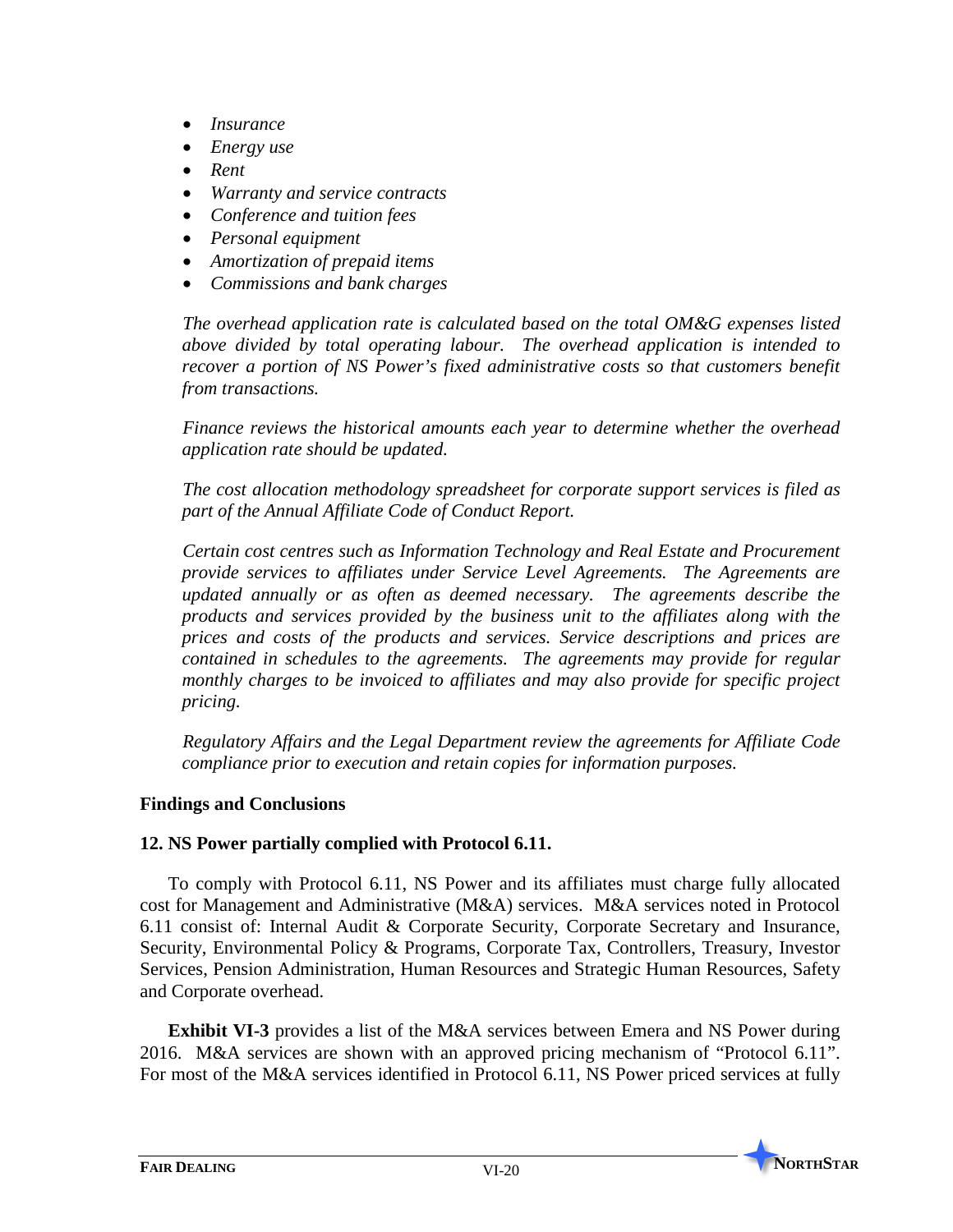allocated cost. One service, Payroll, underwent an analysis of FMV and determined that fully allocated cost was the preferred option.

Eleven other services are shared among NS Power and affiliates. FMV analyses were not provided to permit the provision of these services priced at fully allocated cost.

| IVICCA DEL VICES                                                                                  |                                   |                                             |                                                                          |  |  |  |  |
|---------------------------------------------------------------------------------------------------|-----------------------------------|---------------------------------------------|--------------------------------------------------------------------------|--|--|--|--|
| <b>Service</b>                                                                                    | <b>Provider</b>                   | <b>Approved Pricing</b><br><b>Mechanism</b> | <b>Allocation Methodology</b>                                            |  |  |  |  |
| Accounts Payable                                                                                  | <b>NS Power</b>                   | <b>None</b>                                 | Monthly Retainer + Unit<br><b>Cost Pricing</b>                           |  |  |  |  |
| <b>Board Allocations</b>                                                                          | Emera Inc.                        | <b>None</b>                                 | Per BOD Meeting                                                          |  |  |  |  |
| Commercial Investment                                                                             | Emera Inc.                        | <b>None</b>                                 | Per Subscription                                                         |  |  |  |  |
| Communications                                                                                    | Emera Inc.                        | <b>None</b>                                 | $Headcount + usage$                                                      |  |  |  |  |
| Corporate Controller                                                                              | Emera Inc.                        | Protocol 6.11                               | 50/50 split                                                              |  |  |  |  |
| Corporate Accounting                                                                              | Emera Inc.                        | <b>None</b>                                 | Not Specified                                                            |  |  |  |  |
| Corporate Overhead                                                                                | <b>NS Power</b>                   | Protocol 6.11                               | Multi-Factor Allocation<br>Formula                                       |  |  |  |  |
| Corporate Secretary                                                                               | Emera Inc. and<br><b>NS Power</b> | Protocol 6.11                               | <b>Forecast Percent of Labour</b>                                        |  |  |  |  |
| Corporate Security                                                                                | <b>NS Power</b>                   | Protocol 6.11                               | Time Estimation of<br>Activities                                         |  |  |  |  |
| Corporate Tax                                                                                     | <b>NS Power</b>                   | Protocol 6.11                               | Forecast Percent of Labour                                               |  |  |  |  |
| Emera Project Development                                                                         | Emera Inc.                        | <b>None</b>                                 | Allocated labour hours<br>based on projects                              |  |  |  |  |
| <b>Enterprise Risk Management</b>                                                                 | Emera Inc.                        | <b>None</b>                                 | 50/50 split                                                              |  |  |  |  |
| <b>Environmental Policy and</b>                                                                   | Emera Inc. and                    | Protocol 6.11                               | <b>Forecast Percent of Labour</b>                                        |  |  |  |  |
| Programs/Compliance                                                                               | NS Power                          |                                             |                                                                          |  |  |  |  |
| <b>External Financial Reporting</b>                                                               | Emera Inc.                        | <b>None</b>                                 | Forecast Percent of Labour                                               |  |  |  |  |
| <b>Human Resources</b><br><b>Employee Services</b><br><b>Strategic Human Resources</b>            | Emera Inc. and<br><b>NS Power</b> | Protocol 6.11                               | <b>Employee Headcount</b>                                                |  |  |  |  |
| Information Technology including:<br><b>Chief Information Officer</b><br>Allegro<br>Computershare | Emera Inc. and<br><b>NS Power</b> | <b>None</b>                                 | <b>Unit Cost Pricing</b><br>Not Specified<br>Number of Users<br>% of Cap |  |  |  |  |
| Insurance                                                                                         | <b>NS Power</b>                   | Protocol 6.11                               | <b>Forecast Percent of Labour</b>                                        |  |  |  |  |
| Internal Audit and Security                                                                       | <b>NS Power</b>                   | Protocol 6.11                               | Forecast Percent of Work<br>Plan                                         |  |  |  |  |
| <b>Investor Services</b>                                                                          | Emera Inc.                        | Protocol $6.11$                             | 50/50 split                                                              |  |  |  |  |
| Legal                                                                                             | Emera Inc.                        | <b>None</b>                                 | Fixed fee plus direct<br>charges                                         |  |  |  |  |
| Payroll                                                                                           | Emera Inc.                        | FMV analysis                                | Employee Headcount                                                       |  |  |  |  |
| Safety                                                                                            | NS Power                          | Protocol 6.11                               | Forecast Percent of Work<br>Plan                                         |  |  |  |  |
| Smart Grid                                                                                        | Emera, Inc.                       | None                                        | Equal sharing by operating<br>region                                     |  |  |  |  |
| Treasury                                                                                          | NS Power                          | Protocol 6.11                               | Forecast Percent of Labour                                               |  |  |  |  |

**Exhibit VI-3 M&A** Services

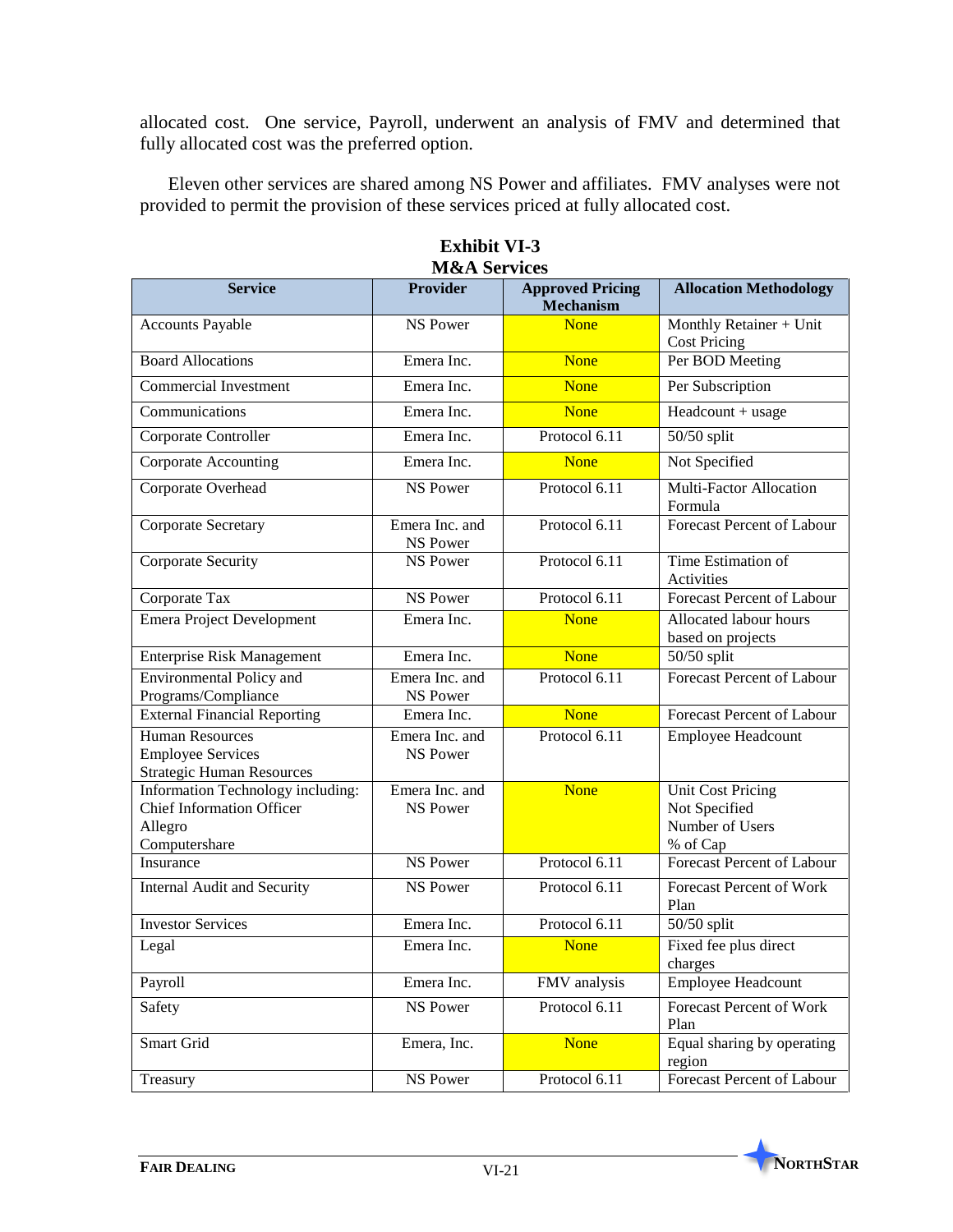NS Power develops an annual budget by cost center listed in **Exhibit VI-3**. The budget is then forecast into quarterly spending, including labor and overheads. Each cost center is responsible for determining the causal factors to allocate costs across Emera.

- Allocations based on labour hours result in a percentage of cost allocated to each affiliate (including NS Power) using the service.
- Allocations based on production metrics (invoices, transactions, purchase orders etc.) are charged a unit rate.

The quarterly allocation factors are then applied to actual monthly costs and billed to each affiliate by Journal Entry. This methodology accounts for the allocation of all monthly costs across the affiliates. The methodology for "true-up" is discussed in Protocol 6.16.

NorthStar reviewed the budgets by cost center and found them to be comprehensive. The budgets and associated work papers include labour by employee and overheads.

Emera Inc. also develops an annual budget and similarly to NS Power, each cost center is responsible for determining the causal factors to allocate costs across the enterprise. The allocation factors are applied to the annual budget and billed to affiliates (including Emera Inc.) in twelve equal installments. The methodology for "true-up" is discussed in Protocol 6.16. As the forecast budget is used for affiliate billing, the "true-up" is critical to fully allocating cost.

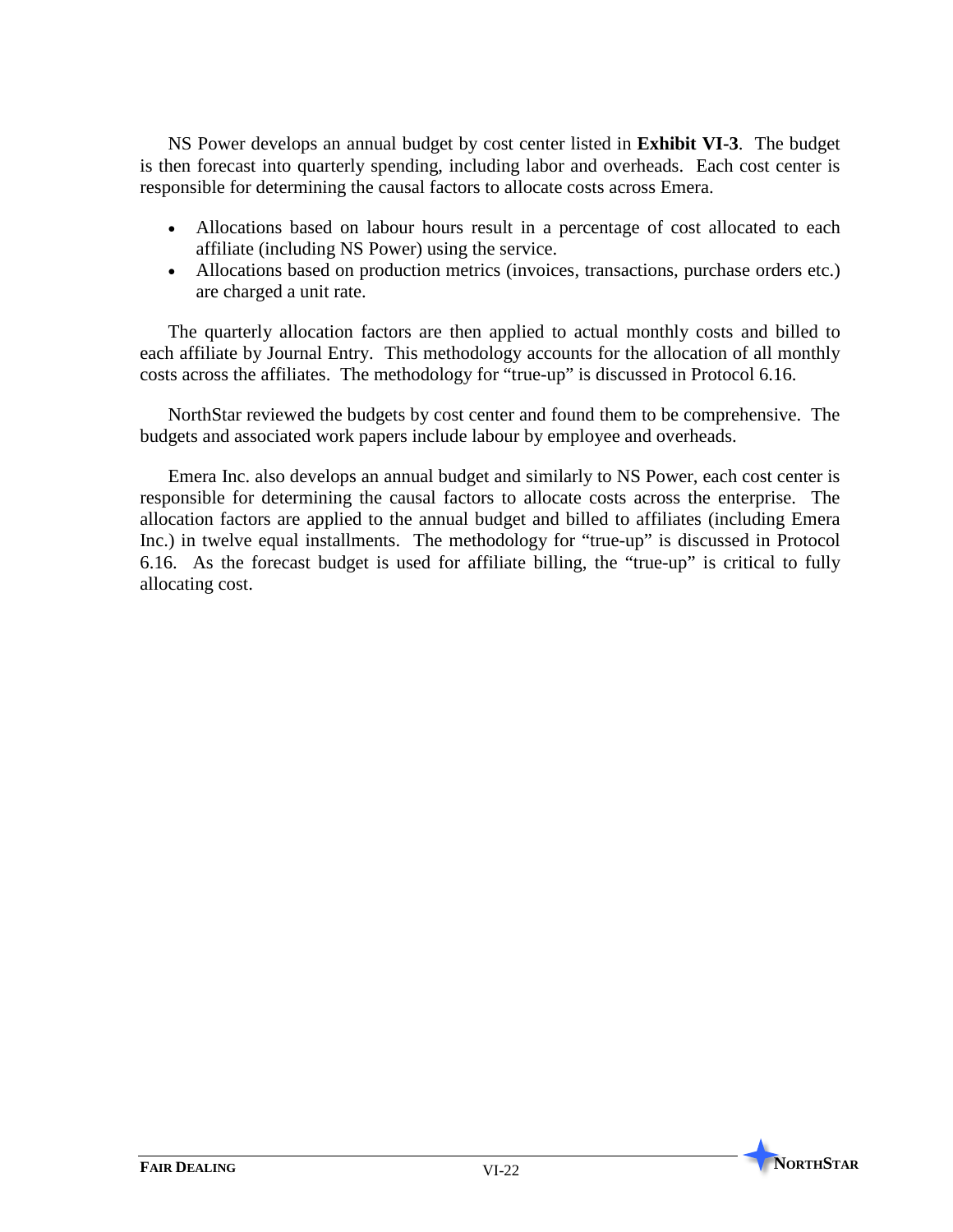**6.12 The determination of the cost of personnel providing any service shall be based on a positive time reporting that incorporates an explicit, appropriate designation of the beneficiary or group of beneficiaries of the services provided in each pay period. All costs should be directly charged to the clients of the services wherever possible. When direct charging is not possible, costs should next be allocated wherever possible using allocation factors based on cost drivers specifically applicable to the service provided. Only when no other reasonable alternative exists should costs be allocated using general allocation factors not directly related to the services provided. Where budgets or estimates of such costs are used as an initial pricing basis, they must in all cases eventually be reconciled to actual time and other resources used.**

## **Compliance Guidelines**

*6.12 Employees doing work for affiliates (in both directions) are required to track their time and expenses using the Affiliate Billing Template. The Affiliate Billing Template is filled out and submitted to Corporate Accounting on a monthly basis. Each employee working for an affiliate (whether on a long-term, short-term or single instance basis) is required to provide the number of hours worked for an affiliate (to the nearest .25 of an hour). The timekeeper filling out the Affiliate Billing Template fills in the employee's name, number of hours, hourly rate (including fringe) from PeopleSoft, and the 55% overhead allocator. Each entry must be accompanied by a specific description of the project worked on and the work done. Any associated expenses are to be listed on the Affiliate Billing Template along with a description of the expense.*

*Timekeepers provide the Affiliate Billing Templates to Corporate Accounting on a monthly basis and Corporate Accounting enters the information into Oracle.* 

*Where work is done by affiliates for NS Power, the same process is followed. The affiliate timekeeper fills out the Affiliate Billing Template and submits it to NS Power's Corporate Accounting for payment.*

*Information about hourly rates and the number of hours worked must be included so that NS Power can determine that charges are appropriate* 

*The Affiliate Billing Template and billing instructions are on the grid.*

*For instances where the work will be of longer duration, the parties should fill out the Labour / Secondment form which provides the justification for the work, information about the work to be done, and information about the effect on the employee's current position and the need for any backfill or other arrangements.* 

*An overhead allocation of 55% will be added to the salary and fringe costs for employees doing work for affiliates. This overhead allocation is applicable to all employee labour charges (from NS Power to affiliates and from affiliates to NS Power).*

*NS Power's Corporate Accounting reviews the overhead allocation rate every year to determine whether it needs to be adjusted. Corporate Accounting looks at the actual* 

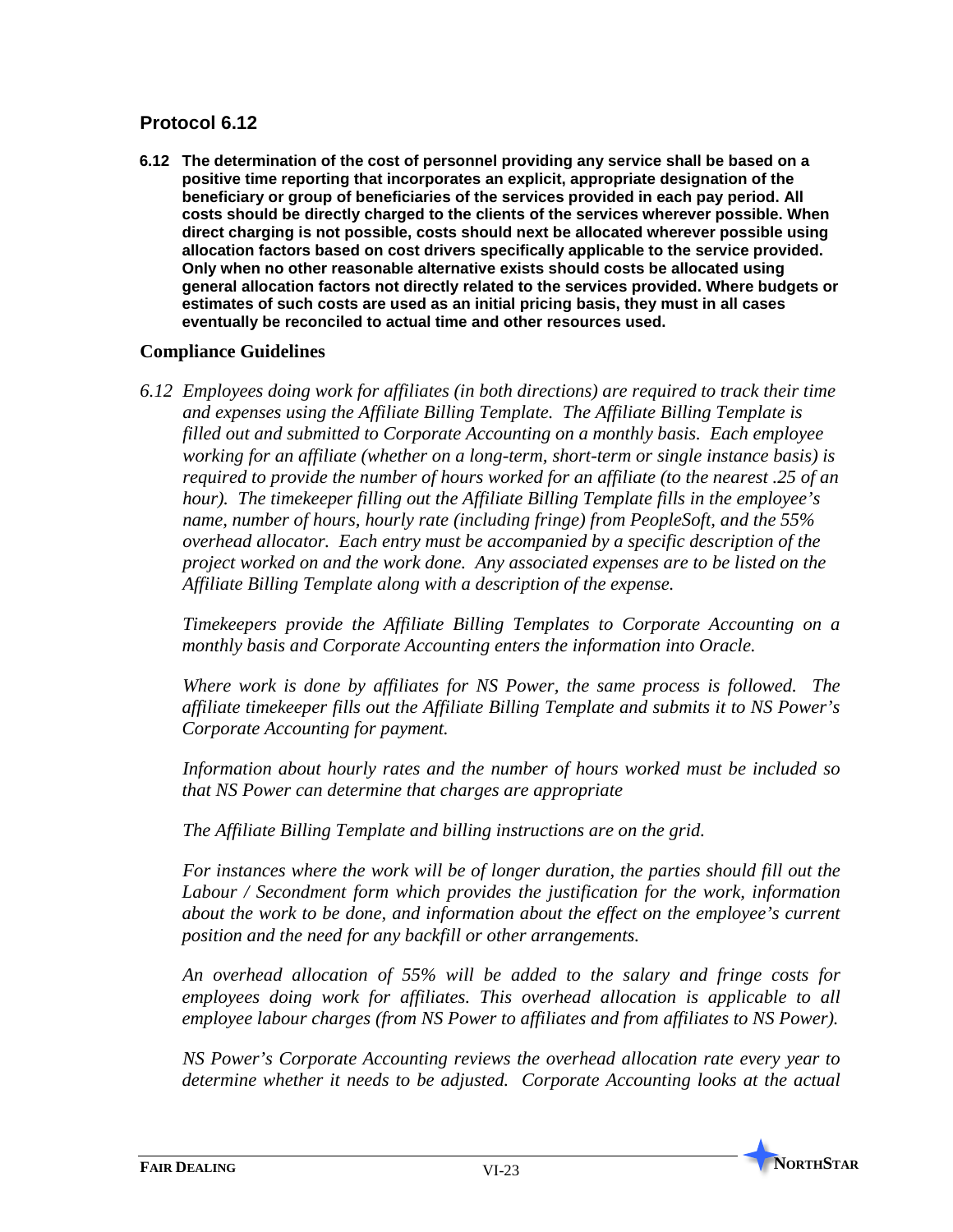*historical costs over the last few years for guidance in determining whether the rate should change.*

*New overhead allocation rates come into effect January 1 in any given year, so timekeepers and business units are encouraged to check with Corporate Accounting at the end of Q4 to determine the appropriate rate.*

*Corporate Accounting will provide updated Affiliate Billing Templates which include a formula for adding the overhead allocation component to labour transactions.*

*Employees who carry out work for affiliates are responsible for ensuring that their managers are aware of the work conducted in support of affiliate activities. Managers are responsible to ensure that their employee's time spent working for affiliates is accurately captured and allocated to affiliates and that any expenses are charged out appropriately and in a timely manner. Managers are responsible to ensure that work performed by employees is charged to the appropriate affiliate cost centre.* 

*Time and expense charges for NS Power employees working for affiliates and for affiliates working for NS Power are provided to Corporate Accounting for processing. Corporate Accounting will review the overhead allocation percentage annually to determine the appropriate amount for the year, and will look at historical and actual costs as part of that determination. Corporate Accounting will provide Regulatory Affairs with a copy of its annual memos setting out the overhead allocation amounts.* 

*For 2016, the overhead allocation factor charged by NS Power to affiliates is 55%.*

## **Findings and Conclusions**

## **13. NS Power complied with Section 6.12.**

NS Power and its affiliates must use a positive time reporting system. In addition:

- The beneficiaries from services provided must be explicit.
- Costs should be charged using direct charging whenever possible.
- If direct charges are not possible, costs should be charged based on allocation factors.
- If allocation factors are used, NS Power must eventually reconcile actual time to forecast time.

NS Power and its affiliates use a positive time reporting system. PeopleSoft is the application used by NS Power and its affiliates. Employees are required to track time and submit time sheets every two weeks.

- M&A service employees charge time to their respective cost centers or on occasion directly to affiliates for special projects.
- All other employees are instructed to track time in 15 minute intervals.
- The NS Power time sheet includes: time entry for each day for multiple account numbers, placeholders for vacation or holiday, and a placeholder for appropriate charging of overtime.

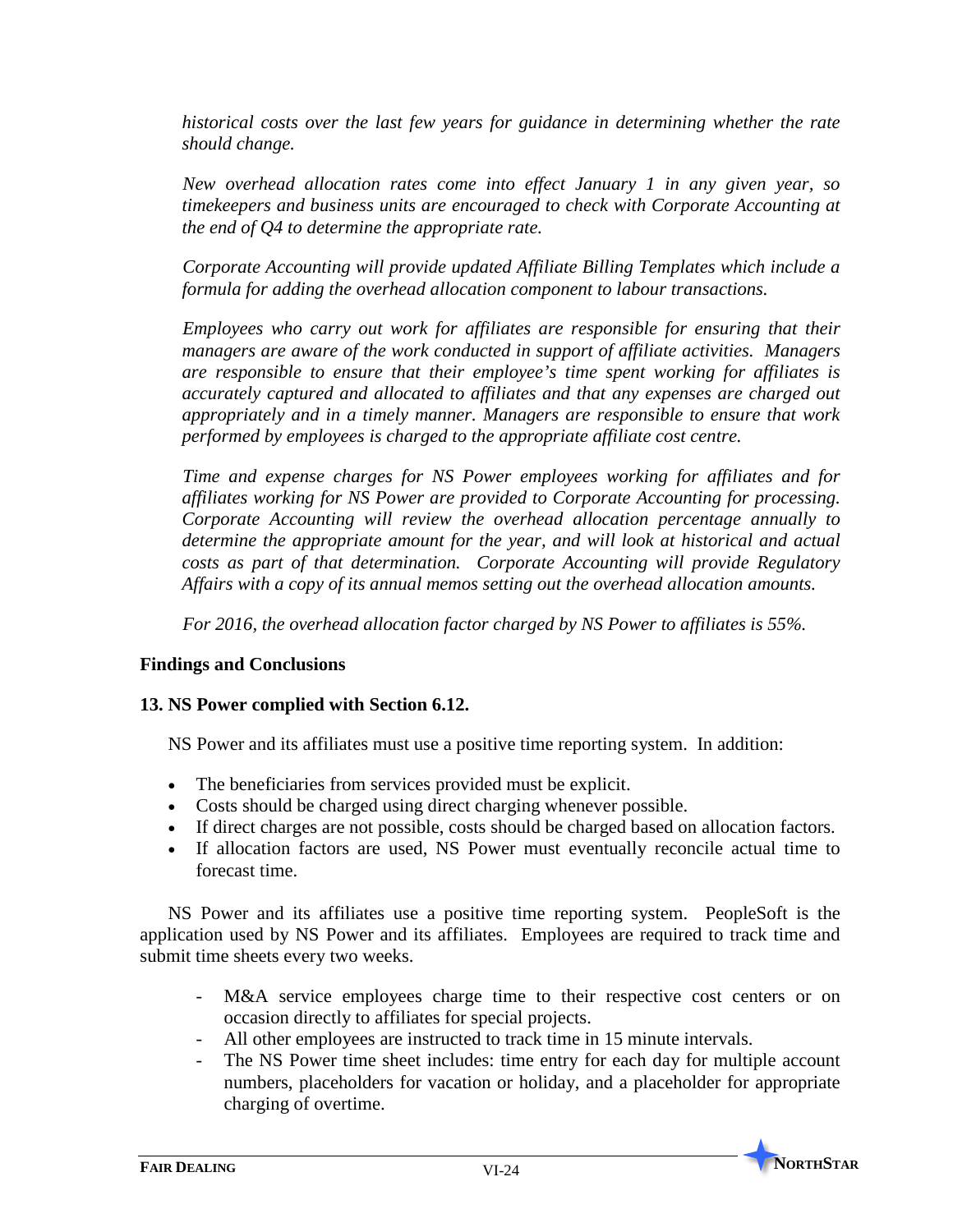- NS Power time records show who received benefits from services provided.
	- M&A services are allocated based on causal factors. Each affiliate receiving services is identified and charged accordingly. Protocol 6.11 describes the cost allocation process in detail.
	- Intermittent and seconded employees charge their time directly to the beneficiary receiving the service.
- NS Power and its affiliate employees direct charge costs whenever possible. With the exception of M&A services employees, employees are instructed to enter their time specific to the activities being worked. Employees are also instructed to complete an Affiliate Billing Template (ABT) and submit to corporate accounting monthly for any work conducted for affiliates.
- NS Power and Emera Inc. use allocations for overhead charges associated with directtime charges and for M&A Services. These allocation factors are discussed in Protocols 6.11 and 7.1(b).
- M&A services charges are reconciled periodically as discussed in Protocol 6.16.

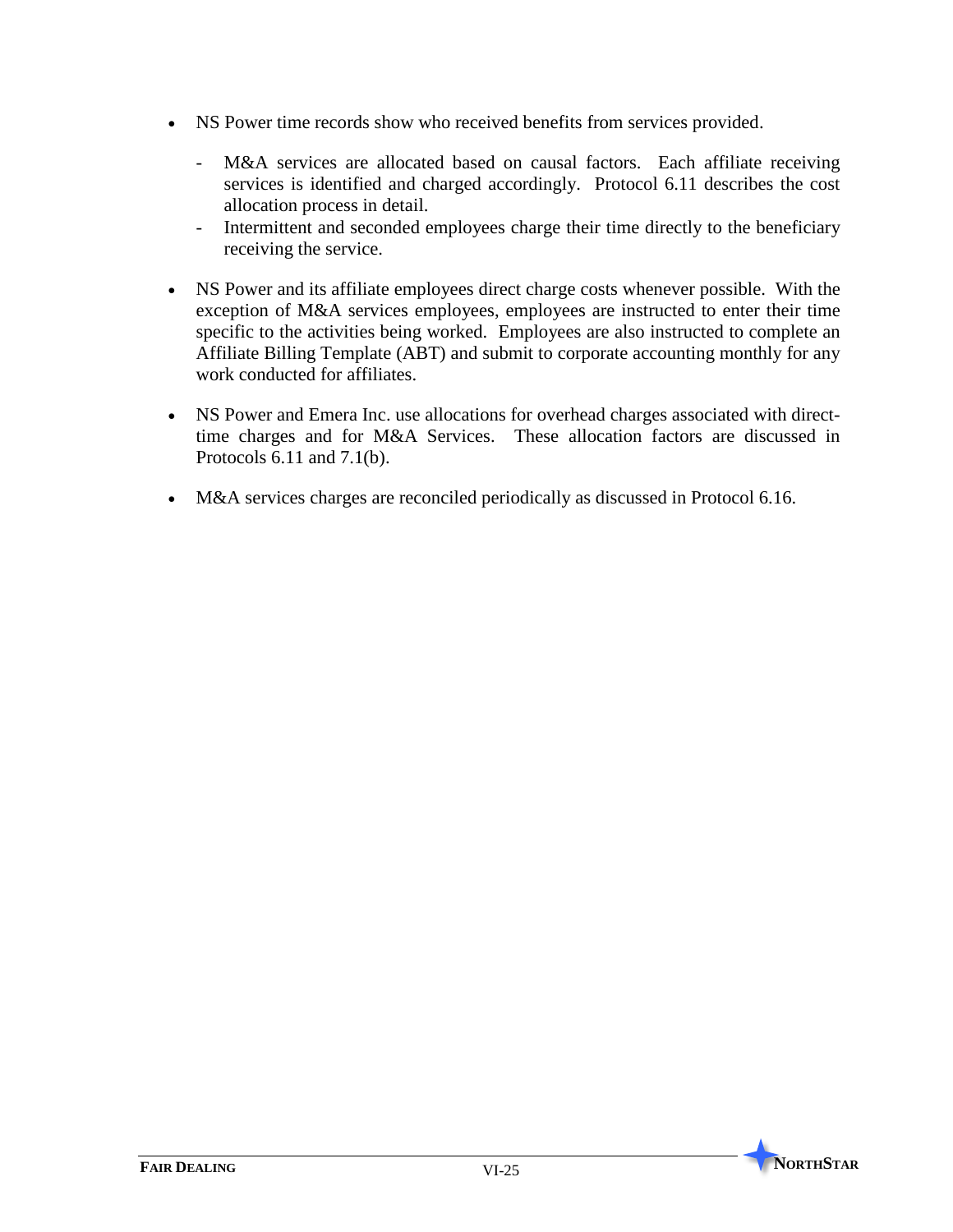**6.13 NS Power shall make no changes in responsibility for the performance of any services regularly provided for or by any affiliate (including but not limited to corporate support services), absent a prior analysis demonstrating that such change is the best available option for NS Power customers.**

### **Compliance Guidelines**

*6.13 If there is a proposal to transfer services from NS Power to an affiliate, or from an affiliate to NS Power, the parties must carry out an analysis which provides information about the following:*

*The current cost of the service (including labour and non-labour allocations and any overhead)*

*The cost of having the service performed by the other company (including labour and non-labour allocations and any overhead)*

*The cost of having the service performed by an unrelated third party. If no such information is available, there should be an explanation about why the service cannot be outsourced to the market place.*

*The analysis should be reviewed by both companies and it should be provided to Regulatory Affairs to ensure that it complies with the Code of Conduct.*

### **Findings and Conclusions**

### **14. NS Power complied with Protocol 6.13.**

NS Power did not make changes in responsibility of any service regularly provided for or by NS Power during the audit period. Therefore an analysis demonstrating the change as the best option for NS Power customers was not required.

- NorthStar reviewed the transactions and contracts between NS Power and its affiliates.
- NorthStar also reviewed the organizational structure of NS Power during the audit period.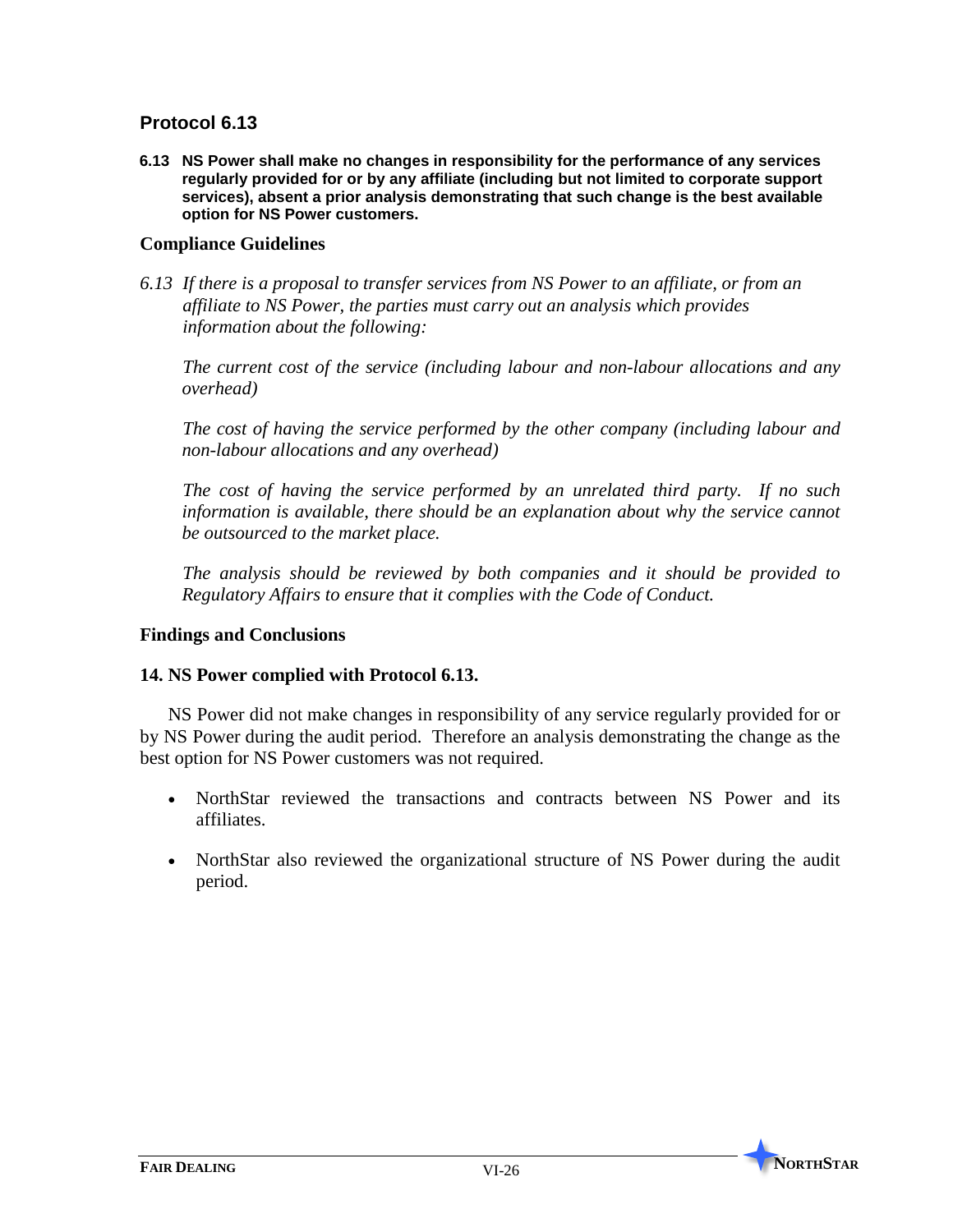**6.14 NS Power shall take appropriate measures to prevent all confidential or commercially sensitive information received from Nalcor, including but not limited to its 24 month forecast received from Nalcor Energy, from being shared with any of NS Power's affiliates.** 

### **Compliance Guidelines**

*6.14 Under the Energy Access Agreement between Nalcor and Emera Inc. and NS Power, once the Maritime Link is in commercial operation, each month Nalcor will provide NS Power with a forward-looking forecast of energy available for the next 24 months. Although specific arrangements for the distribution of this information have not been finalized yet, NS Power anticipates that the information will be provided by way of secure email, and the information will be used only within the Fuel, Energy and Risk Management Department. NS Power will treat the information as it would treat any other confidential counterparty information and will not share it with affiliates or external parties.*

### **Findings and Conclusions**

### **15. NS Power complied with Protocol 6.14.**

NS Power must develop policies and procedures to ensure the confidentiality of information received for Nalcor.

NS Power's Power Marketing Group has not yet developed the policies and procedures for the secure storage and distribution of the Nalcor forecast. The Maritime Link is not operational and the policies and procedures will not be necessary until the project is operational. The Power Marketing Group:

- Specifically acknowledges the necessity of developing secure distribution and storage procedures for this information.
- Maintains a secure location at 1223 Lower Water Street. Affiliates do not have access to this department.
- The NS Power Fuel Manual, a confidential document, explicitly addresses that disclosure of commodity information is a violation of Canadian securities law and is subject to disciplinary action.

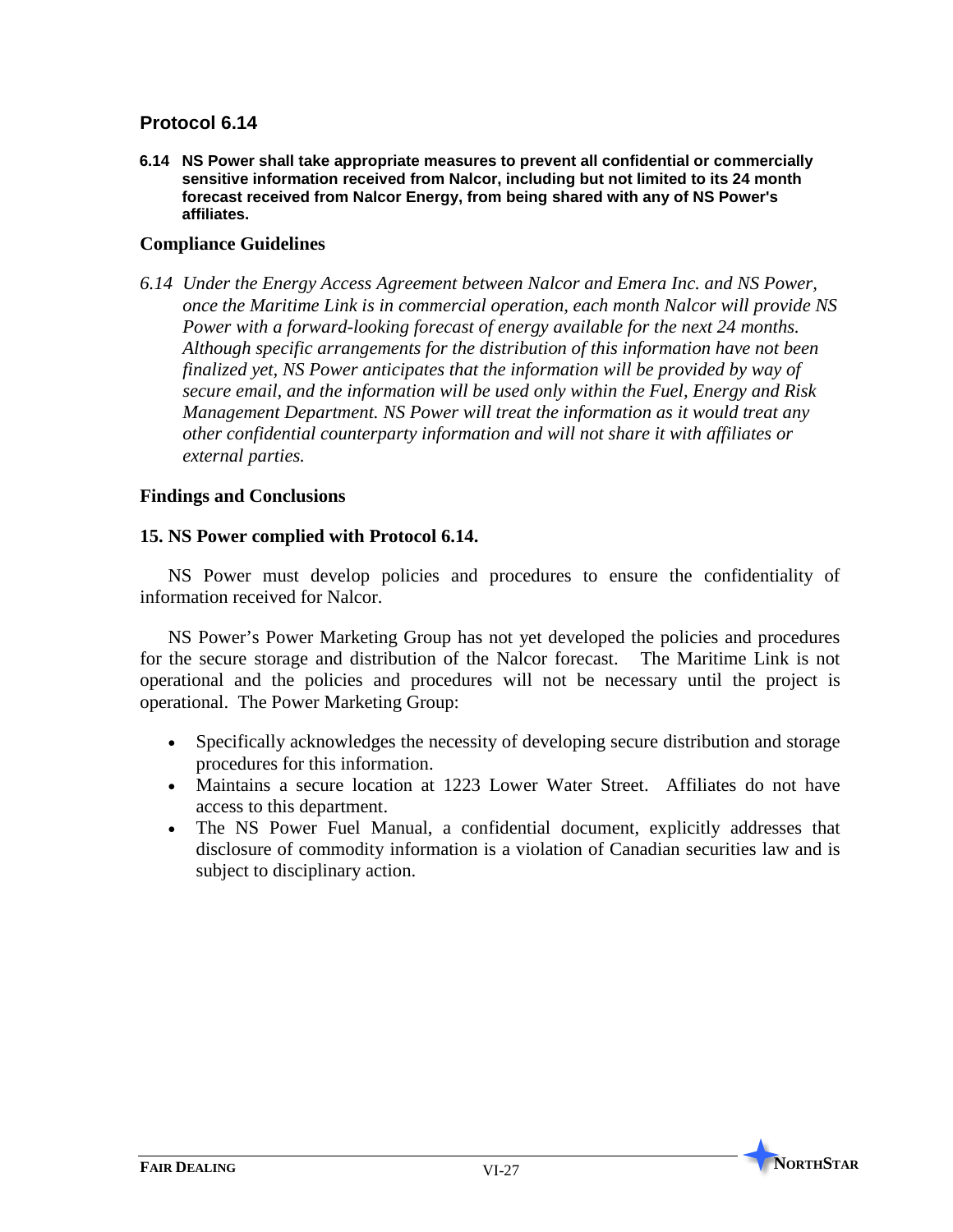**6.15 NS Power shall maintain complete and detailed documentation of its procedures for accounting for- and charging, assigning, and allocating the prices and costs of interaffiliate transactions, including but not limited to: (i) a listing of each type of cost which is allocated or directly charged between entities and the factor(s) which is (are) used in the allocation; (ii) an explanation of the bases for and calculation of each cost allocation factor used for transactions between and among corporate entities; (iii) a listing of the total amount of each cost allocated or directly charged between or among corporate entities during the annual period; (iv) a description of the detailed procedures used for identifying and assigning costs between affiliates; (v) a description of the control procedures for ensuring proper interaffiliate cost assignment, including organizational responsibilities and accountabilities and review procedures; and (vi) detailed procedures for determining FMV.**

### **Compliance Guidelines**

*6.15 NS Power shall prepare and update the Inter-Affiliate Pricing Methodology document which is filed with the Annual Code of Conduct Report in April.*

*For Management and Administrative services (formerly known as corporate support services), the inter-affiliate pricing methodology shall be provided with each monthly invoice.*

*Intercompany billing items for affiliate transactions are in the form of journal entries posted in the general ledger system. NS Power and the affiliates do not submit paper invoices for intercompany billing items. Where necessary, the business units provide additional back-up documentation in the form of emails or other documentation. Billings posted to the general ledger system can be viewed by the appropriate affiliate.*

*Accounting entries are processed in accordance with NS Power's Accounting Policy & Procedures Manual (including the Chart of Accounts).* 

### **Findings and Conclusions**

### **16. NS Power did not comply with Protocol 6.15.**

NS Power must maintain a complete set of procedures for charging, assigning and allocating costs among affiliates. In particular, NS Power must document:

- Types of cost
- Bases of calculation
- Listing of total annual amount allocated or directly charged
- Procedure for identifying and assigning costs
- Control procedures including organizational responsibilities, accountabilities and review procedures
- Detailed procedures for FMV

Neither NS Power or Emera Inc. have a corporate-wide Cost Accounting Manual. NS Power has not provided a "complete set" of detailed documents that: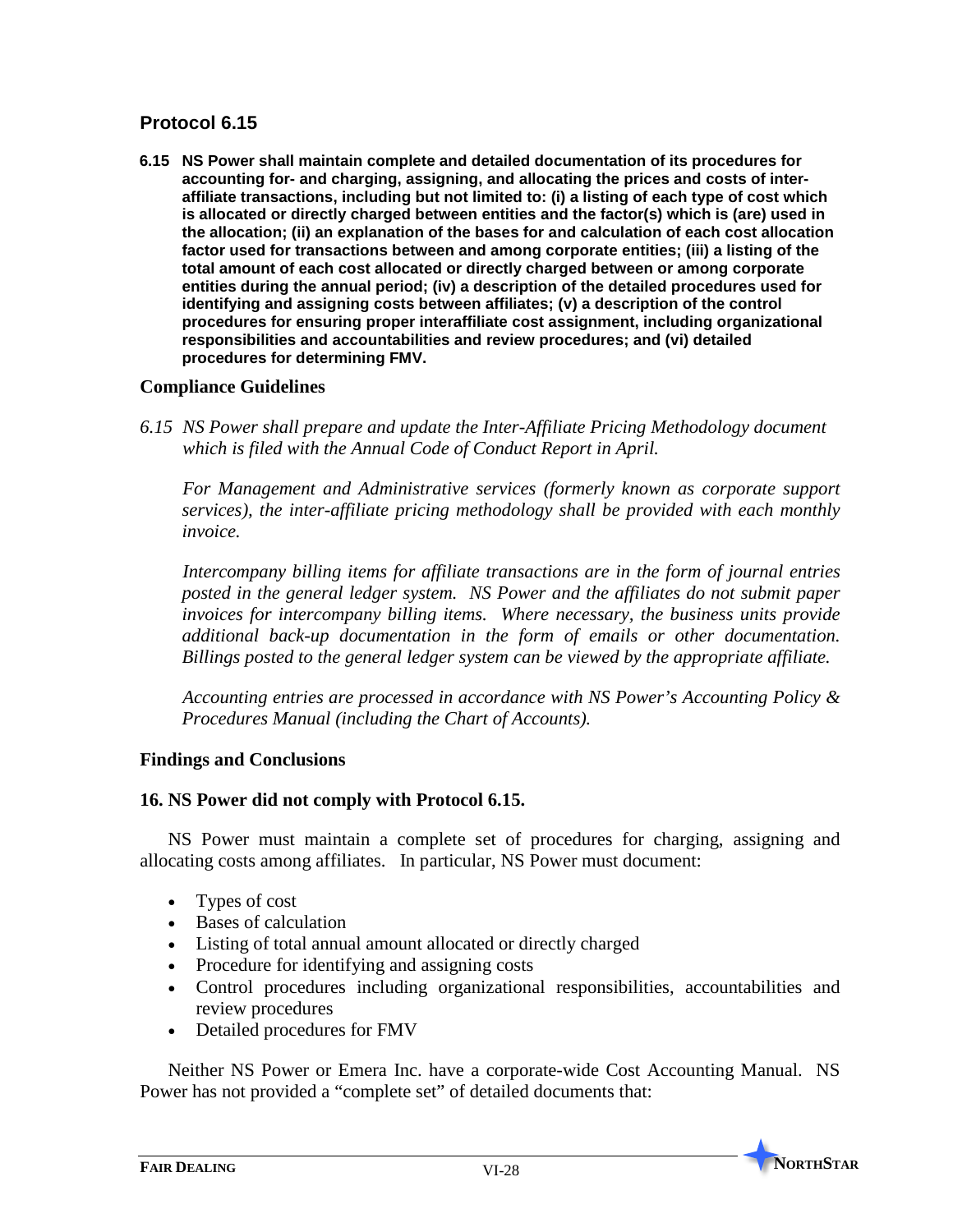- Identify all related policies and procedures
- Provide detailed instruction to employees
- Provide the controls for organizational responsibilities, accountabilities, and review procedures

NS Power was unable to provide work papers for allocation factors and cannot provide complete and detailed documentation of the methodology for allocation factors used for affiliate transactions.

- NS Power provided its Inter-Affiliate Costing/Pricing procedure in its Annual Report. This document is not a comprehensive set of procedures. It does provide: the types of costs and the bases for calculations.
- NS Power also provided the following procedures:
	- Procedure for Affiliate Billing
	- Affiliate Code of Conduct Facts
	- Forms for seconded employment
	- Procedure for recording and tracking time
	- Procedure for corporate support invoice preparation
	- Procedure for Affiliate Code Conduct documentation
	- Procedure for Intercompany Process
	- Procedure for Mass allocation preparation
	- Internal Guidelines for compliance with the Code

In total, these procedures do not represent a comprehensive set of procedures.

- NorthStar conducted interviews and reviewed the information for calculating allocations.
- NS Power and Emera Inc. have methodologies for pricing, assigning and billing affiliates. These methodologies appear to be "institutional knowledge" and not complete and detailed documentation.

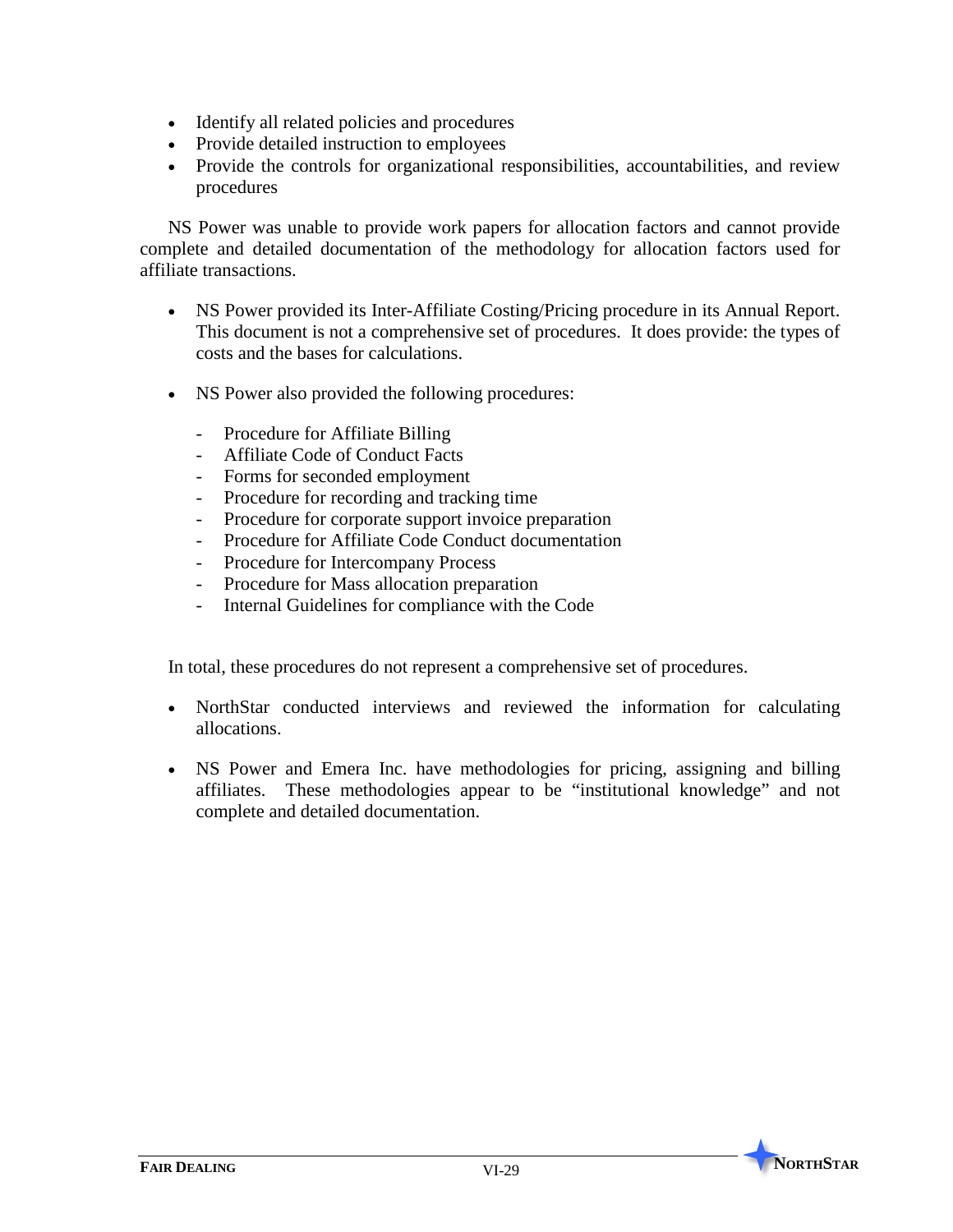**6.16 All regularly recurring services that NS Power provides to its affiliates or one of its affiliates provides to NS Power shall be subject to an annual budget to which both the service providers and recipients must concur in documents reflecting such agreement. Variances to such budgets will be tracked.**

### **Compliance Guidelines**

*6.16 Each Management and Administrative service shall prepare a budget and cost allocation methodology for charging affiliates during the course of the year.* 

*When budgets are updated on a quarterly basis, the budget and cost allocation figures shall be adjusted to reflect any changes. Budgets based on head count, for example, will be adjusted quarterly.* 

### **Findings and Conclusions**

### **17. NS Power complied with Protocol 6.16.**

To comply with Protocol 6.16, NS Power must prepare an annual budget for regularly recurring affiliate services, documentation must show both parties concur and variances must be tracked.

- Emera Inc. prepares an annual budget for M&A services and then allocates the services as discussed in Protocol 6.11. The budget is charged to affiliates in twelve equal recurring monthly amounts. Emera Inc. then reconciles budget to actual costs in the third quarter annually and prepares a forecast budget for the remainder of the year.
- NS Power also prepares an annual budget for its M&A services. The budget is then forecast quarterly and allocated on a quarterly basis to affiliates as discussed in Protocol 6.11. The quarterly allocation factors are applied to monthly actual costs. This step relieves the responsibility of conducting actual to budget dollar true-ups. NS Power does reconcile allocation factors if there is a substantive change in the quarterly factors. NorthStar found two occasions in 2016 where this occurred:
	- Internal Audit provided reconciliation in  $4<sup>th</sup>$  quarter 2016 due to a change in work plan. The work plan is the causal factor driving allocations.
	- Corporate Insurance reported a change in labor allocation for April 2016. Labor is the causal factor driving allocations.
- NorthStar did not find any documentation demonstrating that both parties concur, or systematic corrections/adjustments of allocation factors and believes them to be the exception rather than routine. Internal audit has not conducted any audits during the audit period verifying the reconciliations of allocation factors.

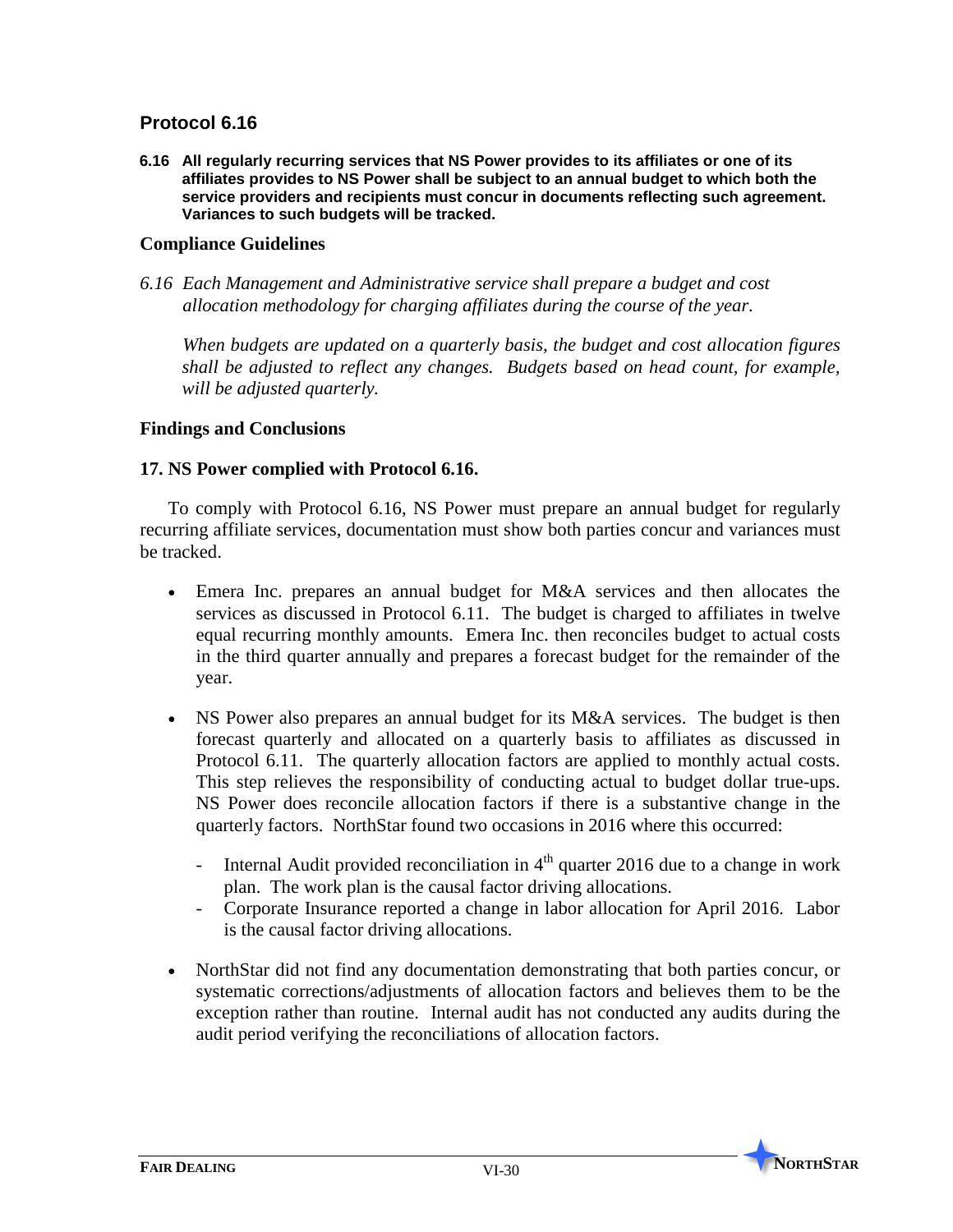**6.17 NS Power energy and fuel transactions with affiliates will be included in the annual Code of Conduct Report and will continue to be examined in the Fuel Adjustment Mechanism Audits.** 

## **Compliance Guidelines**

*6.17 For each fuel or power transaction with an affiliate, NS Power's Fuels Department shall prepare documentation which demonstrates the benefit to NS Power and its ratepayers in transacting with the affiliate as compared to transacting with an unrelated third party.* 

*The documentation shall include the quantity requested or offered and the price per unit for the quantity from all potential sources. Actual results (including whether a transaction occurred) shall be recorded, along with any relevant explanation or commentary (such as any reasons for a counterparty not submitting an offer or being unable to provide the amount of fuel or energy requested).*

*Such documentation shall be completed for each month by the Gas Marketer or Energy and Dispatch Optimization Specialist and shall be reviewed by the Team Lead or Manager, Oil Gas and Energy as appropriate.*

*Affiliate Code compliance for fuel and energy-related transactions will continue to be examined primarily through the FAM Audit.*

### **Findings and Conclusions**

### **18. NS Power complied with Protocol 6.17.**

NS Power must include fuel and purchased power in the Annual Report and permit them to be examined in the Fuel Adjustment Mechanism Audits (FAM).

NS Power submitted its fuel and purchased power transactions in its Annual Report in Appendix D(1), submitted May 3, 2016. NS Power completed its most recent FAM audit on August 12, 2016. The audit covered transactions for calendar years 2014 and 2015.

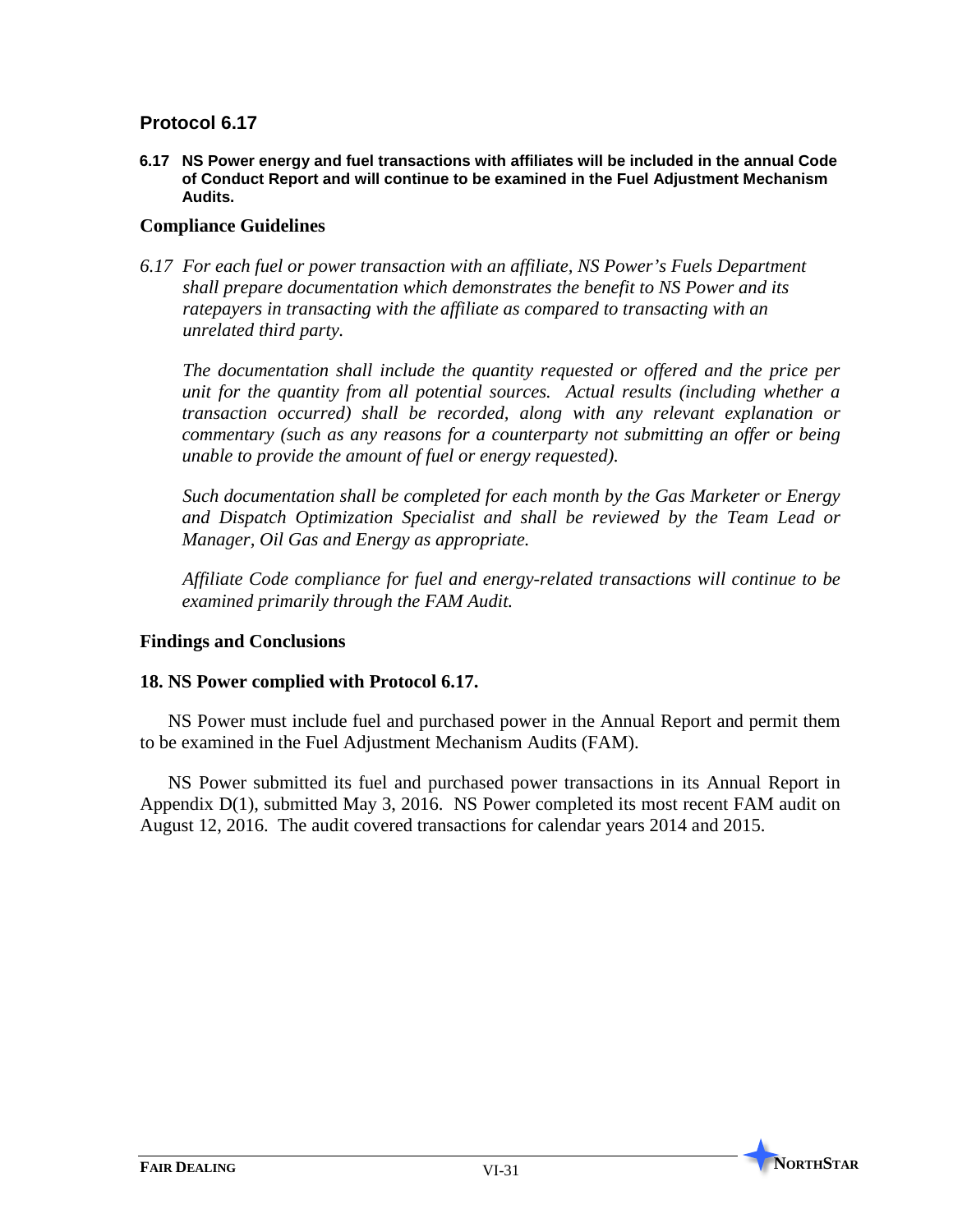**6.18 With the approval of the UARB, NS Power may use a pricing protocol other than those described above.**

### **Compliance Guidelines**

*6.18 In instances where NS Power bases its pricing on something other than one of the bases listed above, it will advise the UARB and request approval for the alternative pricing mechanism.* 

*In circumstances where the pricing arrangement pre-dates the affiliate relationship, NS Power shall provide copies of documentation (such as evidence of contract pricing) to the UARB upon request.* 

*In circumstances where NS Power enters into an arrangement with an affiliate and pricing will be based on anything other than the provisions of the Affiliate Code, NS Power will ensure that it keeps the following documentation:* 

- *Copy of the correspondence and RFP, including a list of potential bidders to whom the RFP is sent*
- *Copies of all bids received and communication from potential bidders declining to provide a bid (including reasons for not bidding)*
- *Matrix showing the criteria used for determining the successful proponent and an indication of how each bidder fares under each criterion*
- *Listing of criteria used to rank each submission*
- *Documentation pertaining to any presentations or site visits involving individual bidders*
- *Recommendation setting out the reasons for recommending a particular transaction*
- *Copies of any contracts negotiated with the successful bidder*

*NS Power will also include any self-provisioning analysis as part of its documentation.*

### **Findings and Conclusions**

### **19. NS Power did not comply with Protocol 6.18.**

To comply with Protocol 6.18, NS Power must obtain UARB approval to use a pricing protocol other than described in the Code.

NS Power has used pricing protocols that are not UARB approved. In particular:

- NS Power is charging ENL and EEI rent at 1223 Lower Water Street without an approved agreement.
- NS Power issued a purchase order to EUS for distribution support services related to the Transformer testing contract discussed in Section 2.1. The services were not competitively bid and not UARB approved.

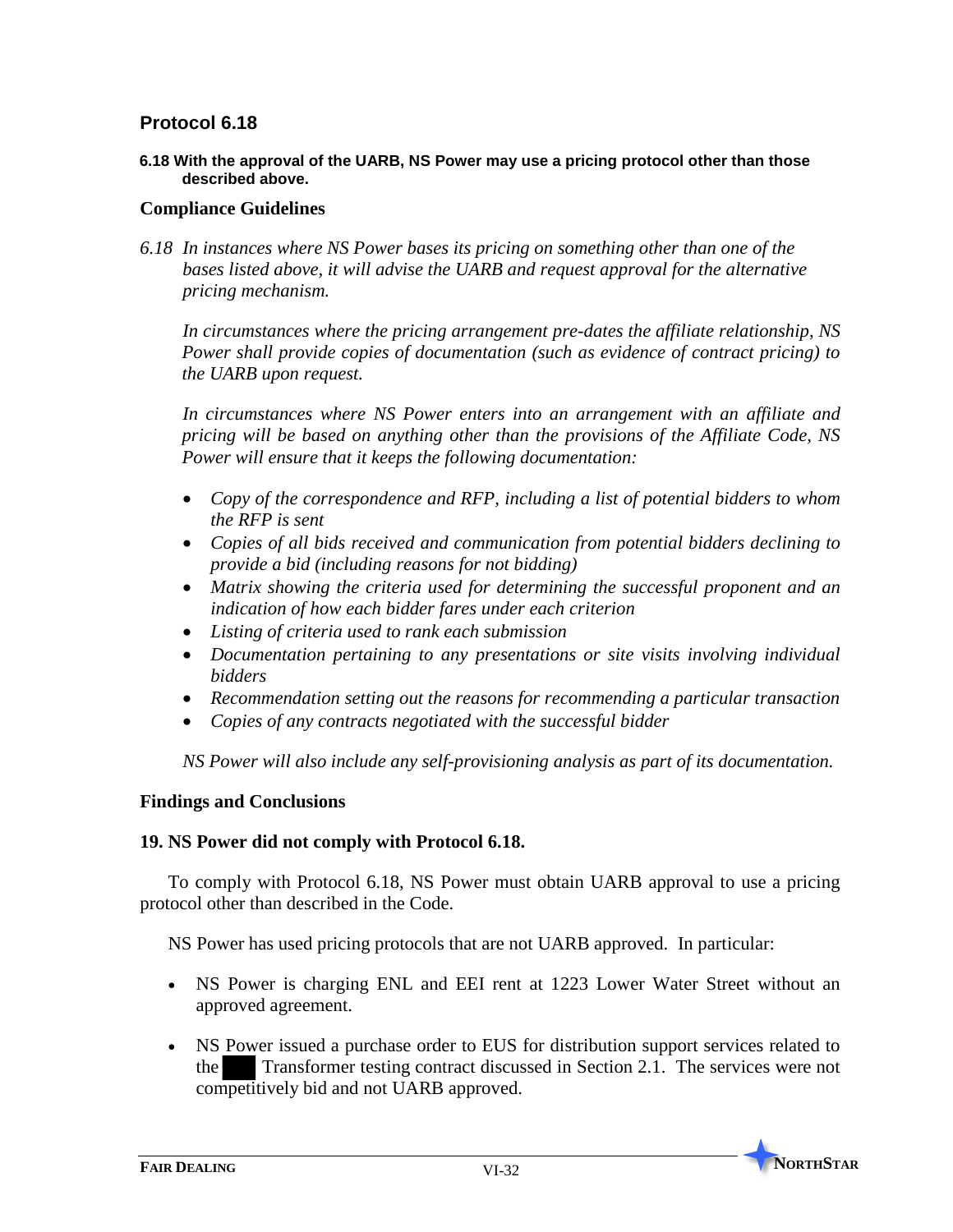• NS Power and Emera have exchanged products and services such as M&A services that are not UARB approved as discussed in Protocol 6.11.

# **Recommendations**

- 16. Develop detailed guidelines, similar to those in effect prior to September 30, 2016, which address the protection of confidential customer information. The guidelines should address the provision of customer information to affiliates.
- 17. Obtain Board approval for all categories of M&A services including those covered in Protocol 6.11.
- 18. Obtain Board approval for ENL and EEI to be extended Emera's lease at 1223 Lower Water Street.
- 19. Obtain waivers or Board approval for sharing information systems or separate their use and data.
- 20. Discontinue the use of GIS and Journal Entries for the charging Affiliate Transactions. Require monthly invoices for all affiliates with itemized services, dates and cost.
- 21. Conduct FMV analyses for all affiliate transactions including M&A services or obtain Board approval for alternate pricing methodologies.
- 22. Develop a comprehensive Cost Allocation Manual that integrates all budgeting, allocating, assigning, charging, accounting and reporting of affiliate transactions.

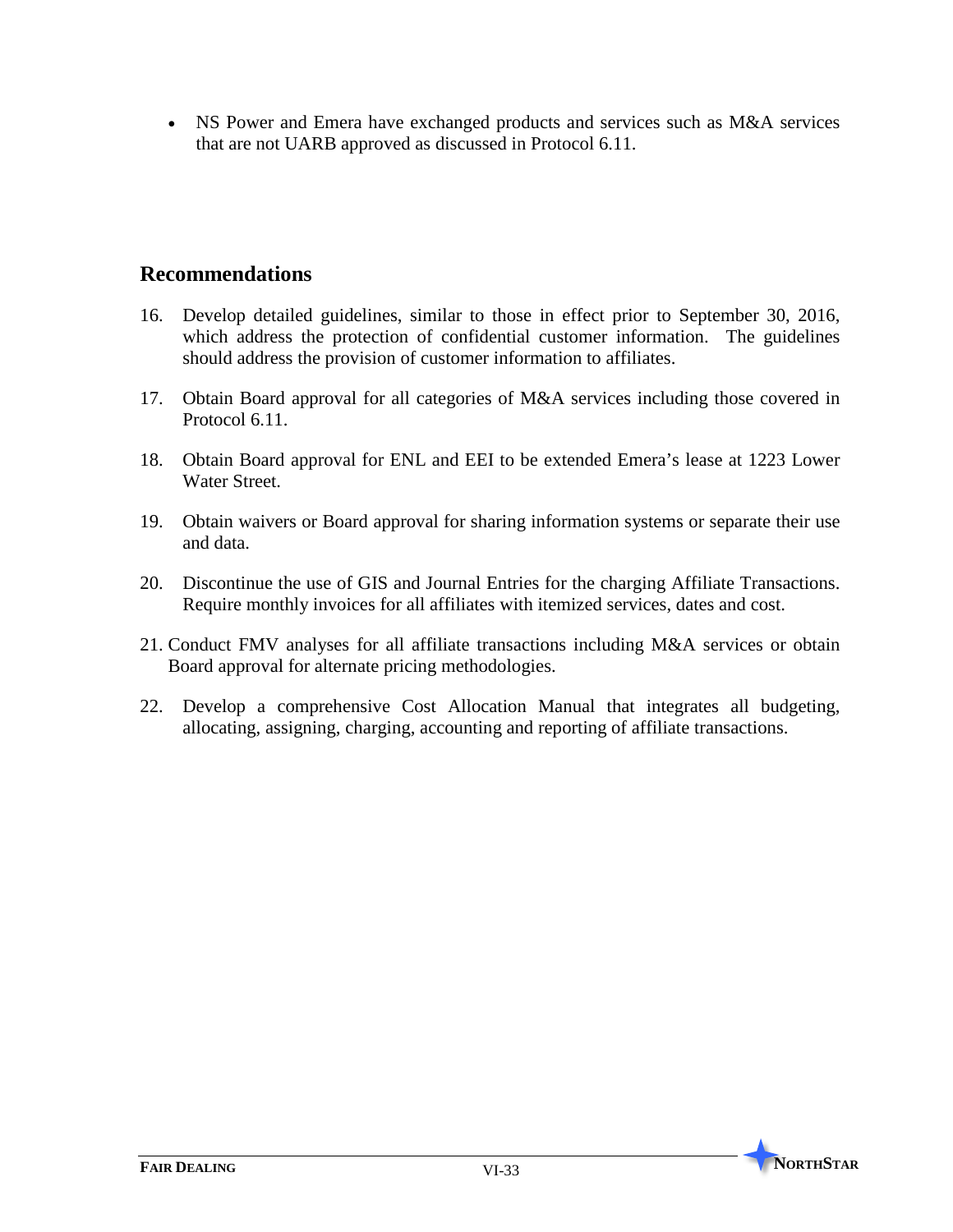# **CODE SECTION 7: DEMONSTRATING CODE COMPLIANCE**

This Section of the Code covers a variety of NS Power affiliate transactions requirements along with annual reporting including demonstrating the following:

- Supporting justifications, agreements, and prices paid for asset, service and product transactions.
- Utility performance.
- Employee movement.
- Corporate structure information.
- NS Power's compliance guidelines.

# **Code Section 7.0 Demonstrating Code Compliance**

### **Objectives**

**To separately and fully account for the value of goods, services, financial and other support delivered to or from NS Power and its affiliates.**

### **Protocol 7.1**

- **7.1 NS Power shall report annually to the Board the following information:**
	- **(a) A detailed listing of all assets, services and products provided to and from NS Power and each of its affiliated companies.**
	- **(b) Each item on the listing should indicate the price received or paid and, as appropriate, the relevant fully allocated costs or market values, along with notes providing full explanatory detail.**
	- **(c) Where fair market value is used, an explanation should be provided as to how the value was determined, including the comparative source for the value.**
	- **(d) Where cost allocations are involved, a description of the cost allocators and methods used to make the allocations should be included.**
	- **(e) A summary of corporate services and the methodology for ensuring fair allocations of these costs.**
	- **(f) A summary of utility performance providing results under all established utility performance measurements for at least the last three years and detailed definition and explanation of each performance measurement. Other aspects of the utility performance report format, and contents thereof, shall be agreed upon in advance between NS Power and the Board.**
	- **(g) A copy of the latest version of the documentation of inter-affiliate costing pricing procedures required in Code 6.15.**
	- **(h) A list of the number of employees transferred between NS Power and its affiliates during the year by level and job function.**
	- **(i) A list of corporate entities in which NS Power's parent company has any amount of ownership. For those entities that are affiliates, as understood by this Code, the list will include the name and address of each affiliate, a brief description of its activities and the names, addresses and telephone numbers of all of its officers.**

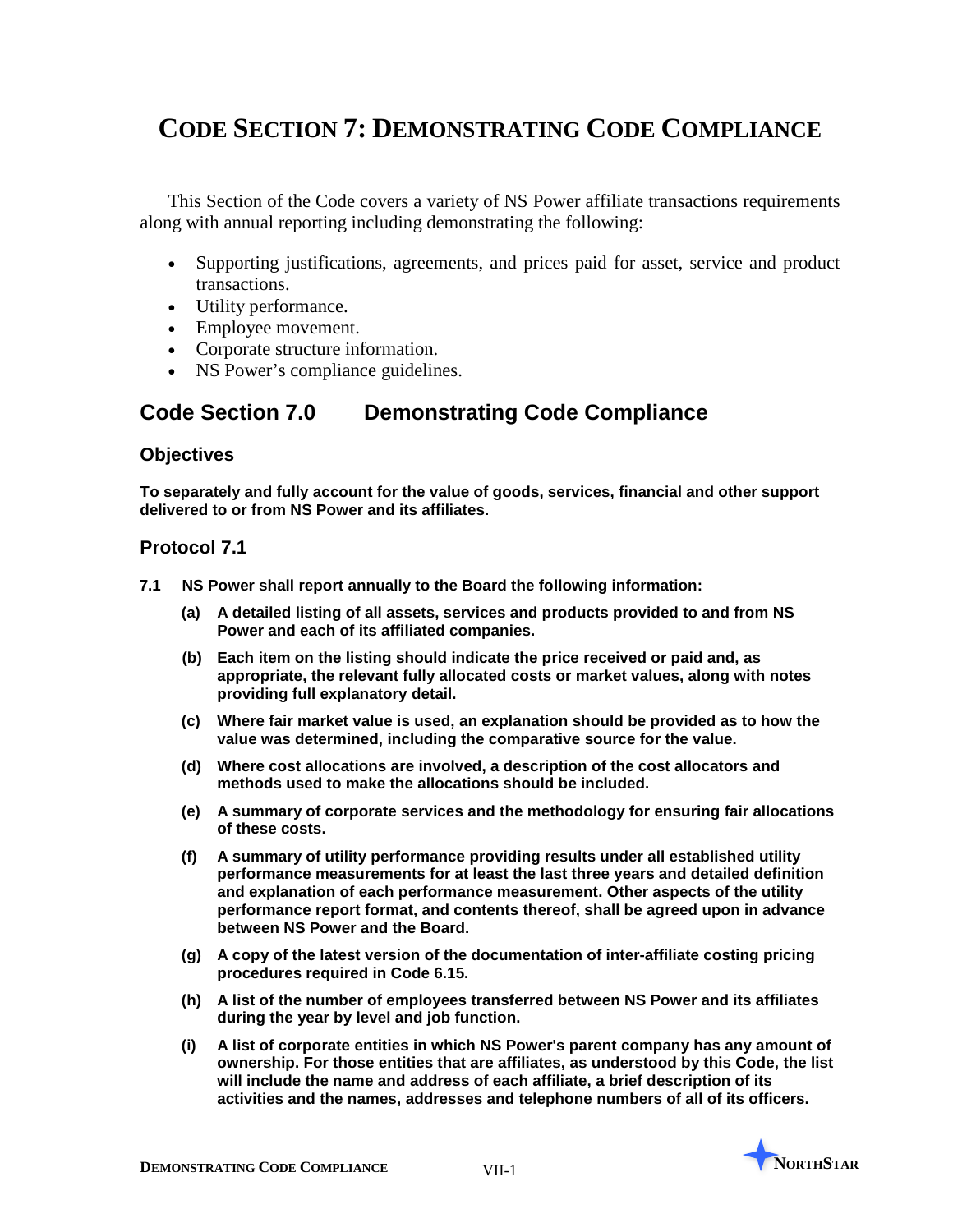**(j) The most recent version of the NS Power's internal Guidelines for implementing this Code of Conduct, as specified in Section 7.11.**

### **NS Power Compliance Guidelines**

*7.1 (a) In February of each year Corporate Accounting shall prepare the Affiliate Transaction Report which sets out all affiliate transactions between NS Power and affiliates the previous calendar year.*

*The Affiliate Transaction report is broken down into the following components:*

- *Goods and Services (commodities and contracts)*
- *Rentals*
- *Corporate Transactions (including the following components):*

*Investor Relations charges Enterprise Risk Management Charges ETRM Amortization Executive Charges NS Power Time and Expense Charges to Affiliates Affiliate Time and Expense Charges to NS Power Subscription Charges*

• *Corporate Support Charges (including IT SLA Labour charges)*

*NS Power will provide a detailed breakdown of all the charges in the different categories under the Affiliate Transaction report*

- *(b) NS Power has not provided any guidelines specific to this protocol.*
- *(c) Where NS Power is required to demonstrate fair market value for a product or service, it shall document the process used for the determination. This will include the identities and contact information for all of the unrelated market providers, as well as the product or service requested or offered and the basis for the pricing.*

*NS Power will make best efforts to ensure that the same components are included in pricing comparisons for affiliates and unrelated market providers. Any exceptions or carve-outs shall be documented, along with any necessary explanation.*

*If NS Power is required to determine fair market value for a product or service, it shall contact at least two potential third party providers. If it is not possible to do so, NS Power will document why it was unable to solicit pricing from more than one party.*

*When preparing a recommendation which compares transacting with an affiliate and with an unrelated third party, NS Power shall provide all supporting documentation and shall note any reasons for preferring an affiliate to a third party.*

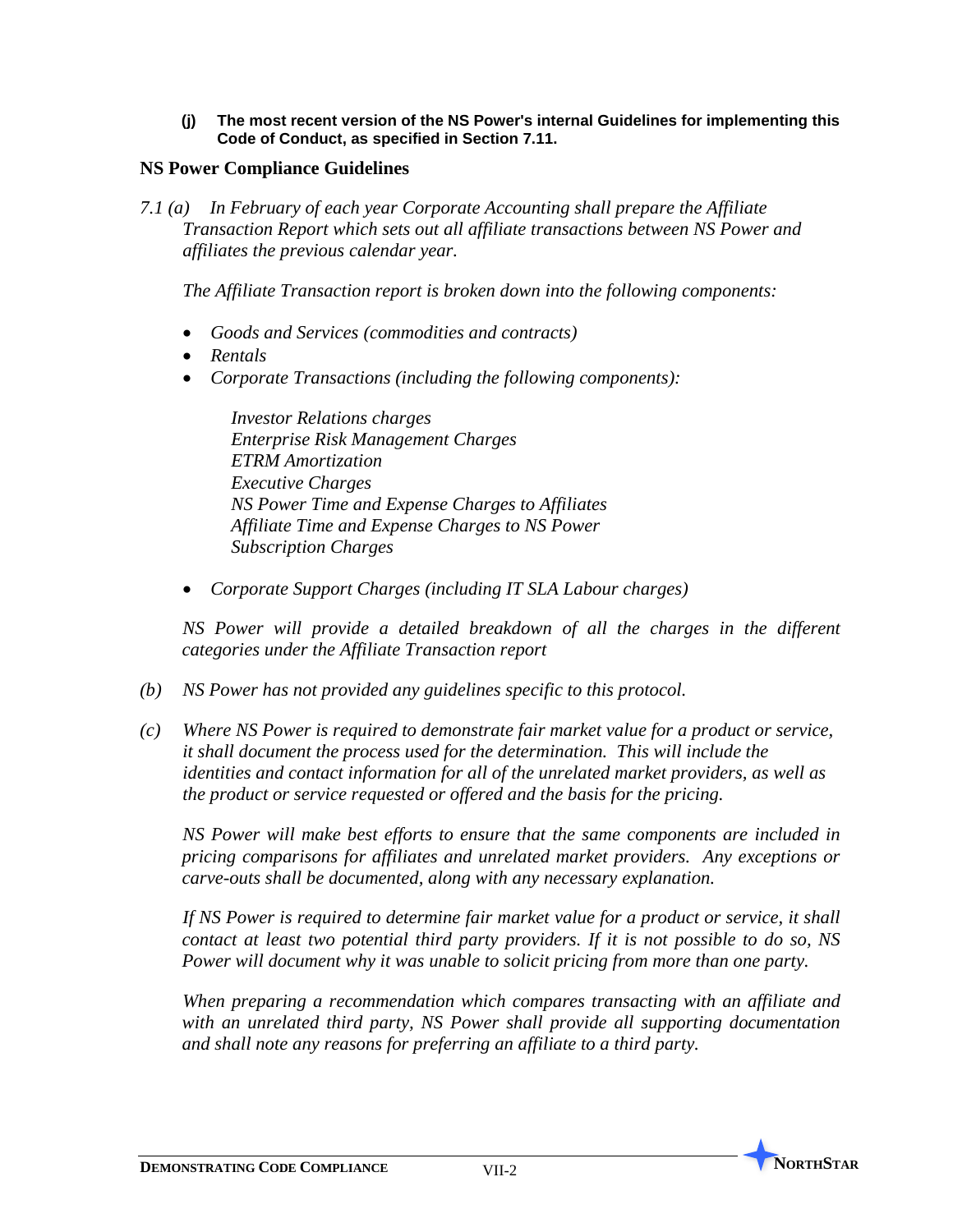*In circumstances where the fair market value of a product or service is lower than that offered by an affiliate, NS Power can enter into the transaction with the affiliate under the following circumstances:*

- *The affiliate must agree in writing to meet the price offered by the third party; or*
- *The affiliate must agree in writing to charge NS Power the price offered by the third party and must subsidize the difference (or obtain approval from another affiliate such as Emera Inc. to pay the difference)*
- *(d) If cost allocations are not already included on the Inter-Affiliate Pricing Methodology document, NS Power must document the basis for the cost allocation and methodology. If the product or service is provided to NS Power by an affiliate, NS Power shall obtain the cost allocation and methodology from the affiliate.*
- *(e) In accordance with Affiliate Code section 6.15 and the Inter-Affiliate Pricing Methodology, NS Power shall keep a record of the basis of each charge or transaction*
- *(f) NS Power has not prepared any guidelines specific to this protocol.*
- *(g) NS Power has not prepared any guidelines specific to this protocol.*
- *(h) In February of each year, NS Power shall obtain from Human Resources a listing of all employees who transferred from NS Power to an affiliate and all employees who transferred from an affiliate to NS Power. NS Power shall include the following information on the listing:*
	- *Employee Number*
	- *Former home company*
	- *Former position*
	- *Date of Transfer*
	- *New company*
	- *New position*
- *(i) The Corporate Secretary's office shall prepare each March a list of corporate entities which includes the following:*
	- *The number of the company*
	- *Name of the company and ownership breakdown*
	- *Registered address*
	- *Nature of business*
	- *Officers (Name, Address and Telephone number)*
	- *Indication of whether the company has been wound up, dissolved or amalgamated*
	- *Indication of whether the company is not majority owned (<51% ownership) in accordance with the Companies Act of Nova Scotia*

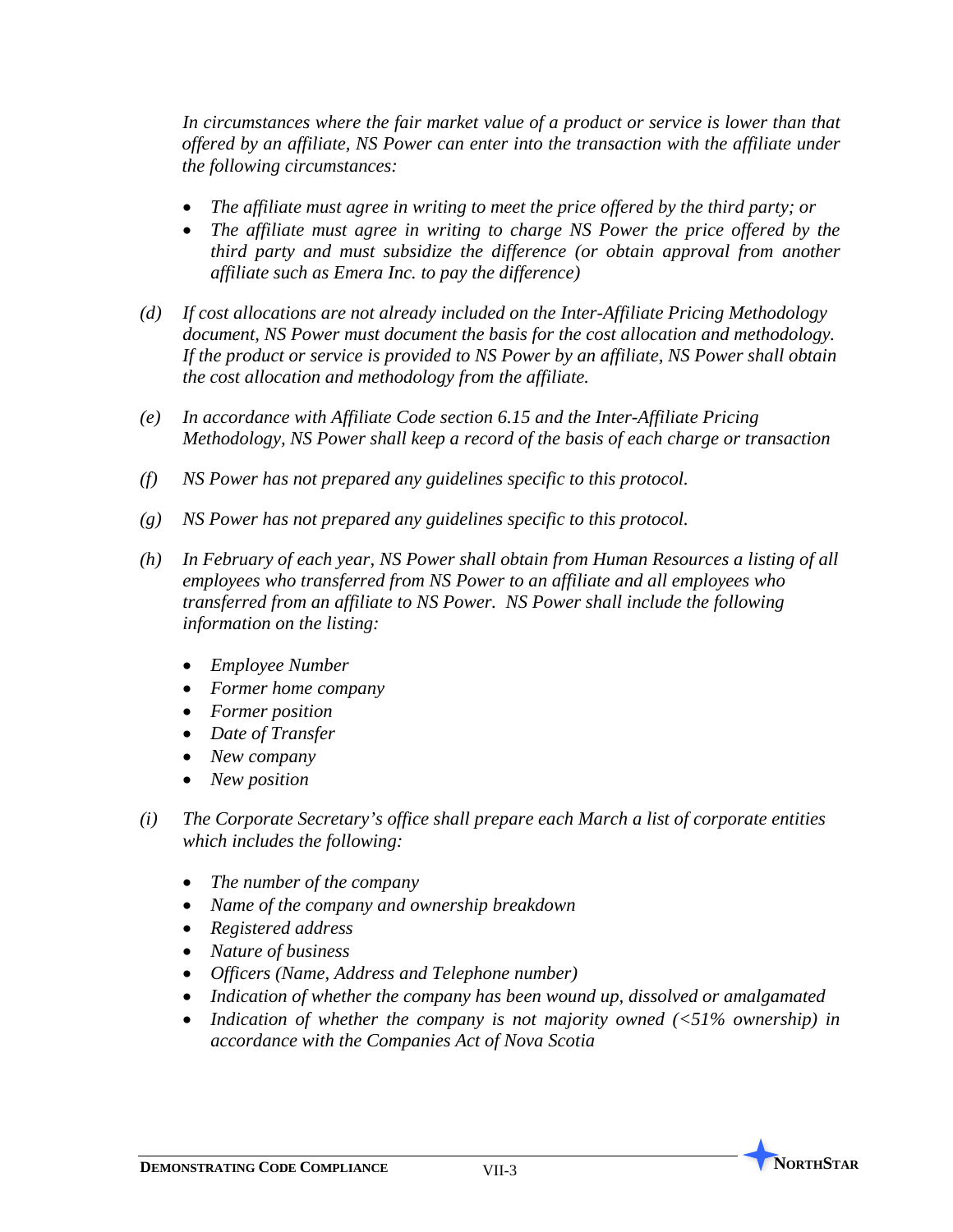*(j) NS Power shall review and update the Affiliate Code of Conduct Guidelines on an annual basis and shall include them as an appendix to the Annual Code of Conduct Report.*

### **Findings and Conclusions**

As required by this Code, effective October 1, 2015, NS Power submitted its Affiliate Code of Conduct 2015 Report (Annual Report) to the Board on May 3, 2016. **Exhibit VII-1** provides a cross reference of where Protocols 7.1(a) to 7.1(j) can be found in the Annual Report.

| <b>Protocol 7.1 Subsection</b> | <b>Subject Matter</b>                        | <b>Location in Report</b>                |  |
|--------------------------------|----------------------------------------------|------------------------------------------|--|
| a                              | <b>Transaction Types</b>                     | Section 2.4                              |  |
|                                | Goods and Services                           | Appendix $D(1)$                          |  |
|                                | Rents                                        | Appendix $D(2)$                          |  |
|                                | <b>Corporate Transactions</b>                | Appendix D(3)                            |  |
|                                | Corporate Support                            | Appendix $D(4)$                          |  |
| b                              | Pricing                                      | Sections 2.4, 2.9, Appendix D            |  |
| $\mathbf{c}$                   | How Fair Market Value (FMV) was calculated   | Section 2.4, Appendix D                  |  |
| d                              | <b>Cost Allocation Methodology</b>           | Section 2.5, Appendix E                  |  |
| e                              | <b>Summary of Corporate Support Services</b> | Sections 2.4, Appendices $D(3)$<br>and E |  |
| $\mathbf f$                    | <b>Utility Performance Report</b>            | Section 2.2 and 2.3                      |  |
|                                |                                              | Appendices B and C                       |  |
| g                              | Inter-affiliate Pricing Procedure            | Section 2.6, Appendix F                  |  |
| h                              | <b>Employee Transfers</b>                    | Section 2.7, Appendix G                  |  |
|                                | <b>Corporate Entities</b>                    | Section 2.1, Appendix A                  |  |
|                                | <b>Internal Guidelines</b>                   | Section 2.8, Appendix H                  |  |

### **Exhibit VII-1 Protocol 7.1 versus NS Power Annual Report**

## **Protocol 7.1(a)**

## **1. NS Power did not comply with Protocol 7.1(a).**

To comply with Protocol 7.1(a), NS Power must provide a detailed listing of all assets, services, and products provided to and from NS Power and each of its affiliated companies. As shown in **Exhibit VII-1** above, transactions are organized into four groups: Goods and Services, Rents, Corporate Transactions, and Corporate Support.

- NS Power did not report any assets exchanged with its affiliates from October 1, 2015 through December 31, 2015. There is no listing for them in the Annual Report.
- As reported under Protocol 6.10, NorthStar's review did identify unreported computer transfers. Following an internal review, NS Power concluded that there is potential risk for NS Power employees to transfer employment to an affiliate and take

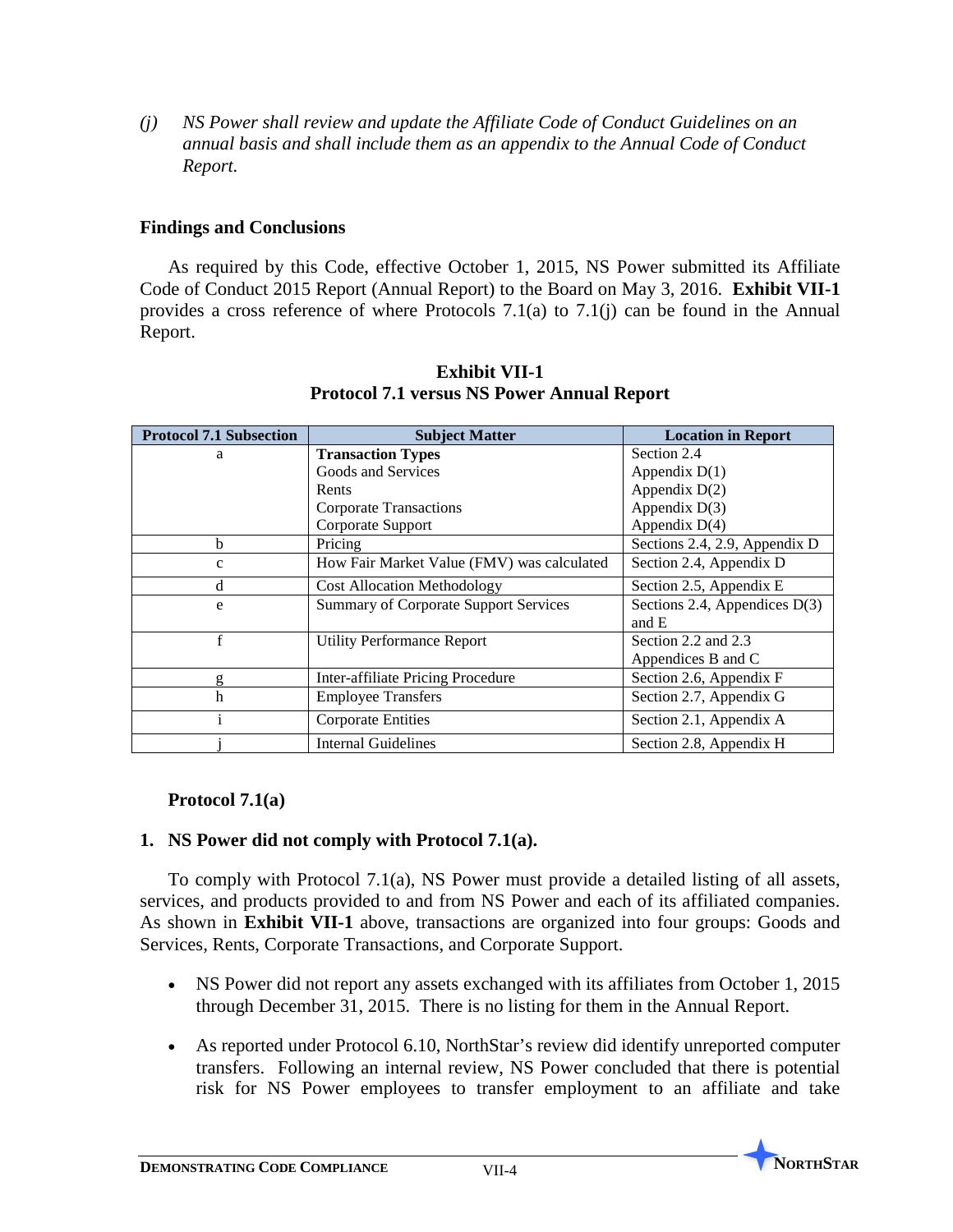electronic information with them. NS Power created a policy to require that all transferring employees be provided with new computers, phones or tablets as appropriate and their former equipment will be maintained in NS Power's existing hardware asset inventory. NS Power provided a copy of the Affiliate Asset Transfer Policy dated March 6, 2017.

- On November 18, 2016, IT leadership was transferred from Emera Inc. to NS Power. NS Power indicated that the IT assets had always belonged to NS Power and that the employees had always been NS Power employees, so there was no exchange of assets in relation to affiliate transaction reporting. NorthStar reviewed the transaction details from 2016 and did not identify any other asset exchanges with respect to this leadership transfer.
- NS Power did not include all transactions in its Annual Report. The 2015 Annual Report is detailed as to the types of transactions between NS Power and its affiliates. Transactions include:
	- Management and Administrative (M&A) Shared Services
	- Intermittent and seconded employee labor costs
	- Travel and other expenses
	- Rents
	- Contract Services
	- Fuels and Energy
	- Service Level Agreement Services
- NS Power did not include transactions NS Power labeled "flow-through" in the 2015 Annual Report. Flow-through transactions are explained by NS Power as charges between NS Power and its affiliates where NS Power procured the product or service charged it through to the affiliates and that no value was added. These charges should be included in the Report, based on the following:
	- The Code does not exempt these transactions.
	- These charges are not trivial in amount. **Exhibit VII-2** summarizes flow-through charges for the 2015/2016 audit period.

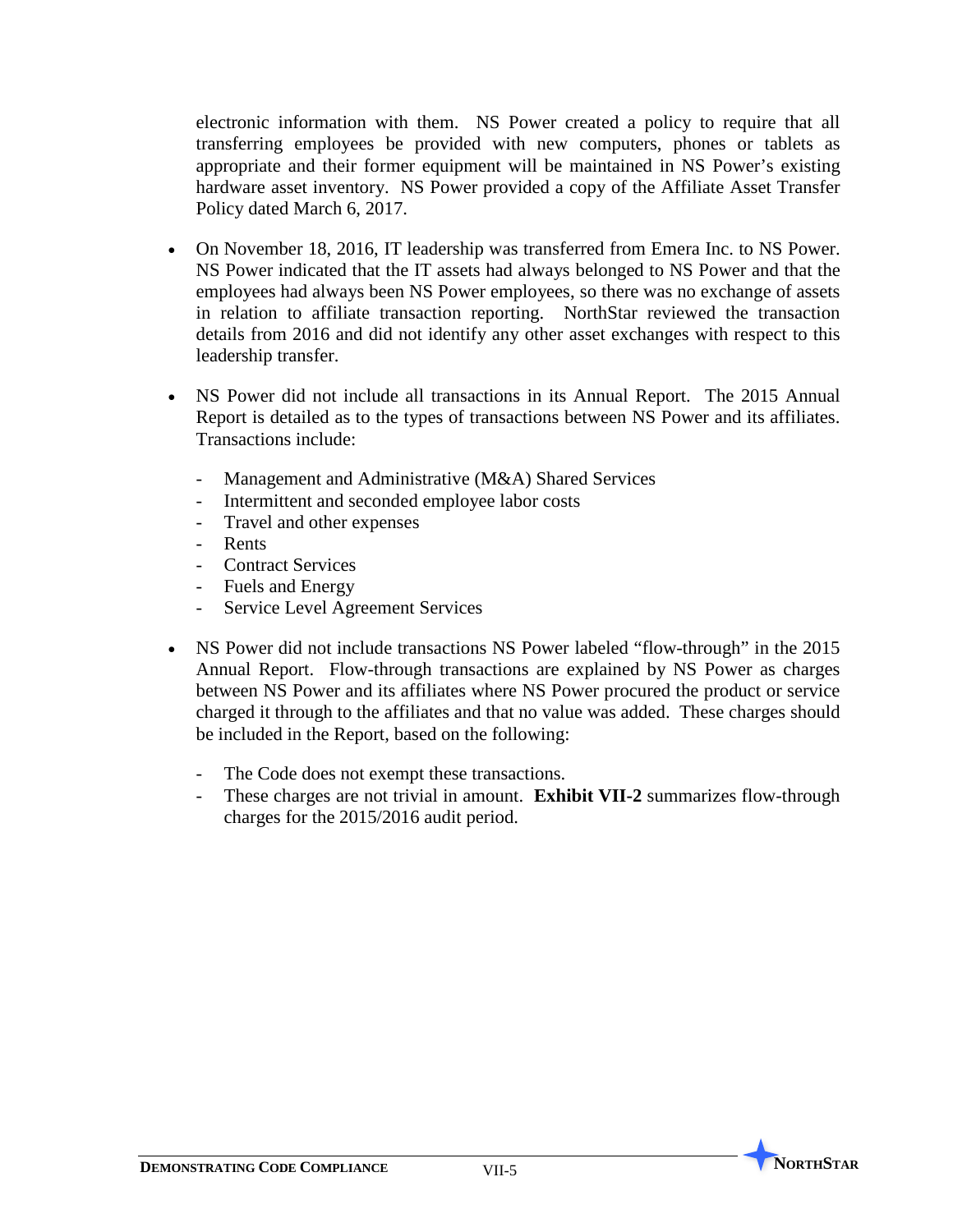| <b>Provider</b> | <b>Receiver</b> | <b>Amount</b> |  |
|-----------------|-----------------|---------------|--|
| 2015 NS Power   | Emera Inc       | \$218,317     |  |
| 2015 NS Power   | Emera Maine     | \$1,362       |  |
| 2015 Emera Inc. | <b>NS Power</b> | \$747,579     |  |
| 2016 NS Power   | Emera Inc       | \$821,360     |  |
| 2016 NS Power   | Emera Maine     | \$1,782,139   |  |
| 2016 NS Power   | <b>EUS</b>      | \$23,915      |  |
| 2016 Emera Inc. | <b>NS Power</b> | \$2,697,790   |  |

## **Exhibit VII-2 4th Quarter 2015 and 2016 Flow-through Charges**

- Failure to report these items based on "value-added" is inconsistent with numerous other transactions that are flow-through such as travel insurance charged to NS Power from Emera that are included in the Annual Report.
- Affiliate transaction accounting practices are troublesome when demonstrating a transparent control environment and external audit perspective. For example, many affiliate transactions are not supported by formal invoices between entities.
	- Charges between affiliates are processed three ways: Global Intercompany System (GIS), Journal Entry, or Paper Invoice.
	- EUS and EEI and NS Power Information Technology (IT) provide monthly invoices for services provided.
	- Monthly allocated charges for M&A services are entered directly into Oracle as Journal Entries.
	- Typical GIS transactions include seconded employees, employee time charges, travel and expense charges, and many charges from Emera that are not included in M&A services. GIS transactions are entered into the accounting system as they occur.
	- Once a GIS transaction is approved by the receiving affiliate, the charge is paid through an intercompany clearing account.
	- Sharing this financial system, Emera Inc. and NS Power do not prepare monthly invoices that display date, cost, and service provided.

### **Protocol 7.1(b)**

## **2. NS Power did not comply with Protocol 7.1(b).**

To comply with Protocol 7.1(b), for each item on the listing NS Power must report the price received or paid and, as appropriate, the relevant fully allocated costs or market values, along with notes providing full explanatory detail.

The 2015 Annual Report provided pricing as required:

- The price received or paid
- The pricing mechanism
- Additional notes related to the pricing

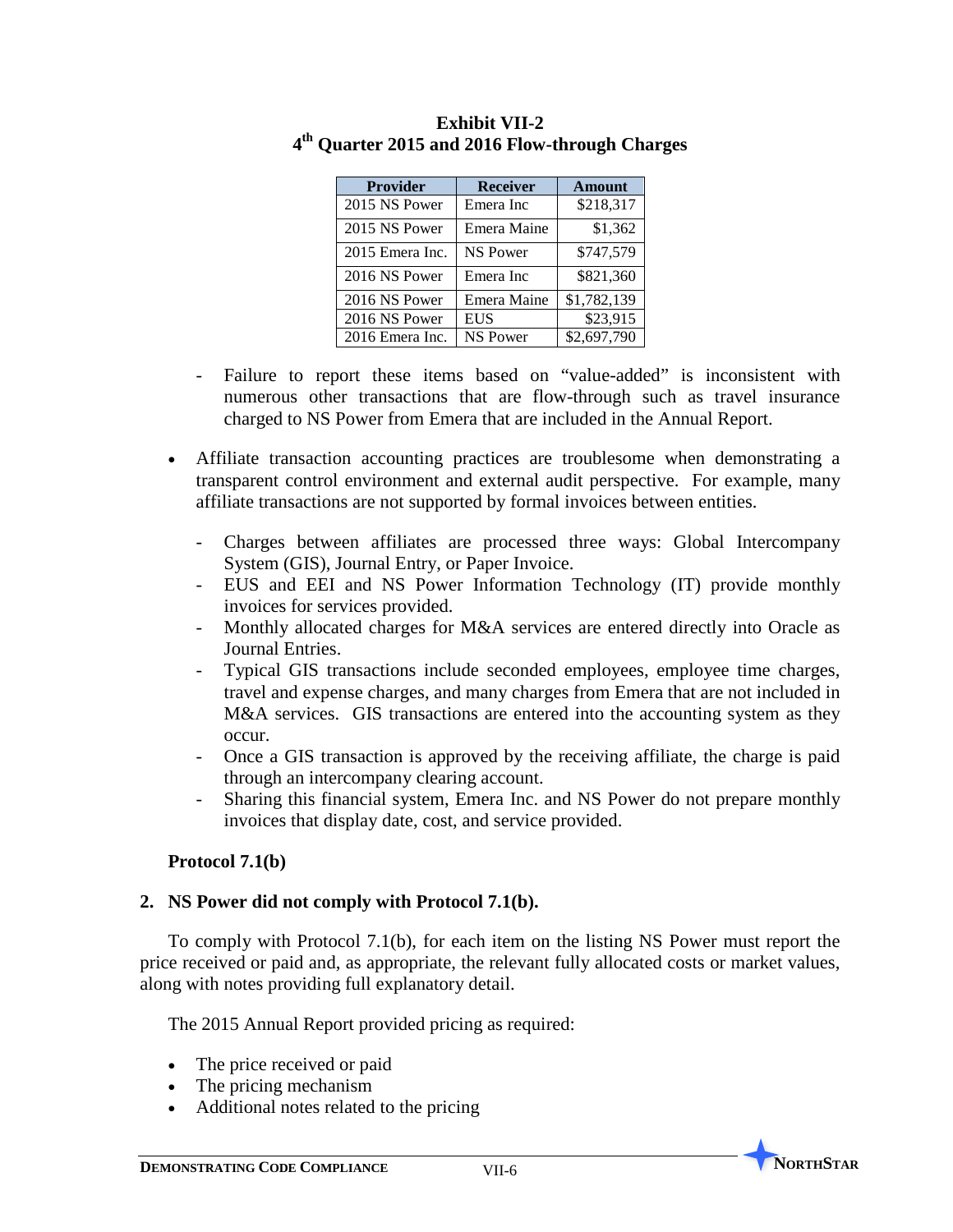Labour costs include fringe benefits and a 55 percent overhead mark-up. However, NS Power's methodology for calculating its overhead rate is inconsistent.

- The mark-up rate used in 2015 was 55 percent. It is unclear how NS Power determined this rate. On February 6, 2015, NS Power determined the actual rate for 2014 was 51 percent and that the five-year average was 51.3 percent. NS Power does not use budgeted information for determining the rate.
- In 2016, the 55 percent rate approximates a historical average (54.5 percent) and 2015 actual overhead (56 percent).
- NorthStar reviewed a variety of affiliate transactions including: M&A services, corporate transactions, goods and services, and rents to determine:
	- Accuracy
	- Timeliness
	- Pricing Mechanism
	- Appropriate support documentation
- NorthStar's testing found:
	- The allocation percentages were correctly applied to actual cost.
	- The Journal Entries were correctly input.
	- The affiliate was billed at end-of-month.
	- NS Power was paid within 30 days
- NS Power is not managing its lease at 1223 Lower Water Street according to the lease requirements.
	- NS Power did not charge the contractual square footage in 2016. According to NorthStar's analysis Emera owes NS Power an additional for unbilled square footage.
	- NS Power has a lease agreement with Emera, but does not have leases with EEI and ENL.

## **Protocol 7.1(c)**

## **3. NS Power partially complied with Protocol 7.1(c).**

Where fair market value (FMV) is used, NS Power must provide how the value was determined, including the comparative source for the value. It is important to note that Code compliance is based on "where" FMV is used, not whether it is required to be used.

• NorthStar reviewed the transactions found in the 2015 Annual Report and the 2016 quarterly and monthly affiliate transaction accounting spreadsheets, and found the following transactions included FMV descriptions:

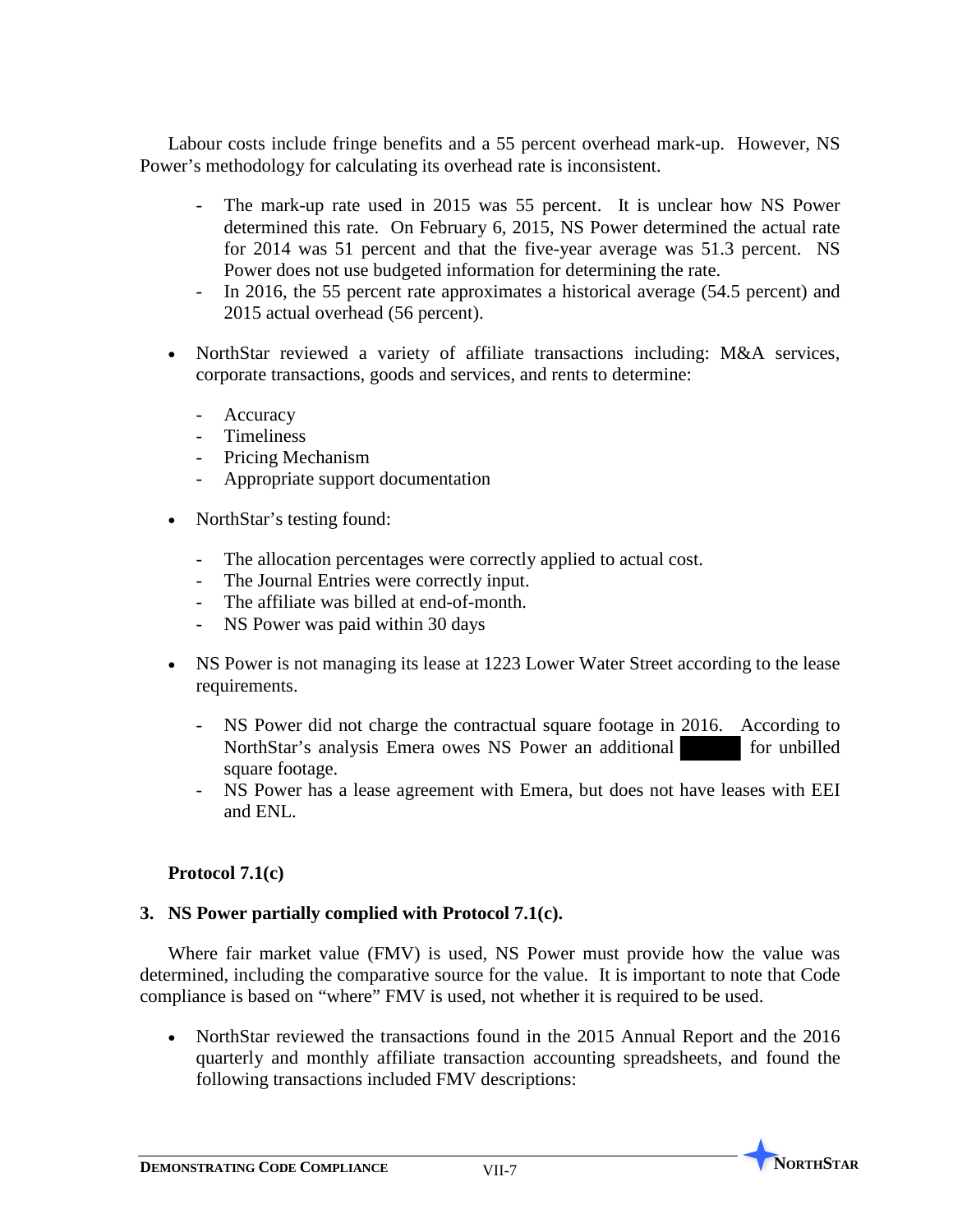- Parking
- Rent
- Fuels and purchased power
- Equipment storage
- Provision of inventory items
- Transformer Services (2011 Contract)
- Power-line technician services (2014 PLT Contract)
- NS Power does not provide comparative sources for FMV as back up information to the transactions in the Annual Report.

### **Protocol 7.1(d)**

### **4. NS Power complied with Protocol 7.1(d).**

Where cost allocations are involved, a description of the cost allocators and methods used to make the allocations should be included in the Annual Report.

- The 2015 Annual Report and the 2016 quarterly and monthly affiliate transaction accounting spreadsheets identified the types of transactions using cost allocators. Transactions include:
	- Overhead costs associated with seconded employees and employees on intermittent assignments.
	- IT charges.
	- Procurement charges.
	- Software applications.
	- Corporate support services (also discussed in Protocol 7.1(e)).
- NS Power provides a description of the cost allocator and how it is used.

### **Protocol 7.1(e)**

### **5. NS Power did not comply with Protocol 7.1(e).**

To comply with Protocol 7.1(e), NS Power must provide a summary of corporate services and the methodology for ensuring fair allocations of these costs.

- Protocol 7.1(e) does not prescribe allowed corporate services or that they must be allocated, only that they are summarized and ensure a fair allocation methodology.
- The 2015 Annual Report Appendix E included the following corporate support services:
	- Internal Audit
	- Corporate Secretary
	- Corporate Insurance
	- **Security**

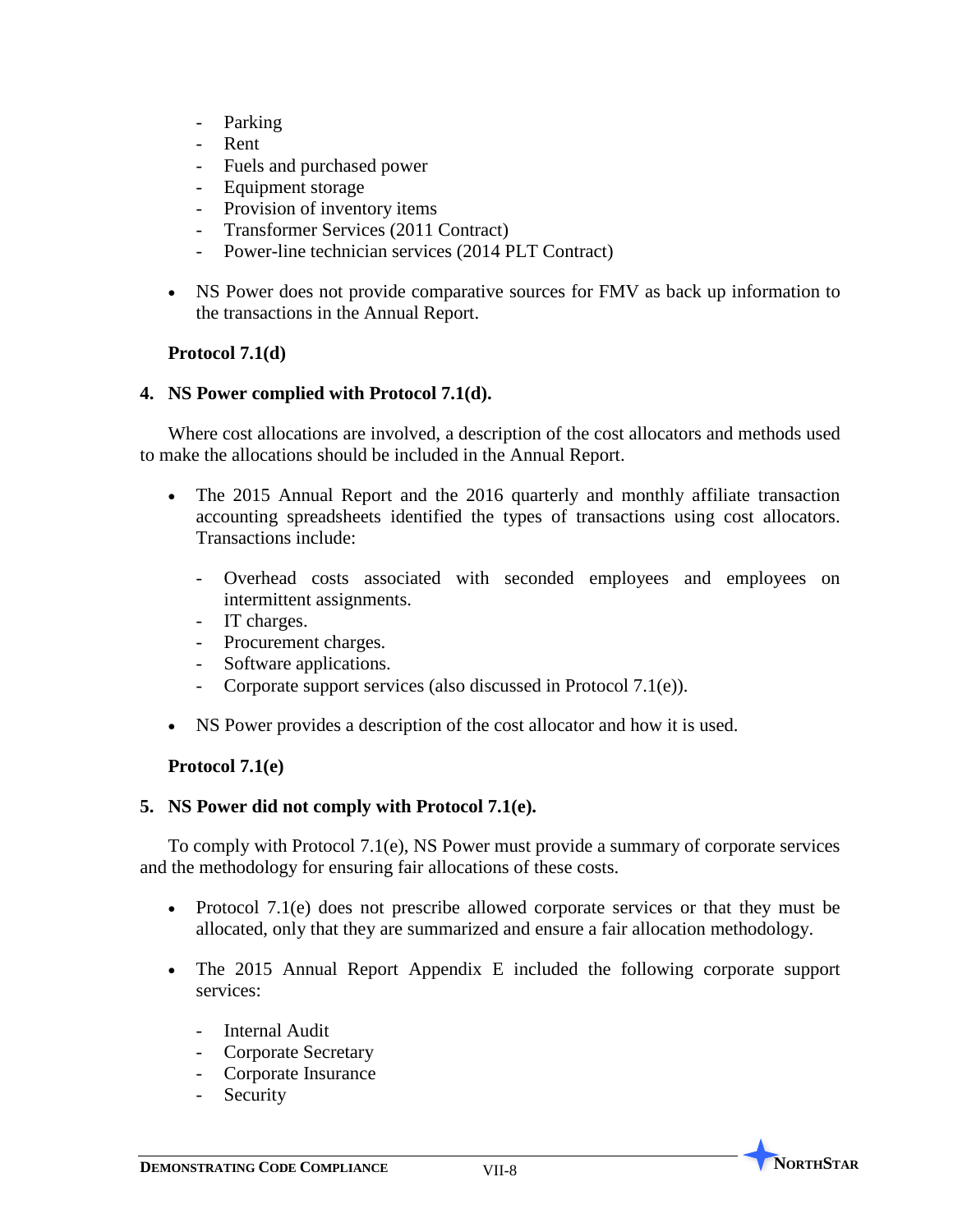- Environmental Policy and Programs
- Corporate Tax Services
- Account Payable
- Treasury and Investor Services
- Employee Services
- **HR Strategy**
- Safety
- Corporate Overhead
- NS Power did not include Payroll, Investor Relations, and External Financial Reporting in its list of corporate support services in Appendix E of the 2015 Annual Report. Emera provides these corporate support services to NS Power. The Code does not differentiate as to who provides the service.
- Investor Relations is allocated 50 percent to NS Power and 50 percent to Emera without justification.

## **Protocol 7.1(f)**

### **6. NS Power complied with protocol 7.1(f).**

To comply with Protocol 7.1(f), NS Power must provide a summary of utility performance providing results under all established utility performance measurements for at least the last three years and detailed definition and explanation of each performance measurement. Other aspects of the utility performance report format, and contents thereof, shall be agreed upon in advance between NS Power and the Board.

- The information provided in the Annual Reports are the same performance measures used by NS Power as part of its Balanced Scorecard Process. The Balanced Scorecard is designed to translate organizational strategy and vision into measurable goals and objectives. NS Power's Balanced Scorecard includes financial and operational metrics (safety and health, people, customer and asset management). All Balanced Scorecard measures are included in the Annual Report.
- The Balanced Scorecard is tied to employee compensation and performance is categorized as threshold, target and stretch.
- Performance results are provided for the current and two prior years. Reliability and safety performance is benchmarked against other Canadian Electric Association (CEA) member utilities.
- The utility performance report includes a description and discussion of the measures. The reported information has evolved over time in response to requests from the UARB.

As part of its testing, NorthStar performed the following to determine the extent to which the Balanced Scorecard measures were embedded within NS Power's operations and consistently reported:

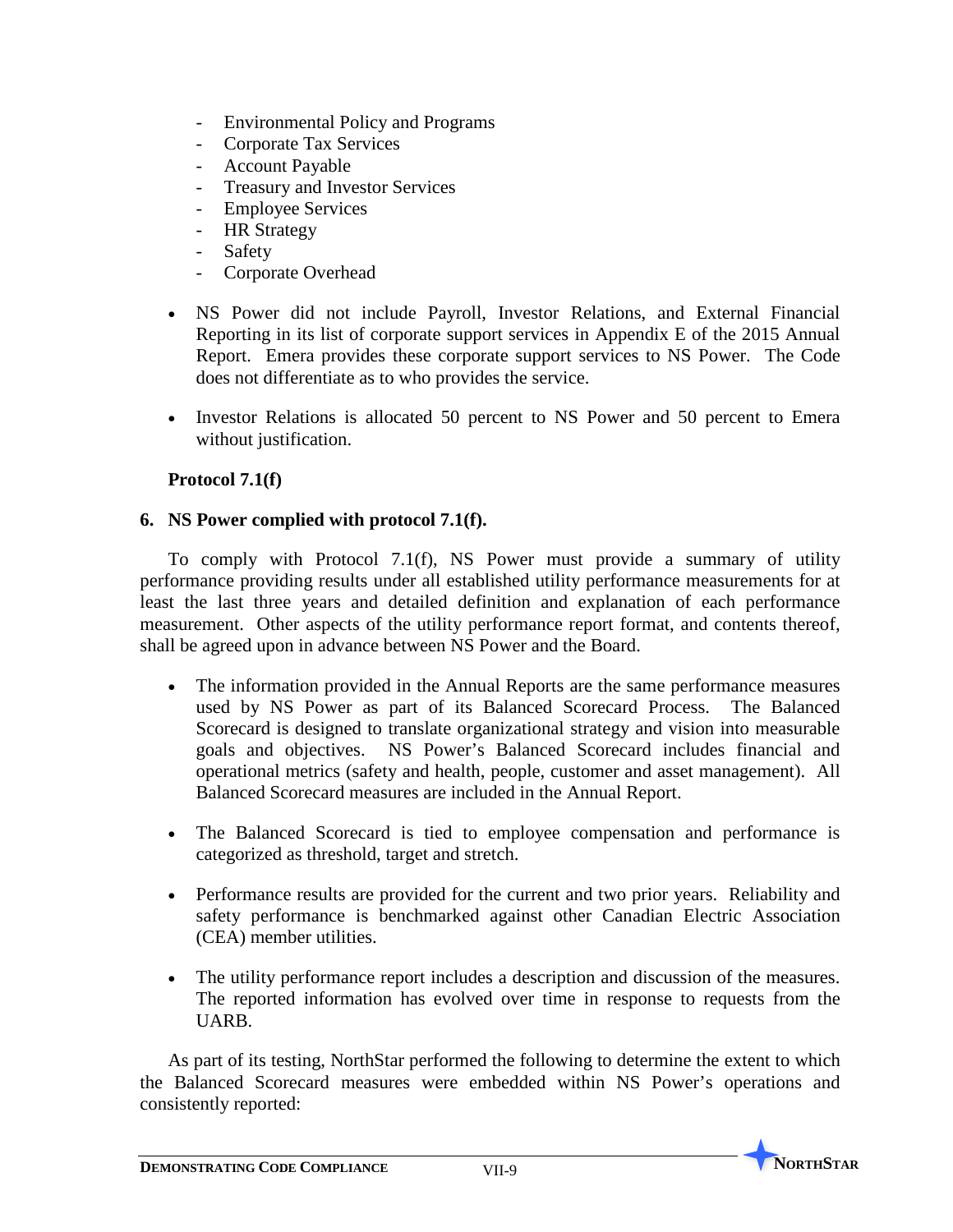- Reviewed Monthly Safety Excellence Newsletters.
- Reviewed PowerGram Newletters.
- Reviewed videos of Balanced Score progress. These are accessible to employees on the utility's intranet site.
- Reviewed Board of Director's meeting minutes.
- Interviewed NS Power personnel regarding the Balanced Scorecard process and links to compensation.
- Issued and reviewed requests for calculation methodologies, survey instruments, survey results and other support for selected measures.

In 2016, NS Power modified some of its performance measures. For these items, prior year performance is not listed.

### **Protocol 7.1(g)**

### **7. NS Power did not comply with Protocol 7.1(g).**

To comply with Protocol 7.1(g), NS Power must provide the latest version of its interaffiliate costing/pricing procedures required in Protocol 6.15. These include:

- A listing of each type of cost which is allocated or directly charged between entities and the factor(s) which is (are) used in the allocation
- An explanation of the bases for and calculation of each cost allocation factor used for transactions between and among corporate entities
- A listing of the total amount of each cost allocated or directly charged between or among corporate entities during the annual period
- A description of the detailed procedures used for identifying and assigning costs between affiliates
- A description of the control procedures for ensuring proper inter-affiliate cost assignment, including organizational responsibilities and accountabilities and review procedures; and
- Detailed procedures for determining FMV.

Protocol 6.15 requires that NS Power maintain complete and detailed documentation of its procedures for accounting for- and charging, assigning, and allocating the prices and costs of inter-affiliate transactions. NS Power did not comply with Protocol 6.15.

### **Protocol 7.1(h)**

### **8. NS Power complied with Protocol 7.1(h).**

To comply with Protocol 7.1(h), NS Power must provide a list of the number of employees transferred between NS Power and its affiliates during the year by level and job function.

• NS Power provided a list of employees transferred between NS Power and its affiliates in Appendix G of the 2015 Annual Report.

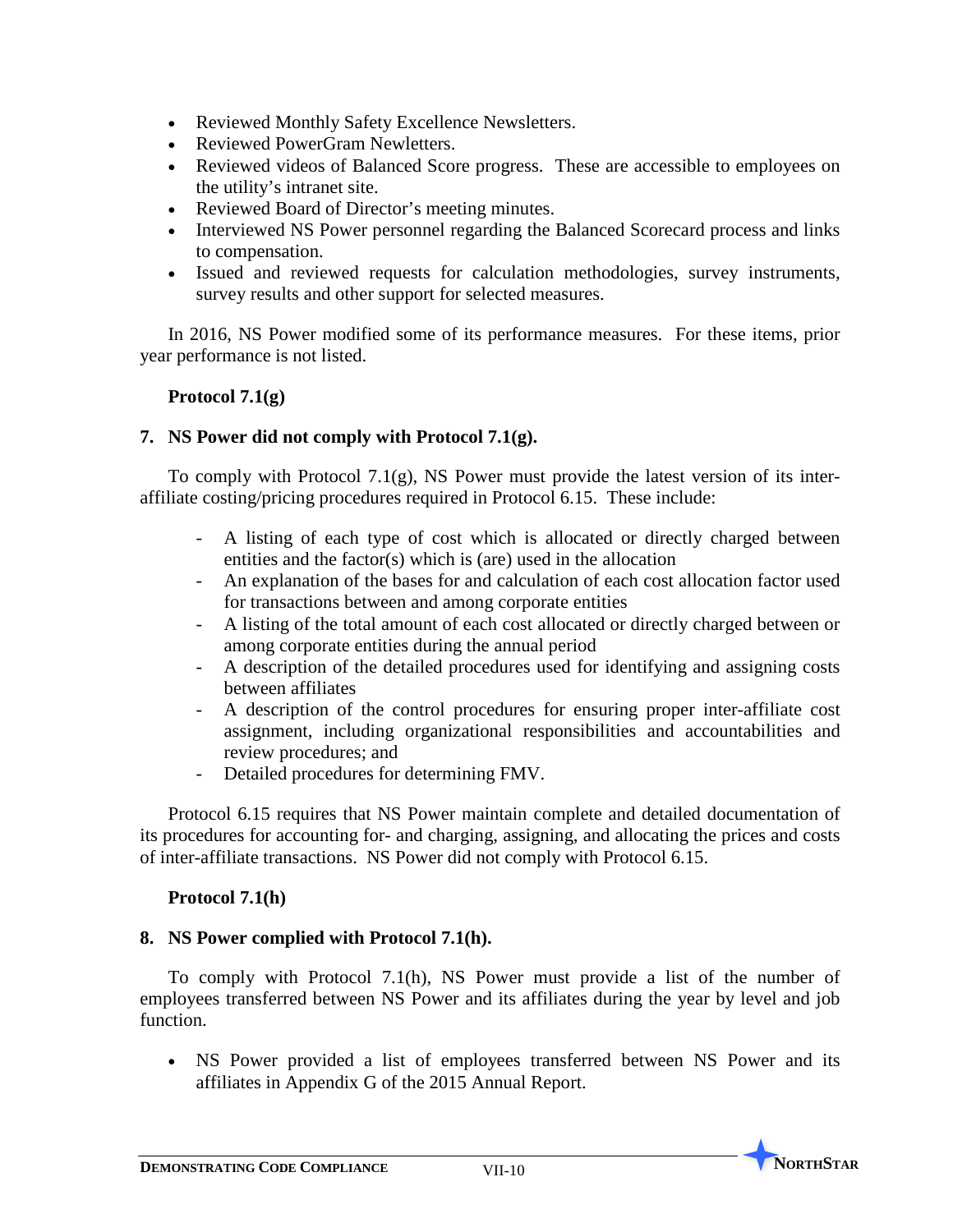- The NS Power list provided:
	- Employee Number
	- Position level (Director, Vice President, Manager, etc.).
	- **Organization**

## **Protocol 7.1(i)**

### **9. NS Power complied with Protocol 7.1(i).**

NS Power's Annual Report provided a list of corporate entities in which NS Power's parent company has any amount of ownership. For those entities that are affiliates, as defined by the Code, the list included the name and address of each affiliate, a brief description of its activities and the names, addresses and telephone numbers of its officers.

### **Protocol 7.1(j)**

### **10. NS Power did not comply with Protocol 7.1(j).**

To comply with Protocol 7.1(j), NS Power must provide the most recent version of NS Power's internal Guidelines for implementing this Code of Conduct, as specified in Section 7.11.

- The Board approved this Affiliate Code of Conduct for NS Power, attached to a letter sent to NS Power dated August 19, 2015. It replaced the previous Code effective October 1, 2015.
- The NS Power Affiliate Code of Conduct 2015 Report was submitted May 3, 2016, seven months after the effective date of the Code.
- NS Power's Guidelines as submitted were not developed to address this Code of Conduct. The Guidelines provided in the Annual Report are dated November 2012, almost three years before the Board Decision approving this Code.

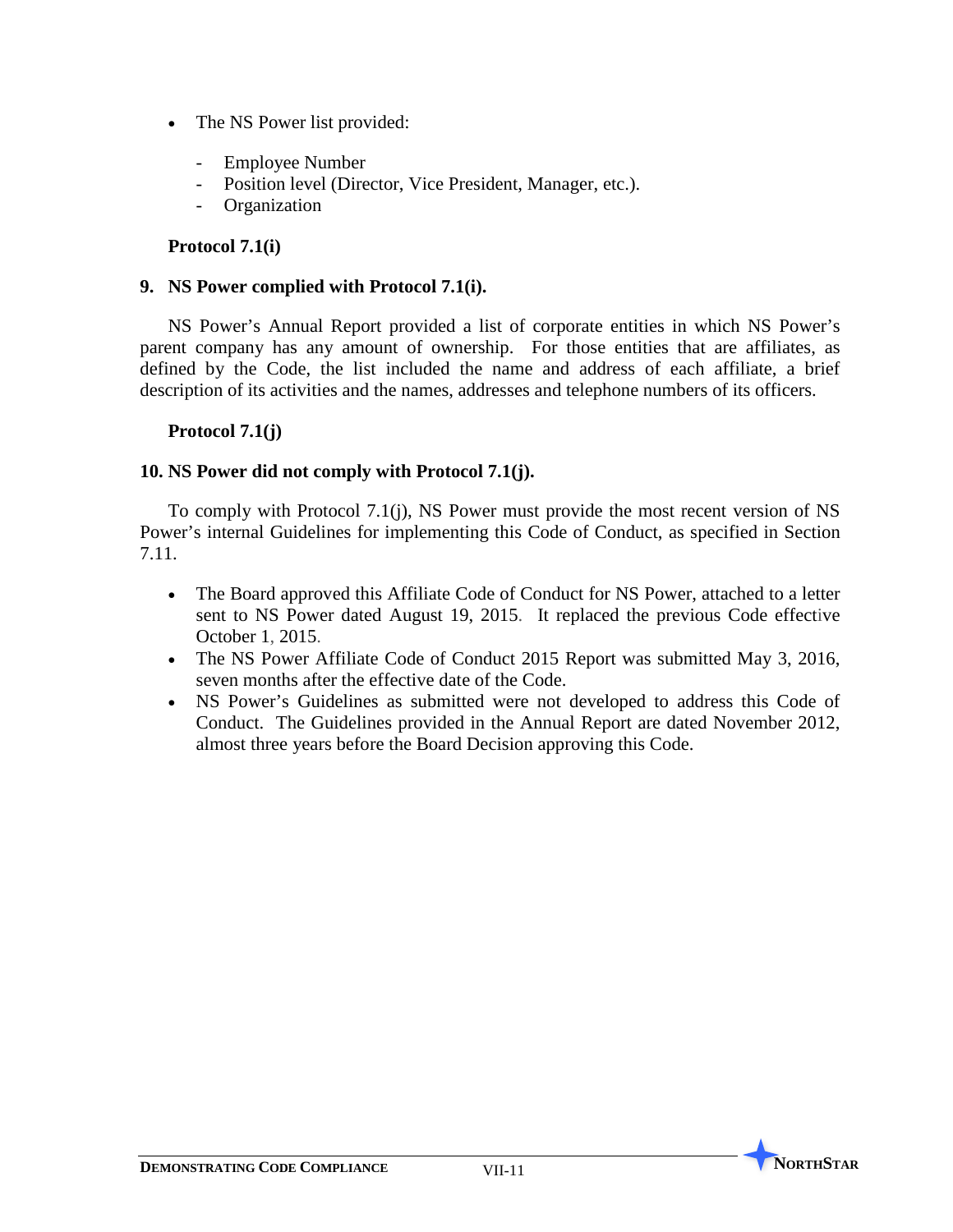## **Protocol 7.2**

**7.2 NS Power shall be subject to external audits of affiliate transactions and transfers of employees between NS Power and its affiliates from time to time as the Board determines to be appropriate. The auditor shall be subject to approval by the Board. Understanding that internal control remains an important measure, NS Power shall conduct an internal audit program encompassing an appropriate level of testing affiliate transactions on an annual basis, except in years subject to an external audit by the UARB. Compliance with Internal Audit requirements will be confirmed through a certificate of compliance from NS Power in accordance with Section 8.1.**

### **NS Power Compliance Guidelines**

*7.2 In years when there is not an external audit of the Code of Conduct, Internal Audit shall test NS Power's compliance with the Code of Conduct by reviewing its control measures. Internal Audit shall not test the validity of individual transactions, but will be testing the processes to ensure that the transactions have complied with the Code of Conduct.*

*Internal Audit shall prepare documentation about its findings and shall discuss them with NS Power.*

*Following its review of NS Power's control measures, Internal Audit shall sign a Compliance Certificate confirming that it has complied with its requirements under the Code of Conduct.*

### **Findings and Conclusions**

### **11. NS Power complied with Protocol 7.2.**

To comply with Protocol 7.2, NS Power must:

- Conduct internal audits of the Code in years where there is not an external audit
- The audit will include an assessment of internal controls
- The audit will include testing of transactions

The Board's Decision M06268 dated August 19, 2015, noted that the Board would proceed with an external audit after the new Code had been in place for one year – this Compliance Audit. An NS Power internal audit was not required for CY2015 and CY2016.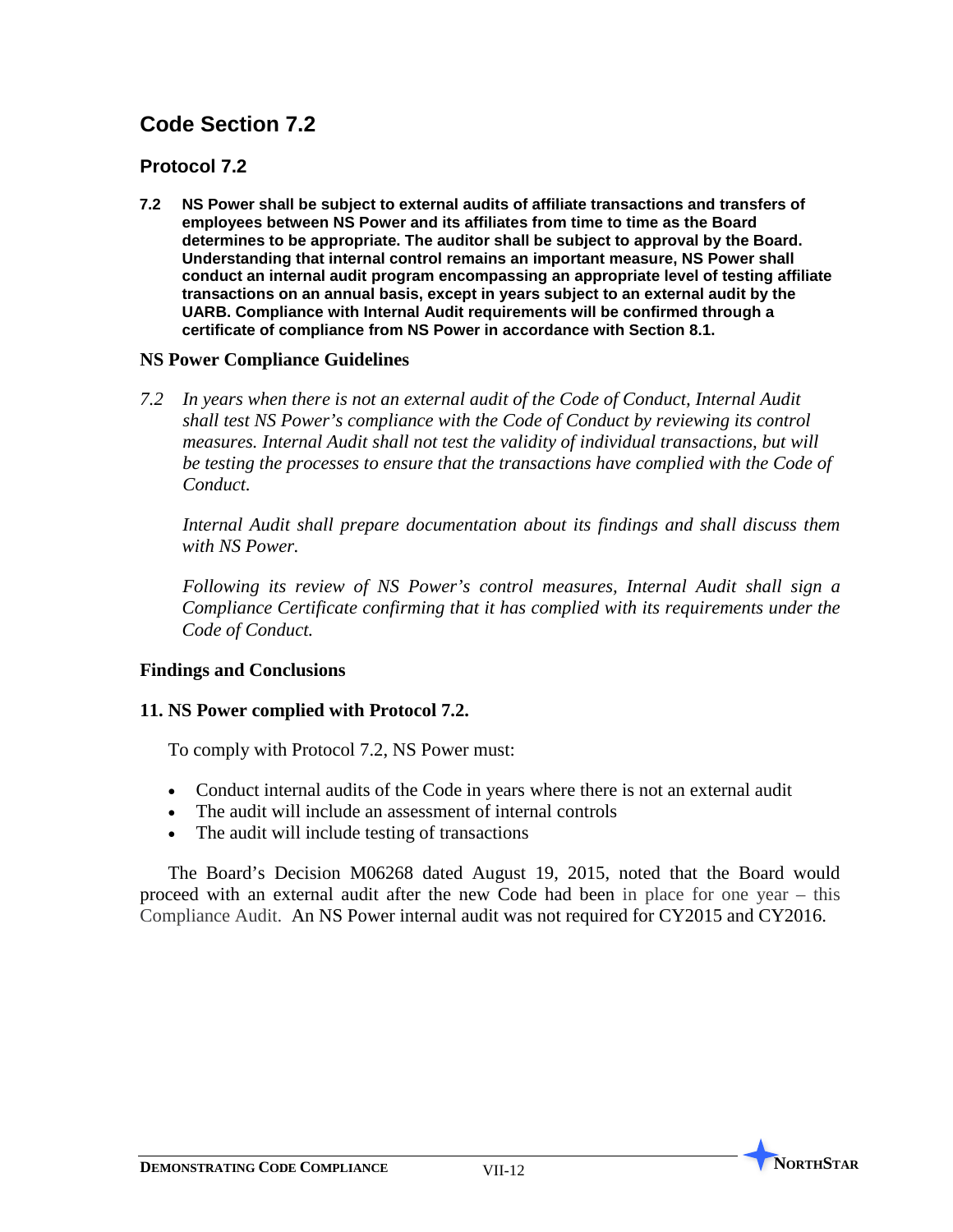# **Protocol 7.3**

**7.3 All newly entered, renewed, extended, or otherwise altered or amended NS Power agreements with an affiliate (excepting those energy transactions addressed by the agreement between NS Power and Board Counsel as recorded in 2007 NSUARB 17 4, at para. 42) will contain provisions sufficient to require and assure that the affiliate will make available all of its books and records (notwithstanding any agreement the affiliate has with any third party) as may in the judgement of the Board be necessary to: (a) examine the market competitiveness of the terms and conditions of such affiliate agreement with reference to any similar agreements the affiliate has with third parties, or (b) verify that agreements between the affiliate and NS Power are independent of and in no way linked to agreements between the affiliate and third parties in a manner that causes financial or other harm or loss to NS Power. Moreover, if executed by NS Power no such commitment shall be considered binding, or effective in the absence of such provisions.**

## **NS Power Compliance Guidelines**

*7.3 New agreements or master agreements negotiated with affiliates contain mandatory provisions indicating that the affiliate agrees and understands that the UARB has the jurisdiction and authority to review the affiliate's financial records and documentation to ensure that the affiliate is charging NS Power rates which are the lesser of the affiliate's fully allocated costs or fair market value* 

*The Board will ensure that this information is maintained in confidence and not passed to NS Power.* 

*The statements referred to in 2007 NSUARB 174 refer to grandfathered provisions in prior affiliate agreements. All new agreements, however, should contain the mandatory disclosure wording in the Terms and Conditions.* 

### **Findings and Conclusions**

## **12. NS Power did not comply with Protocol 7.3.**

Newly entered, renewed, extended, or otherwise altered or amended NS Power agreements with an affiliate must contain provisions sufficient to require and assure that the affiliate will make available all of its books and records. NS Power failed to comply with this Protocol in numerous aspects with few exceptions.

- NS Power's amended agreements with Bridgeport Energy LLC, Brooklyn Power Corporation, Emera Brunswick Pipeline Ltd., Emera Energy and Emera Utility Services in 2015 and 2016, for IT services did not contain books and records access provisions, although the initial agreements from previous years generally contained access provisions.
- NS Power's agreement with Emera Inc. dated October 30, 2015, did contain a provision for books and records access.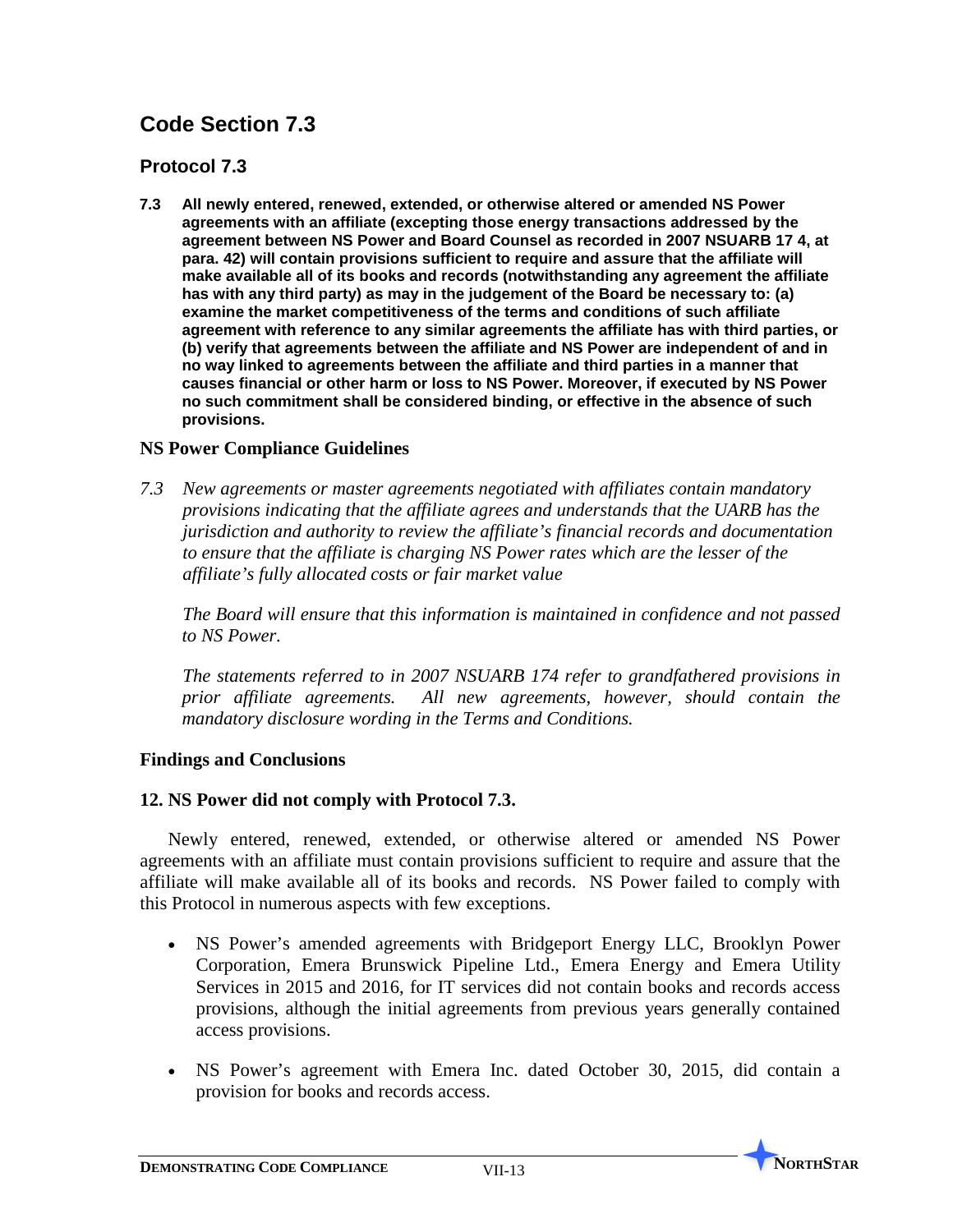- NS Power's agreement with EUS for PLT services dated October 1, 2014 (prior to the audit period and this Code) did not contain a books and records access provision.
- NS Power's agreement with NSP Maritime Link Inc. incorporated records access provisions (prior to the audit period – January 1, 2014). The License Agreement dated July 5, 2016 did not.
- NS Power's purchase agreements with Cape Sharp Tidal Venture Ltd. did not contain books and records access provisions.
- In 2015 and 2016 there were four instances where EUS, an affiliate, submitted a bid in response to an RFP resulting in an agreement for services. NS Power's Purchase Order terms and conditions specify that each party may provide the other party with confidential information required by law or regulatory body with written consent. This does not comply with the Code.
- Numerous Change Orders related to PO#285723 for transformer oil testing services were approved by NS Power. These Change Orders did not have provisions for books and records access.
- NS Power's newly created agreement with EUS for the Canso project does not contain provisions for access to books and records, nor does the Purchase Order  $(PO#304604)$  in the amount of
- NS Power's lease agreements with affiliates do not contain books and records access provisions.

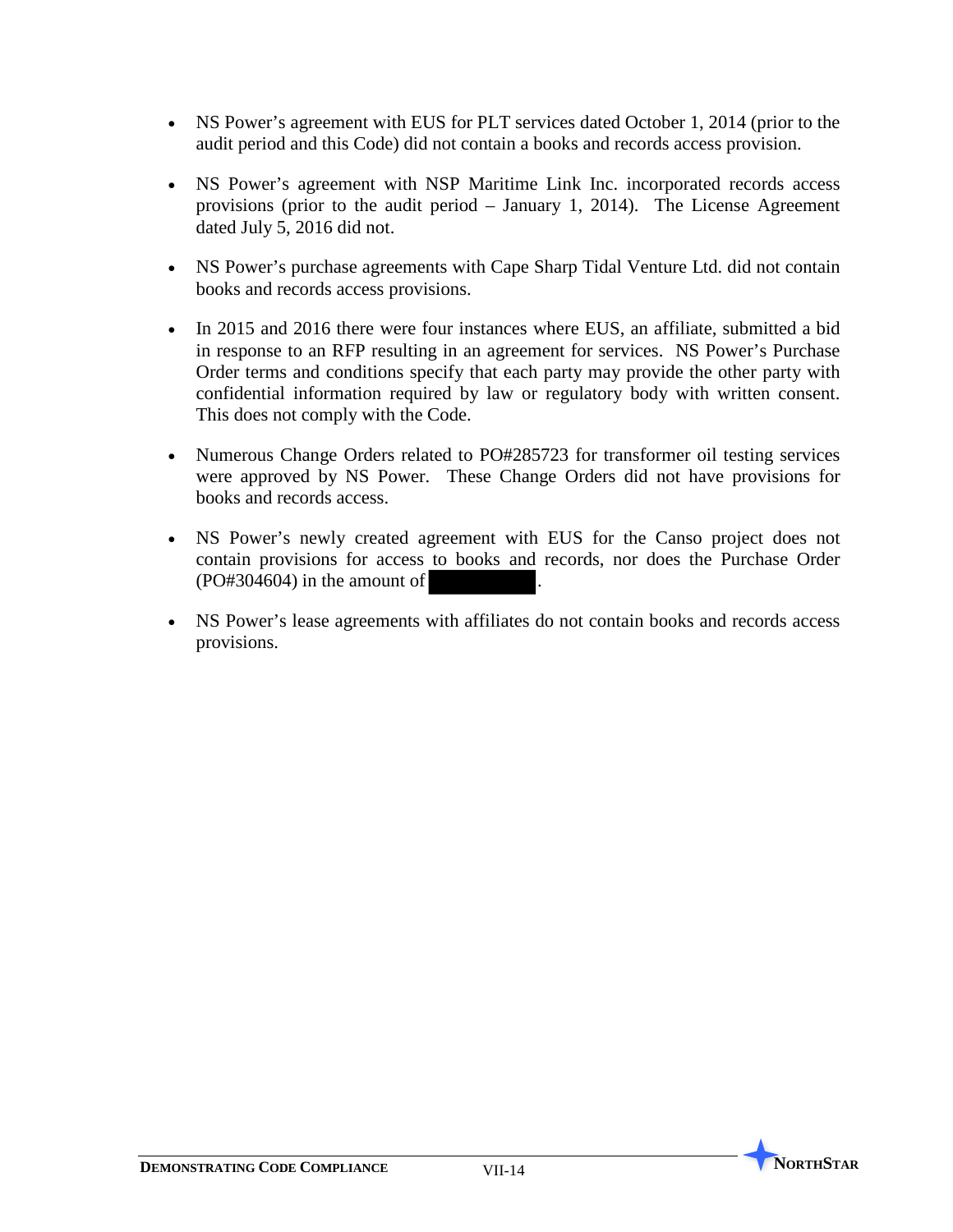## **Protocol 7.4**

**7.4 NS Power shall submit to the Board annually, all internal Code of Conduct implementation guidance along with a summary of significant interpretations or judgements made by NS Power related to the Code during the year.**

### **NS Power Compliance Guidelines**

*7.4 If NS Power is asked about whether a potential transaction or situation complies with the Code of Conduct, and the situation requires interpretation of an issue which hasn't been raised before, NS Power will document the request and the advice provided.* 

*Regulatory Affairs maintains the listing of significant interpretations or judgments relating to the Affiliate Code of Conduct.* 

## **Findings and Conclusions**

### **13. NS Power complied with Protocol 7.4.**

NS Power submitted its Code of Conduct Guidelines in its 2015 Annual Report dated May 3, 2016. Protocol 7.4 does not require that the Guidelines are current or relevant to the Code in effect at the time.

NS Power addressed interpretations and judgements in its 2015 Annual Report Appendix K. NS Power identified three interpretations/judgements to the Code.

- The first judgement involved the re-hire of an NS Power retired engineer as an Emera Inc. employee and sharing the employee with NS Power. Emera Inc. bills the employee's time and expense and required the employee to sign a confidentiality agreement about any current and former work for NS Power.
- The second judgement granted computer access to NS Power's purchase order approval system (Oracle) for the CIO, an Emera employee. NS Power Purchase Order agreement approval granted to an Emera Inc. employee does not comply with the Code.
- The third judgement addressed the hiring of internal audit external resources. NorthStar believes that this did not present a Code compliance issue.

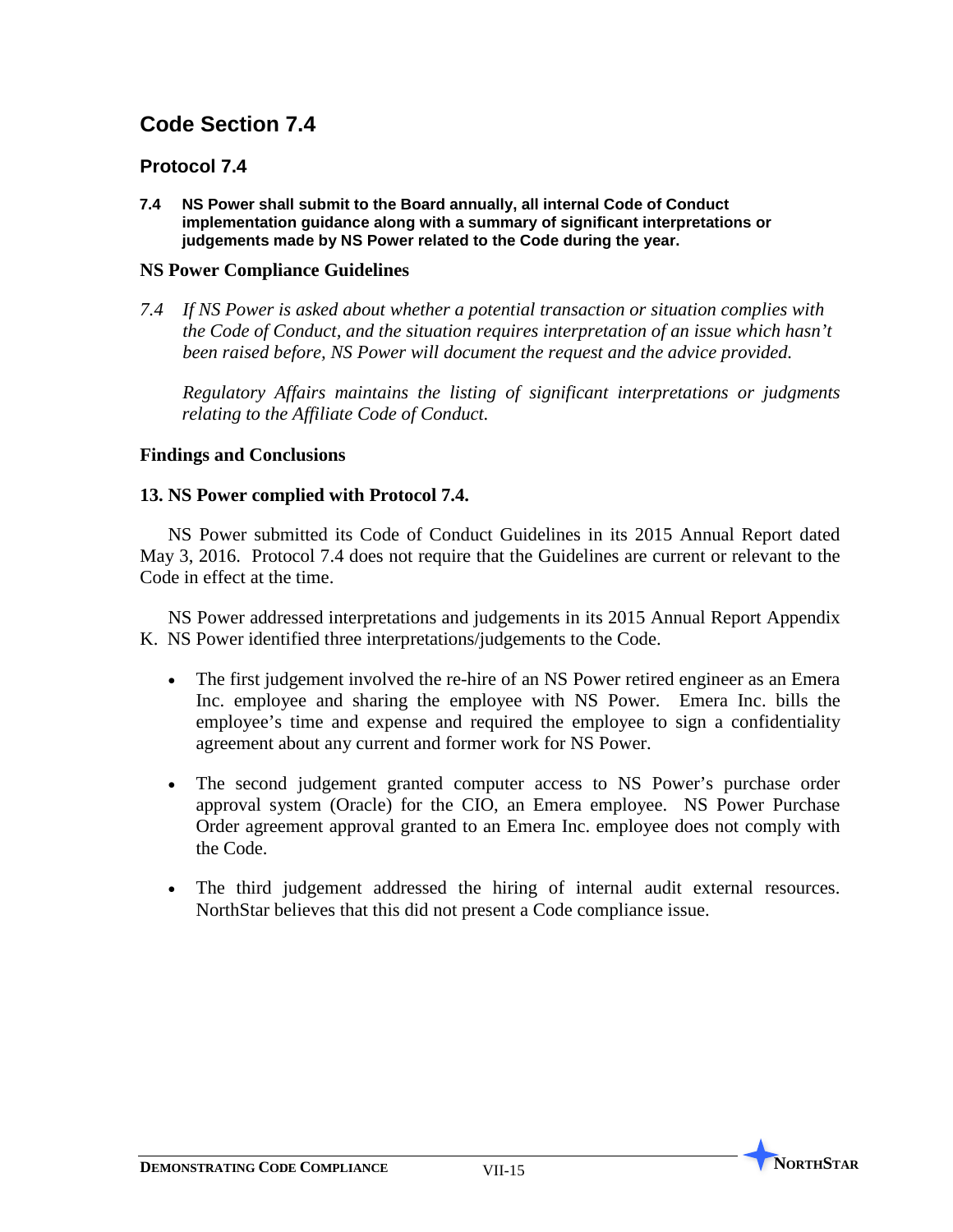## **Protocol 7.5**

**7.5 In order to monitor compliance, the Board at any time may review the records of NS Power and the records of NS Power affiliates as the Board deems required in assuring compliance with any provisions of this Code and with the duty to deal at arm's-length with affiliates.**

### **NS Power Compliance Guidelines**

*7.5 If the Board wishes to review the records of an affiliate to determine whether that affiliate's transactions with NS Power are in the best interests of NS Power's customers and are compliant with the Affiliate Code, the affiliate and the Board will ensure that the Board will make arrangements to review the affiliate records in a way that will not allow that information to be shared with NS Power.* 

*NS Power can provide the Board with the appropriate contact information for the affiliates and can arrange meetings or other communications, but NS Power will not be privy to the affiliate's records or documentation.*

### **Findings and Conclusions**

### **14. NS Power did not comply with Protocol 7.5.**

To comply with Protocol 7.5, NS Power and its affiliates must permit access to books and records, and affiliate transactions must be at arm's-length.

NS Power's affiliates did not produce or provide access to its records. For example:

- Emera Inc. Board of Director Meeting Minutes and governance information.
- EUS and affiliates' Board of Director Meeting Minutes
- An Internal Audit Report related to NS Power and an affiliate.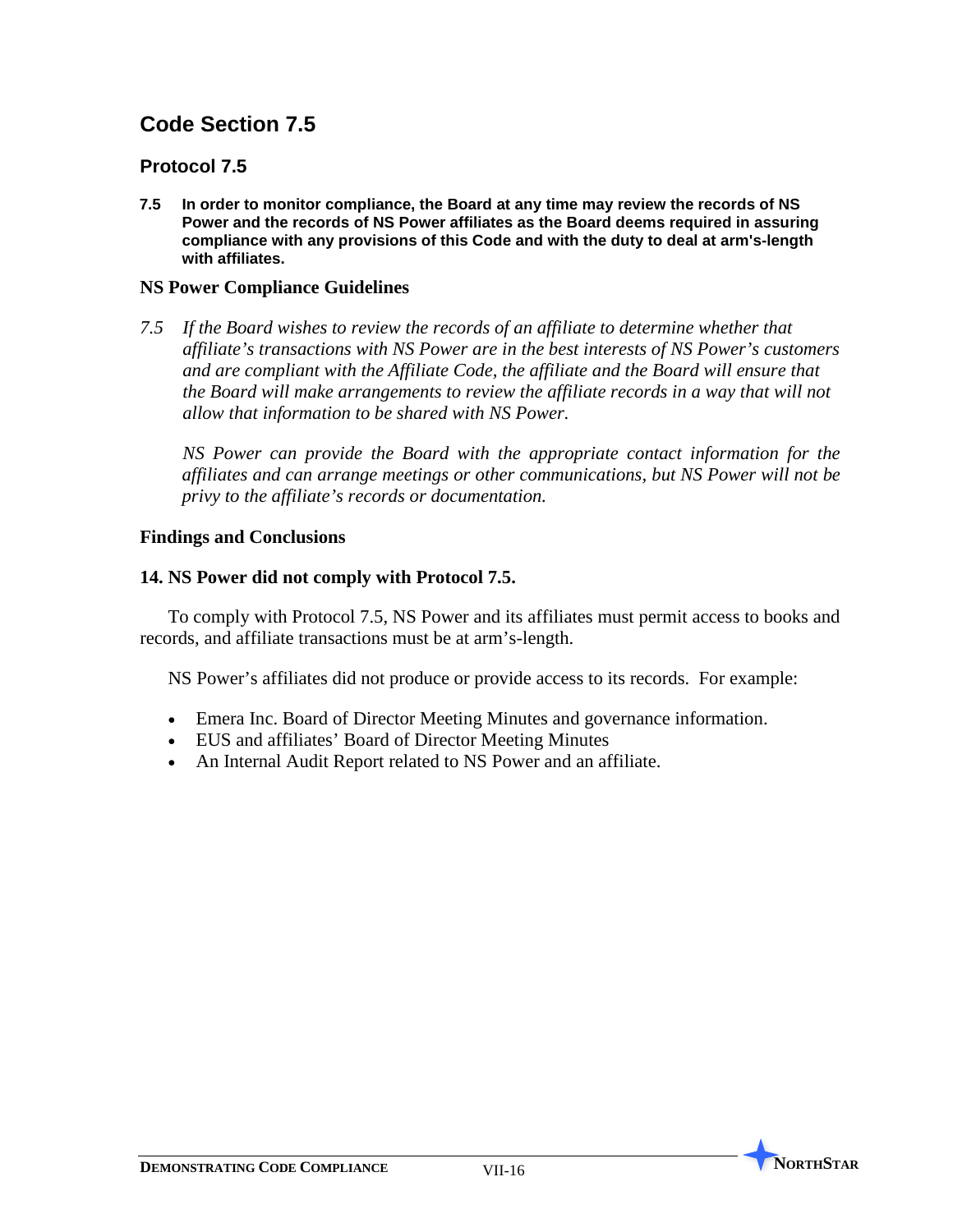## **Protocol 7.6**

- **7.6 NS Power will take the following actions to establish that each transaction with an affiliate is demonstrably the best option from among those reasonably available at the time for its customers.**
	- **(a) Where NS Power decides to transact with an affiliate, it shall document, contemporaneously with the time of the decision, efforts undertaken to identify commercially available alternatives, the alternatives identified, and a description of the basis for its decision to transact with an affiliate.**
	- **(b) This documentation shall contain a summary table or narrative that identifies all alternatives considered, lists each criterion considered material in deciding with whom to transact, compares each alternative under each such criterion, and explains the reasons for selecting an affiliate.**
	- **(c) NS Power's documentation shall contain summaries of all verbal communications substantially affecting its decision to transact with an affiliate, which summaries shall be prepared by an identified NS Power participant as soon as practicable following such communication.**
	- **(d) The documentation required to be maintained regarding affiliate transactions shall be prepared by or under the direction of an NS Power manager responsible for the costs that the transaction will cause NS Power to incur, and shall be accompanied, in all cases where transactions individually or in aggregate over any consecutive 12- month period exceed \$125,000, by an NS Power officer's level signifying the officer's review and approval of transaction decisions made and the sufficiency of the data gathering and analysis underlying them.**
	- **(e) To the extent that emergency circumstances require the waiver or delay in performing or documenting any normal step in the data gathering, analysis, and decision process, those circumstances shall be described in a document that shall be accompanied by a responsible NS Power officer's signature signifying the officer's verification that conditions were sufficient to warrant the suspension of normal steps or delay in documenting them.**

### **NS Power Compliance Guidelines**

- *7.6(a) NS Power has not developed any specific guidelines in respect to this protocol.*
- *(b) In accordance with Affiliate Code section 6.18 and the related and Guideline, NS Power shall ensure that it keeps complete documentation pertaining to its decisions to transact with affiliates. If Procurement is involved in the decision to transact with an affiliate, the Procurement Recommendation shall contain all the necessary components for documenting the decision and the basis for transacting with the affiliate.*

*Procurement will provide a copy of the Recommendation to Regulatory Affairs for review prior to signing any contract in order to ensure that the process is compliant with the Affiliate Code.*

*(c) If there are any verbal communications which affect NS Power's decision to transact with an affiliate, NS Power will note those communications as part of the Procurement Recommendation. Please refer to section 6.18 and 7.6(a) and (b) above.*

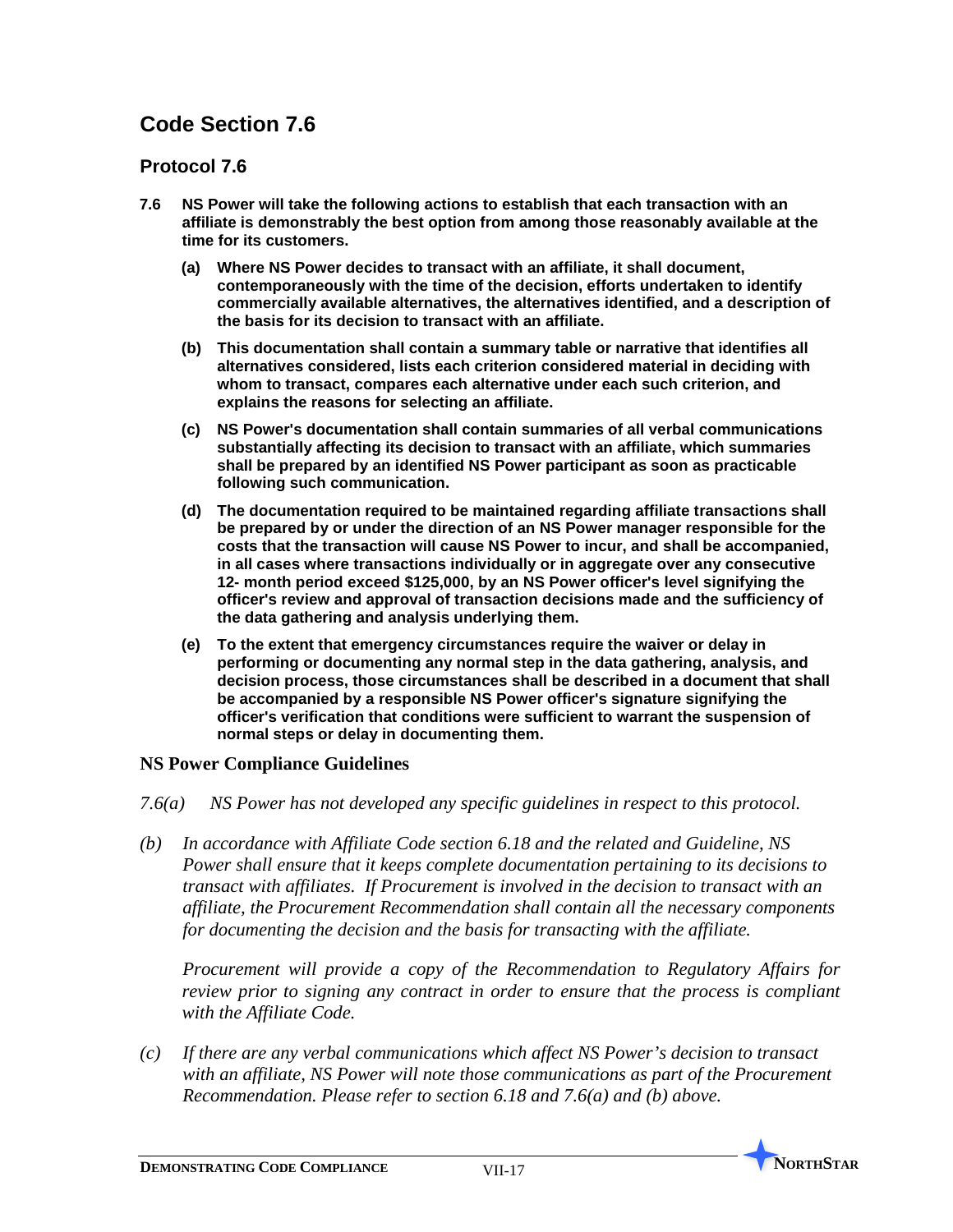- *(d) NS Power has not developed any specific guidelines in respect to this protocol.*
- *(e) NS Power has not developed any specific guidelines in respect to this protocol.*

### **Findings and Conclusions**

### **15. NS Power did not comply with Protocol 7.6.**

As reported in Code Section 2.1 and 2.2, NS Power did not contemporaneously document or provide an alternative analysis demonstrating the best available option for the affiliate transactions shown in **Exhibit II-1,** that include IT services, rent, various M&A services and general time and expenses.

- NS Power's discussions with EUS prior to the affiliate's proposal submittal for transformer oil testing the services, fails to comply with the Code.
- Self-provisioning analysis was not done for the four affiliate transactions with EUS executed during the audit period.

In the absence of documentation demonstrating the best option, NS Power cannot comply with Protocol 7.6 elements (a) through (e) requirements:

- Commercially available alternatives
- Summary narrative of all alternatives and basis for decision
- Additional summaries of verbal communications
- Preparation under an NS Power responsible manager responsible for costs and officer's verification
- Emergency conditions and officer's verification.

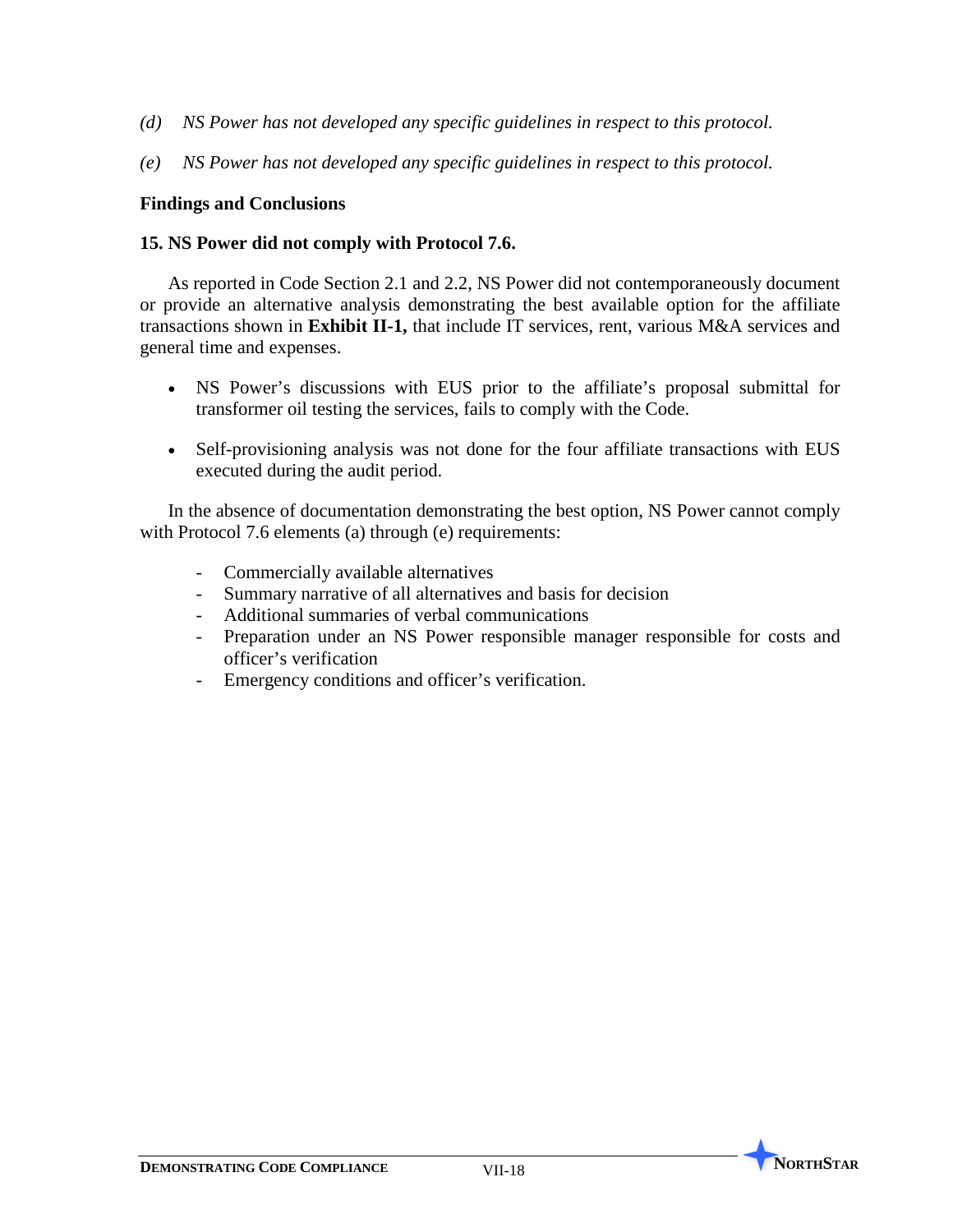## **Protocol 7.7**

- **7.7 Additional requirements shall apply to all "Large Transactions" with affiliates, which consist of those that meet the following criteria:** 
	- **(a) One-time transactions with a value of \$500,000 or more;**
	- **(b) Periodic, related transactions reasonably expected to reach in aggregate \$750,000 or more in any consecutive 12-month period;**
	- **(c) Transactions with: (a) a duration of 24 months or greater, taken alone or in combination with related transactions, and (b) with a value of \$250,000 or more.**
	- **(d) Loans or assignments of personnel between NS Power and an affiliate and involving work in more than 6 months of any consecutive 12-month period, or where costs of all employees involved in related activities or projects are reasonably expected to exceed \$500,000.**

### **NS Power Compliance Guidelines**

*7.7 Management & Administrative Services (formerly corporate support services or shared services) are assessed separately and are not required to comply with the provisions for Large Transactions.*

*Affiliate transactions related to capital work orders are reviewed and assessed as part of the capital work order process, but included in the annual transaction figures.* 

*If an employee is required to work for an affiliate for six or more consecutive months, that will be considered a secondment for the purposes of the Affiliate Code of Conduct. This will include full-time assignments and part-time assignments which are anticipated to occur regularly over a period of six months or more.*

*The home company and the affiliate will fill out the Secondment / Loan / Employee Assignment form provided by Regulatory Affairs and will include the following information:*

- *Employee name, current position (including job description if available), current business unit or department, direct supervisor and Senior Manager*
- *Proposed position, description of the work to be done (including job description if available), supervisor, length of the assignment, start and end dates, and the number of hours per week or month to be devoted to the assignment*
- *Rationale for the assignment, including the quantitative and/or qualitative benefit to NS Power's customers, and information about what benefits / skill sets the employee will derive as a result of the arrangement*
- *Identification of skill sets / expertise the employee is bringing to the assignment, indication whether the employee's current role needs to be reassigned (wholly or partially) to another employee or whether another employee needs to be hired to fill in*
- *Consideration of issues such as travel time, overtime entitlement, incentive payments, and other benefits to be provided to the employee*

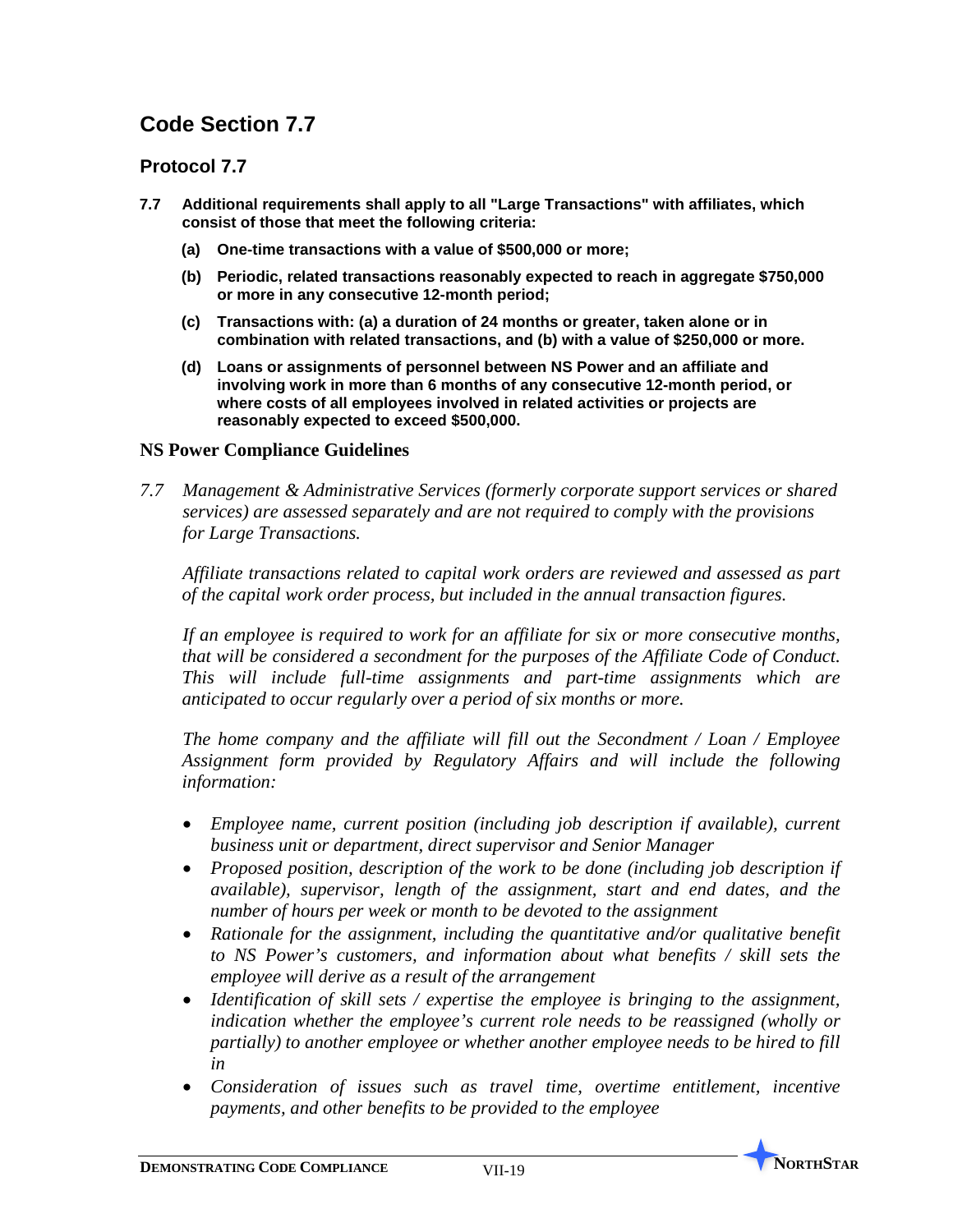- *Consideration of how the assignment will affect personal development plans and review of the employee's performance*
- *Consideration of computer hardware and software, cell phones and security passes, including whether it is necessary to provide the employee with access to the affiliate's systems, and whether the employee's access to his/her home systems needs to be modified*
- *Consideration of whether a non-disclosure agreement needs to be signed by the employee in order to protect NS Power's interests*
- *Identification of the people involved in the discussions (home department or business unit, proposed department or business unit, HR staff, IT, Corporate Security, etc.)*
- *Confirmation that HR at both NS Power and the affiliate have been involved in the arrangements*
- *Copies of documentation such as a secondment letter or memo (redacted as appropriate to protect the employee's personal information) formalizing the arrangement*

*Once the arrangements for the secondment or assignment have been proposed, Regulatory Affairs will create an Affiliate Transaction Pre-Approval Form which summarizes the proposed transaction and pertinent sections of the Code and Guidelines and which is signed by the home business unit, the receiving business unit, Regulatory Affairs, and a member of the Executive Leadership Team.*

### **Findings and Conclusions**

### **16. NS Power complied with Protocol 7.7.**

NS Power identified and quantified "Large Transactions." **Exhibit VII-3** summarizes transactions that are categorized as large transactions.

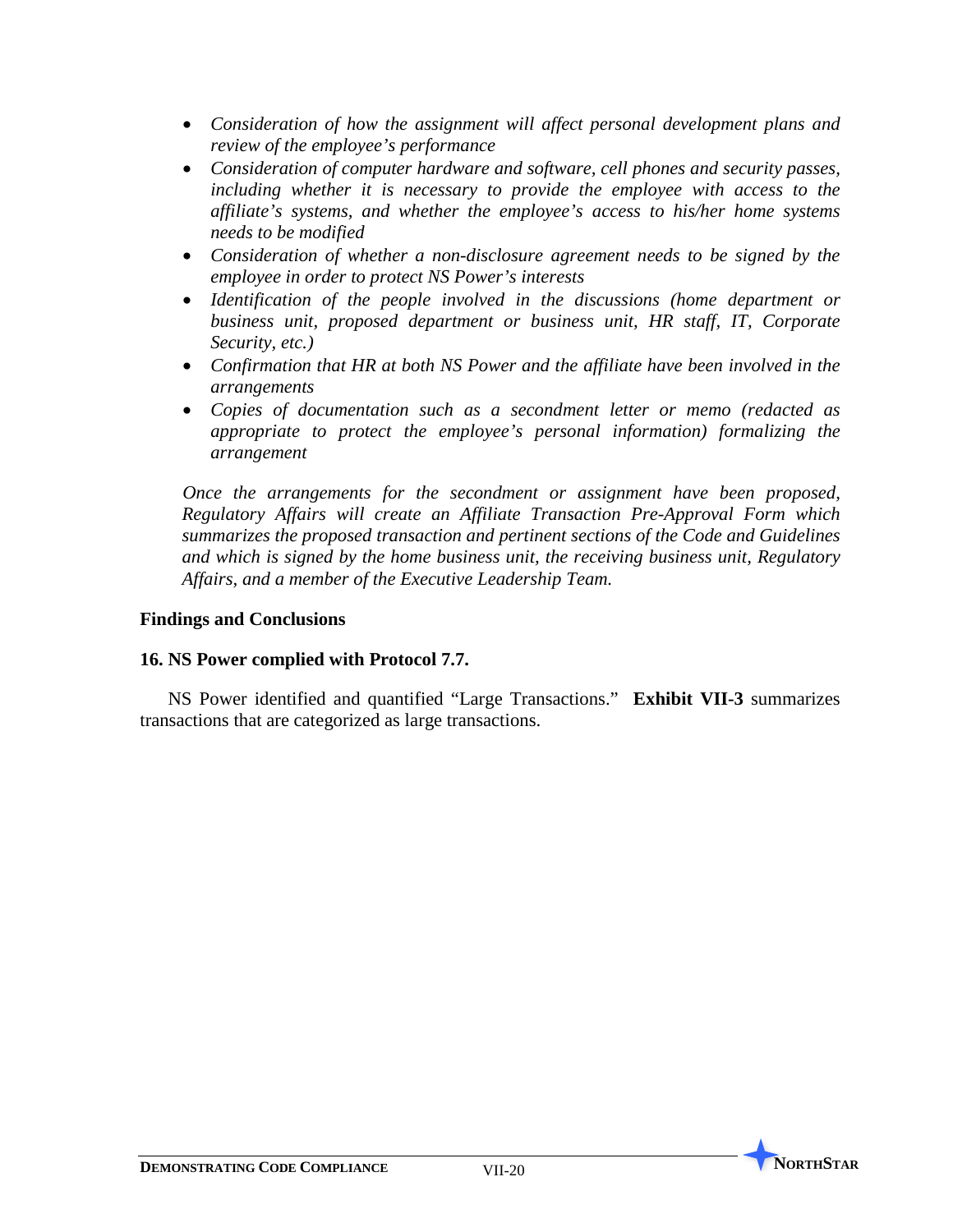| <b>Entity Provider</b>          | <b>Entity Recipient</b>   | <b>Transaction</b>       | 2,015     | 2,016     |  |  |
|---------------------------------|---------------------------|--------------------------|-----------|-----------|--|--|
| <b>NS Power</b>                 | Emera Energy              | <b>IT SLA Charges</b>    | 1,292,653 | 1,419,815 |  |  |
| <b>NS Power</b>                 | Emera Inc.                | <b>IT SLA Charges</b>    | 1,672,192 | 1,941,130 |  |  |
| <b>NS Power</b>                 | Emera Newfoundland        | <b>IT SLA Charges</b>    | 806,177   | 1,060,321 |  |  |
| NS Power                        | <b>EUS</b>                | <b>IT SLA Charges</b>    | 653,311   | 464,128   |  |  |
| <b>NS Power</b>                 | Emera Newfoundland        | <b>ML</b> Expenses       | 1,255,114 | 440,424   |  |  |
| <b>Emera Energy</b>             | <b>NS Power</b>           | Natural Gas sales        |           |           |  |  |
| <b>EUS</b>                      | <b>NS Power</b>           | <b>PLT</b> Services      |           |           |  |  |
| <b>Brooklyn Power</b>           | <b>NS Power</b>           | <b>Power Purchases</b>   |           |           |  |  |
| <b>NS Power</b>                 | Emera Inc.                | Rent                     |           |           |  |  |
| <b>NS Power</b>                 | Emera Newfoundland        | Rent                     |           |           |  |  |
| Emera Inc.                      | <b>NS Power</b>           | <b>Shared Services</b>   | 209,068   | 3,617,963 |  |  |
| <b>NS Power</b>                 | Emera Inc.                | <b>Shared Services</b>   | 3,012,385 | 3,264,054 |  |  |
| <b>NS Power</b>                 | Emera Energy              | <b>Shared Services</b>   | 1,189,897 | 1,059,856 |  |  |
| <b>NS Power</b>                 | Emera Maine               | <b>Shared Services</b>   | 853,432   | 712,293   |  |  |
| <b>NS Power</b>                 | Emera Newfoundland        | <b>Shared Services</b>   | 943,952   | 818,704   |  |  |
| <b>NS Power</b>                 | <b>EUSHI</b>              | <b>Shared Services</b>   | 200,289   | 930,364   |  |  |
| <b>NS Power</b>                 | Grand Bahamas Power Corp. | <b>Storm Restoration</b> |           | 2,923,224 |  |  |
| <b>NS Power</b>                 | Emera Inc.                | Time & Expenses          | 612,583   | 209,889   |  |  |
| <b>NS Power</b>                 | Emera Newfoundland        | Time & Expenses          | 1,044,739 | 1,203,940 |  |  |
| <b>NS Power</b>                 | Grand Bahamas Power Corp. | Time & Expenses          | 280,254   | 555,719   |  |  |
| *Currency is USD, otherwise CAD |                           |                          |           |           |  |  |

## **Exhibit VII-3 Large Transactions**

In 2015 and 2016, large transactions totaled approximately \$57 million and \$59 million, respectively.

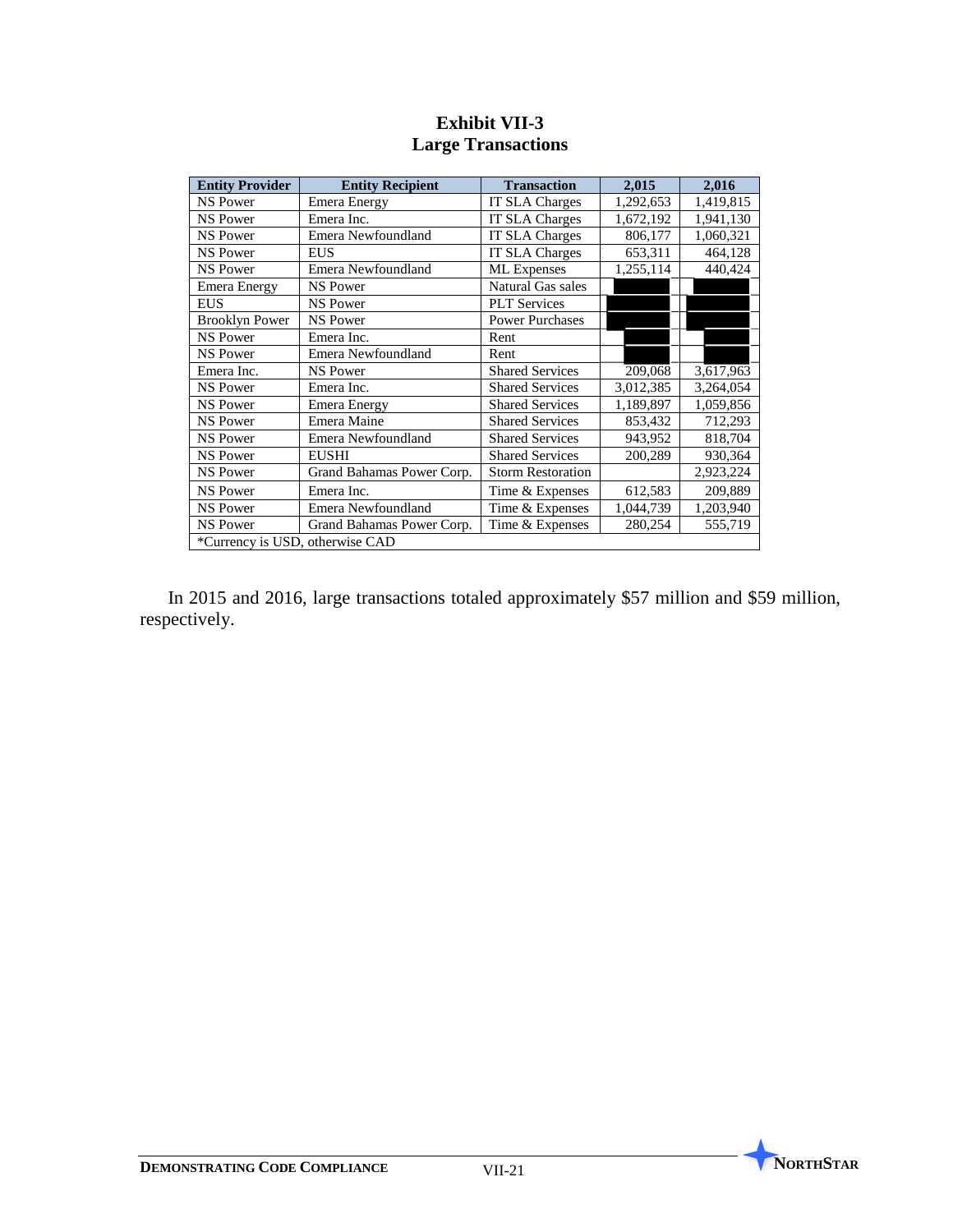## **Protocol 7.8**

- **7.8 NS Power shall for Large Transactions:**
	- **(a) Prepare an analysis of the costs of self-provisioning by NS Power, which shall specifically identify and exclude fixed NS Power costs (i.e., those that NS Power will continue to bear during the term of the agreement).**
	- **(b) Prepare a description of any solicitations of terms and conditions from third-party suppliers.**
	- **(c) Prepare a documented analysis that: (I) identifies the potential third-party suppliers from whom interest was solicited, (ii) the identities of any of them disqualified from submitting offers, (iii) the reasons for such disqualification, (iv) the number and identity of offers received , (v) a list of all criteria used to evaluate the transaction and a description of the relative importance applied to each such criterion, (vi) a ranking of each bid received by cost and by each criterion considered, and (vii) a justification of the decision that addresses the significance of each decision criterion identified as relevant.**

### **NS Power Compliance Guidelines**

*7.8 Please refer to Affiliate Code sections 6.18 and 7.6 and related Guidelines.*

*For large transactions, a Decision Board may be required. The purposes of such a group are to determine the documentation and analysis necessary to meet Affiliate Code requirements, and the roles and responsibilities for carrying out the documentation and analysis and to ensure that the transaction is planned and executed*  in compliance with the Affiliate Code. The Decision Board will include relevant *members of the business unit initiating the transaction, Procurement (if applicable), Regulatory Affairs, and appropriate members of senior management or the Executive Leadership Team.* 

*The Decision Board should be formed as soon as a potential large transaction has been identified, and before the RFP documents are formalized and sent out to prospective bidders. The Decision Board will meet at all key stages (prior to issuing the RFP, following receipt of bids, and during the evaluation phase and recommendation phase). Members of the Decision Board will sign off on the ultimate procurement Recommendation.*

*The Decision Board may develop a project charter for the potential transaction.*

*Individual tasks and responsibilities will be assigned and managed through Workflows on SharePoint.* 

- *(a) NS Power has not developed any guidelines specific to this Protocol.*
- *(b) NS Power has not developed any guidelines specific to this Protocol.*
- *(c) NS Power has not developed any guidelines specific to this Protocol.*



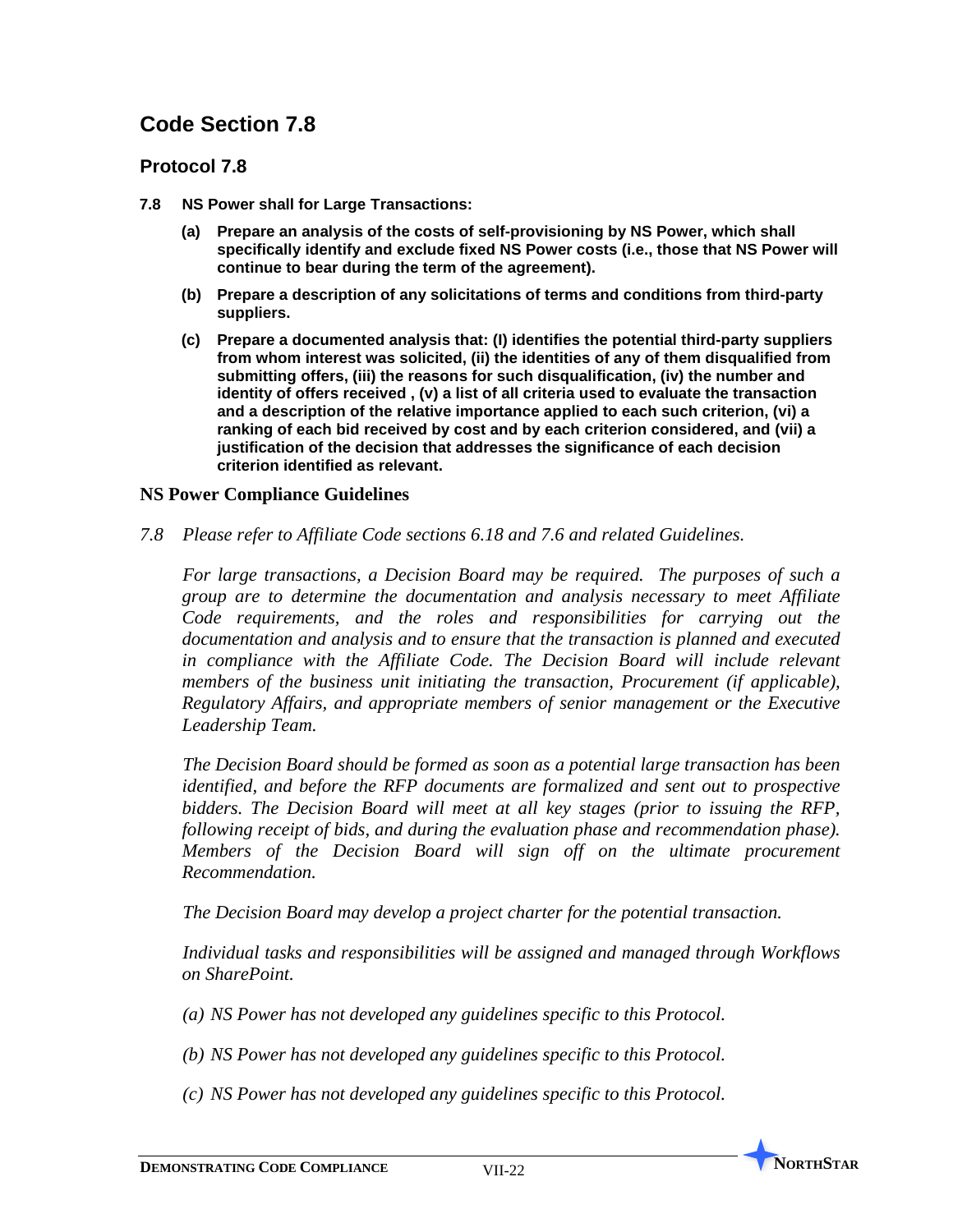## **Findings and Conclusions**

## **17. NS Power did not comply with Protocol 7.8.**

NS Power did not document affiliate transaction analyses for self-provisioning.

- Self-provisioning analyses were not provided for the shared services provided from Emera communications or the seconded employee providing Community Relations Support.
- The seconded employee agreement was for a period greater than six months during a consecutive twelve months thereby qualifying this transaction as a Large Transaction as defined in Protocol 7.7.d.

As NS Power did not conduct self-provisioning analyses and did not obtain competitive bids from third parties for the transactions noted above, NS Power cannot be in compliance with the documentation requirements of Protocol 7.8.c.

Natural Gas Purchases as discussed in Section 6.8 are in compliance with Section 7.8.

The Energy Purchases from Brooklyn Power are in compliance with Section 7.8 as they are based on a contract that was assumed with the EEI acquisition of the Brooklyn Biomass Power Plant on July 26, 2013.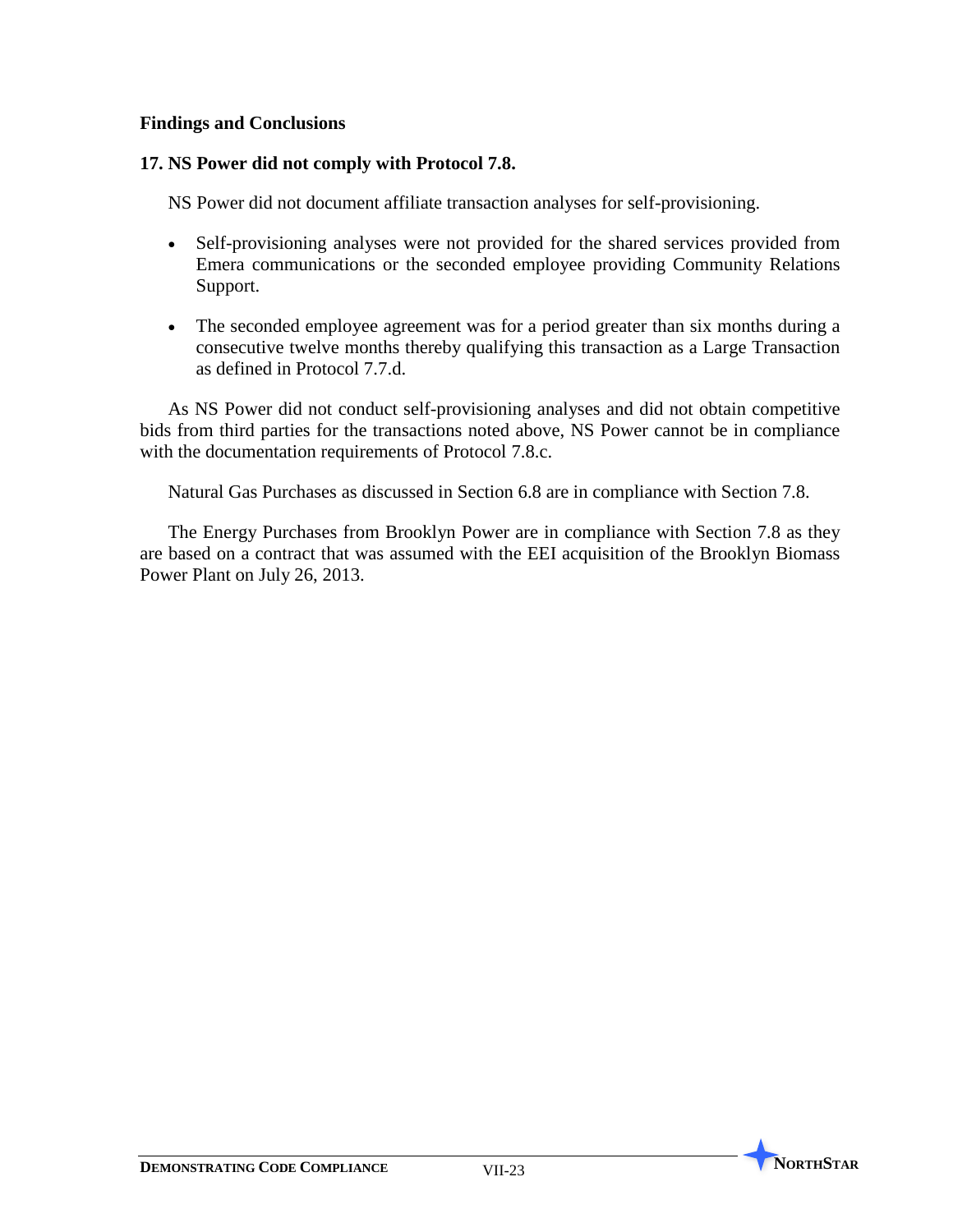## **Protocol 7.9**

**7.9 In the event that solicitation of third-party offers is not used for a Large Transaction, NS Power shall prepare a description of: (a) the justification for failing to use such solicitations, (b) a description of alternate means used to identify available commercial alternatives, (c) the criteria used to evaluate and compare those alternatives, and (d) a description of the process and reasons for choosing to transact with an affiliate.**

### **NS Power Compliance Guidelines**

*NS Power has not developed any specific guidelines in respect to this protocol.*

### **Findings and Conclusions**

### **18. NS Power did not comply with Protocol 7.9**

To comply with Protocol 7.9, NS Power must:

- Comply with Protocol 7.8, calling for competitive bids and documentation.
- Prepare justifications for failing to use such solicitations
- Describe alternate means to identify commercially available alternatives
- Provide evaluation criteria
- Reasons for selecting affiliate

NS Power did not comply with Protocol 7.8 and therefore cannot comply with Protocol 7.9.

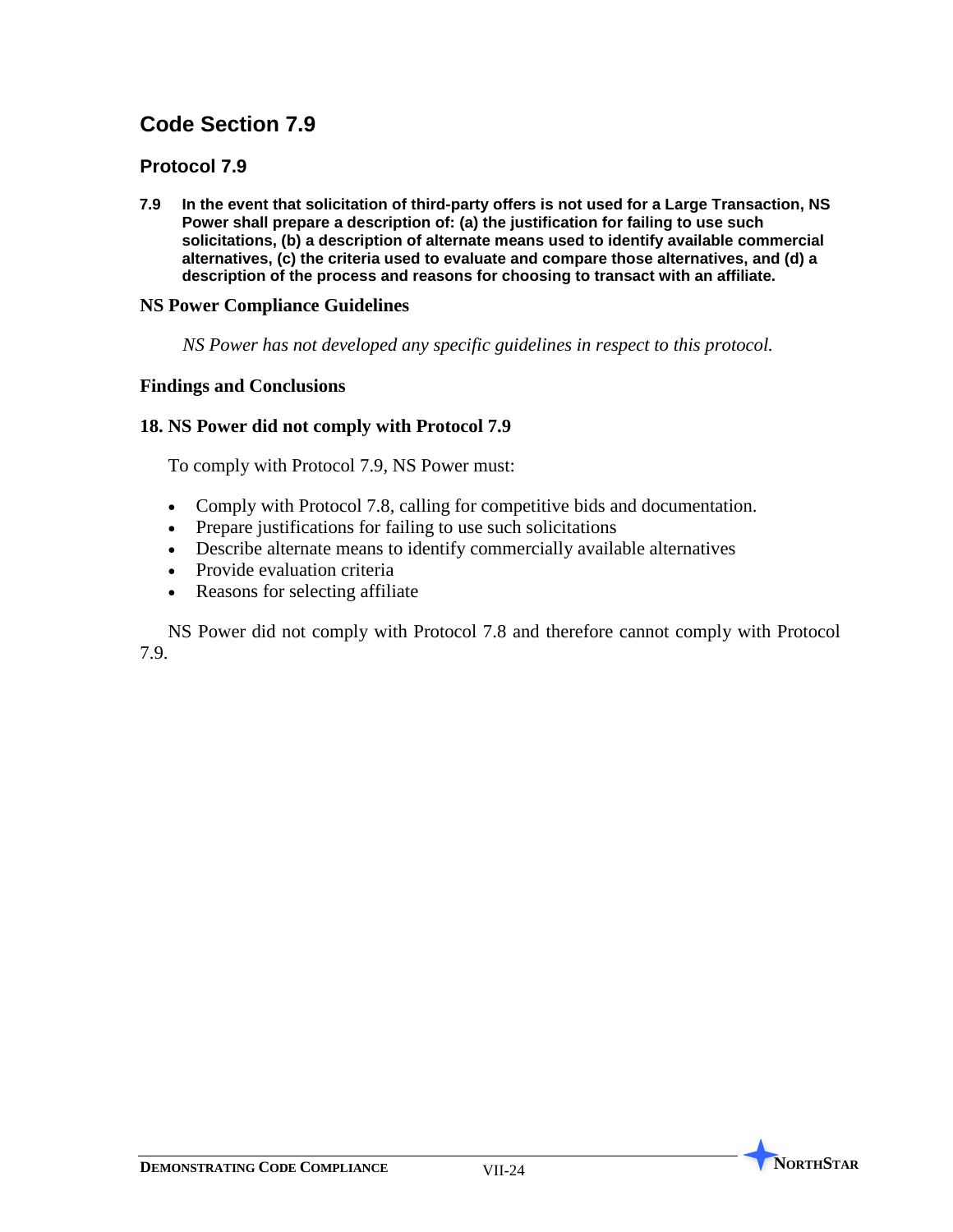## **Protocol 7.10**

**7.10 In the event that NS Power contracts with an affiliate acting in concert with a third-party (whether by partnership, joint venture, or otherwise), NS Power shall document its efforts to consider the propriety, possibility, advantages, and disadvantages of NS Power's working similarly with a third-party as an alternative.**

### **NS Power Compliance Guidelines**

 *NS Power has not developed any specific guidelines in respect to this protocol.* 

### **Findings and Conclusions**

### **19. NS Power did not comply with Protocol 7.10.**

Compliance with this Protocol requires NS Power to document efforts to consider the propriety, possibility, advantages, and disadvantages of NS Power working with the third party similarly.

NorthStar's review of NS Power's transactions found two instances where partnerships with third parties had been executed:

- The transformer oil testing services agreement among NS Power, EUS, and as described in Protocol 2.1
- The Canso Crossing Transmission project among NS Power, EUS, and

Neither arrangement is in compliance with this Protocol. Specifically, NS Power failed to provide documentation demonstrating consideration of NS Power working independently with the third-party.

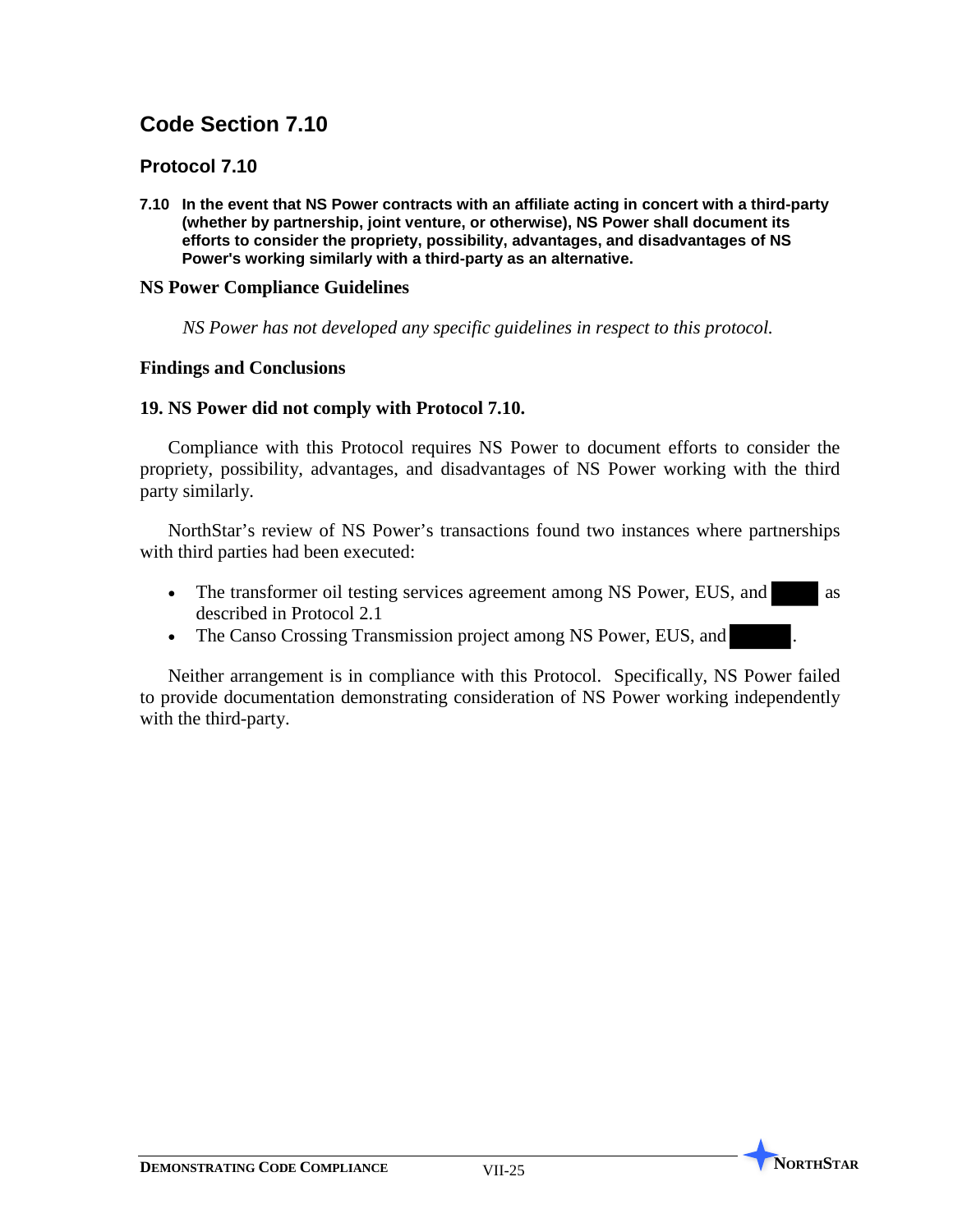## **Protocol 7.11**

**7.11 Proper implementation of this Code of Conduct requires detailed internal Guidelines. NS Power shall prepare, maintain, and review and update at least annually Code of Conduct Guidelines that fully comply with the Code's current provisions and that provide employees with guidance appropriate to ensuring its full, timely, and proper implementation and compliance. The Guidelines shall be organized in the same numbering scheme as the Code, that is, guidelines for each Code provision.**

### **NS Power Compliance Guidelines**

*7.11 NS Power will create a set of interlinear Guidelines which clearly relate to and explain the applicable Affiliate Code provisions. There may be some sections of the Affiliate Code which do not require Guidelines. NS Power will ensure that copies of the Affiliate Code Guidelines are available to all employees and will incorporate the Guidelines into the Affiliate Code training program.* 

## **Findings and Conclusions**

## **20. NS Power did not comply with Protocol 7.11.**

Protocol 7.11 requires:

- Development of implementation guidelines.
- Maintain, review, and update the guidelines annually.
- Prepare guidelines that fully comply with the Code.
- Guidelines that provide employees with guidance to ensure compliance.
- Guidelines that are numbered in the same scheme as the Code and for each Code provision.

## **2015 Affiliate Code of Conduct Report**

NS Power's Internal Guidelines submitted as Appendix H of the 2015 Annual Report failed to comply with Protocol 7.11.

- As of May 3, 2016, NS Power had not provided an annual update to its internal guidelines. NS Power submitted guidelines that predate this Code by three years.
- NS Power had seven months to develop guidelines for this Code from the effective date. The Annual Report was submitted in May 2016 and the Code was approved in August 2015.
- The guidelines were not numbered in the same scheme as the Code.

### **2016 Code of Conduct Guidelines**

NS Power's Internal Guidelines (Guidelines) provided in support of this audit failed to comply with Protocol 7.11 based on the following:

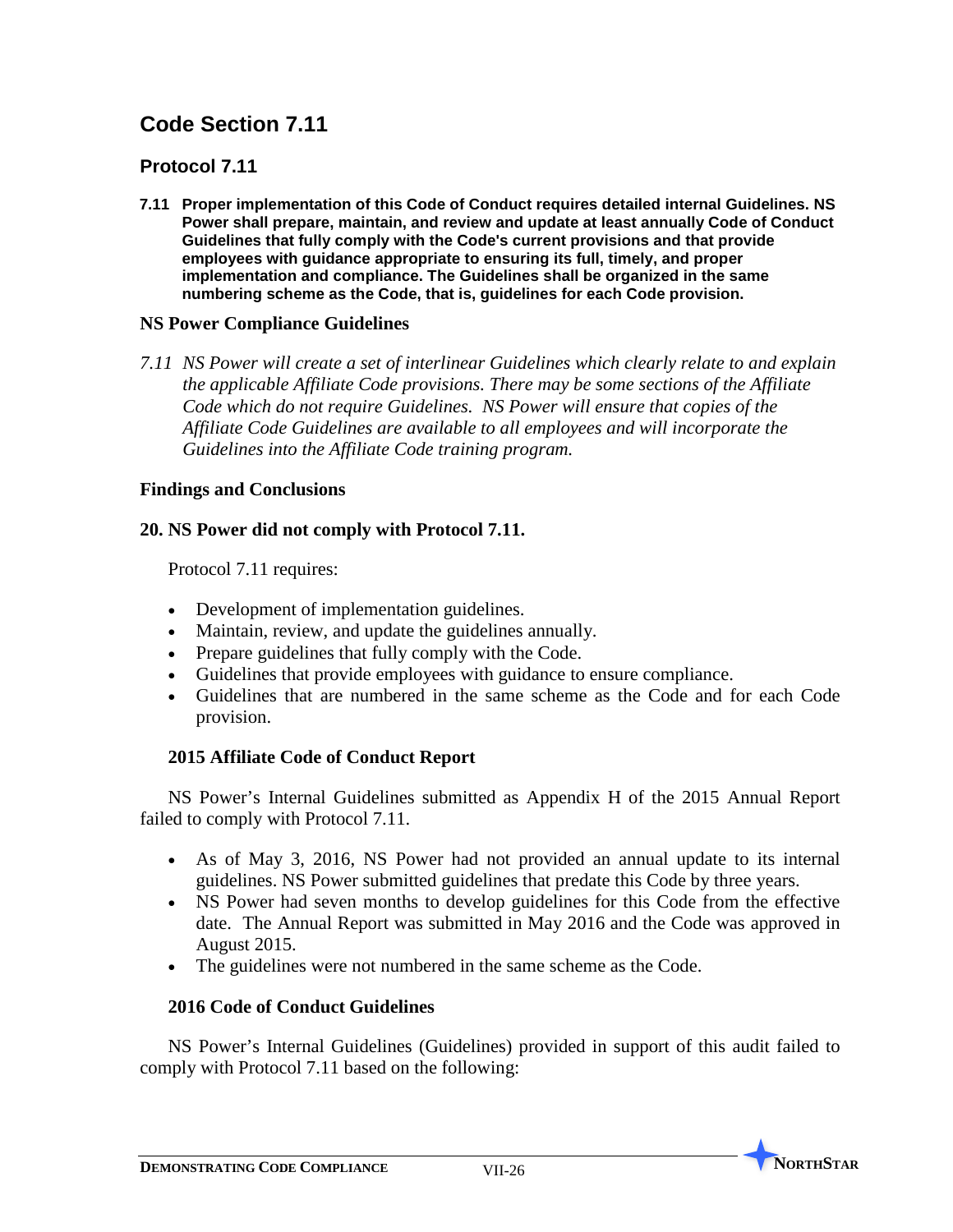- As of January 31, 2017, NS Power has not formalized a set of internal guidelines. NS Power treats the Guidelines as a "living" document that is not formally approved.
- The Guidelines do not fully comply with the Code.
	- For example, the Guidelines do not address the specific requirements of the Code for many Protocols including: 4.1, 5.2, 6.3, 6.7, 6.8, 6.9, 7.4, 7.6, 7.7, and 7.9.
	- NS Power's statement that the procedures detailed in the Guidelines are the same procedures as have been applied to affiliate transactions under the previous version of the Code of Conduct – confirms that they do not comply with this Code.
- While the Guidelines are generally numbered in the same scheme as the Code, there are gaps in the Guidelines, where portions of the Code are not addressed, including Protocols: 2.3, 3.1, 5.1, 5.4, 6.4, 6.6, 7.1(b), 7.1(f), 7.1(g), 7.8, 7.9, and 7.10.
- The Guidelines are not complete in providing employee guidance. As a minimum the following should be found for each Protocol:
	- Organization responsibilities
	- Relevant policies and procedures
	- Relevant forms
	- Relevant approval protocols

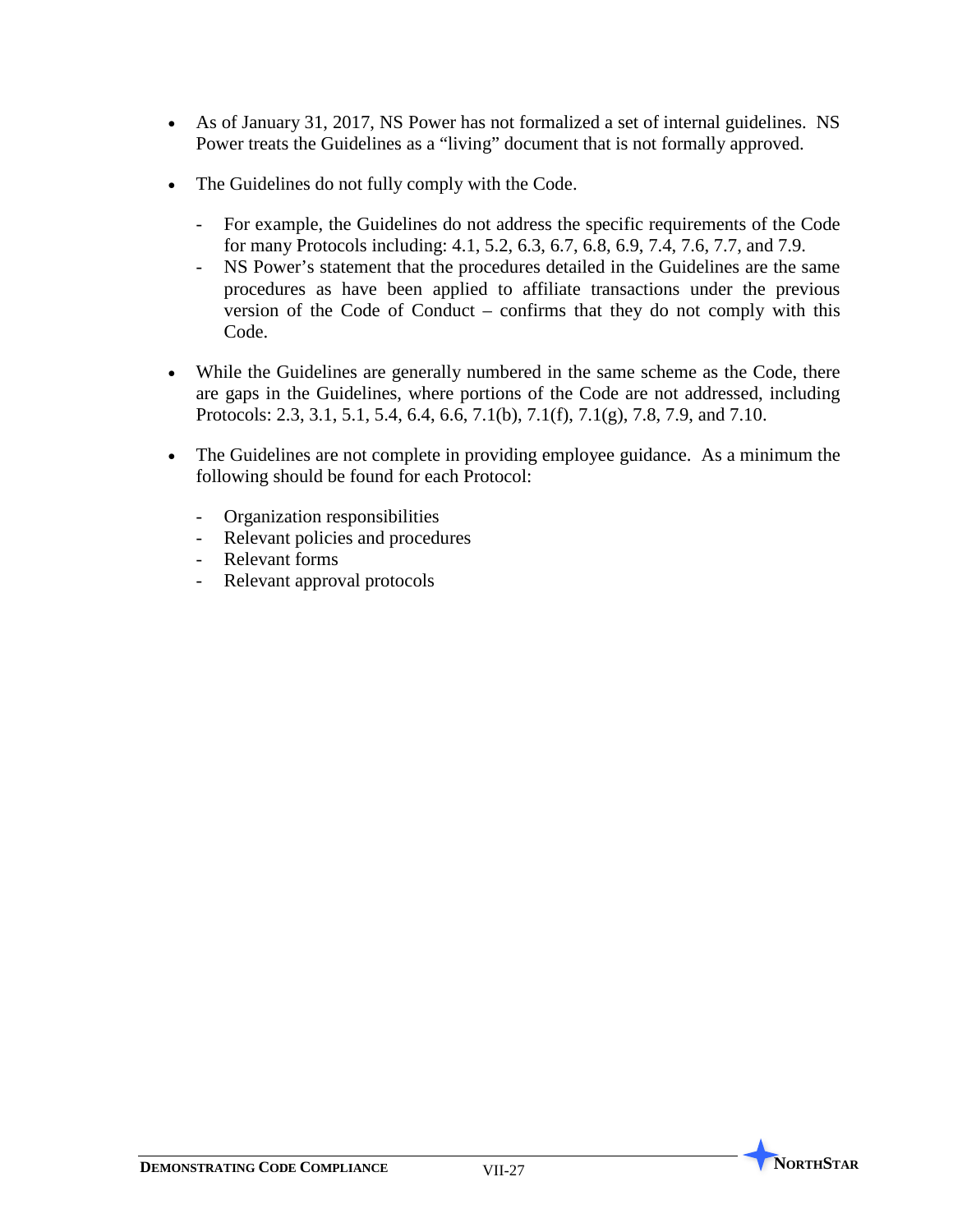# **Recommendations**

- 23. Stop charging affiliates for Emera Inc. rent transactions.
- 24. Review charges from Emera Inc. with more detailed scrutiny.
- 25. Physically isolate EEI office locations at the NS Power 1223 Lower Water Street Facility or move to a non-NS Power location.
- 26. Develop policies and procedures as also discussed in Protocol 6.15, to support intercompany pricing protocols.
- 27. Develop and follow procedures for calculation of fringe benefits, overhead rates, secondment, self-provisioning analyses, determination of FMV, determination of FAC, and documentation requirements.
- 28. Charge Emera Inc. for back rent.
- 29. Amend all contracts with affiliates to include permitting access to affiliate books and records.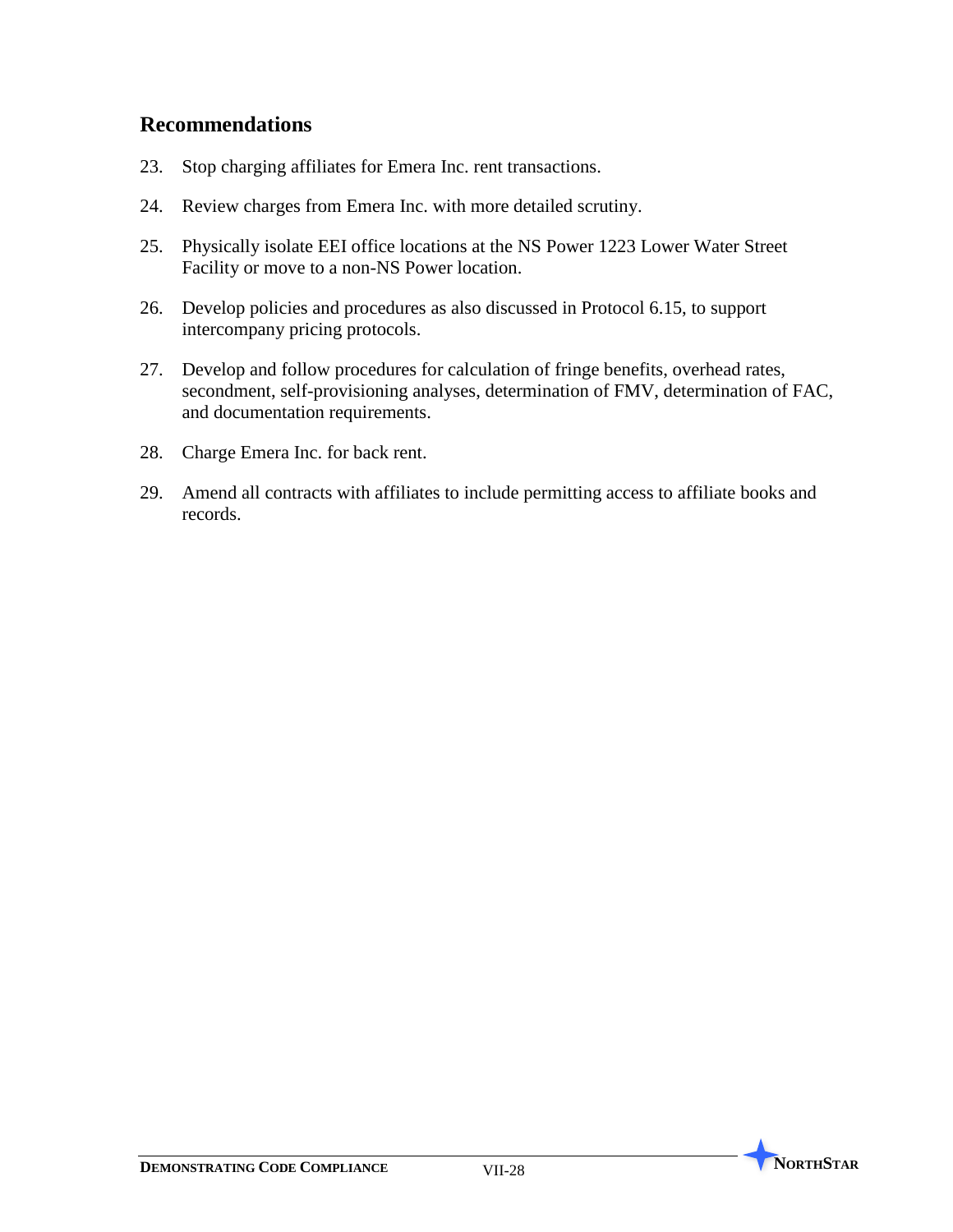# **CODE SECTION 8.0: EMPLOYEE COMPLIANCE**

This Section of the Code describes the activities necessary to ensure understanding of and compliance with this Code of Conduct.

In reviewing NS Power's compliance with Section of the Code, NorthStar used the following evaluative criteria, whether:

- Does NS Power have the appropriate communication and training channels to ensure:
	- Employees who perform work for affiliates understand and agree to abide by this Code of Conduct
	- Managers and employees directly involved in affiliate activities were informed of their expected behavior relative to the Code of Conduct and will undertake annual training in Code content and use
	- Obtain annual certifications by all employees having engagement in affiliate transactions and their pricing and documentation that such employees understand and have complied with the requirements of the Code of Conduct and Guidelines
	- NS Power has undertaken management reviews of compliance sufficient to enable the President of NS Power to certify to the Board annually in writing that all affected employees have complied with this requirement to the best of their knowledge, information, and belief.

## **Code Section 8.1**

#### **Protocol 8.1**

**8.1 NS Power will ensure that its employees who perform work for affiliates understand and agree to abide by this Code of Conduct. NS Power will inform all its managers and employees directly involved in affiliate activities of their expected behavior relative to the Code of Conduct and will undertake annual training in Code content and use. NS Power will require annual certifications by all employees having engagement in affiliate transactions and their pricing and documentation that such employees understand and have complied with the requirements of the Code of Conduct and Guidelines. NS Power shall also undertake management reviews of compliance sufficient to enable the President of NS Power to certify to the Board annually in writing that all affected employees have complied with this requirement to the best of their knowledge, information, and belief.**

#### **Compliance Guidelines**

*8.1 NS Power will conduct training sessions for general Affiliate Code of Conduct compliance and specialized sessions for timekeepers. These sessions will be available to employees in person and by WebEx and will be recorded. Employees who are unable to attend regularly scheduled sessions may attend other sessions or may review the presentations on their own time.*

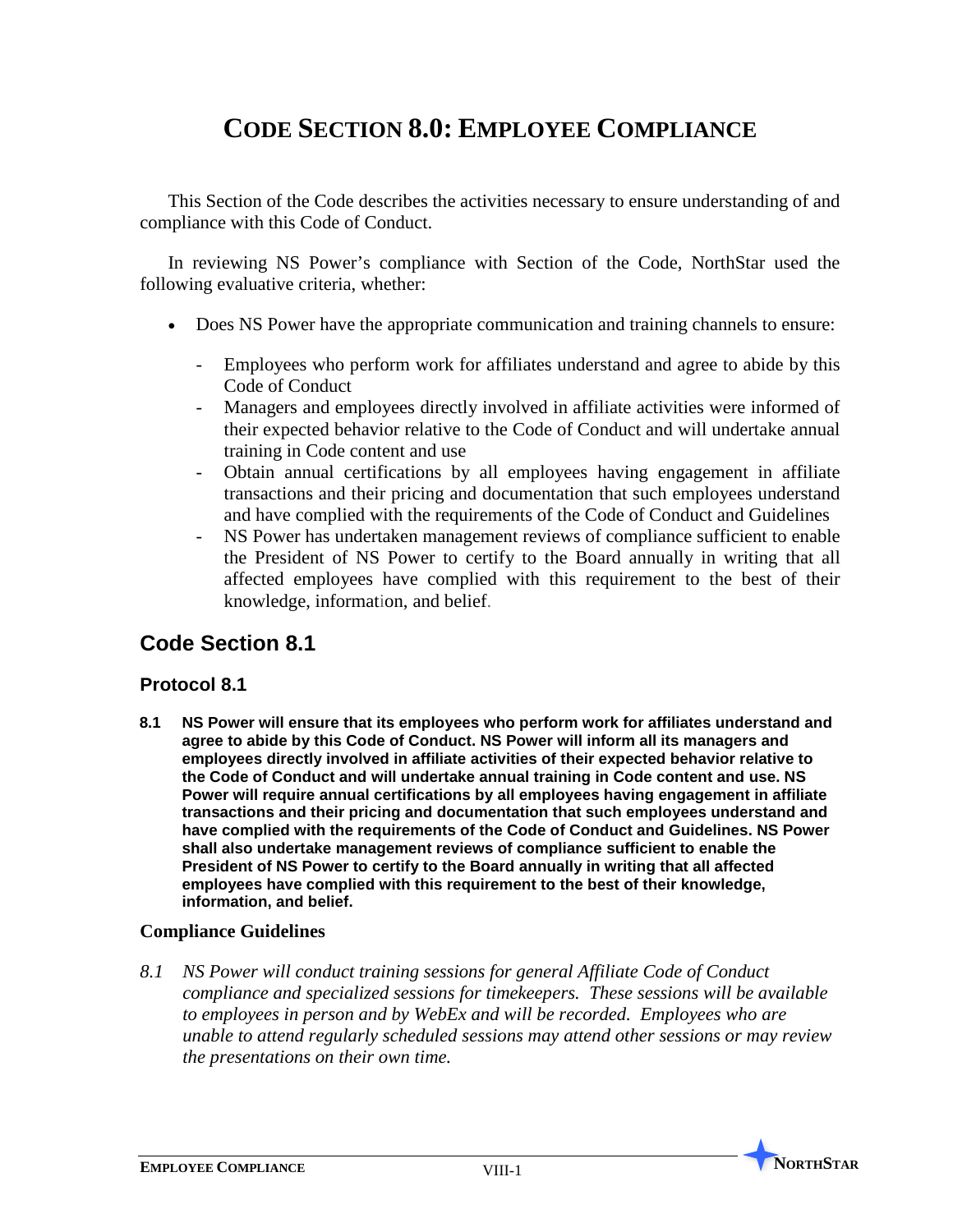*At the completion of each session, every employee in attendance will receive a Certificate of Compliance attesting to his or her having completed the Affiliate Code training and understanding what is required in order to comply with the Affiliate Code. Employees who attend the training sessions by WebEx will also fill out and scan the forms which are then sent to Regulatory Affairs for documentation.*

*Copies of attendance sheets and signed compliance certificates will be provided to the ELT on a quarterly basis, along with a summary of the affiliate transactions for the quarter, and a list of any exceptions.*

#### **Findings and Conclusions**

#### **1. NS Power did not comply with Protocol 8.1.**

NS Power is not able to confirm that all employees who perform work for affiliates have completed Affiliate Code of Conduct training or signed the required certifications. As a result of the method employed to identify required training and track its completion, NS Power is able to provide a list of groups or departments that did not receive training, but cannot positively confirm that all employees who perform work for affiliates have taken the training. Records indicate the training has not been taken as required.

- During the audit period, NS Power targeted business units that have historically engaged in affiliate transaction or have done work for affiliates (such as shared service functions, fuels and procurement) and provided training on business-unit wide basis. Administrative assistants within the business units or departments identified the specific employees requiring training. To the extent an employee was unable to attend the scheduled training session, it was the responsibility of the business unit or department to ensure the employee received the training.
- In response to a NorthStar data request, NS Power identified the employees who had direct charged time to an affiliate. In 2015, 103 employees charged time directly to affiliates and only 23 employees completed Affiliate Code of Conduct training. In 2016, 88 employees charged their time directly to affiliates and only 44 completed training.
- For those individuals who have not completed the training, NS Power must rely on the Emera Code of Conduct training. On an annual basis, all employees receive training and certify their compliance with the Emera Code of Conduct. The Emera Code of Conduct training refers to the Affiliate Code of Conduct and the need for compliance.
- According to NS Power, beginning in 2017, all employees will be required to take online Affiliate Code of Conduct training; however, this did not occur during the audit period.

NS Power's draft Guidelines related to the required management reviews of compliance, were not followed. According to NS Power, "the process referred to in the draft Guidelines for providing quarterly attendance sheets and signed certificates was not implemented in 2016. Since the drafting of the Guidelines, NS Power has determined that it will require all employees to take Affiliate Code of Conduct training through an on-line training program

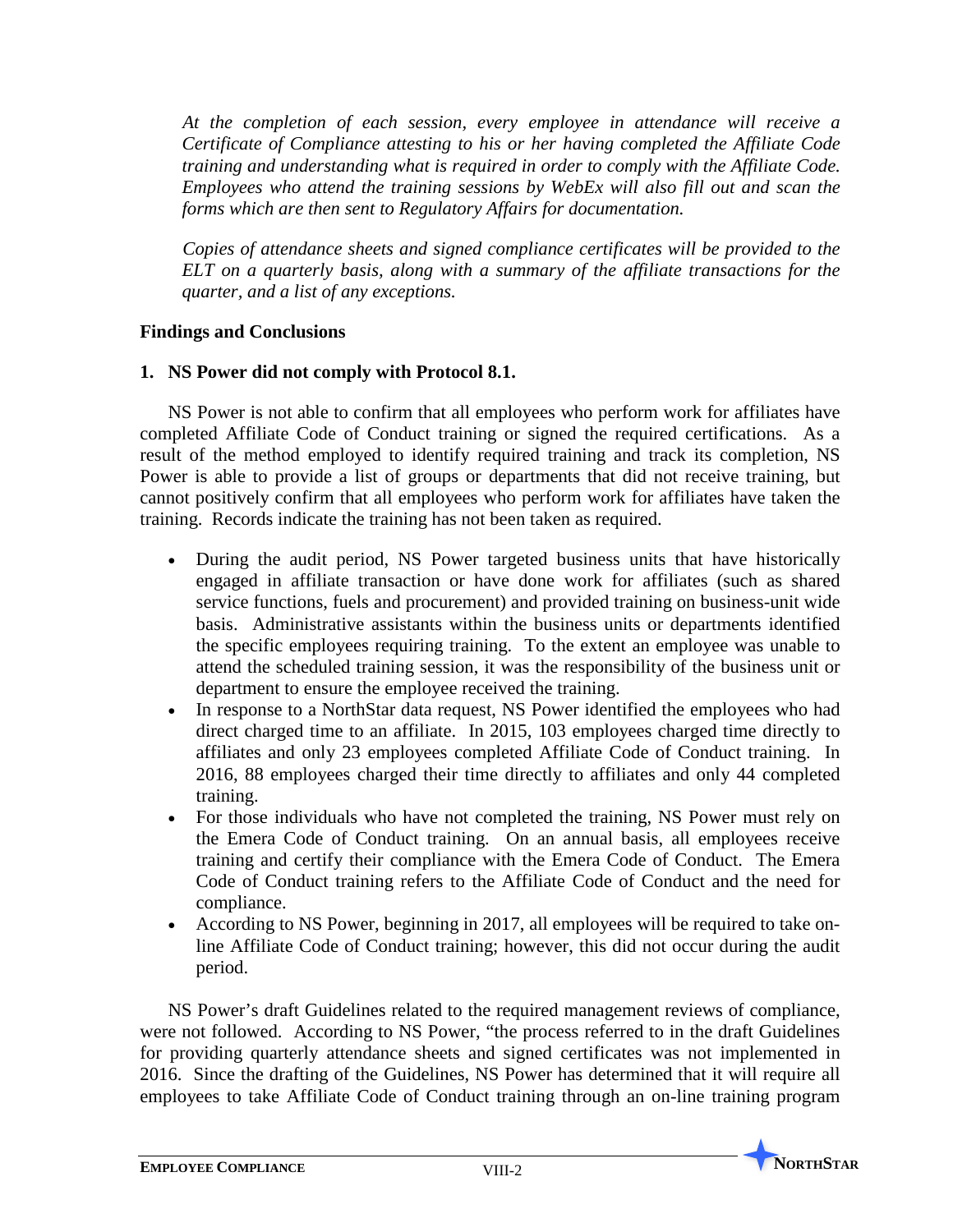and testing module which will be rolled out by the end of 2017. This supersedes the requirement for quarterly updates to the ELT and the Guidelines will be modified to reflect this change."

Prior to the modification to the Affiliate Code of Conduct, NS Power provided general Affiliate Code of Conduct to employees that are likely to do work for affiliates, with specific modules for timekeeping and labour and secondments. Twelve training sessions were conducted between May 25, 2015 and September 30, 2015. General training sessions were open to NS Power and affiliate employees. NS Power's record keeping for these sessions relies on screen shots of employees who registered for training and signed training session attendance sheets. NorthStar's testing identified a number of employees who had registered for various training modules but had not signed attendance sheets. NS Power was not able to confirm that these employees ultimately received training in response to NorthStar's request (on a sample basis) for evidence of completion. According to NS Power, employees "who signed up to attend sessions but did not sign the attendance sheets either attended by WebEx but did not identify themselves on the phone or they may not have attended due to conflicting commitments."

With the revision to the Code of Conduct, the general training was incorporated into usergroup specific training as follows:

- Fuels, Energy and Risk Management (November 17, 2015)
- Corporate Security (October 3, 2016)
- Generation Planning and Asset Management (October 13, 2016)
- ERP (October 14, 2016)
- Information Technology (October 31, 2016)
- Finance (November 1, 2016)
- Legal (November 2, 2016)
- Procurement (November 2, 2016)
- Senior Management Team (November 9, 2016)
- Internal Audit (November 10, 2016)
- Tax and Treasury (November 22, 2016)
- Timekeepers (November 22, 2016)
- HR and Health & Wellness (November 29, 2016)

As part of the updated training, employees certify that they have received training and the 2015 Affiliate Code of Conduct, understand it, and will abide by it. No testing was required as part of the training. In 2015, 40 NS Power employees signed certifications following the revision to the Code. In 2016, about 300 of the roughly 1,700 NS Power employees signed certifications. Records provided to NorthStar are inconsistent in terms of the number of employees that attended training: 2016 Attendance sheets indicate 197 employees attended training; the response indicates over 435 employees took Affiliate Code of Conduct training in 2016.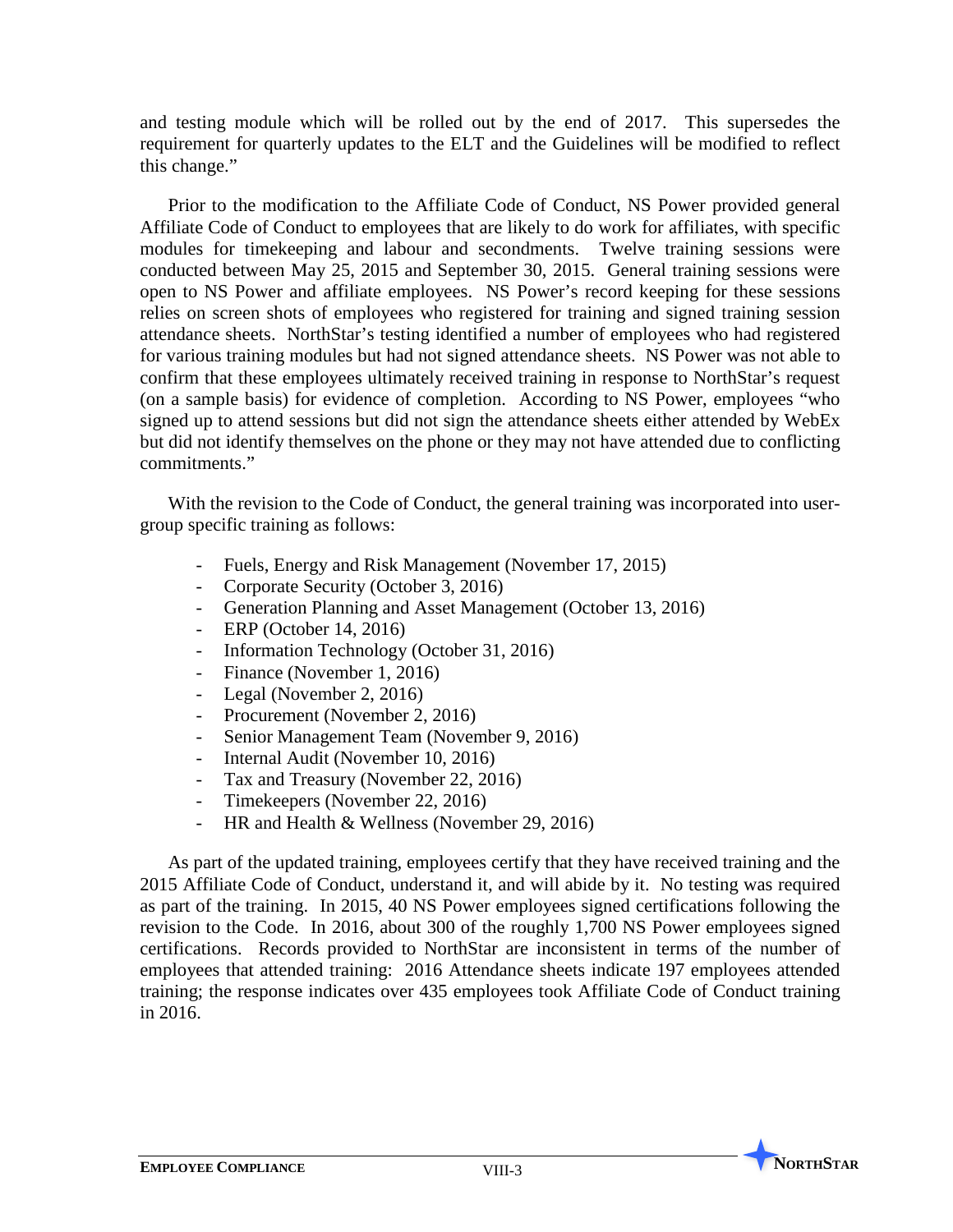## **Recommendations**

- 30. At a minimum, train all existing NS Power employees with time charged or allocated to an affiliate in Affiliate Code of Compliance on annual basis and obtain required certifications. New employees who are part of a shared service group or will likely perform work for an affiliate should be trained as part of the onboarding process. Any employee who has not been provided training, should be provided with training before they begin work for an affiliate.
- 31. Develop a more robust record-keeping process such that NS Power can demonstrate compliance with Protocol 8.1.
- 32. Develop, and follow, guidelines and associated policies and procedures to ensure compliance with all elements of Protocol 8.1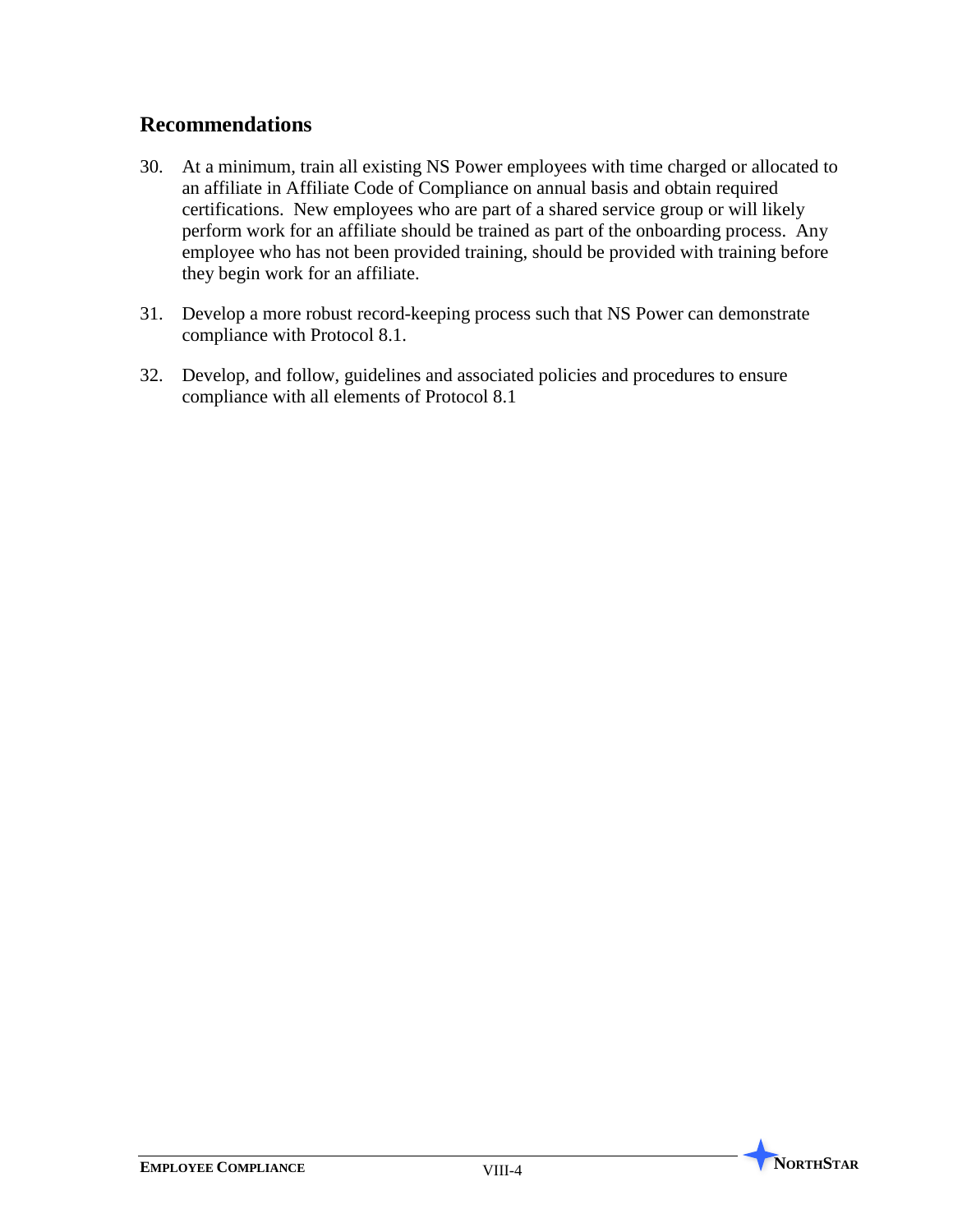# **CODE SECTION 9.0: GENERAL**

This Section of the Code addresses reporting requirements and whether NS Power provided all reports referred to in the Code by April 30 in respect of each preceding year.

## **Code Section 9.0 General**

#### **Protocol 9.1**

**9.1 All reports referred to in this document shall be provided by April 30 in respect of each preceding year.**

#### **Compliance Guidelines**

*9.1 NS Power will file its Annual Code of Conduct Report by April 30 of the following year. If April 30 falls on a weekend or holiday, NS Power will file the report on the next business day.*

#### **Findings and Conclusions**

#### **1. NS Power did not comply with Protocol 9.1.**

Protocol 9.1 requires the Annual Affiliate Code of Conduct Report to be provided by April 30 of the following year. NS Power provided the 2015 Annual Report on May 3, 2016 for affiliate transactions conducted during CY2015.

Additionally, NS Power's Compliance Guideline for Protocol 9.1 may continue to result in non-compliance if left unchanged: *If April 30 falls on a weekend or holiday, NS Power will file the report on the next business day*.